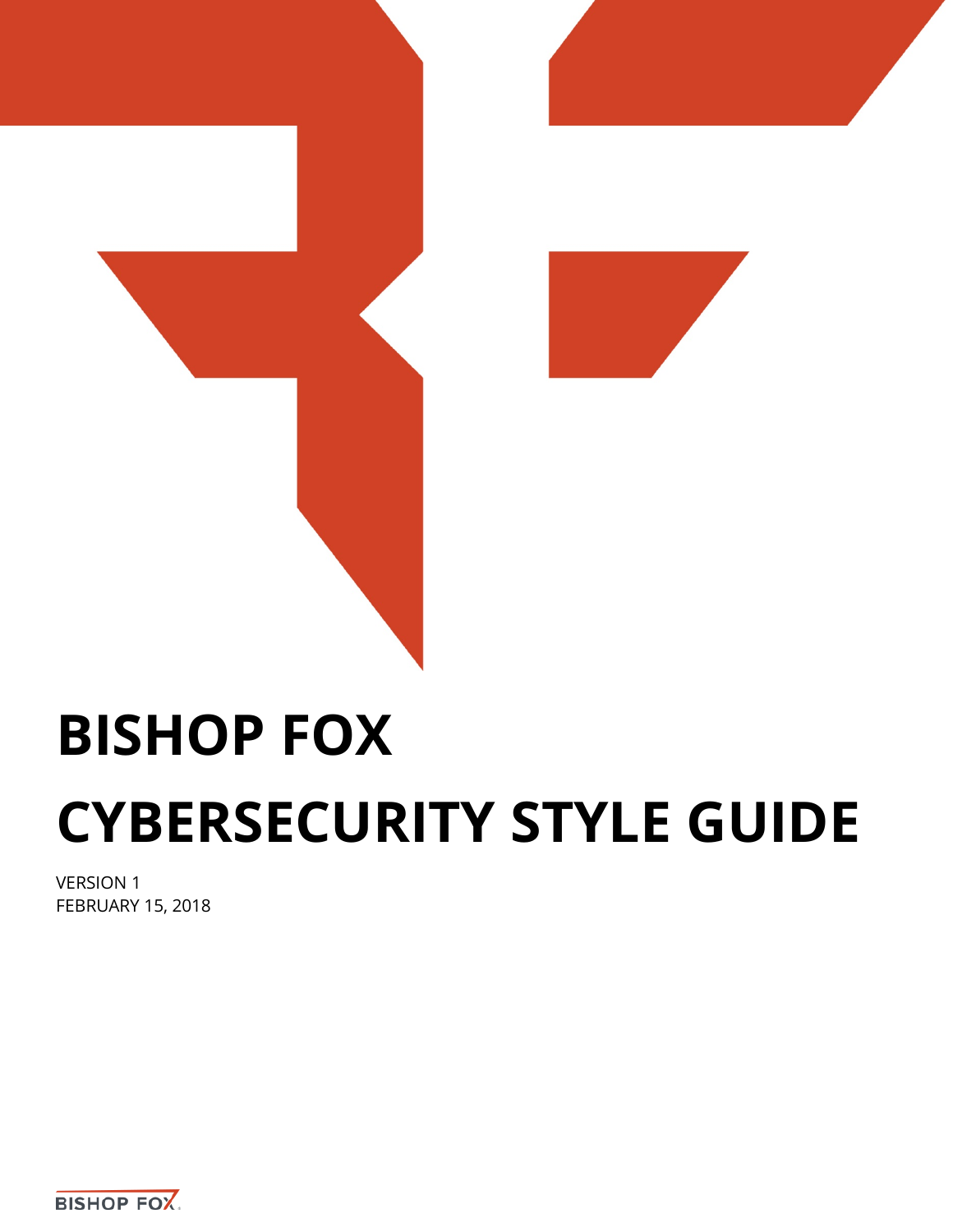

#### **Bishop Fox Contact Information:** +1 (480) 621-8967 [style@bishopfox.com](mailto:contact@bishopfox.com) 8240 S. Kyrene Road Suite A-113 Tempe, AZ 85284

#### **Contributing Technical Editors:**

Brianne Hughes, Erin Kozak, Lindsay Lelivelt, Catherine Lu

We want to thank all of our Bishop Fox consultants, especially Dan Petro, for reviewing and improving the guide's technical content.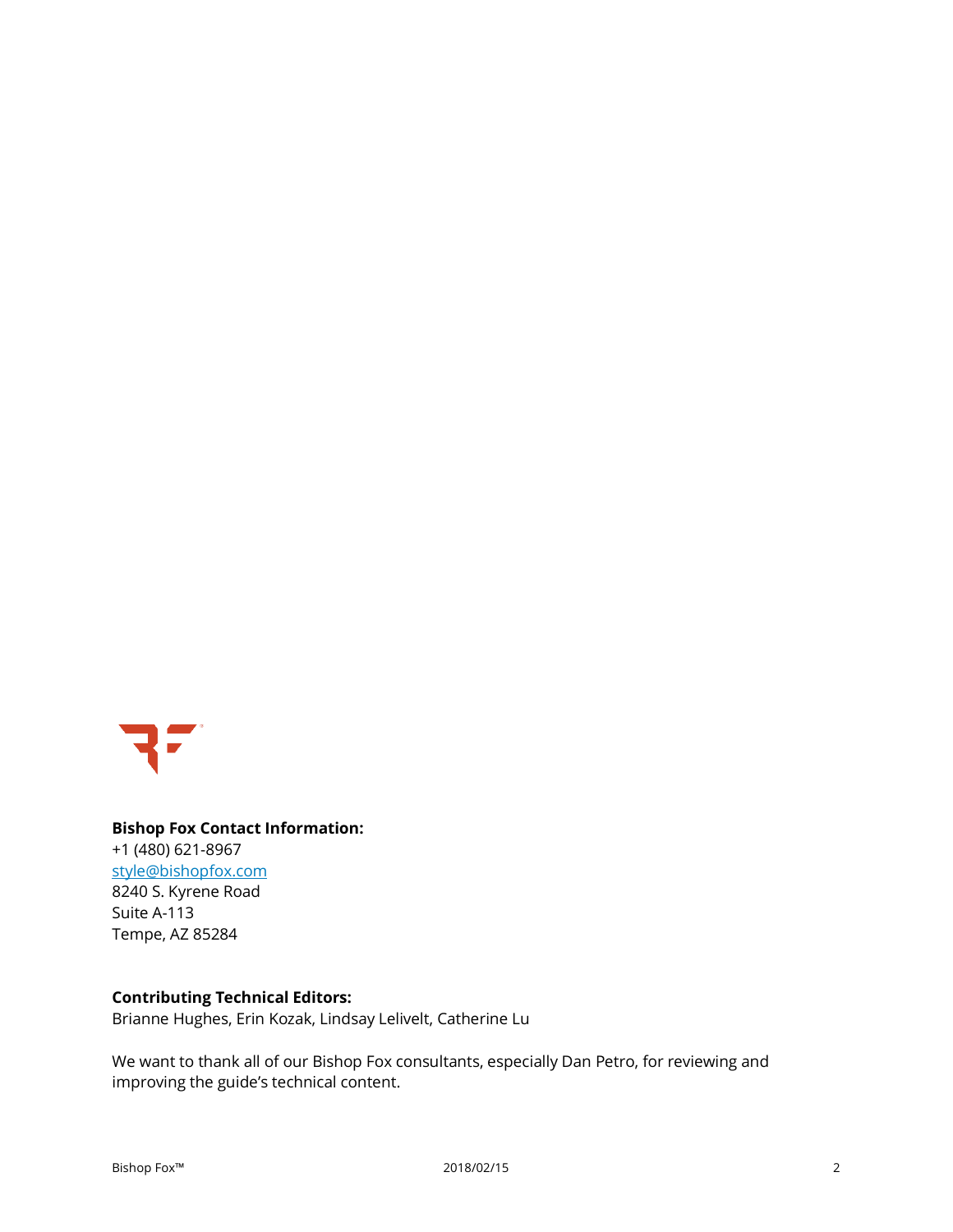# **TABLE OF CONTENTS**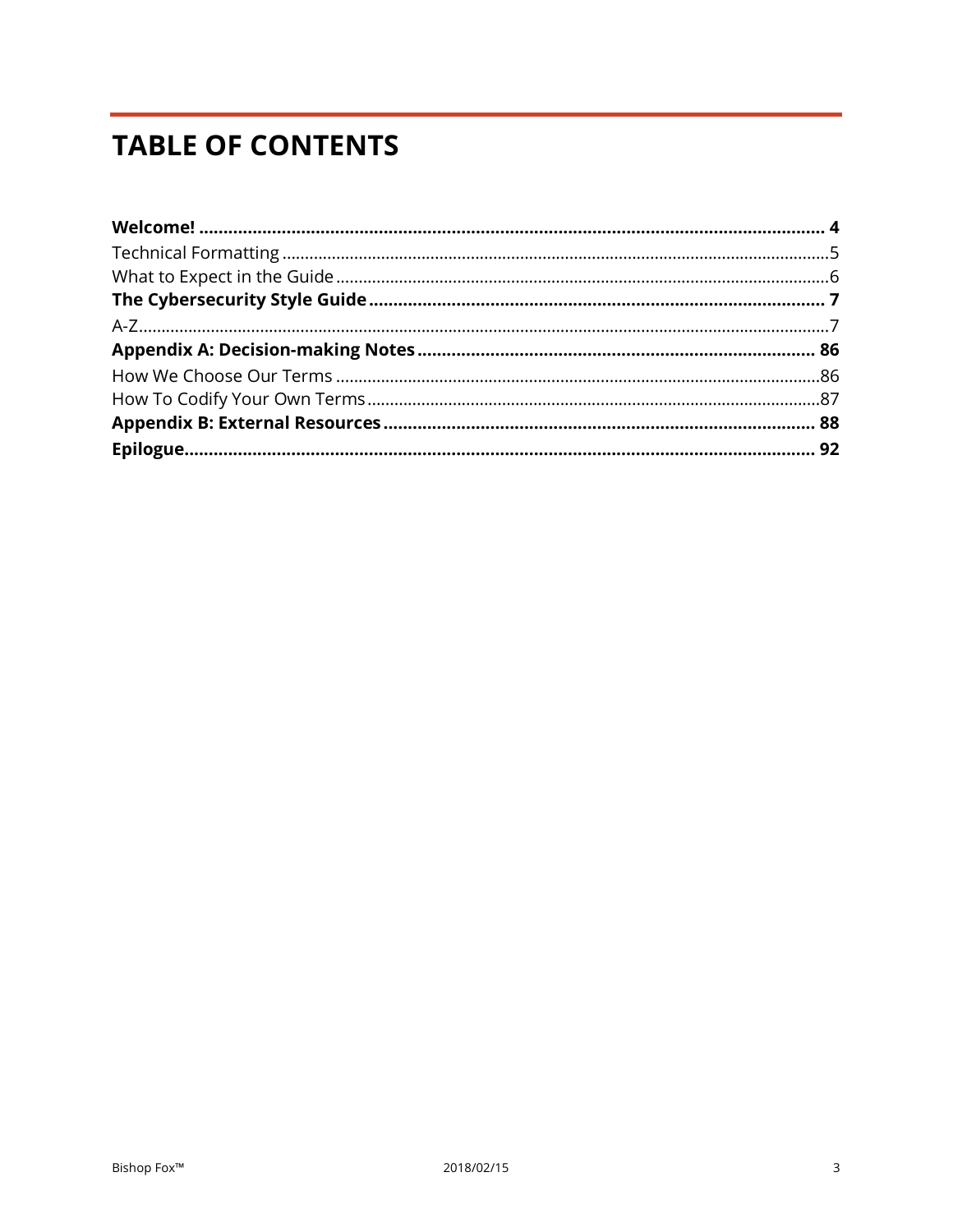## <span id="page-3-0"></span>**WELCOME!**

We are Bishop Fox, a global information security consulting firm based in the United States. Welcome to our cybersecurity style guide. We compiled this guide to keep ourselves technically accurate and up to date in our reports, presentations, and social media interactions. Now we want to share this version of our standards with you.

This guide is designed for security researchers. It provides advice on which words to use in reports, how they should look in the middle of a sentence, and how to pronounce them out loud. Since the terms are listed alphabetically, you'll find serious usage advice right next to playful entries about internet culture.

Each term in the guide earned its place by being unintuitive in some way:

- It may look like a non-technical word (execute, pickling, shell),
- It may be uniquely written (BeEF, LaTeX, RESTful),
- It may not follow a clear pattern (web page vs. website),
- It may have a very specific technical distinction (invalidated vs. unvalidated),
- Or its meaning may change depending on the context (crypto, PoC, red teaming).

Language is always evolving, and those changes are especially visible in an innovative field like information security. This guide aspires to record those changes in vocabulary and encourage researchers to use language intentionally as the digital lexicon continues to grow. Learn more about what guides our style choices in [Appendix A.](#page-85-2)

This is a work in progress. We intend to revise this list in the future and share subsequent versions with the public. Please contact **style@bishopfox.com** with ideas about new entries or improvements to existing entries.

#### **NOTE**

This guide is a starting point for further research into technical terms, not a comprehensive dictionary. We provide usage notes about capitalization, fonts, and pronunciation where needed, but not every term here is defined. External resources with detailed technical definitions can be found in [Appendix B.](#page-87-1)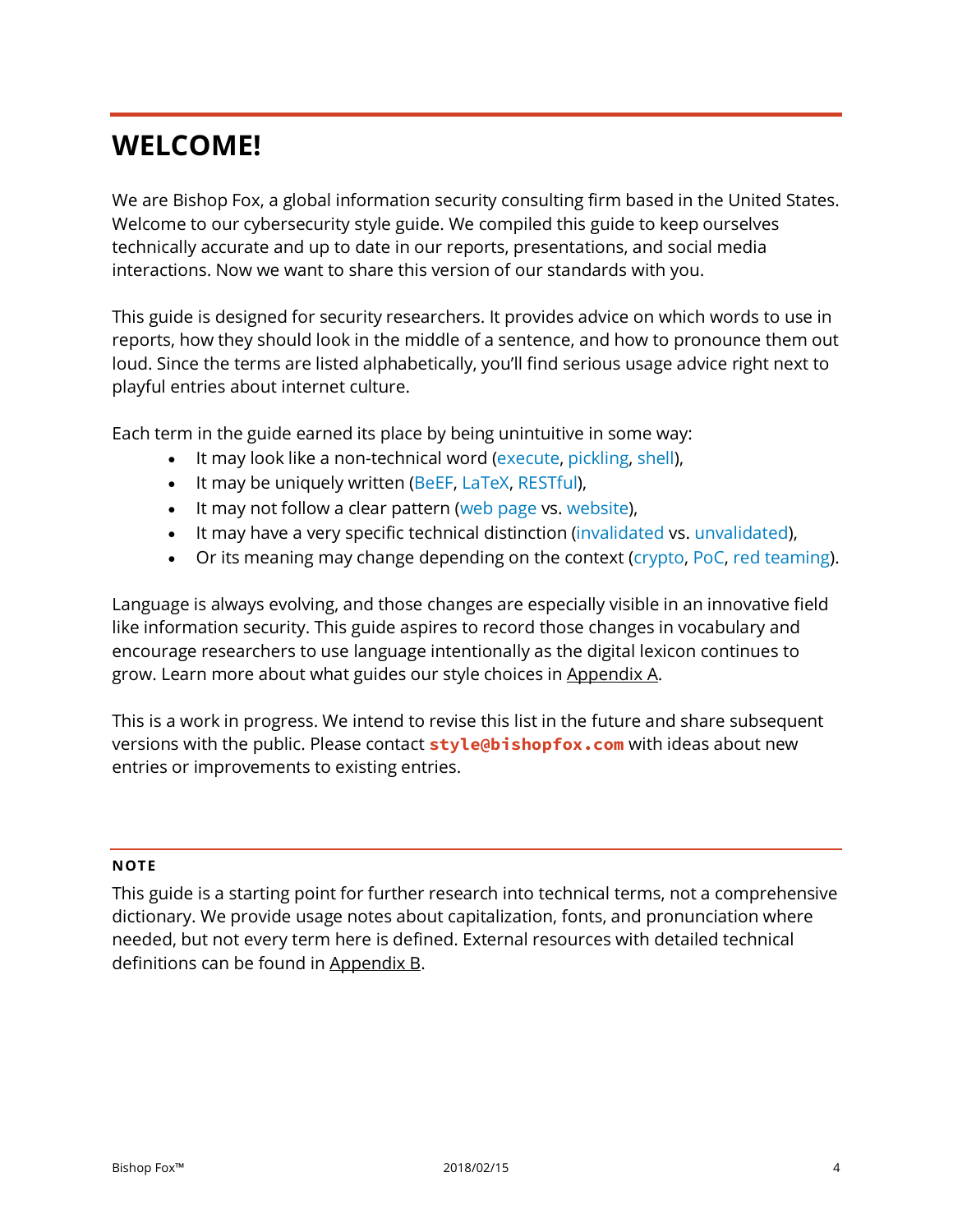## <span id="page-4-0"></span>**Technical Formatting**

We use two fonts. Most of our text appears in Open Sans (this sans serif font). We refer to Open Sans in the style guide as the **normal font**. The secondary font is Source Code Pro, a monospace (fixed-width) font that we refer to throughout this guide as the **tech font**.

The tech font makes technical terms stand out to the reader when they appear in and out of quoted code. We use the tech font for several reasons in several ways. Even with the chart below, we're still finding gray areas. Here is an overview of how we use these fonts:

| <b>Normal Font</b>                                            | <b>Tech Font</b>                                   |
|---------------------------------------------------------------|----------------------------------------------------|
| Titles of documents and file types                            | Full names of documents and files                  |
| Bishop Fox Security Style Guide, a PDF file                   | Security_Style_Guide.pdf                           |
| Error messages and security questions                         | File paths                                         |
| "Please enter a valid user ID."                               | server/web/directory/                              |
| Names of organizations, companies, and teams                  | Email addresses                                    |
| DEF CON, .NET, Tor, assessment team                           | style@bishopfox.com                                |
| Names of products and their versions                          | Usernames and passwords                            |
| Ethernet, Steam, Ubuntu 17.04                                 | @bishopfox, admin: admin, password                 |
| Types of requests                                             | URIs and URLs                                      |
| GET request, pull request, PUT request                        | data:, www.bishopfox.com/[variable]                |
| Ports by themselves                                           | IP addresses (with or without ports)               |
| port 80, port 443                                             | 192.168.1.1, 192.168.1.1:80                        |
| Types of fields, headers, parameters, etc.                    | Names of fields, headers, parameters, etc.         |
| data element, content-type header                             | C: drive, Secure flag, url parameter               |
| Line numbers                                                  | Quoted code                                        |
| "On line 42 of the code excerpt"                              | "Block [\n] and [?] characters"                    |
| <b>Vulnerability IDs</b><br>CVE-2014-6271, MS15-034, RFC 1918 | Code excerpts<br><b>Hello World!</b><br>3. Go to 1 |

Terms that use the tech font appear in that style no matter where they show up in a report, including bullet points and figure captions.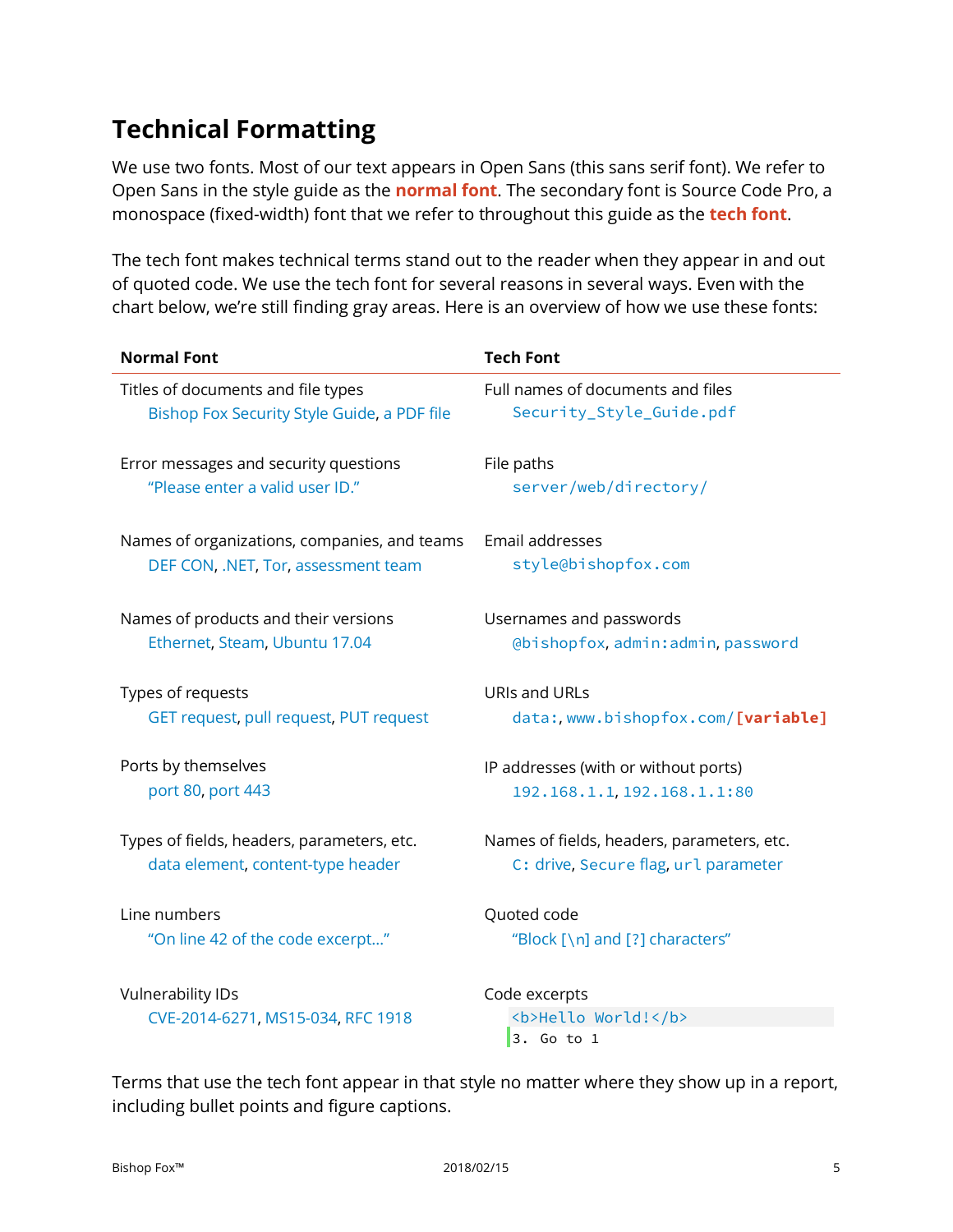#### **Bold Text**

When writing about clickable buttons in reports, we follow the Microsoft Manual of Style (see Appendix B). We bold button names that the reader is meant to click. When writing about a feature with the same name as a button, capitalize it if applicable, but don't bold it.

- Click **Track Changes** to show all your future changes in Word.
- The Track Changes feature allows users to track their edits.
- After hitting the **OK** button, the user was redirected to the Home tab.

Within the style guide word list, bolding indicates that a related term has its own entry.

### <span id="page-5-0"></span>**What to Expect in the Guide**

Each headword appears in either normal or tech font and is capitalized as it would appear in the middle of a sentence. For example:

#### **denial of service** (n.), **denial-of-service** (adj.) **(DoS)**

A denial of service is caused by denial-of-service attacks. Spell out on first use. DoS is pronounced as "doss" or spoken as the whole phrase, not the acronym. Related: **DDoS**

Some entry headings clarify parts of speech:  $\frac{\partial d}{\partial x}$  for adjective,  $\frac{\partial d}{\partial y}$  for noun,  $\frac{\partial d}{\partial y}$  for verb.

Many security terms have disputed pronunciations because they were typed first and then spoken out loud later. Pronunciation is provided for select terms in the guide. Be aware that some acronyms look similar but are pronounced differently:

CIO is pronounced as letters, but CISO is pronounced as "seeso."

UI is pronounced as letters, but GUI is pronounced as "gooey."

PoC is pronounced as letters, but T-POC is pronounced as "tee-pock."

OSINT is pronounced "O-S-int" but OWASP is pronounced "oh-wasp."

By combining the use of two fonts, button bolding, and the big word list below, we strive to be accurate, consistent, and understandable to our clients. It's been helping us internally and we hope it helps you now, too.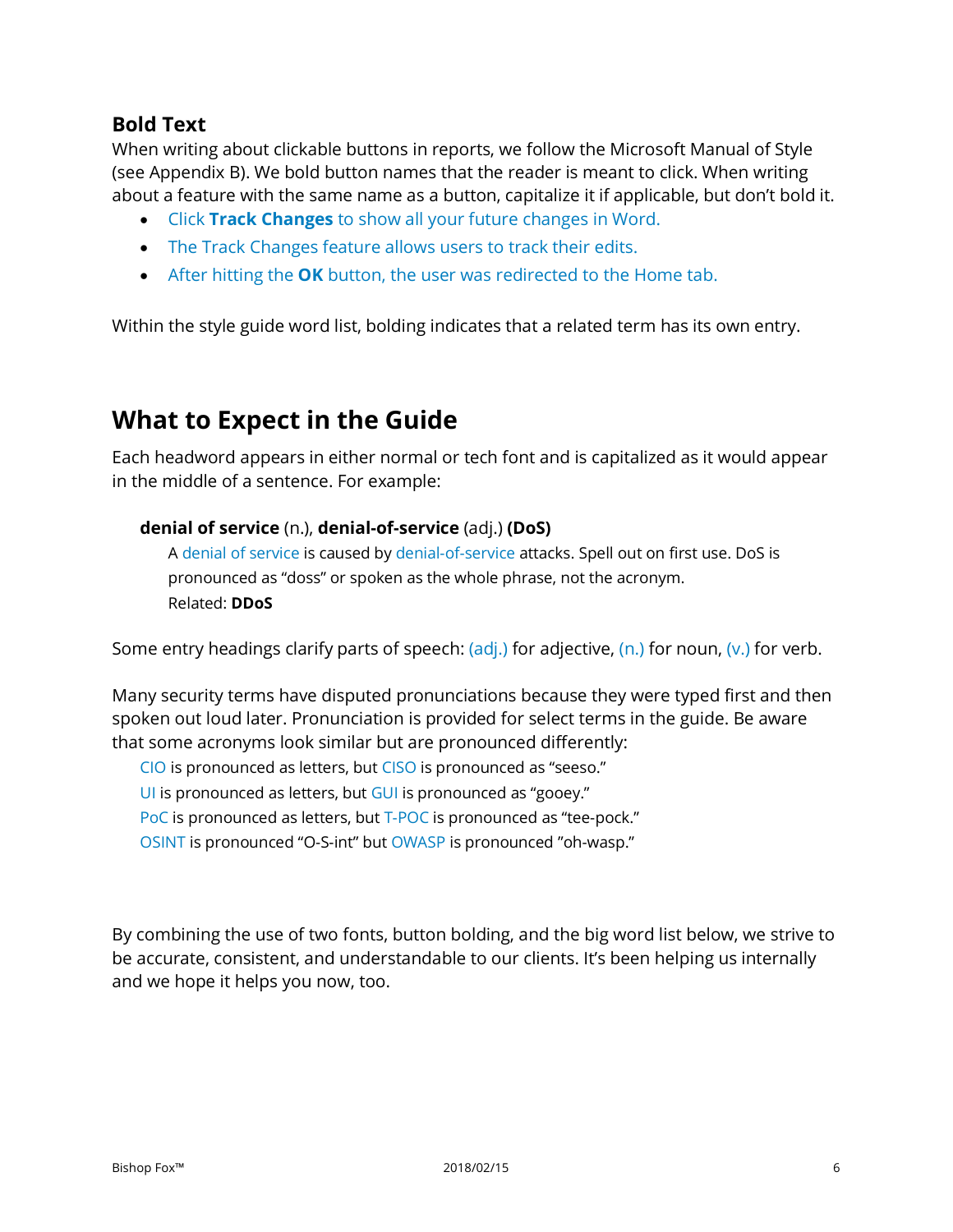# <span id="page-6-0"></span>**THE CYBERSECURITY STYLE GUIDE**

### <span id="page-6-1"></span>**A-Z**

#### **!**

The exclamation point or bang.

#### **@**

The at sign. Related: **email**, **handle**, **username**

#### **#**

The pound sign or hashtag. Only called hashtag when tagging something. This character and [♯] are sometimes used interchangeably and are pronounced as "sharp" in programming language names. Related: **C**♯, **characters**, **numbers**, **tweet**

#### **/**

Slash. Avoid using the slash to compare two things outside of set phrases like 24/7, and/or, client/server, h/t, and TCP/IP. Related: **mm/dd/yyyy**, **s/o**, **SSL/TLS**

#### **\**

Backslash.

#### **'**

Tic character. Not an apostrophe.

#### **0-day** (n. or adj.)

A "zero-day" or "oh-day" finding. In formal writing, it's better to use zero-day finding, previously undisclosed vulnerability, or publicly undisclosed vulnerability.

#### **2FA** or **TFA**

Two-factor authentication. Related: **MFA**

#### **3DES**

Triple DES. A symmetric key block cipher. DES is pronounced as letters or "dez."

#### **3D printing**

#### **3G**, **4G**

Third- and fourth-generation communications technology. Cell phone network options. Do not spell out. Related: **CDMA**, **GSM**

#### **3Scale**

An API management platform.

#### **4chan**

A website for trolls and memes that birthed Anonymous and rickrolling. Related: **dox**, **message board**, **NSFW**, **troll**

#### **7-Zip**

An open source file archiver.

#### **8.3 filename**

Related: **short-name**

#### **8-bit** (adj.)

#### **2600**

A hacker magazine founded in 1984. Also a series of local clubs. https://www.2600.com/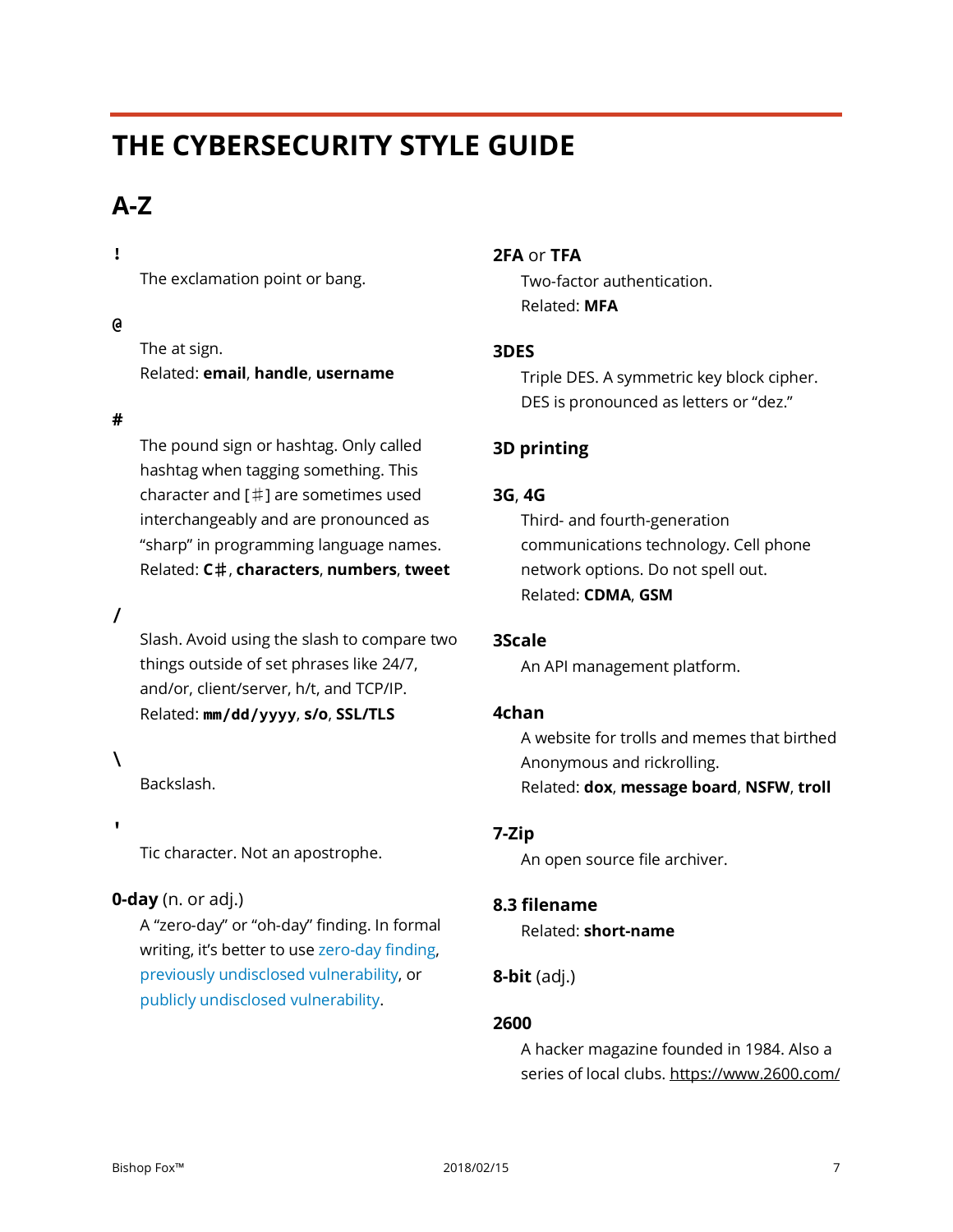# **A**

#### **a** vs. **an**

Use "an" when the next word begins with a vowel sound when spoken, regardless of spelling. A hybrid test. A unified problem. A Xerox machine. An HTTP issue. An SSH tunnel. An underlying cause. An XSS attack.

#### **a11y**

Accessibility, often in relation to technology. 11 represents the 11 letters removed from the middle of the word. Related: **i18n**, **L10n**, **k8s**

#### **abort** (v.)

Avoid using the verb unless it's in quoted code. Try force quit or interrupt instead.

#### **abuse** (n.)

This is acceptable in common industry phrases like "application abuse." Avoid using it on its own if possible. Try "malicious use or usage" instead.

#### **abuse** (v.)

OK in set phrases but do not use it on its own. Try alter, automate, compromise, deface, exhaust, exploit, force, impersonate, manipulate, misuse, reuse indefinitely, take advantage of, or a more specific verb instead.

#### **-accessible** (adj.)

Always hyphenate.

#### **access point (AP)**

Spell out on first use.

#### **ACE**

Arbitrary code execution. Spell out on first use.

#### **ACL**, **ACLs**

Access control list. Spell out on first use.

#### **AD**

Active directory. Spell out on first use.

#### **adb** or **adb**

Also called the Android debugger, adb is both a command and a technology for interacting with an Android phone connected to a computer.

#### **ad blocking** (n.), **ad-blocking** (adj.)

**add on** (v.), **add-on** (n.)

#### **address bar**

#### **ad hoc** (adj.)

Describes immature security infrastructure. In networks (especially wireless ones), ad hoc means decentralized.

#### **admin** or **admin**

Short for administrator. Write in normal text if referring to the role or admin privileges. If referring to the username admin, use tech font.

#### **adversary**

Do not use this term in formal writing; use attacker or malicious user instead.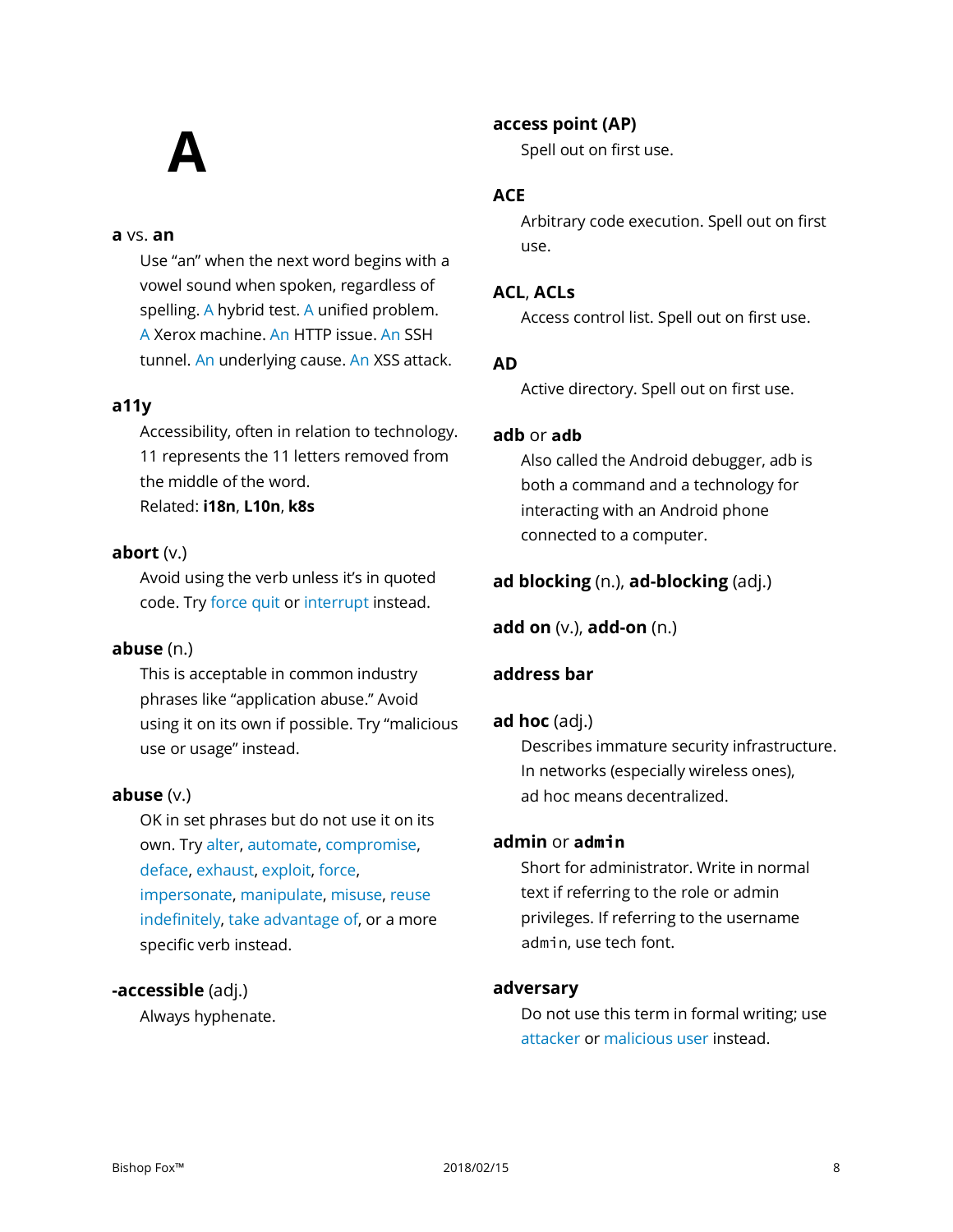#### **AES**

Advanced Encryption Standard. Spell out on first use.

#### **Agile process**

Related: **scrum**, **sprint**

#### **AI**

Artificial intelligence, often used as jargon to refer to a computer program. AI can also mean Amnesty International.

Related: **Deep Blue**, **HAL 9000**, **machine learning**, **replicants**, **The Three Laws of Robotics**, **Turing Test**, **Watson**, **WOPR**

#### **Airbnb**

#### **air-gapped** (adj.)

Air-gapped systems are disconnected from insecure networks and the internet.

#### **Akana**

An API management provider.

#### **alert box**

#### **Alexa**

Amazon AI. Related: **Cortana**, **Google Assistant**, **Siri**

#### **algorithm** (n.)

#### **alphanumeric** (adj.)

Describes strings that contain letters and numbers, not special characters, punctuation, or spaces.

#### **a.m.**

Put a space after the number as in "4 a.m. GMT." Include the time zone if referring to a testing window or specific event.

#### **Amazon EC2**, **Amazon ECR**, **Amazon RDS**

Web services. After first use, you can refer to the services by name without "Amazon."

#### **analog**

**and/or**

Use sparingly in formal writing.

**Android** Google's mobile operating system.

#### **android** (n.)

#### **angle brackets**

The < and > characters. Related: **characters**

#### **AngularJS**

A JavaScript framework.

#### **Animoji**

Animated emoji created by Apple.

#### **anonymization**

#### **Anonymous**

International group of 4chan hacktivists with a Guy Fawkes mask symbol.

#### **anti-malware**

**antivirus (AV)**

#### **Apache Server**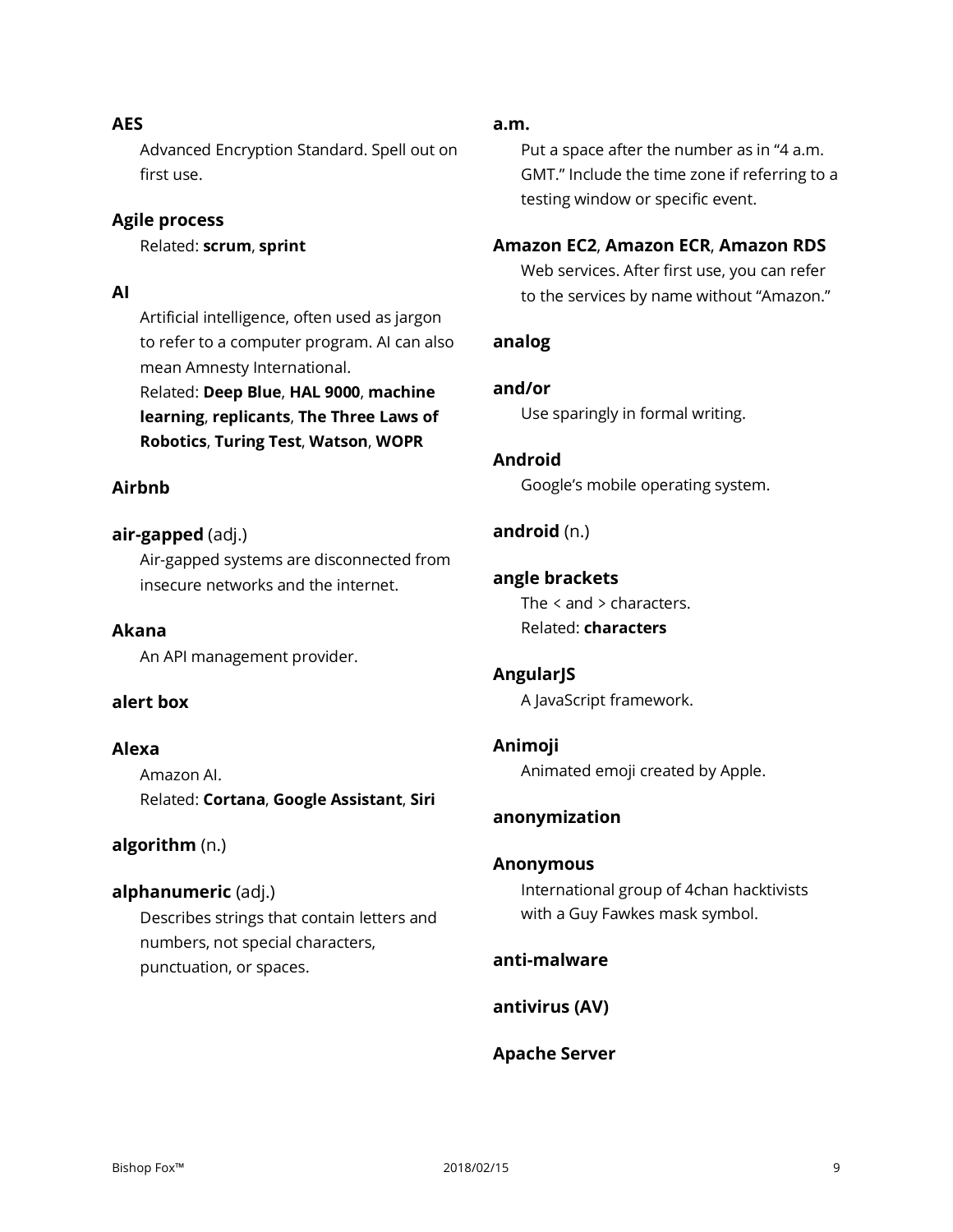#### **Aperture Science**

A fictional research company from the Portal series of video games.

#### **API**, **APIs**

Short for application programming interface. How software interacts with other software. Do not spell out.

#### **app** vs. **application**

Smart devices like phones and tablets have apps, computers have applications. App can also be a shortened form of application. To the security industry, they are all computer programs.

#### **Apple**

Related: **FaceTime**, **FairPlay**, **iOS**, **iPhone**, **Lightning cables**, **MAC OSX**, **macOS-based**, **PowerBook**, **Siri**

**applet** (n.)

#### **Apple TV**

#### **application security**

Alternate term for information security.

#### **APT**

Short for application penetration testing. Also stands for advanced persistent threat or advanced packaging tool. Spell out on first use in public-facing documents. Related: **criticality**, **EPT**, **IPT**, **pen testing**

#### **AR**

Augmented reality. Related: **IoT**, **VR**, **Vuforia**

#### **arbitrary** (adj.)

Of the attacker's choosing, as in "the user would be redirected to an arbitrary URL."

#### **Archer**

An animated spy TV show that inspired the name of the Bishop Fox Danger Drone. It's also the name of an RSA security product.

#### **Arduino** (n.)

Pronounced "ar-dweeno."

#### **ARM**

Short for Architecture Reference Manual or it can refer to RISC architecture used in microprocessors. Define briefly on first use to clarify your intended meaning.

#### **artificial intelligence (AI)**

#### **ASCII**

Pronounced "ask-ee."

#### **ASLR**

Address space layout randomization. Spell out on first use.

#### **ASP.NET**

#### **asset**

Assets are systems, software, applications, libraries, personnel, equipment, or anything else that clients value and want to protect.

#### **ASV**

Approved scanning vendors. Spell out on first use. Related: **PCI**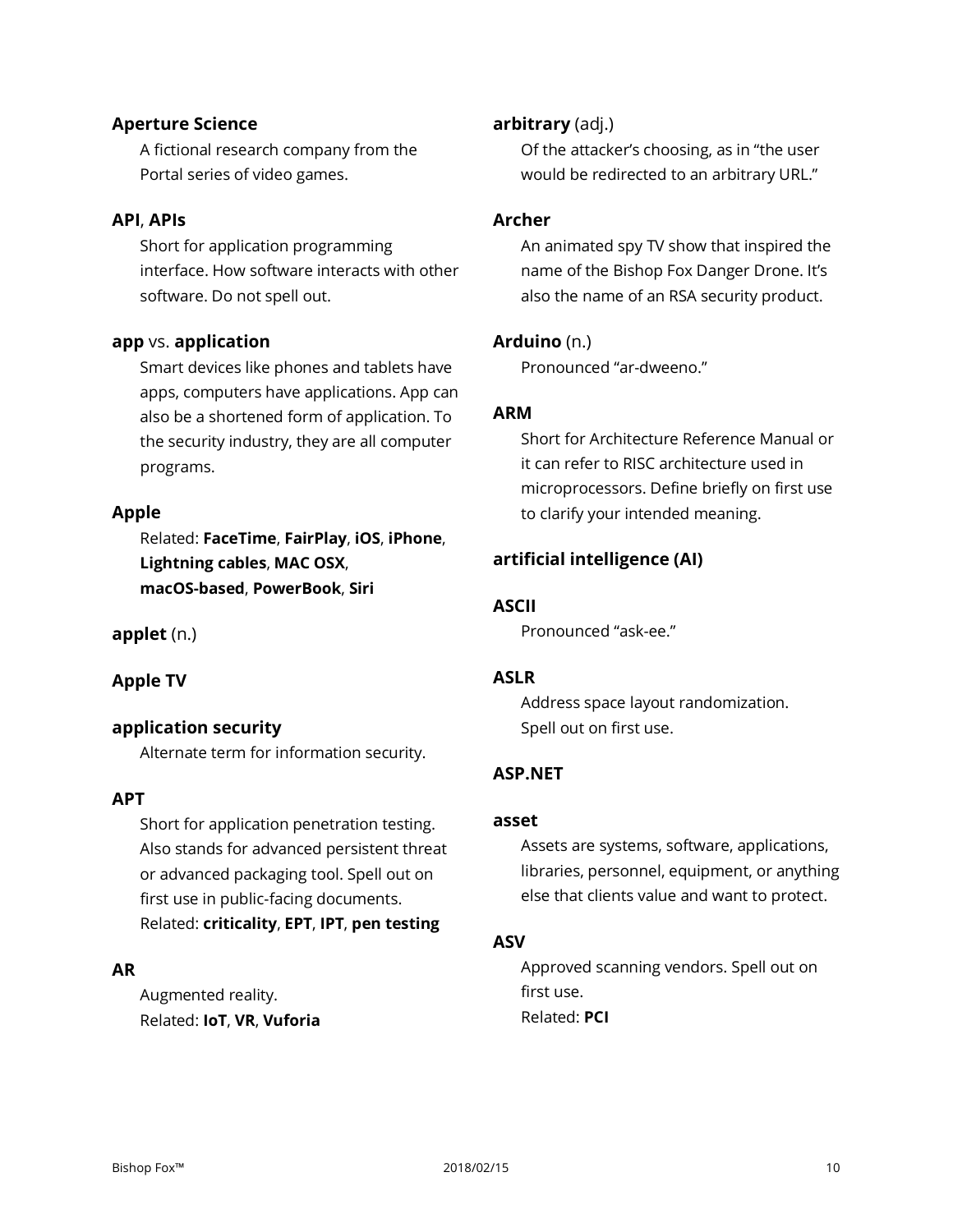#### **ATM**

Short for automated teller machine or "at the moment." "ATM machine" is redundant. Related: **PIN**, **SSN**

**at-rest** (adj.), **at rest** At-rest encryption. Data at rest.

**attack chain** Related: **elevation of privileges**

**attacker-controlled** (adj.)

**attacker-owned** (adj.)

**attack surface** (n.)

#### **attribute**

A specification of a value. When writing about a type of attribute, use normal font. When discussing a specific attribute, use tech font as in "a username attribute."

**audio conference**, **audio conferencing** Related: **videoconferencing**

#### **audit trails**

#### **AUP**

Acceptable Use Policy. Spell out on first use.

#### **authentication**

**authorization bypass**

#### **autocomplete** (n. or v.)

A generic term for an application feature that predicts the rest of the word or phrase as a user types.

**autocorrect** (n. or v.)

A generic term for an application feature that fixes identified mistakes in typed words.

#### **autofill**

#### **automation**

The automatic operation of required processes.

**auto-renew** (v.)

**avatar**

**AWS**

Amazon Web Services.

**B**

**backdoor** (n. or v.)

**back end** (n.), **back-end** (adj.)

**backported** (adj.), **backporting** (n. or v.)

**backslash** or **\**

**backtrace** Related: **traceback**

**back up** (v.), **backup** (n. or adj.)

**backwards compatibility** (n.)

**backwards compatible** (adj.)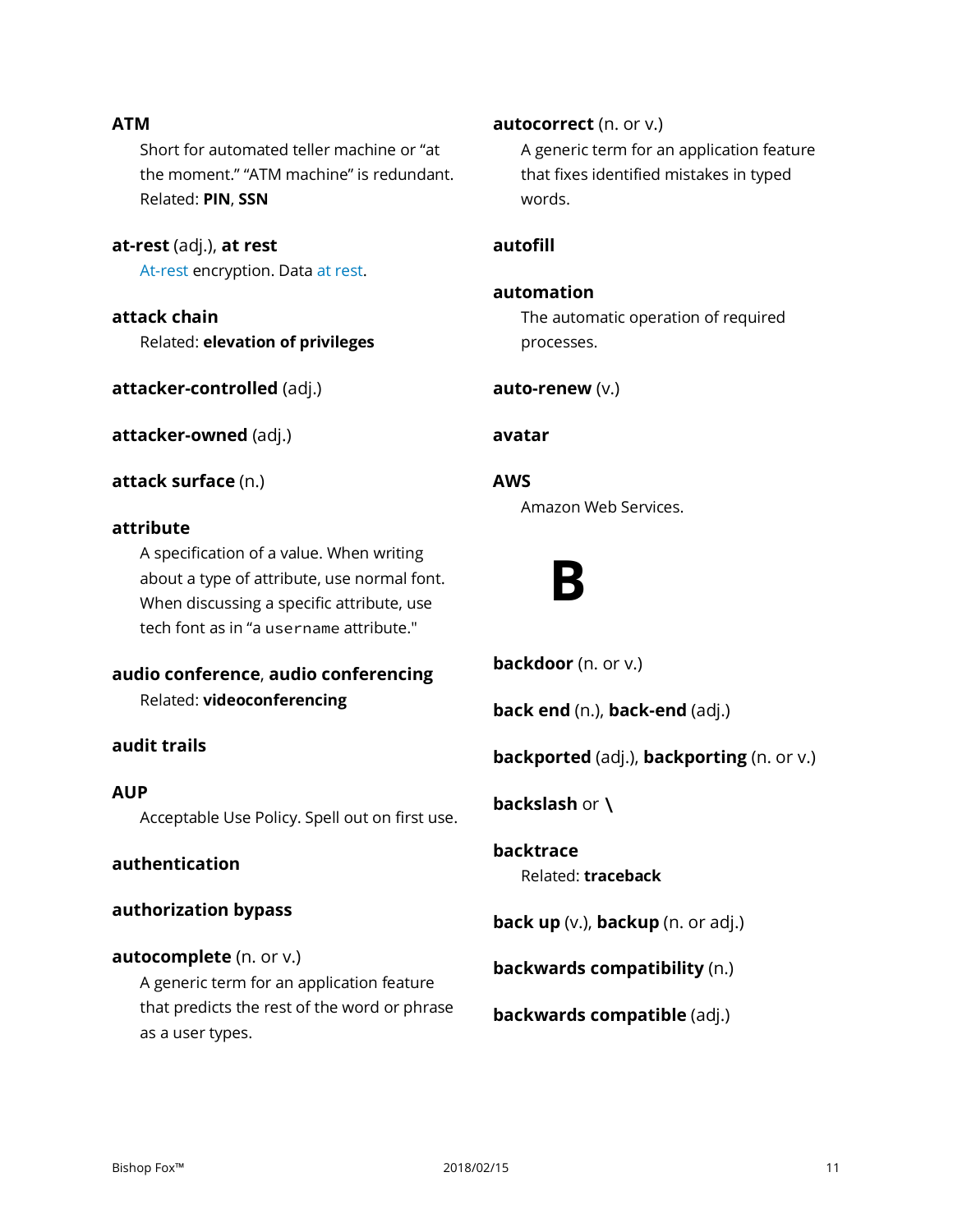#### **badput**

#### Related: **goodput**, **throughput**

#### **bandwidth**

The speed of a data network. "Never underestimate the bandwidth of a station wagon full of tapes hurtling down the highway." – Andrew Tanenbaum

#### **bank drops**

#### **barcode**

#### **bar mitzvah attack**

An SSL vulnerability. So named because its security implications were realized 13 years after it first appeared in the codebase.

#### **Base64-encoded** (adj.), **Base64 encoding** (n.)

**-based** (adj.) Always hyphenate. Ex: host-based, logic-based, role-based

#### **baseline**

#### **Bash**

#### **BASIC**

A programming language.

#### **bastion host**

A specially hardened host often used as a gateway to pivot into other hosts.

#### **BBS**

Bulletin board system.

#### **BCC**, **BCC'd**, **BCCing**

Blind carbon copy. Do not spell out. Related: **CC**, **email**

#### **BCP**

Business continuity plan. Spell out on first use.

#### **bcrypt**

Pronounced "bee-crypt." A password hashing function.

#### **BEC**

Business email compromise. Spell out on first use. Related: **phishing**

#### **BeEF**, **BeEF hooking**

Browser Exploitation Framework.

#### **BER**

Bit error rate. Spell out on first use.

#### **best practices**

Business jargon, use sparingly. Practices that align with compliance guidelines or industry standards. Related: **CIS 20**

**beta** (n. or adj.)

#### **BF**

An informal name for Bishop Fox. Used very sparingly in places where space is limited.

#### **BGP**

Border Gateway Protocol. Spell out on first use.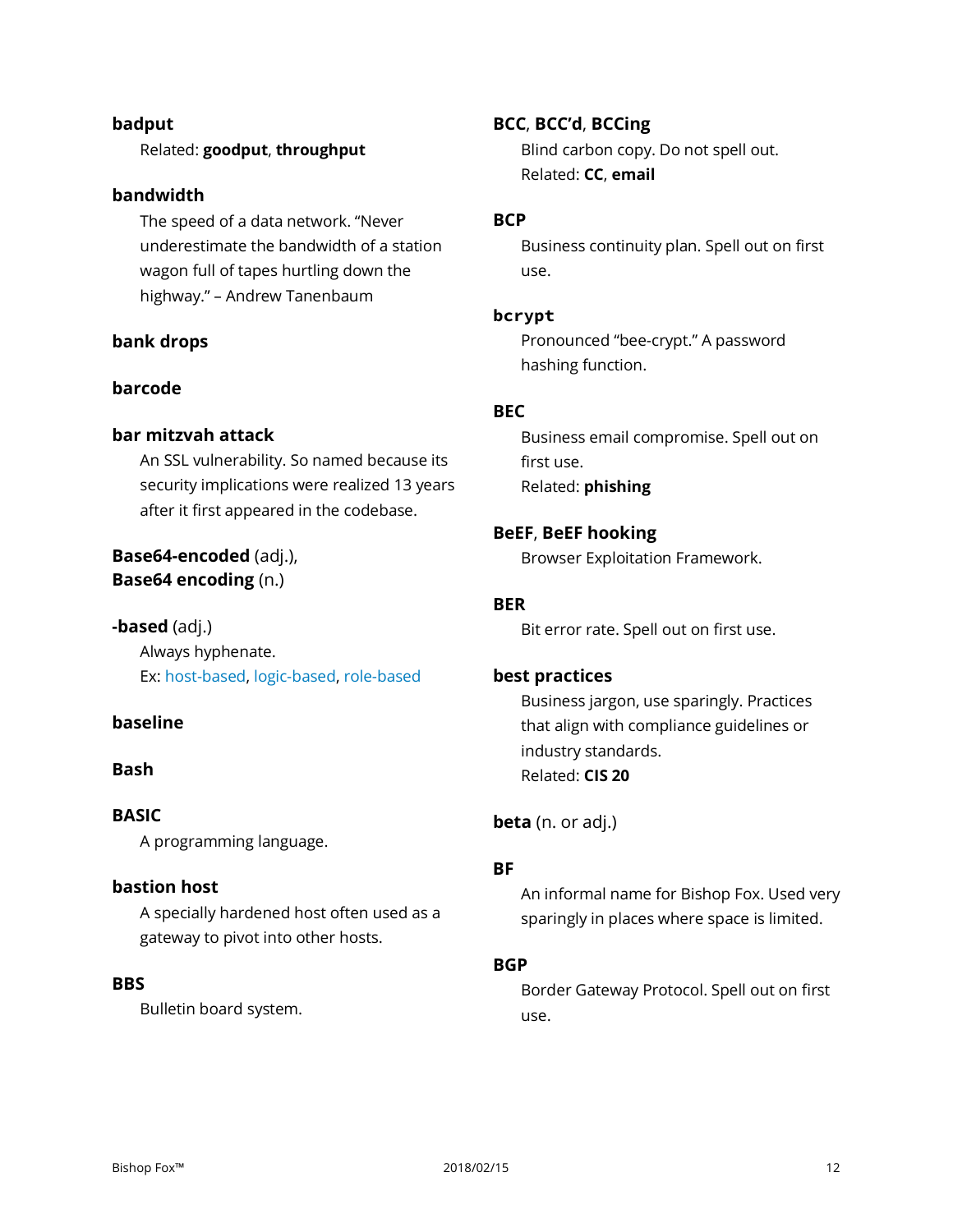#### **Big Brother**

The symbol of totalitarian surveillance from the novel Nineteen Eighty-Four. Big Brother is watching you.

#### **big data**

#### **big-endian** (adj.)

**BIG-IP** A load balancer. Pronounced "big-eye-pee."

#### **billion laughs attack**

Related: **DoS**

#### **binary**

Base-2 number system. 0 or 1. Can also refer to binary executable files. Related: **big-endian**, **little-endian**

#### **BIND**

A DNS server.

#### **birds of a feather (BoF)**

An informal discussion group.

#### **birth date**

#### **Bishop Fox**

Our company. Related: **foxes**, **Lucius Fox**, **Martin Bishop**

#### **bit** (n.), **-bit** (adj.)

As in "a key length of at least 2048 bits" or "a 2048-bit RSA key." When abbreviated, use lowercase **b** for bits, uppercase **B** for bytes.

#### **Bitbucket**

An Atlassian product for Git.

#### **bitcoin**

Digital cryptocurrency. Related: **coins** vs. **tokens**, **cold wallet**, **hot wallet**, **securities**

#### **bit-flipped** (adj.), **bit-flipping** (adj.)

#### **BitLocker**

Microsoft Windows disk encryption software.

#### **bitstream**

**BitTorrent**

#### **BlackBerry**

#### **black-box testing**

#### **Black Hat**

A series of annual security conferences that happen in the USA, Europe, and Asia. https://www.blackhat.com/

#### **black hat**

An attacker or malicious user.

#### **blacklist** (v. or n.), **blacklisting** Related: **blocklist**

#### **black market**

We prefer this term in formal reports to describe unindexed illegal online activity hubs. Tor and I2P are colloquially known as "dark web" browsers. Related: **fullz**, **I2P**, **Tor**

#### **bleeding edge** (n. or adj.)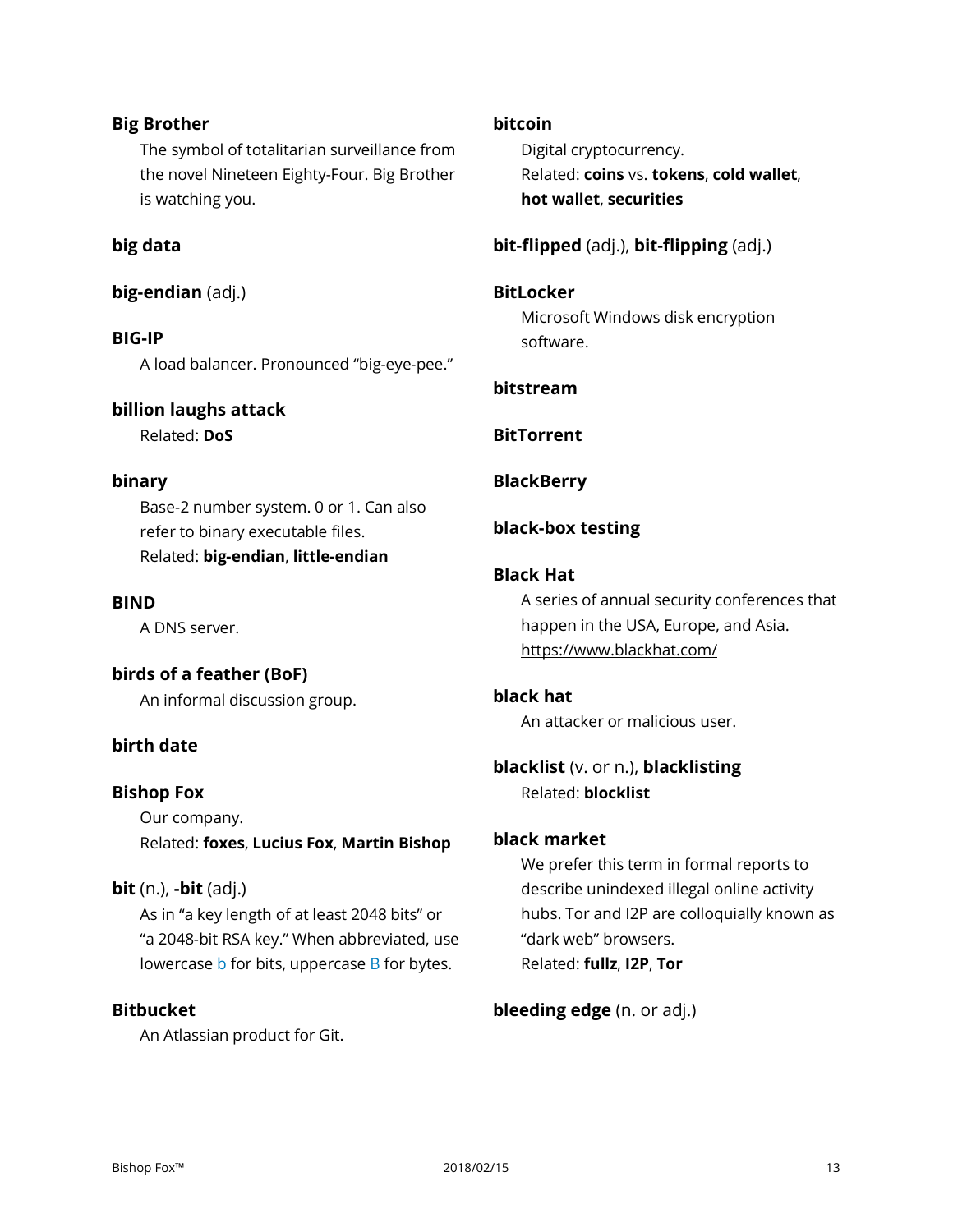**blind** (adj.) During a blind attack, the attacker is unable to view the outcome of an action.

#### **bloatware**

**BLOB** or **blob** Binary large object.

**blockchain**, **block chaining** Related: **CBC**, **cryptocurrency**

**blocklist**, **blocklisting** A proposed alternative term for blacklisting. Not yet widespread. Related: **safelist**

#### **blog**, **blogroll**

### **Bloodhound**

A pen testing tool.

**Blowfish** An encryption algorithm.

#### **blue screen** (v.)

#### **Blue Screen of Death (BSOD)**

#### **blue team**, **blue teaming** (v.)

Blue teams run scenarios to defend a target or environment from potential attackers. They reduce the attack surface, employ hardening strategies, and use honeypots. Related: **red team**, **purple team**

#### **Bluetooth**

A unifying wireless system named after a Norwegian king, Harald Bluetooth.

#### **Blu-ray**

**BMP file**, **.bmp file** Short for bitmap.

**Bomgar** An IT support portal.

**Boolean operators** Useful AND precise.

**boot chain** (n.) Related: **start up**

**boot time** (n.)

#### **Boston Dynamics**

#### **bot**

An automated program like a chatbot or Twitterbot.

#### **botnet**

A network of bots sometimes used in ransomware attacks.

#### **Brainfuck**

An esoteric programming language.

#### **breadcrumbs**, **breadcrumb trail**

**breakpoint** (n. or v.)

#### **brick**

Informal. An old heavy cell phone or a dead device.

#### **brick-and-mortar** (adj.)

Describes IRL places of business.

**browsable** (adj.)

#### **browser fingerprinting**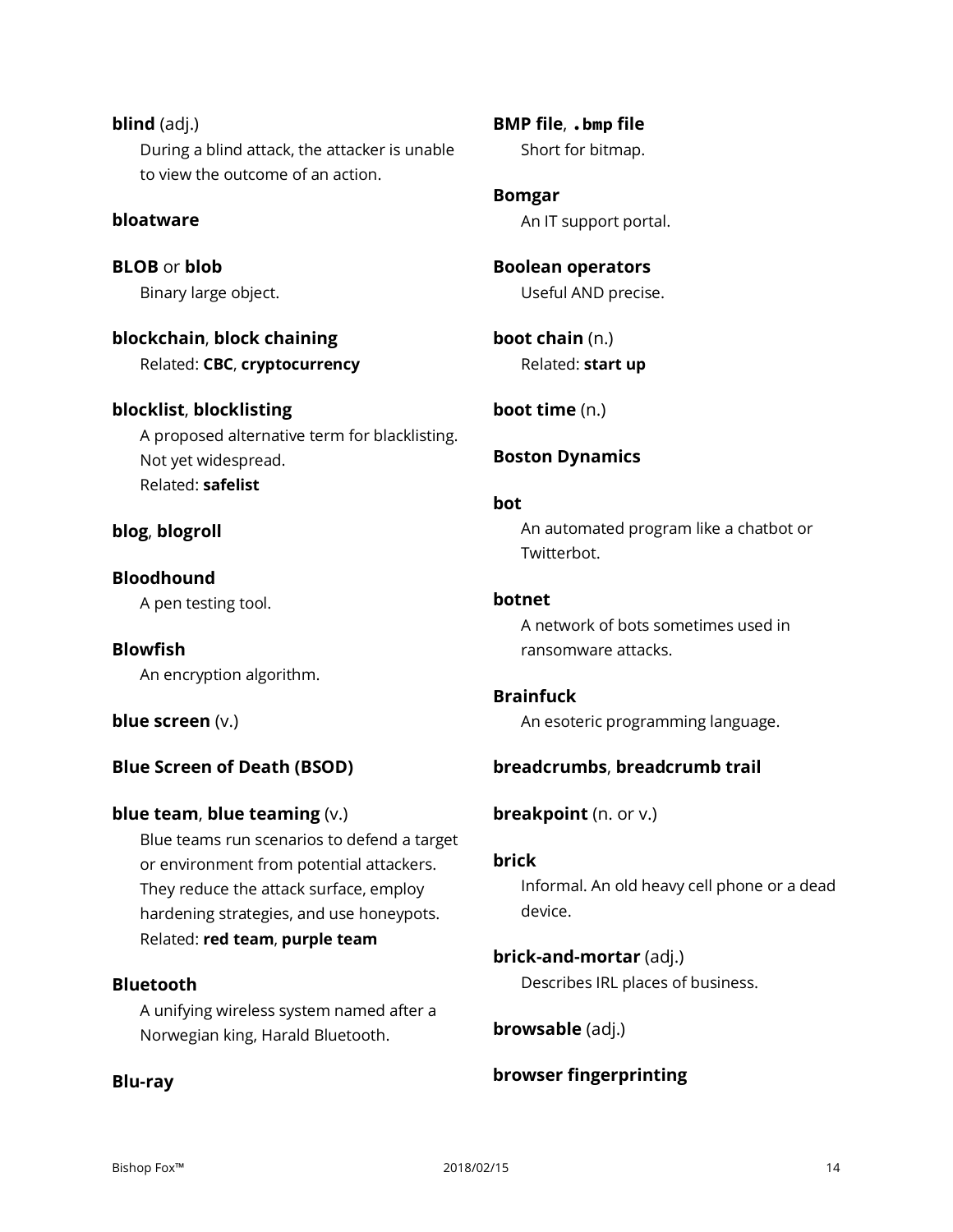#### **browser hijacking**

#### **brute-force** (v. or n.), **brute-forcing** (n.)

#### **BSD**

Berkeley Software Distribution. A Unix-derived operating system.

#### **BSides**

A global series of security events. http://www.securitybsides.com/

#### **bucket**

When discussing a type of bucket, use normal font. When discussing a specific bucket by name, use tech font for the name as in "an oz-provision bucket."

#### **buffer overflow**

#### **bug bounty**

#### **Bugcrowd**

A crowdsourced bug bounty security company.

**built-in** (adj.)

**bulleted** (adj.)

#### **bullet point** (n.)

**Burp Suite**, **Burp Collaborator**

A web application proxy.

#### **business impact analysis (BIA)**

Spell out on first use.

#### **BuzzFeed**

#### **BYOD**

Bring your own device. Describes companies that allow employees to use their own computers and phones for work.

**bypass** (v. or n.)

#### **byproduct**

#### **bytes**

Kilobytes, megabytes, gigabytes, terabytes, petabytes. KB, MB, GB, TB, PB. No space between number and unit as in 64TB. Use uppercase B for bytes, lowercase b for bits. Related: **MiB**, **units of measurement**

# **C**

#### **C**♯

A programming language. Pronounced as "C sharp." Related: **#**, **hashtag**

#### **CA**

Certificate or certification authority. Spell out on first use. Related: CEH, CISSP

**cache** (n. or v.)

**cache busting**

#### **cache poisoning**

#### **CactusCon**

An annual security conference in Arizona. http://www.cactuscon.com/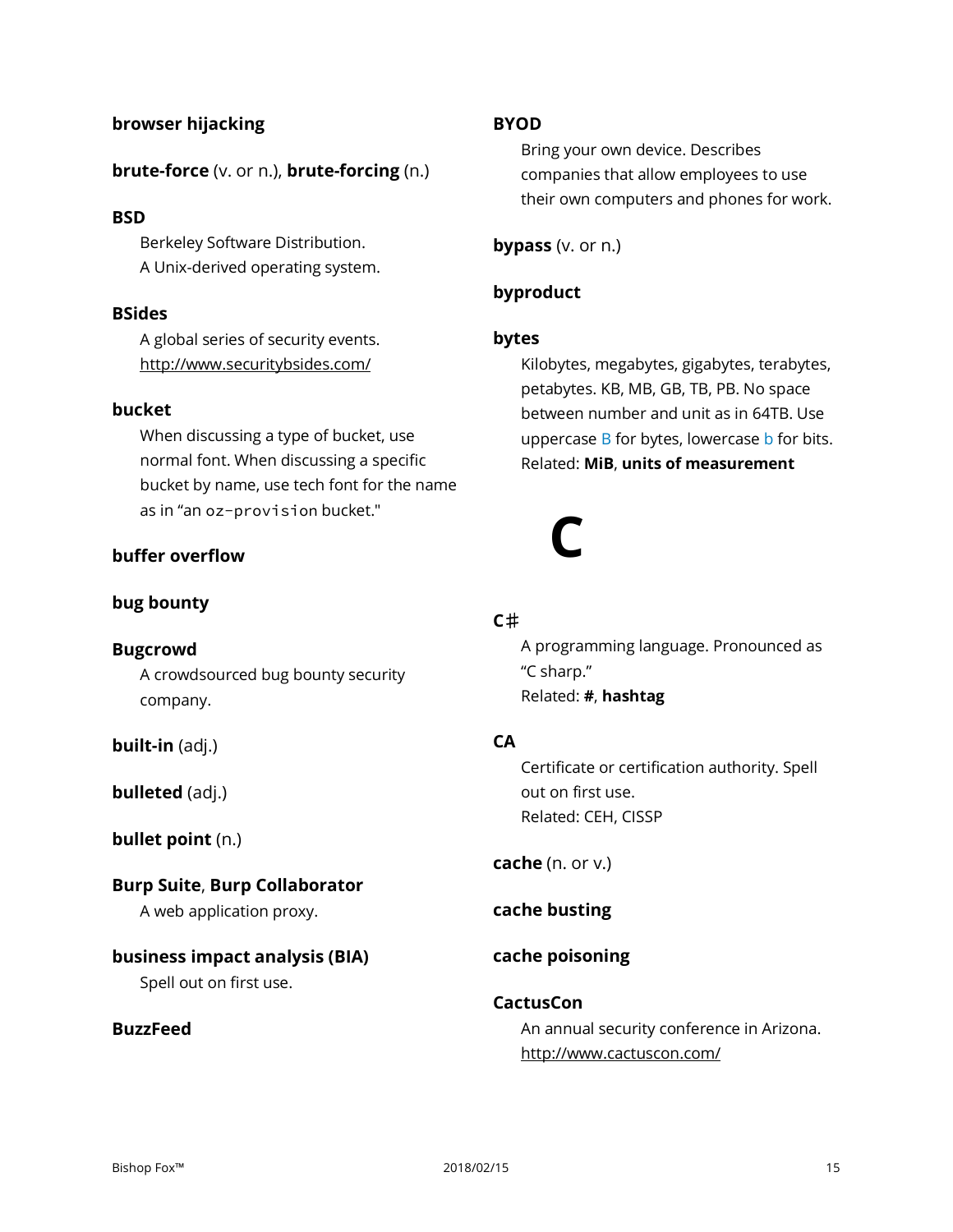**callback** (adj. or n.) As in "a crafted callback parameter."

#### **CAM**

Computer-aided manufacturing. Spell out on first use. Related: **LMS**

#### **canary account**

Related: **honeypot**

#### **canonicalization**, **canonicalize**

#### **CAPTCHA**, **CAPTCHAs**

The Completely Automated Public Turing test to tell Computers and Humans Apart. A challenge-response test. Related: **computer vision**, **reCAPTCHA**

#### **carriage return character** or **\r**

An invisible character that makes the text go back to the beginning of the line. It's a skeuomorph that refers to the way typewriters need to "return" a carriage to its original position.

**case-by-case** (adj.)

#### **cash-out guide**

**catch** (v.) Related: **throw**

#### **The Cathedral and the Bazaar (CatB)**

#### **CBC**

Cipher block chaining. Spell out on first use.

**CC**, **CC'd**, **CCing** Carbon copy. Do not spell out. Related: **BCC**, **email**

#### **CCC**

Chaos Communication Congress. An annual security conference in Germany.

#### **CCTV**

Closed circuit television.

#### **CD**, **CD-R**, **CD-ROM**, **CD-RW**

#### **CDMA**

Code division multiple access.

#### **CDN**

Content delivery network. Spell out on first use.

#### **CDP**

Clean desk policy. Spell out on first use.

#### **CEH**

Certified Ethical Hacker.

#### **cell phone**

#### **certificate**

#### **CFO**

Chief Financial Officer.

#### **CGI**

Short for computer-generated images or, less commonly, Common Gateway Interface. Define briefly on first use to clarify your intended meaning.

#### **challenge-response mechanisms**

Robot-filtering tests like CAPTCHA. Related: **Turing Test**

#### **changelog**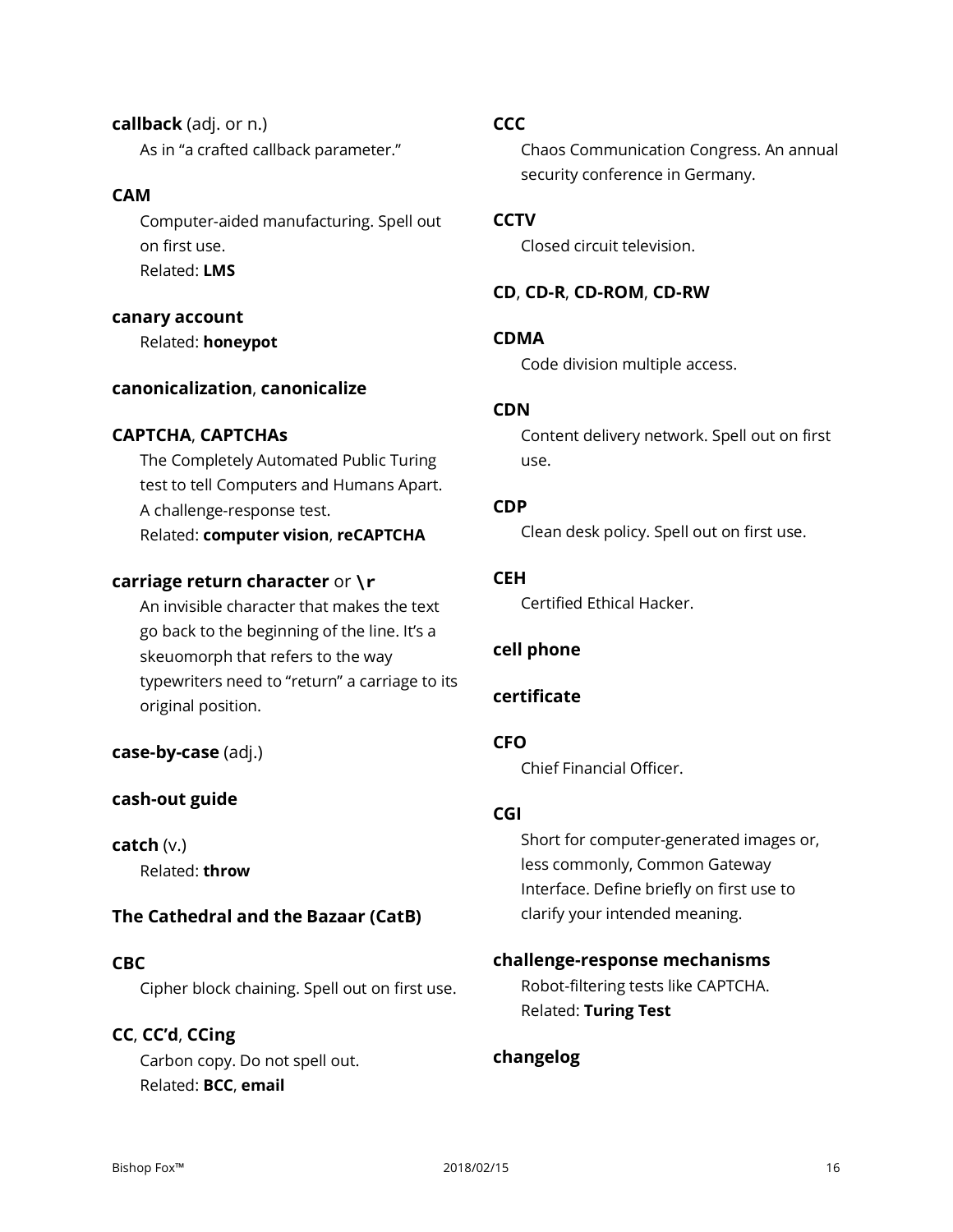#### **characters**

When calling out specific characters (keystrokes) that affect the meaning of a code sequence, use tech font surrounded by square brackets in normal font as in "added a single quote [']." If the character's name is also its symbol, write it in tech font. If the font difference is not visible, use quotation marks as in 30,000 "A" characters. Related: **metacharacters**, **wildcards**

#### **chatroom**

#### **chattr**

Short for change attribute. Pronounced as "chatter." Related: **chmod**, **chroot**

#### **checkbox** (n.)

**check out** (v.), **checkout** (adj. or n.)

#### **checksum**, **checksums**

#### **child abuse material**

This is a more accurate term for child pornography. If you discover child abuse material in the context of your work, report it to a manager immediately. If you find it online outside of work, quickly contact NCMEC—The National Center for Missing and Exploited Children.

#### **chmod**

Change mode. Pronounced as "change mod," "C-H-mod," or "chuh-mod." Related: **chattr**, **chroot**

#### **Chrome**

Google browser.

#### **Chromecast**

#### **chroot**

Change root. A Unix operation that simulates a directory on a filesystem as if it were the root of the filesystem. Pronounced as "C-H-root" or "chuh-root." Related: **chattr**, **chmod**

#### **chroot directory** or **ChrootDirectory** An SSH directory.

#### **chroot jail**

A way to isolate a process from the rest of the system.

#### **CIA**

Short for the Central Intelligence Agency or the triad of information security concerns: confidentiality, integrity, and availability.

#### **CIO**

Chief information officer. Related: **CFO**, **CISO**

#### **cipher**

Don't use "cypher." Write the names of ciphers in normal font as in Blowfish. Related: **RSA**, **SHA**

#### **cipher suite**

#### **ciphertexts**

#### **CIS 20**

The Center for Internet Security has a list of 20 guidelines for securing organizations. https://www.cisecurity.org/controls/

#### **Cisco**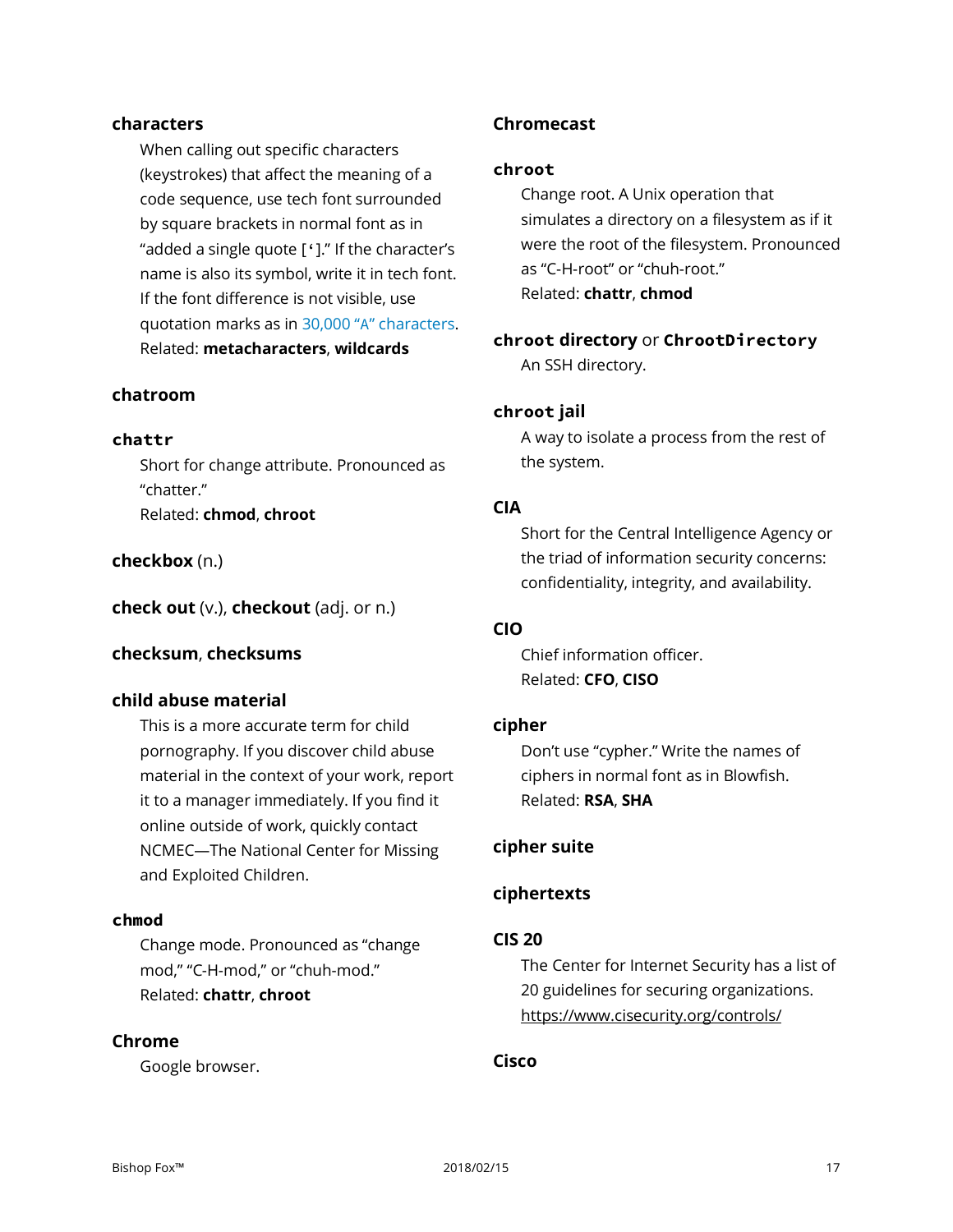**CIS CSC** CIS Critical Security Controls. Related: **CIS 20**

#### **CISO**

Chief Information Security Officer. Pronounced "seeso."

#### **CISSP**

A security certification. Certified Information Security Systems Professional.

#### **class**

When discussing a specific class by name, use tech font as in "a Time class."

#### **cleartext** vs. **plaintext**

In common usage, these terms are used interchangeably. In our reports, cleartext means unencrypted content. Plaintext is a more technical term that describes the input to a cryptographic system (which itself may already be encrypted or hashed). Related: **CPA**

#### **clear web** or **Clear Web**

This is used in contrast to the "dark web" or "dark net" parts of the internet. It refers vaguely to publicly accessible sites that have been indexed by search engines. Do not use in formal writing.

#### **CLI**

Short for command-line interface or command language interpreter. Spell out on first use.

#### **clickbait**

#### **clickjacking**

In formal writing, we refer to this finding as "user interface (UI) redress." It's also called "cross-frame scripting."

#### **click through** (v.)

**clickthrough** (adj. or n.)

**client-side** (adj.)

#### **clip art**

#### **Clippy**

Discontinued anthropomorphic paper clip assistant in Microsoft Office.

#### **closed caption** (n.), **closed-caption** (adj.)

#### **the cloud**

Business jargon. "The cloud" is just servers.

#### **cloud computing**

#### **CloudFront**

An AWS content delivery network (CDN).

#### **CloudTrail**

An AWS logging and monitoring service.

#### **cluster** (n.)

As in "provision a cluster on each account."

#### **CMDB**

Content management database. Spell out on first use.

#### **CMS**

Content management system. Spell out on first use.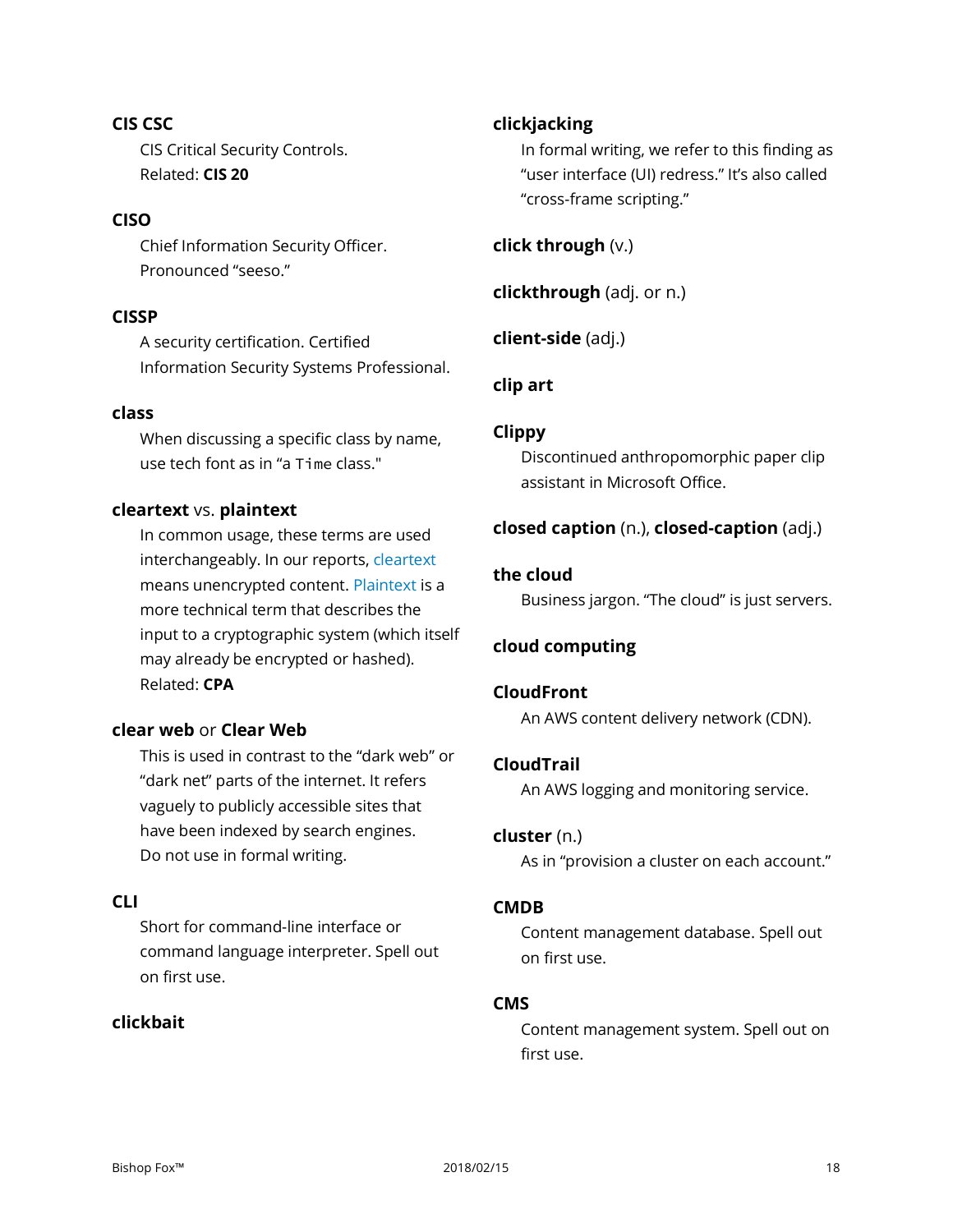#### **co-creator**

**code** (n. or v.)

**codebase** Related: **user base**

**codec** Code/decode.

**Codecademy**

**code path**

**code shrinking**

#### **coins** vs. **tokens**

These are units of worth in virtual currencies. These terms are sometimes used interchangeably and sometimes used very differently. Define briefly on first use to clarify your intended meaning. Related: **bitcoin**, **cryptocurrency**

**cold-call** (v.) **cold call** (n.) A social engineering strategy.

#### **cold storage** (n.)

**cold wallet** Offline bitcoin storage. Related: **hot wallet**

#### **command and control (C2) machine**

**command line** (n.), **command-line** (adj.)

**commercial-free** (adj.)

**commodity hardware** Over-the-counter hacking tools that anyone

**company-wide** (adj.)

could get and use.

#### **compensating controls**

**compile** (v.)

**compliance framework**

**computer vision** (n.)

**configuration drift**

**connect-back shell** (n.)

**constants** (n.) Pre-defined variables that are referenced in later code.

**containerization**

**content injection**

**content spoofing**

#### **content type**, **Content-type header**

**-controlled** (adj.) Always hyphenate. Ex: attacker-controlled, user-controlled

**cookie** (n.)

**cookie poisoning**, **cookie security**

**cooperate** (v.)

**coordinate** (v.)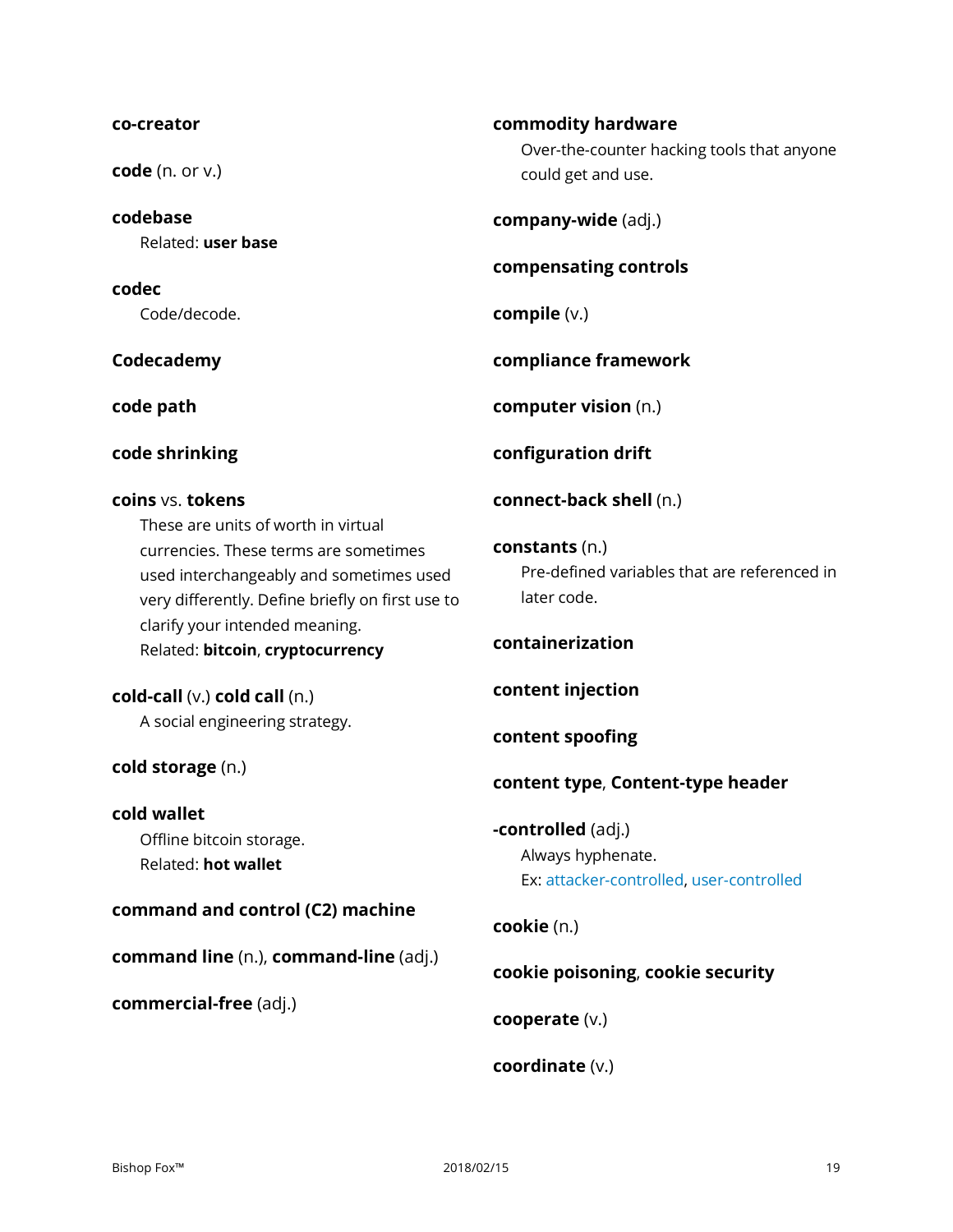**copycat** (adj. or v.) Related: **spoof**

#### **corrupted** (adj.)

#### **CORS**

Cross-origin resource sharing. Spell out on first use.

**Cortana** Microsoft AI. Related: **Alexa**, **Google Assistant**, **Siri**

#### **countermeasure** (n.)

#### **coworking space**

#### **CPA**

Chosen-plaintext attack. Spell out on first use.

**CPU** Central processing unit. Do not spell out.

**crack** (v.)

**crawl** (v.)

#### **credential reuse** (n.)

#### **credentials** (n.)

The information necessary to pass a security check—often a username and password. Sometimes an RFID badge.

#### **critical** (adj.)

Describes a non-negotiable business function or a vulnerability with catastrophic consequences that is easily exploitable.

#### **criticality**

A measure of the degree to which an organization depends on the information or information system for the success of a mission or of a business function.

**cron**

Cron is a utility.

#### **cron job** (n.)

**cross-platform** (adj.)

#### **cross-site scripting (XSS)** There are three kinds of XSS: reflected, stored, and DOM-based.

**Crowbar** A password-cracking tool.

**crowdfund** (v.)

**crowdsource** (v.), **crowdsourcing** (n.)

**CRUD** Create, read, update, destroy.

#### **cryptanalysis** (n.), **cryptanalytic** (adj.)

#### **crypto**

Historically, this was short for cryptography. Now, it can also mean cryptocurrency. Spell out on first use to clarify your intended meaning.

#### **cryptocurrency**

Virtual currency. Related: **bitcoin**, **blockchain**, **coins** vs. **tokens**, **salami slicing attack**, **securities**

#### **cryptographically**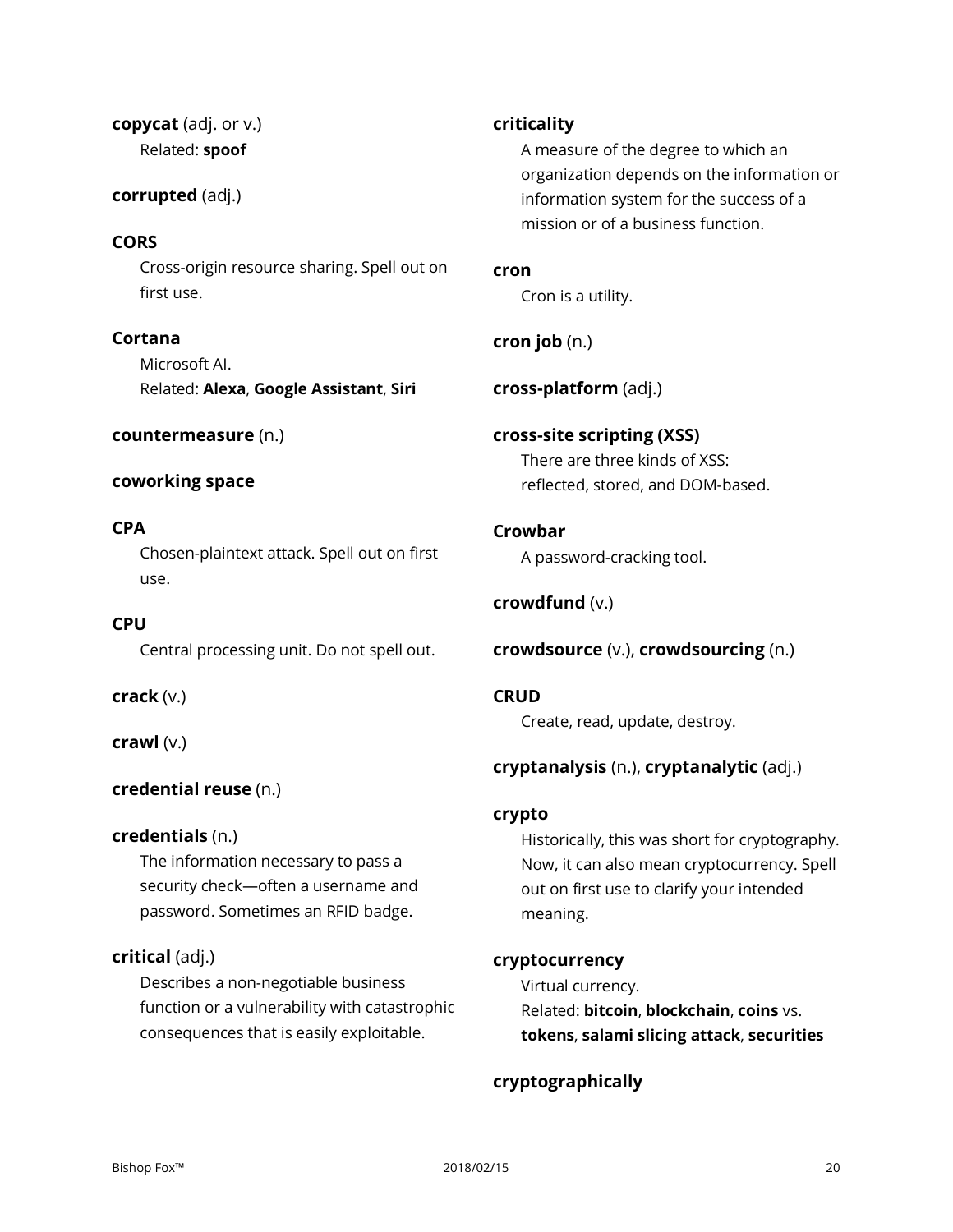#### **CSP**

Short for Content Security Policy. Spell out on first use.

#### **CSPRNG**

Short for Cryptographically Secure Pseudo-Random Number Generator. A secure way of generating random numbers. Spell out on first use.

#### **CSRF**

Short for cross-site request forgery. A common vulnerability. Spell out on first use.

#### **CSS**

The HTML cascading style sheets feature. Do not spell out.

#### **C-suite** (adj. or n.)

High-level executives like CEOs and CIOs.

#### **CSV file**, **.csv file**

Comma-separated value(s).

#### **CSWSH**

The cross-site WebSocket hijacking vuln. Spell out on first use.

#### **CTF**

Capture the flag. Spell out on first use in public-facing documents.

#### **CTO**

Chief Technology Officer.

#### **CTR**

Short for clickthrough rate or Counter Mode. Spell out on first use.

#### **Cupertino effect**

An error in early Apple dictionaries that corrected "cooperation" to "Cupertino" because of their limited word list.

#### **cURL**

Pronounced "curl." Related: **Wget**

#### **currency**

Our reports rarely include specific values but we default to USD as in \$1.50. Follow AP style for mixed currency situations.

#### **cursor** (n.)

**custom-written** (adj.)

**cutting edge** (n.)**, cutting-edge** (adj.) Related: **bleeding edge**

#### **CVE**

Common Vulnerabilities and Exposures. A system that catalogs publicly known vulnerabilities and exposures. CVE references are written in normal font as in CVE-2014-6271.

#### **CVSS**

Common Vulnerability Scoring System. Spell out on first use.

#### **CW**

Content warning.

#### **CWE**

Common Weakness Enumeration. Write weaknesses in normal font as in CWE-565. Related: **CVE**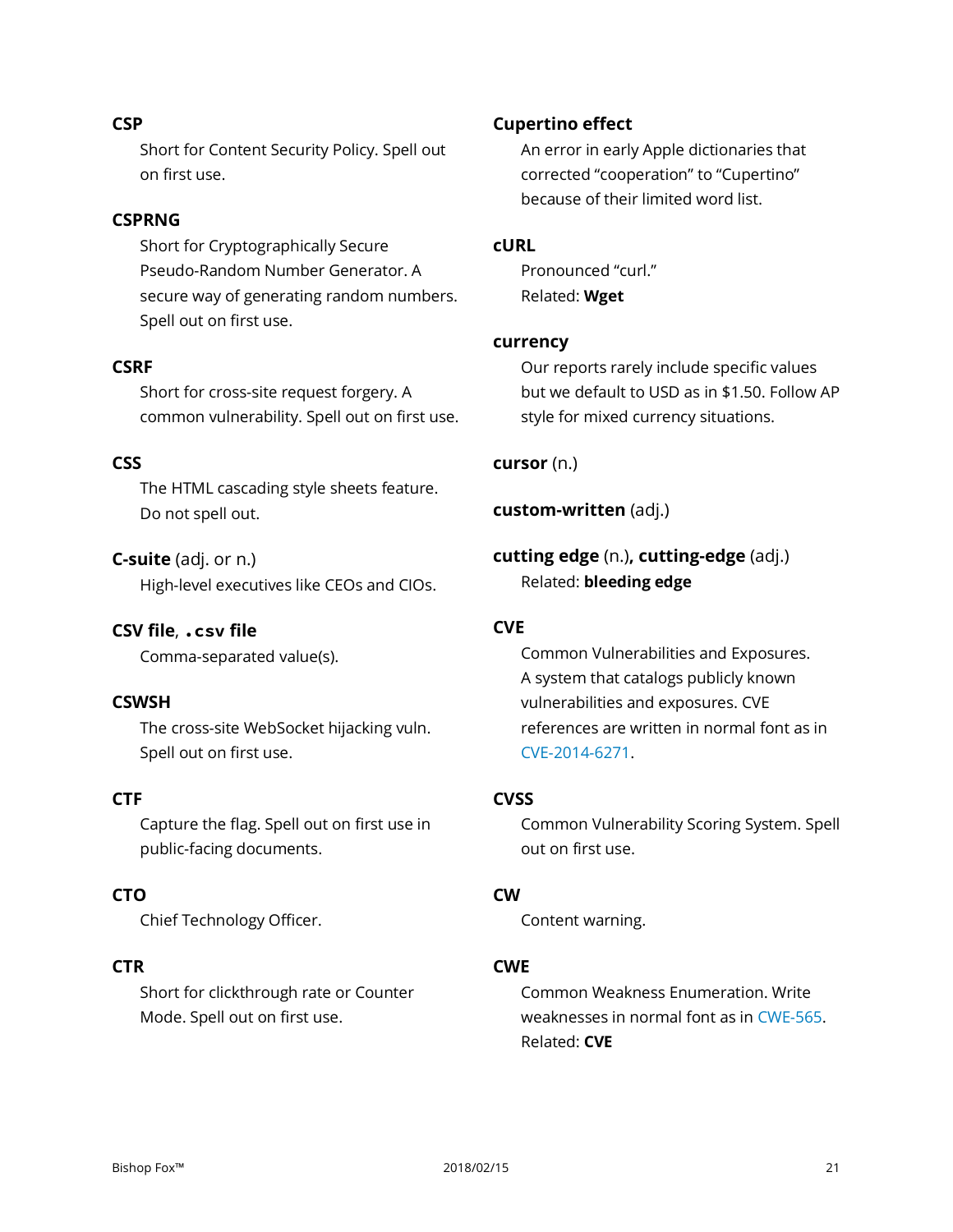#### **cyber-**

Industry professionals don't use this prefix, but it's helpful when informing the public, as in the title of this document. For many users, "cyber" on its own invokes cybersex, not hacking. [https://willusingtheprefixcyber](https://willusingtheprefixcybermakemelooklikeanidiot.com/) [makemelooklikeanidiot.com/](https://willusingtheprefixcybermakemelooklikeanidiot.com/) Related: **cybersecurity**

#### **cyberpunk**

A subgenre of science fiction.

#### **cybersecurity**

Defense contractors and government officials use this term or "infosec." Industry professionals do not prefer this term, but it is used for clarity with the public, as in the title of this document. We prefer the term information security.

Related: **cyber-**, **infosec**

#### **cyborg**

A hybrid organic being. Coined in 1960 to mean cybernetic organism.

#### **Cycript**

A reverse engineering tool for iOS devices.

#### **Cydia**

An app found on jailbroken iOS devices.

#### **Cylon**

Fictional cyborgs in Battlestar Galactica.

# **D**

#### **daemon**

Pronounced as "demon." Describes a background system process on a computer.

#### **Danger Drone**

A Bishop Fox creation. It's a Raspberry Pi on a drone that can access tall buildings inconspicuously as a flying hacker laptop.

#### **DAO**

Short for decentralized autonomous organization or Data Access Object. Spell out on first use.

#### **dark net** or **Dark Net**

This nebulous term, along with "dark web" and "deep web," are written and used inconsistently to refer to online black markets. Better to call it the black market or specify the site or service in formal writing. Related: **Tor**, **I2P**

#### **Dark Reading**

A security industry publication.

#### **DARPA**

Defense Advanced Research Projects Agency.

#### **data**

Always write data in the singular as in "the data was recovered."

#### **data://**

Use tech font for data URIs.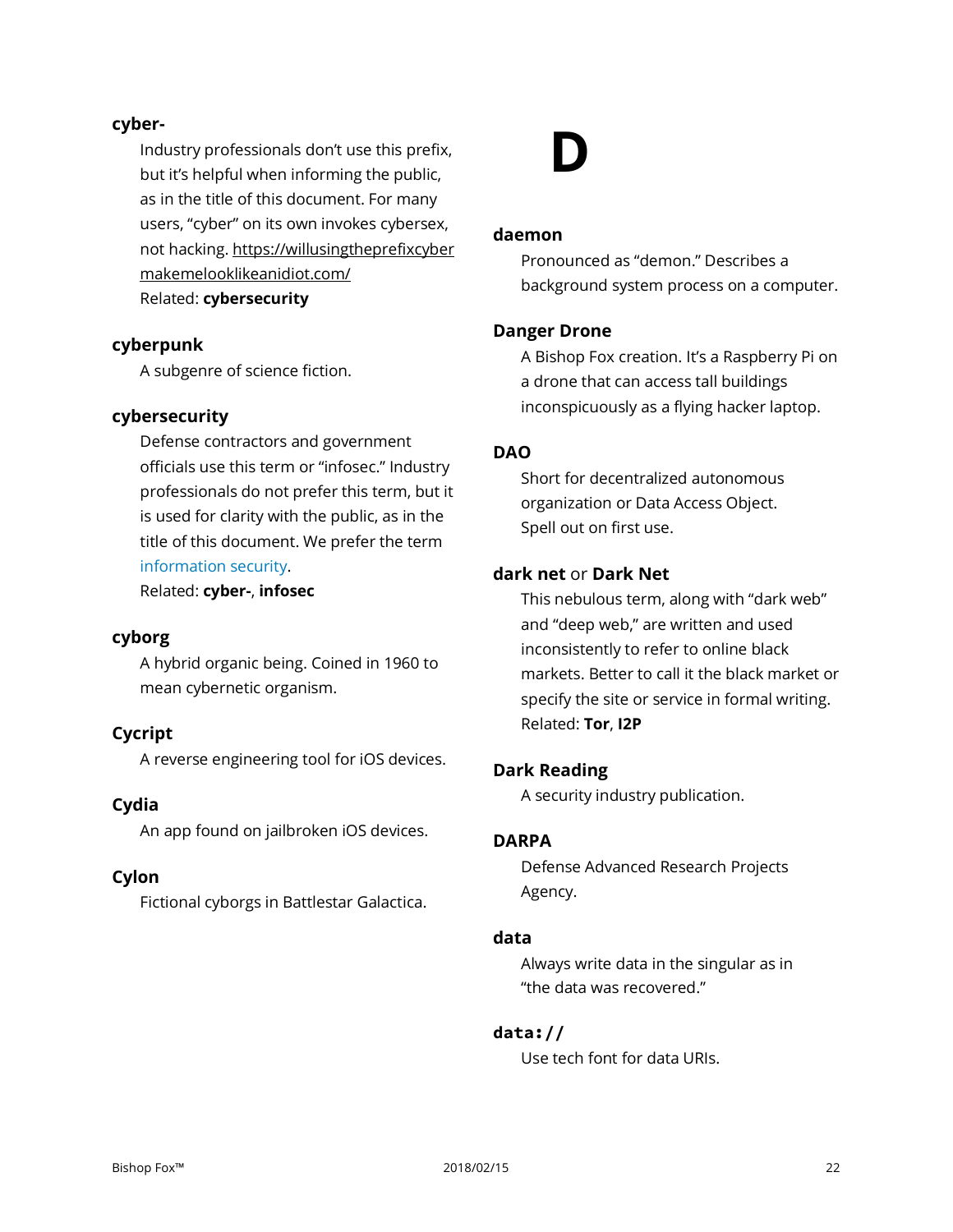#### **database**

**data center**

#### **data files**

**data handling** (adj. and n.)

#### **data-only** (adj.)

#### **dates**

Be aware of possible day/month confusion with global audiences. Related: **mm/dd/yy**

#### **datetime**

**day-to-day** (adj.) As in "day-to-day activities."

#### **DB**

Short for database. Spell out on first use unless it's part of a larger phrase like Mongo DB or IMDB.

#### **dba**

Short for "doing business as" or "database administrator." Spell out on first use in public-facing documents.

#### **DDE**

Dynamic Data Exchange. Spell out on first use.

#### **DDoS**

Distributed denial of service. Pronounced "dee-doss" or as letters. Spell out on first use.

Related: **denial of service**, **DoS**

**dead code** OK in formal writing.

#### **dead drops**

#### **Debian** A Linux distribution. Pronounced "debb-ean."

**debuggable** (adj.)

**decap** (v.), **decapped** (adj.)

#### **declare** (v.)

To tell a program that a function exists before the function has been defined.

#### **decommed** (adj. or v.)

Use "decommissioned" in formal writing instead.

#### **Deep Blue**

Famous IBM chess-playing AI. The name was inspired by the fictional supercomputer Deep Thought in The Hitchhiker's Guide to the Galaxy books.

#### **deep dive** (n.), **deep-dive** (v.)

#### **DeepHack**

2017 Bishop Fox machine-learning AI that can perform SQL injection attacks.

#### **deface** (v.)

#### **DEF CON**

An annual security conference in Las Vegas. https://www.defcon.org/ Related: **Black Hat**, **SomaFM**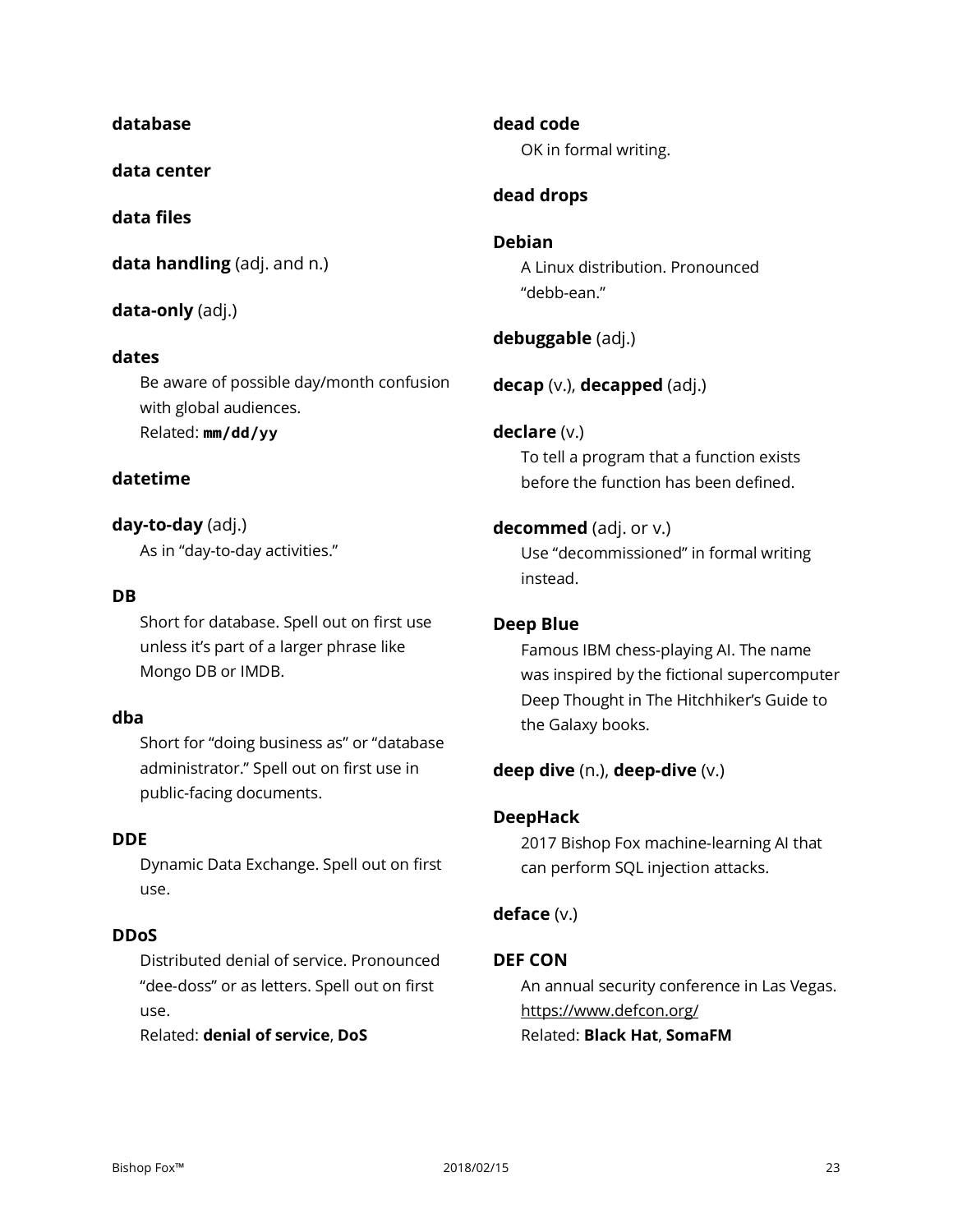#### **DEFCON system**

A military alert scale that is set at DEFCON 5 during peacetime and elevates to DEFCON 4 and above during threatening situations.

#### **defense in depth** (n.), **defense-in-depth** (adj.)

If you are interested in defense in depth, employ a defense-in-depth strategy,

#### **DELETE request**

Related: **request**

#### **denial of service** (n.), **denial-of-service** (adj.) **(DoS)**

A denial of service is caused by denial-ofservice attacks. Spell out on first use. DoS is pronounced as "doss" or spoken as the whole phrase, not the acronym. Related: **DDoS**

#### **deny any any**

A rule.

#### **deprecate** (v.)

In technical documents, this is similar to "depreciate." Used when hardware or software is considered retired but left in for backwards compatibility; included but unsupported and unofficial.

#### **DES**

Short for data encryption standard. A symmetric-key encryption cipher. Spell out on first use.

#### **deserialization**

#### **deus ex machina**

Latin for "god from the machine." A plot device in which an unresolvable problem is conveniently fixed by an unlikely solution.

#### **dev**

Informal. A system in development, as opposed to a production (prod) system.

#### **DevOps**

Business jargon. Development operations. Related: **toolchain**

#### **DevSecOps**

#### **DHS**

Department of Homeland Security.

#### **DHTML**

Dynamic HTML. Do not spell out.

#### **dialog box**

**dial up** (v.), **dial-up** (n. or adj.)

#### **dictionary-based attack**

An automated password-guessing attack. Also called a "dictionary attack."

#### **diff** (n. or v.)

A tool that finds the differences between two texts.

#### **-Diggity**

A suffix for tools created by Fran Brown. Ex: GoogleDiggity, SearchDiggity

#### **digital certificate**

#### **dingbat**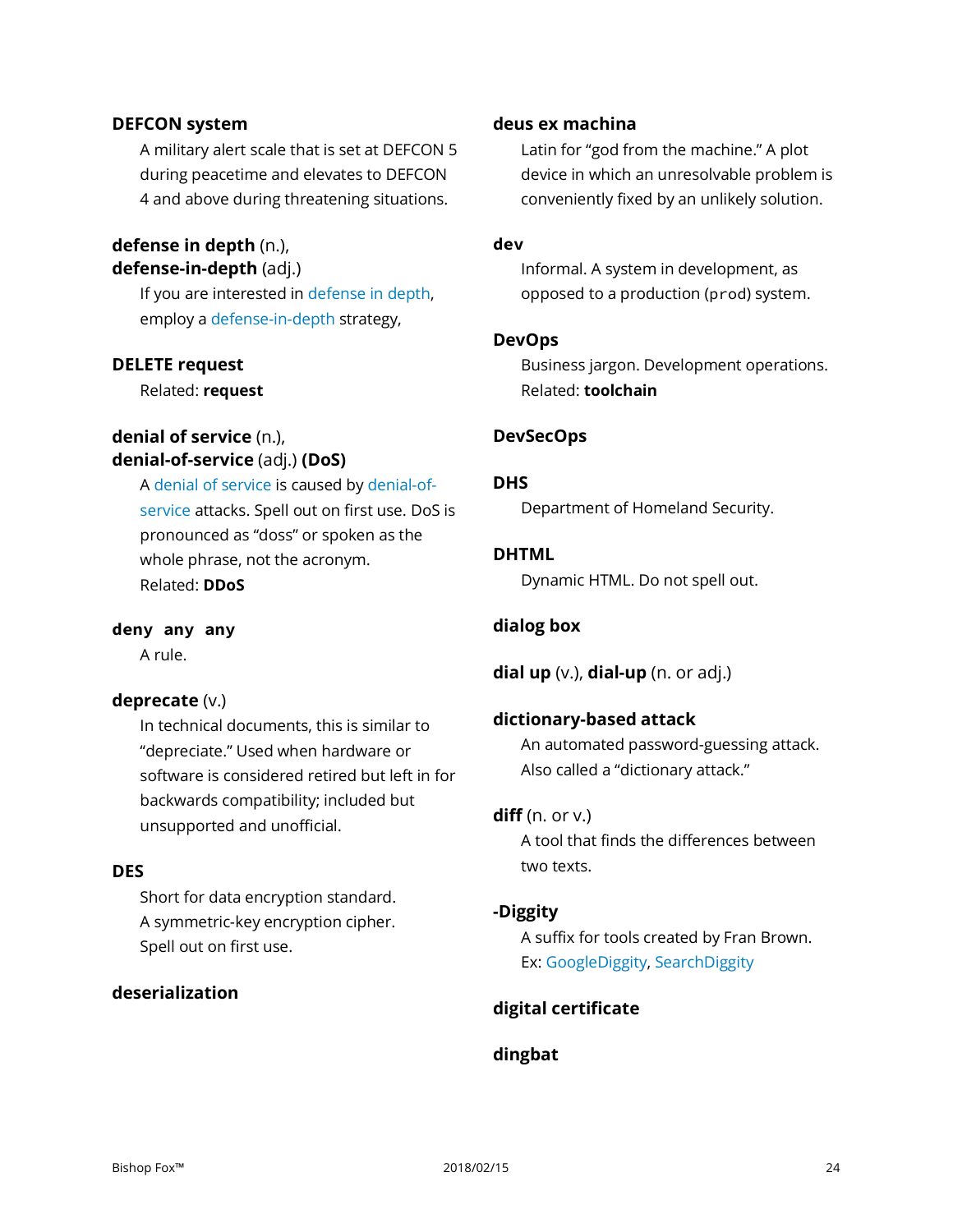#### **directives**

If it's a type of directive, use normal font. If it's a names directive, use tech font as in "SetCookies directive."

#### **directory**

If it's a type of directory, use normal font. If it's a named directory, use tech font as in "Moss directory."

#### **directory traversal**

In formal writing, we refer to this finding as "path traversal."

#### **Dirty COW**

Short for Dirty copy-on-write. The CVE-2016-5195 vulnerability.

#### **disclosed**, **disclosure**

#### **discrepancy**

#### **DKIM**

DomainKeys Identified Mail allows messages that originate from a protected domain to be cryptographically signed. Pronounced "D-kim." Related: **DMARC**, **email**, **SpoofCheck**

#### **DLL file**, **.dll file**

Dynamic-link library.

#### **DLP**

Data loss prevention.

#### **DMA**

Short for direct memory access. An exploitable hardware feature.

#### **DMARC**

Domain-based Message Authentication, Reporting and Conformance allows an organization to inform other mail servers of what should be done when fraudulent mail from the protected domain is received. Pronounced "D-mark." Related: **DKIM**, **SpoofCheck**

#### **DMZ**

Short for demilitarized zone. Also known as a perimeter network. It refers to a less-secured portion of a network between external firewalls and the WAN connection.

#### **DN**

Short for Distinguished Name in the LDAP API. Spell out on first use.

#### **DNS name**

Short for domain name system. Types of records stored in the DNS database include IP addresses, nameservers, SMTP mail exchangers, and Start of Authority (SOA).

#### **Docker**

A platform that makes and manages containers. Related: **k8s**, **Kubernetes**

#### **DOCTYPE**

#### **DoD**

Department of Defense. Related: **DARPA**

#### **DOE**

Department of Education. Related: **FERPA**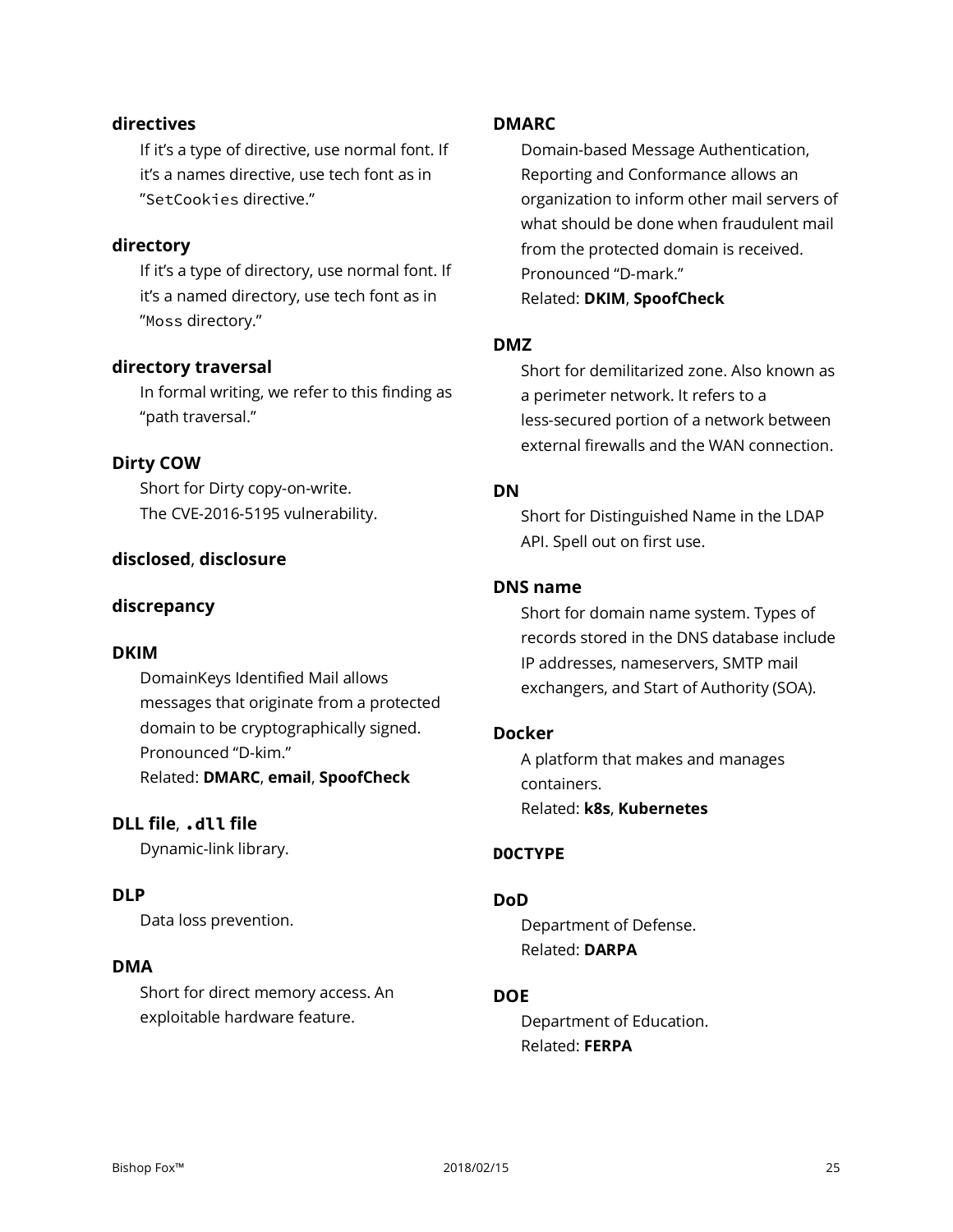#### **doge**

Shiba inu dog meme. Such disputed pronunciation. Wow. Related: **lolcat**, **meme**

#### **DOJ**

Department of Justice.

#### **DOM**

Document Object Model. Pronounced "dahm."

#### **DOM-based** (adj.)

#### **domain**, **domain name**

Related: **FQDN**, **TLD**

#### **domain-joined** (adj.)

#### **domain squatting** (n.)

#### **dongle** (n.)

An object that interfaces with a port and sticks out from it, sometimes hanging down a bit (e.g., USB drive or Bluetooth adapter).

#### **DOS**

Short for Disk Operating System. This is unlikely to come up in our formal writing, but readers may confuse DoS with this.

#### **DoS**

Short for denial of service, a common vulnerability. Spell out on first use. Related: **denial of service**, **DDoS**, **LOIC**

#### **DoS vulnerability**

Names of specific DoS vulnerabilities are written in normal font as in "MS15-034."

#### **dot-com bubble**

**double-click** (v.)

**downgrade attack** The POODLE attack is a downgrade attack.

**downtime** (n.)

**downvote** (v.)

**dox**, **doxed** (v.), **doxing** (v. or n.) The gathering of PII to maliciously target an individual online and IRL.

#### **DPAPI**

The data protection application programming interface on Windows.

#### **dpi**

Dots per inch as in "300 dpi." Related: **units of measurement**

#### **DRAC**

Dell Remote Access Control. Spell out on first use.

#### **drag-and-drop** (adj.), **drag and drop** (v.)

#### **drive**

If it's a type of drive, use normal font. If discussing a drive by name, use tech font as in "the C: drive."

#### **-driven** (adj.)

Always hyphenate as in "server-driven."

#### **DRM**

Digital rights management. Spell out on first use.

#### **Dropbox**

A file-hosting service.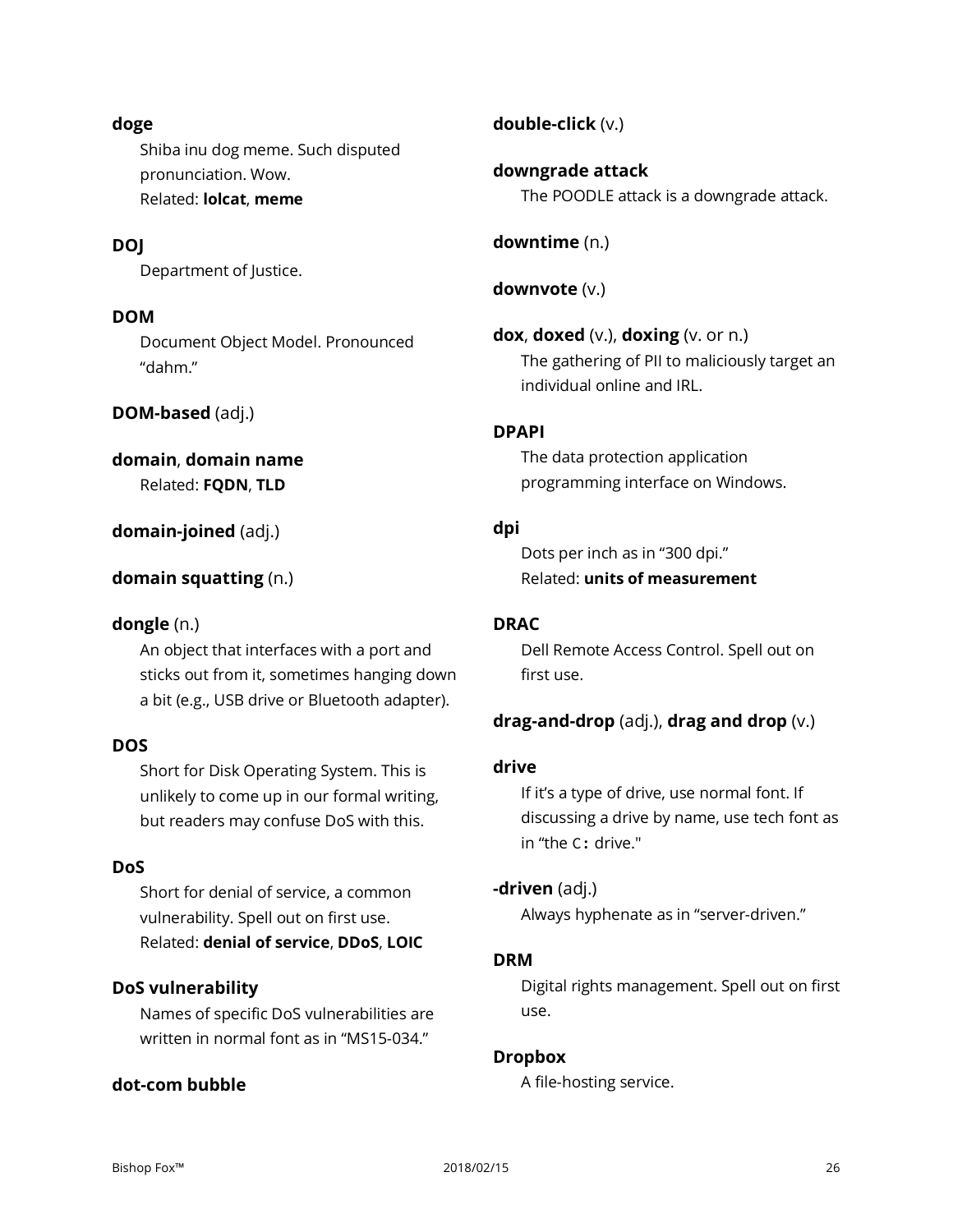#### **drop down** (v.), **drop-down** (n. or adj.)

#### **DROWN attack**

Short for Decrypting RSA with Obsolete and Weakened eNcryption. A TLS bug.

#### **Drupal**

#### **DTD**

Document type definition. Spell out on first use.

Related: **DOCTYPE**

#### **DuckDuckGo**

A search engine that doesn't record search histories.

#### **dump** (n. or v.)

Don't use this verb in formal writing. Try download, exfiltrate, extract, gather, remove, retrieve, take, or view instead.

#### **dump files** (n.)

Files from memory dumps, core dumps, stack dumps, hex dumps, heap dumps, etc.

#### **dust management**

#### **DVD**, **DVR**

#### **Dvorak**

An alternate keyboard setup that is efficient but uncommon. Pronounced "duh-vor-ack." Don't confuse it with the classical composer Antonin Dvořák. Related: **QWERTY**

# **E**

#### **eBay**

#### **e-commerce** (n.)

#### **EFF**

Electronic Frontier Foundation. A nonprofit digital rights advocacy group. eff.org Related: **net neutrality**

#### **e.g.**

Means "for example" in Latin. Always followed by a comma. **i.e.** means "in other words." Choose wisely.

#### **egress filtering**, **egress testing**

#### **EICAR test file**

An antivirus test file that is intended to be found as a virus (though it's not actually malicious). Pronounced "eye-car."

#### **Elasticfox**

A pen testing tool.

#### **electric**, **electrical** (adj.)

**electronic** (adj.), **electronics** (n.)

#### **element**

If it's a type of element, use normal font. If it's a named element, use tech font as in "a customErrors element."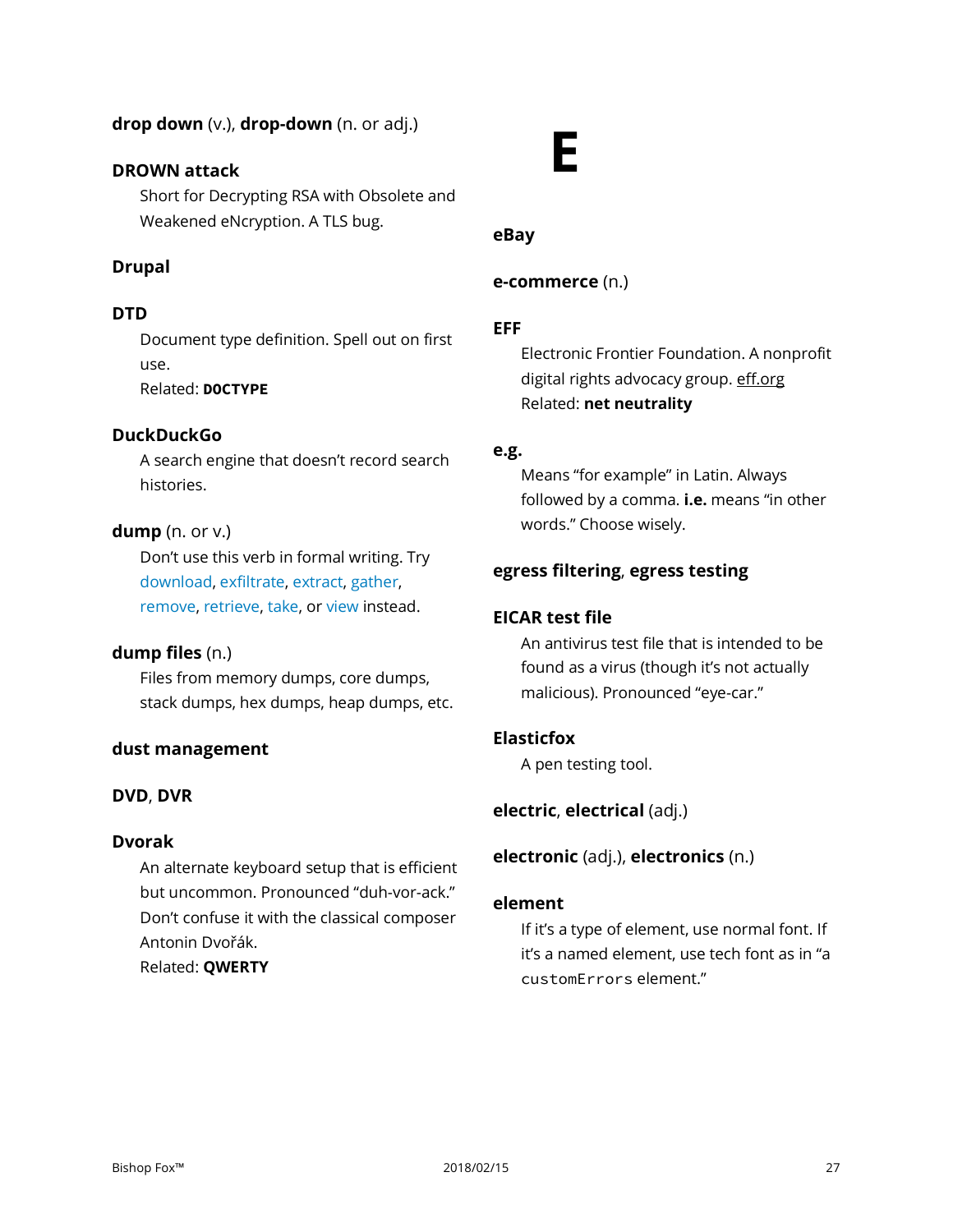#### **elevation of privileges**

A common strategy for attackers: start as a low-privilege user and find flaws in permissions to gain admin credentials. Also called "escalation of privileges."

#### **ELF**, **ELFs**

Executable and linkable format.

#### **email**

Related: **BCC**, **CC**, **daemon**, **DKIM**, **DMARC**, **Gmail**, **inbox**, **listserv**, **mailbomb**, **outbox**, **phishing**, **spam**, **spoof**, **SpoofCheck**

#### **email addresses**

Use tech font as in style@bishopfox.com.

#### **email spoofing**

#### **embedded devices**

Related: **IoT**

#### **emoji**, **emojis**

We prefer to pluralize as "emojis," but "emoji" can be the plural, too. Related: **Animoji**, **IM**, **tikzpeople**, **Unicode Consortium**

**-enabled** (adj.) Always hyphenate. Ex: Wi-Fi-enabled

**-encoded** (adj.) Always hyphenate. Ex: URL-encoded

#### **-encrypted** (adj.)

Always hyphenate. Ex: SSL-encrypted

#### **encryption** (n.)

**end-of-life** (adj.) **(EOL)**

#### **endpoint**

#### **end-to-end secure boot chains**

**end user** (n.), **end-user** (adj.)

#### **Engadget**

**enterprise security (ES)** Related: **asset**, **IR plan**, **risk**, **security controls**, **severity**, **threat modeling**

#### **entity encoding**

**enumerate** (v.), **enumeration** (n.)

#### **environment**

The scope of an engagement that is more than a single application, site, or network.

#### **EOL**

End-of-life product lines are no longer supported. Spell out on first use.

#### **ePHI**

Electronic personal health information. Pronounced as letters. Related: **PHI**

#### **EPT**

External penetration testing. Spell out on first use in formal writing. Related: **APT**, **IPT**

#### **ePub**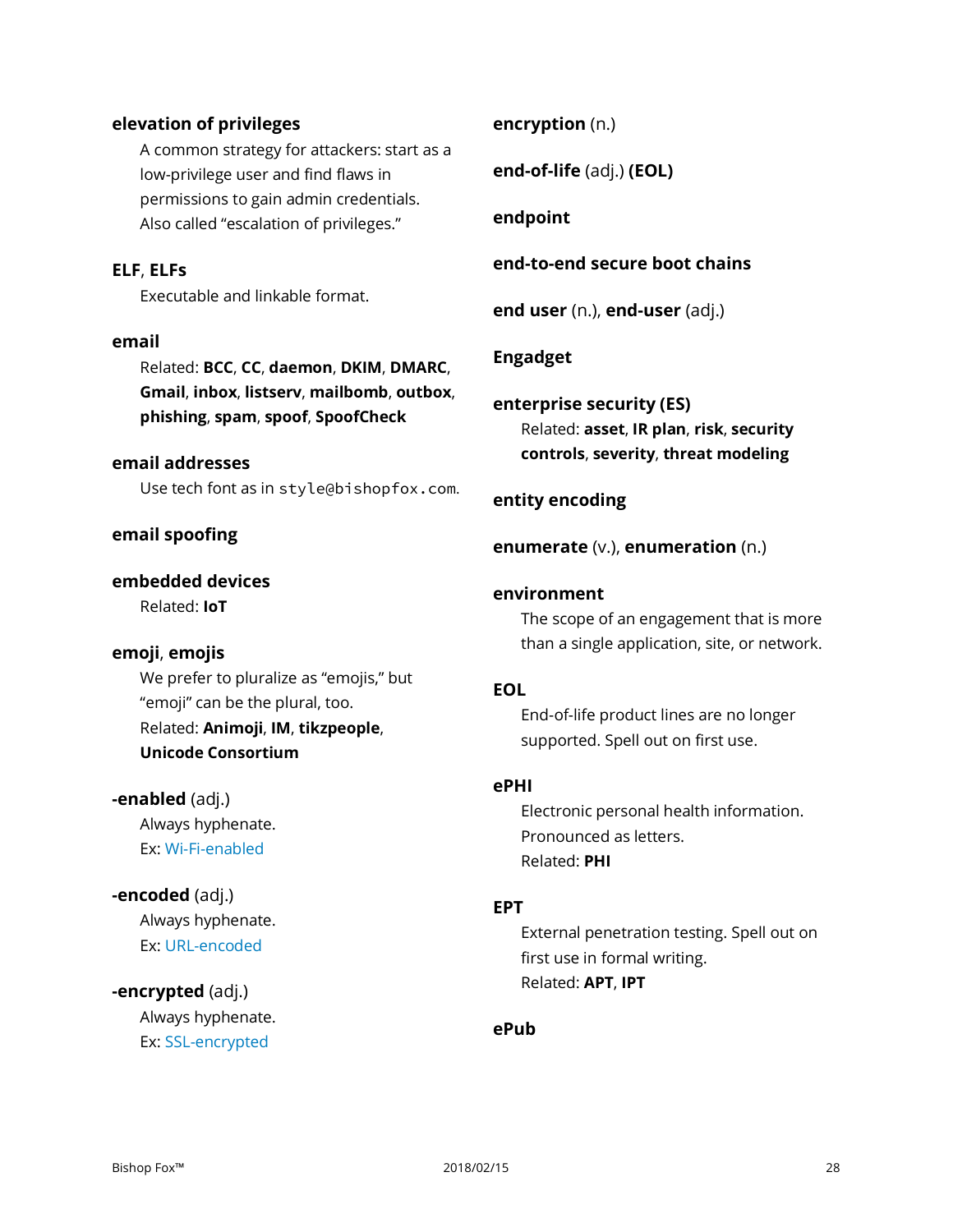#### **error message**

Use normal font with quotation marks around system messages as in "The username or password is incorrect."

#### **escape** (v.)

Certain characters are used to specify formatting or code. "Escaping" those characters means that they are interpreted literally and not used for their special function. Related: **metacharacter**

### **-established** (adj.)

Always hyphenate. Ex: well-established

#### **EternalBlue**

The MS17-010 vulnerability. Related: **NSA**

#### **Ethernet**

Capitalized because it's a trademark.

#### **EULA**

End-user license agreement. Spell out on first use. Pronounced "you-la."

#### **Everyone**

Fictional Anonymous-style hacker collective from the TV show Elementary.

#### **exabytes (EB)**

Related: **units of measurement**

#### **Excel columns**

Use normal font for the title of columns as in A2 and B15.

#### **Excel formulas**

Use tech font for the content of Excel cells as in =HYPERLINK and =1+1.

#### **except**, **exception**

**excerpt** (n.) A bit of quoted code.

**executable** (n. or adj.) As in "malware-infected executable."

#### **execute** (v.)

**exercise** (v.) To interact with as in "exercise an API."

#### **exfiltrate** (v.), **exfiltrated**, **exfiltrating**

**explicit** (adj.)

**exploit** (v. or n.)

**exploit chain**

#### **exploit video**

#### **exposed** (adj.)

Describes applications or functions that are available to the public internet (not only to a private or internal network) and are therefore vulnerable to attack.

**eye-tracking** (adj.)

#### **EyeWitness**

A pen testing tool.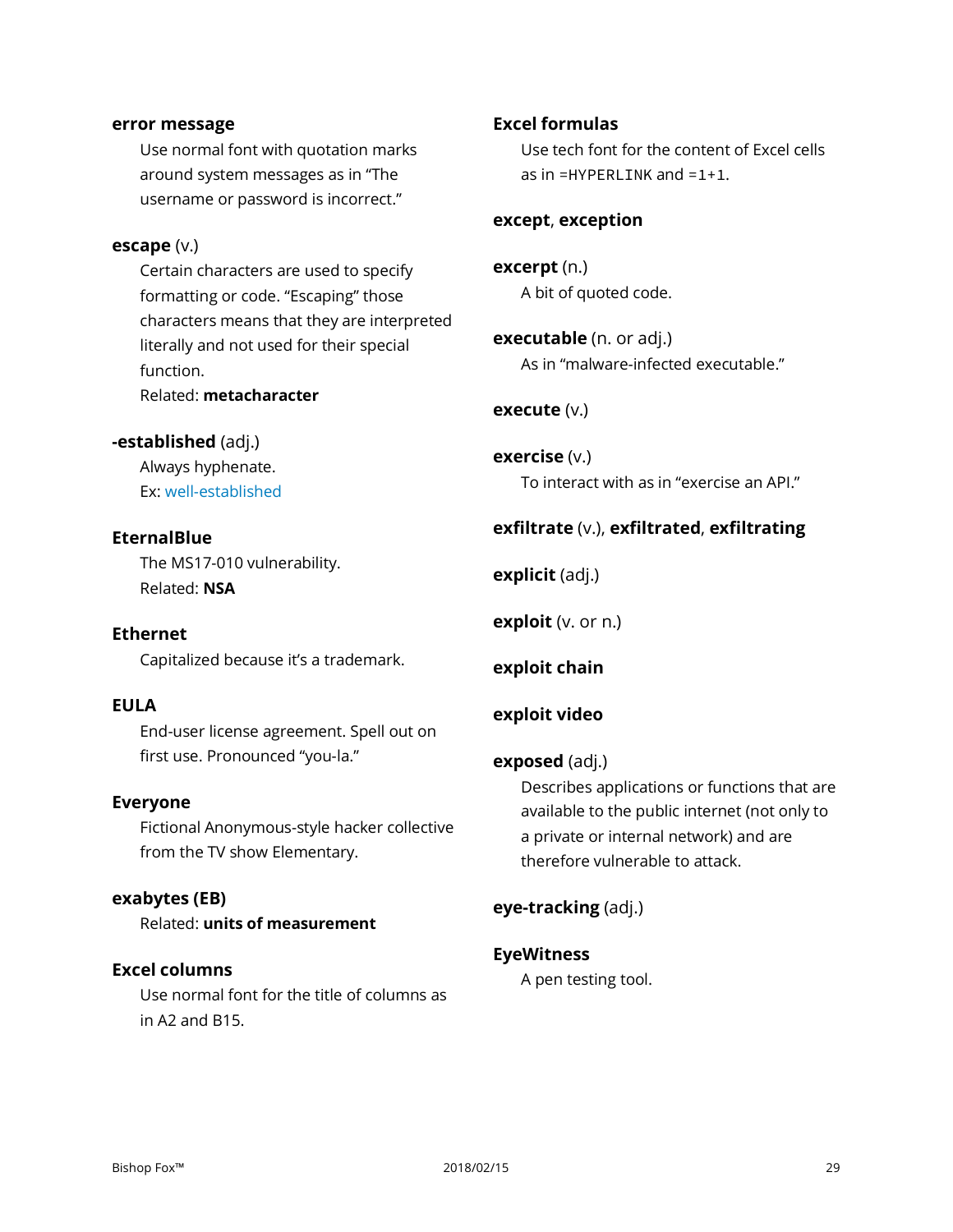# **F**

#### **Facebook**

**facepalm** Related: **headdesk**

#### **FaceTime**

An Apple videoconferencing product.

#### **-facing** (adj.)

Always hyphenate. Ex: client-facing, internet-facing

#### **FairPlay**

Apple DRM technology.

#### **false flag**

A piece of evidence (e.g., an old digital certificate) planted by hackers to deliberately mislead investigators about their identity.

#### **false positives** (n.)

#### **FAQ**

Frequently asked questions. Pronounced as letters or "fack." Write "an FAQ" in reports. Related: **a** vs. **an**

#### **fat-finger** (v.), **fat-fingered** (adj.)

To make a typo on a mobile device by pressing a nearby button.

#### **FBI**

The Federal Bureau of Investigations. Related: **CIA**, **Interpol**, **DHS**

#### **FCC**

The Federal Communications Commission.

#### **FDA**

The Federal Drug Administration.

#### **FDE**

Full disk encryption. It's the same as whole disk encryption. Spell out on first use.

#### **FERPA**

The Family Educational Rights and Privacy Act of 1974 protects the privacy of student education records. Spell out in first use. Related: **PII**

#### **fetch** (v.)

#### **FFEIC**

The Federal Financial Institutions Examination Council. Spell out in first use.

#### **FFmpeg**

#### **field**

If writing about a type of field, use normal font. If it's a named field, use tech font as in "address field."

#### **the Fifth Amendment**

Among other things, it protects US individuals from self-incrimination. Related: **EFF**, **encryption**, **Security Without Borders**

#### **file extensions**

Capitalize the filename type if writing about the type, lowercase in tech font with a dot if writing the exact name, e.g., "the XML file" or "the PoC.xml file" or "PoC.xml."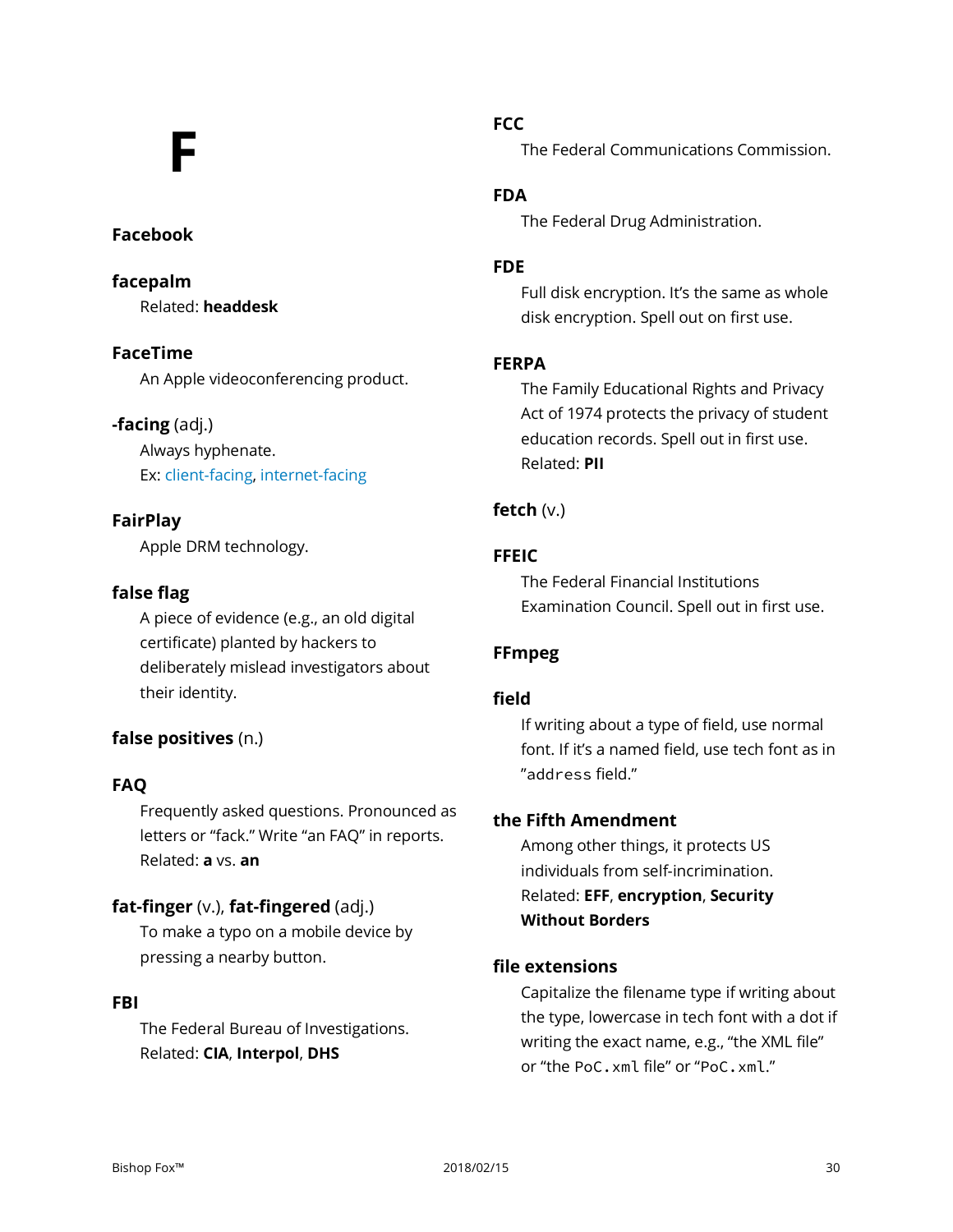# **file size** (n.)

**filename** (n.)

**file path** (n.)

**filesystem** (n.)

**file shares** (n.)

**file type** (n.)

**filter** (v. or n.)

**FinFisher**, **FinSpy** Related: **spyware**

### **fingerprint**, **fingerprinted** (v.)

Use tech font to show file paths as in C:\Users\Fox\Downloads\fox.gif.

#### **fingerprints**

Unique public key identifiers. Use tech font as in SubjectPublicKeyInfo fingerprints.

#### **FIPS tests**

Federal information processing standard.

#### **Fire TV**

An Amazon media player.

#### **firewall**

**FireWire**

#### **Fitbit**

#### **fixed-width** (adj.)

#### **flags**

Use tech font as in "the HttpOnly flag."

**flame war** (n.)

**Flash**, **Flash Player** An Adobe media player.

#### **flat files**

**flatscreen** (adj. or n.)

**flow chart** (n.)

**FOIA** The Freedom of Information Act.

**follow up** (v.), **follow-up** (n. or adj.)

**footprinting** (n.)

**force-browse** (v.)

**forceful browsing** (n.)

**forensic watermark**

**forge**, **forging** (v.)

**formula**, **formulas**

### **foxes**

Bishop Fox employees.

#### **FPS**

First-person shooter video game.

#### **fps**

Frames per second. Put a space between the number and the unit as in "60 fps." Related: **units of measurement**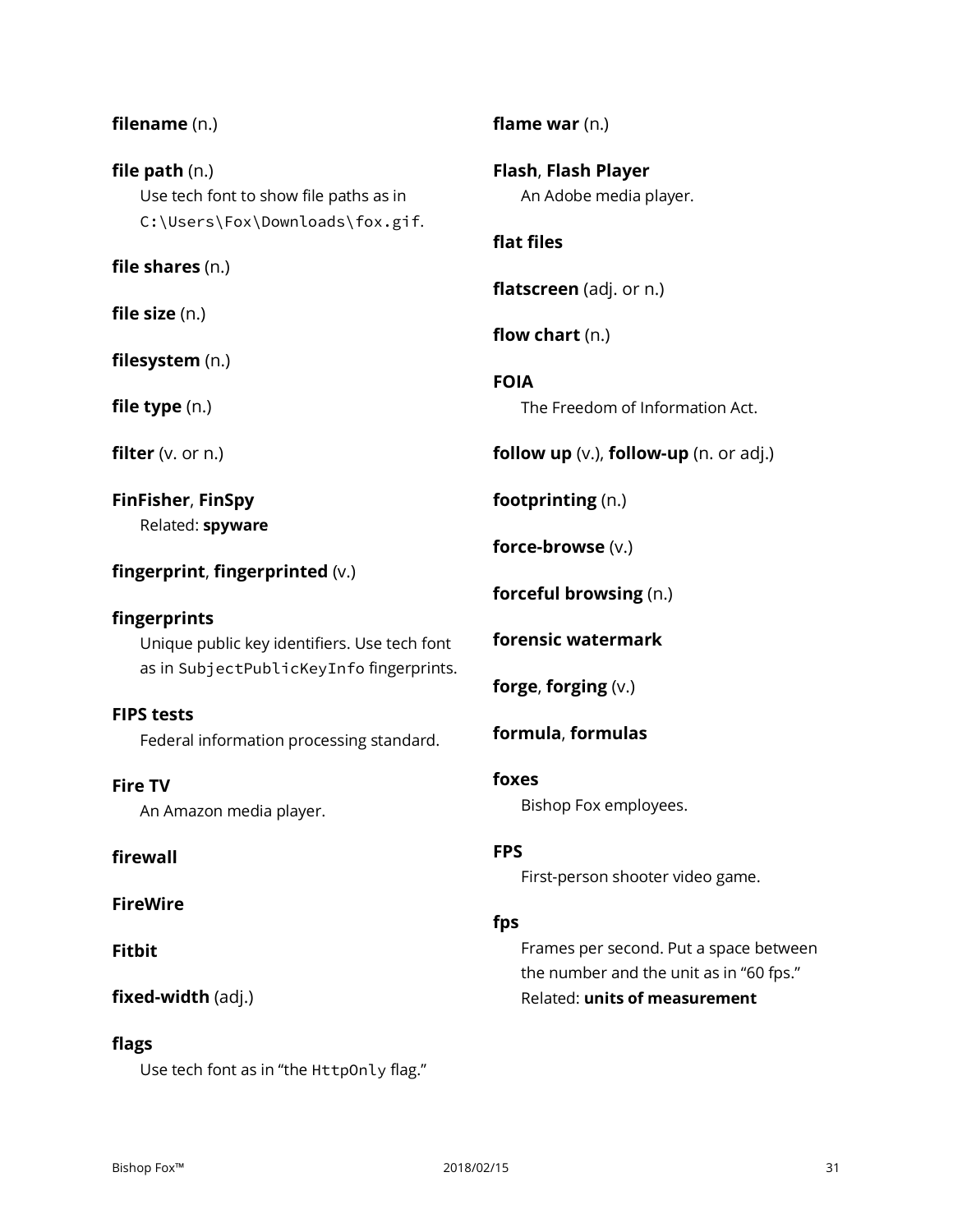#### **FQDN**

Fully qualified domain name. Spell out on first use.

#### **frameable** (adj.)

Related: **clickjacking**

#### **frame busting** (n.)

**frame rate** (n.)

#### **framework**

Write frameworks in normal font as in Crowbar and MVC-based framework.

#### **free-form** (adj.)

#### **Free Software Foundation (FSF)**

A nonprofit organization. Related: **EFF**, **open source**

**front door** (n. or adj.) Related: **backdoor**

#### **front end** (n.), **front-end** (adj.)

#### **fsociety**

A fictional Anonymous-type organization from the USA TV show Mr. Robot.

#### **FTC**

The Federal Trade Commission.

#### **FTL**

"Faster than light" warp drives in the TV show Battlestar Galactica and other sci-fi.

#### **FTP**

File Transfer Protocol.

#### **FUD**

Fear, uncertainty, and doubt. Pronounced "fudd."

#### **fullz** (n.)

A package of PII that can be bought on the black market. It usually includes SSN, DOB, and full name.

#### **function** (n.)

Capitalize the name of a function as in "the Forgot Password function."

#### **functionality**

Business jargon. Better to describe specific functions or features.

#### **function key**

Use normal font as in F1 and F8.

#### **fuzzer**, **fuzzing**

A fuzzer generates or mutates input for consumption by the target program with the intention of finding bugs.

#### **fuzz testing harness**

A framework that handles the crashes that result from a fuzzer.

#### **FXL**

Feature extraction language.



**Game Boy**

#### **GameCube**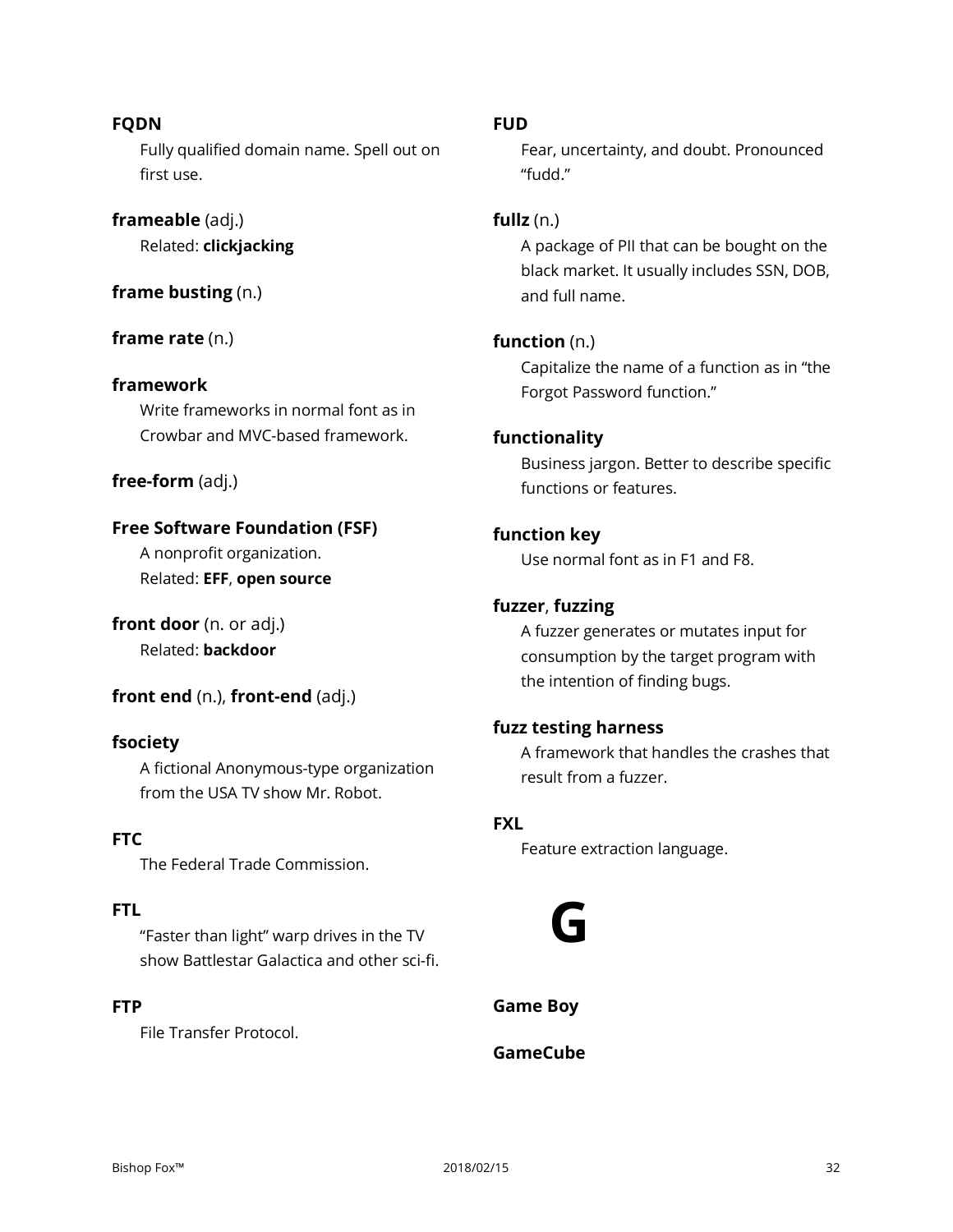#### **game jam** A video game hackathon.

#### **Game of Life**

A programmable simulation created by mathematician John Conway that featured patterns including pulsars and gliders.

#### **Gamergate**

#### **-gapped** (adj.)

Always hyphenate. Ex: air-gapped

#### **gateway** (n.)

#### **GaymerX**

LGBTQIA-focused gaming conventions in California, New York, and Australia.

#### **GB**

Gigabytes. No space between the number and unit as in "75GB." Do not pluralize GB.

#### **GBps** vs. **Gbps**

Capitalization matters. GBps is gigabytes per second. Gbps is gigabits per second. Related: **units of measurement**

#### **GC**

Short for garbage collection. Automatic memory management. Spell out on first use.

#### **Gchat**

Google chat system.

#### **geocache**, **geocaching**

#### **geolocation**

#### **getID3()**

A PHP media file parser.

#### **GET request**

#### **GHz**

Gigahertz. Put a space between the number and the unit as in "2.4 GHz." Related: **units of measurement**

#### **GIF file**, **.gif file**

Pronounced "giff" or "jiff."  $\bar{\wedge}$  (ツ)  $\bar{\wedge}$ Related: **file extensions**

#### **GIGO**

Garbage in, garbage out. Say the whole phrase out loud or "gee-go."

#### **Girls Who Code**

A nonprofit organization that runs clubs and programs to train girls to code. https://girlswhocode.com/

#### **GitHub**

A code repository. Our account is https://github.com/bishopfox.

#### **GitLab**

#### **Git repository**, **.git repository**

A Linux version control system.

#### **GLBA compliance**

The Gramm-Leach-Billey Act of 1999 is a standard of security for financial institutions. Related: **PCI compliance**

#### **globbing**

Filename expansion through wildcards.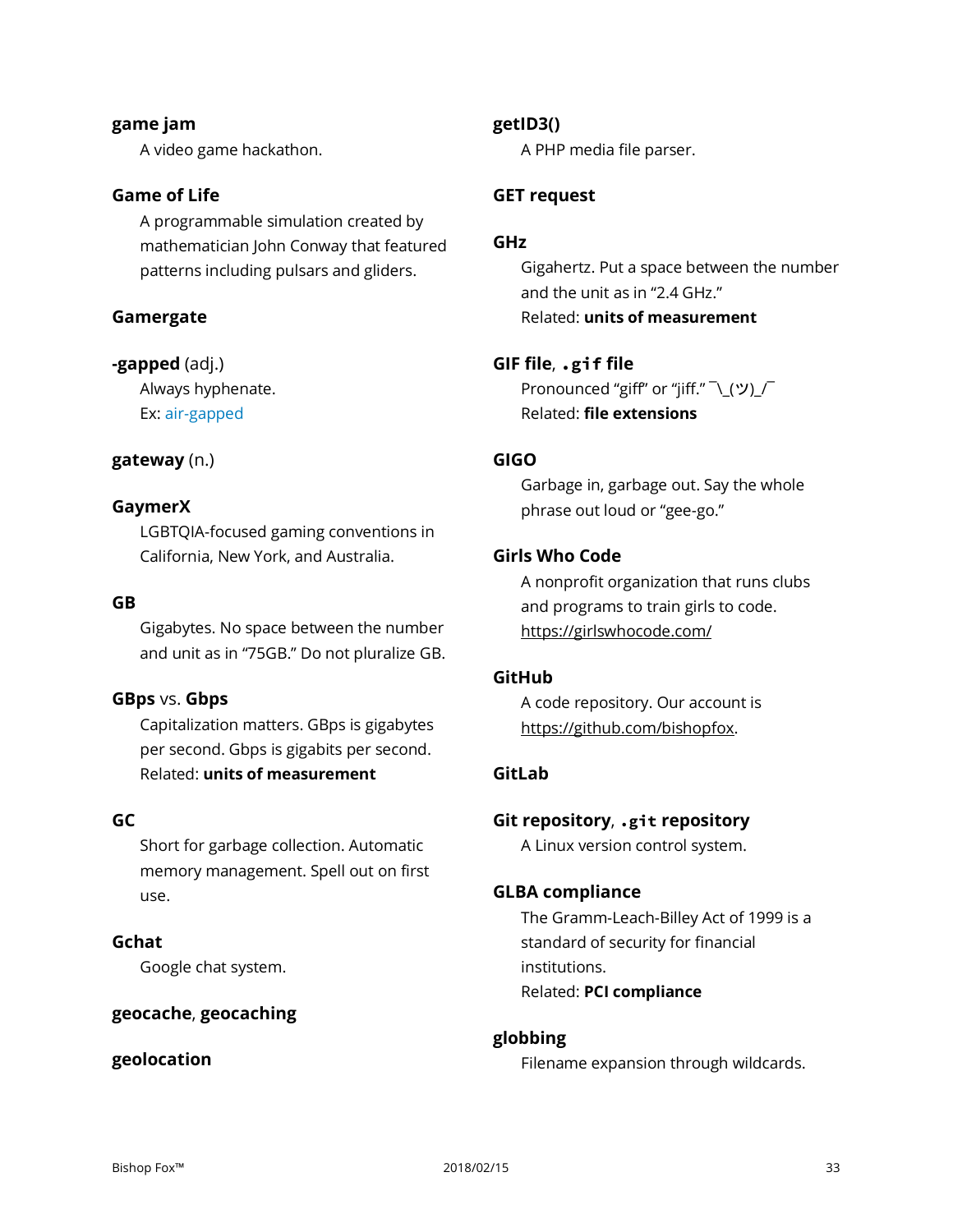#### **Gmail**, **example@gmail.com** Related: **email address**

#### **GNU**

Short for "GNU's Not Unix!" An operating system. GNU is a recursive acronym. Pronounced "guh-new."

#### **Go**

A programming language. Related: **Golang**

#### **Godwin's Law**

This law of the internet states that all arguments eventually devolve into someone comparing someone to Hitler. Related: **Rule 34**, **message board**, **troll**

#### **Golang**

This term is used when researching the programming language Go, which is a difficult keyword to search on its own.

#### **golden master**

Related: **beta**

#### **gold image**

Another term for base image or configuration baseline.

#### **goodput**

Related: **badput**, **throughput**

#### **Google**

Related: **Android**, **Chrome**, **Gchat**, **Gmail**

#### **google** (v.)

**Google Assistant** Google Home AI. Related: **Alexa**, **Cortana**, **Siri**

#### **Google Drive**

#### **Google Search**

The query engine that googles things. It responds with Google Search results.

#### **GoPro**

#### **GPG**

Gnu Privacy Guard. Also written as GnuPG. Spell out on first use.

#### **GPO**

Group Policy Object. Spell out on first use.

#### **GPS**

Global positioning system. Spell out on first use.

#### **GPU**

Graphics processing unit.

#### **Gradle**

An open source build tool.

#### **grandfather clause**

#### **gray-box testing**

Related: **black box**, **white box**

#### **gray goo** or **grey goo**

An end-of-the-world scenario caused by the proliferation of self-replicating robots who eat the environment so all that is left is grey goo. Also refers to mushy bits of poorly written code. Do not use in formal writing. Related: **kluge**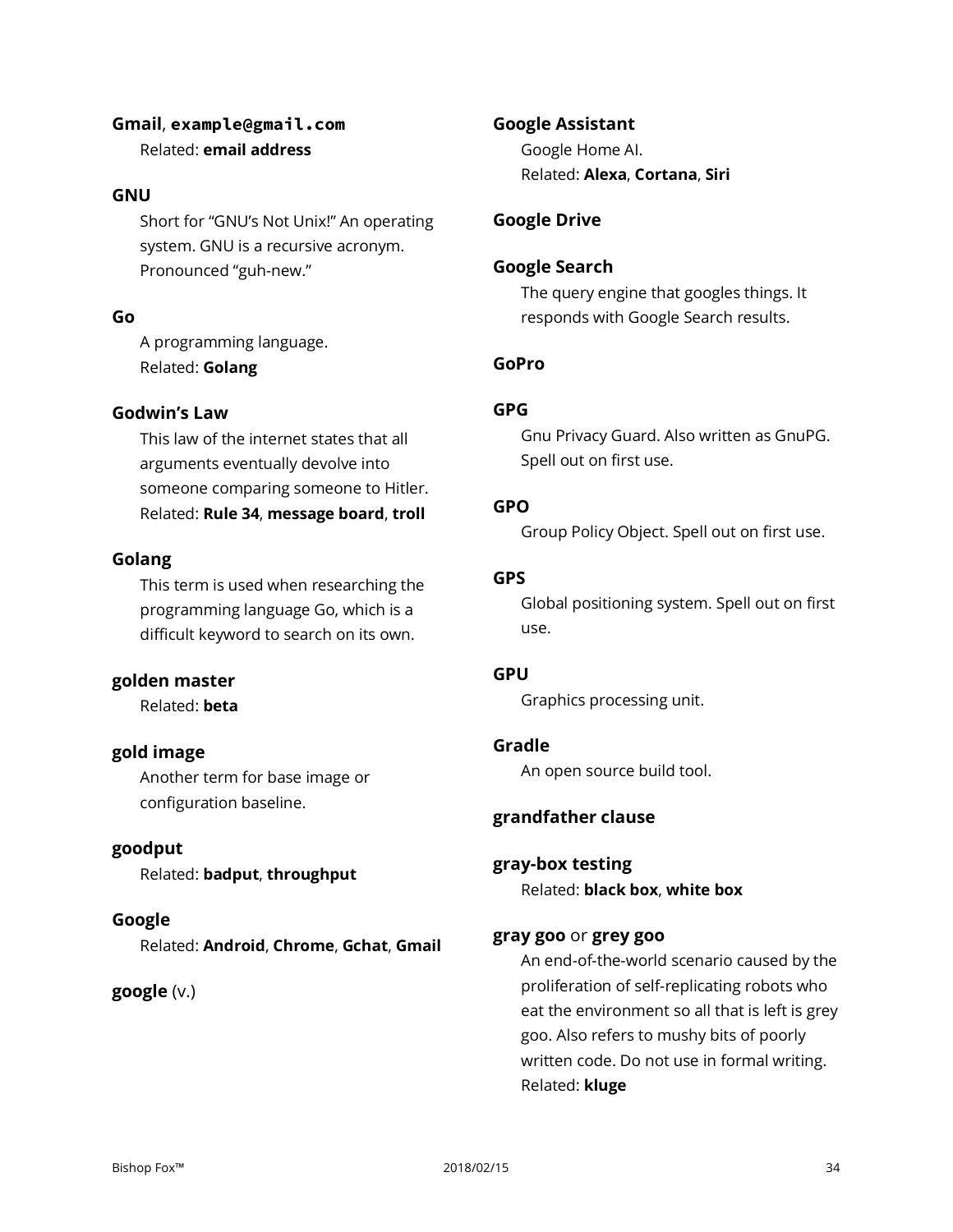#### **gray hat**

Related: **black hat**, **white hat**

#### **grayed out** (adj.)

#### **grep** (n. or v.)

"Get regular expression." Can refer to the GNU tool of the same name or to mean "search" as in "I grepped for secret and found a password in source code." Related: **regex**

#### **greylisting**

Even though American English uses gray-box and gray hat, greylisting is written with an "-ey" regardless of location.

#### **grok** (v.)

To fully understand, to get.

#### **Grumpy Cat**

I had a definition once. It was terrible. Related: **lolcat**, **meme**

#### **Guccifer**, **Guccifer 2.0**

Hackers who claimed to be behind the 2016 DNC hacks. Pronounced as "goo-chee-fer" or "goo-see-fer."

#### **GUI**

Graphical user interface. Pronounced "gooey."

#### **GUID**

Globally unique identifier. Pronounced "goo-widd." Spell out on first use.

#### **GWT**

Google Web Toolkit. Spell out on first use.

# **H**

#### **H-1B visa**

A U.S. work visa for specialty occupations.

#### **H.264** (n.), **H.264-encoded** (adj.)

#### **hack** (n. or v.)

Do not use in formal writing. Try exploit, gain access, steal, or a more specific verb that applies to the situation. Related: **cyber-**

#### **hackathon**

#### **hacker**

Do not use in formal writing. Use attacker, external threat, malicious user, consultant, security researcher, data scientist, or their job title, depending on the context. Related: **Halt and Catch Fire**, **Mr. Robot**, **Silicon Valley**, **Sneakers**, **WarGames**

#### **Hacker Dojo**

A Bay Area tech community.

#### **HackerOne**

A vulnerability coordination and bug bounty platform.

#### **Hackers**

1995 movie about hacking the Gibson and the planet.

#### **hacktivist**

#### **Hadoop**

An Apache framework.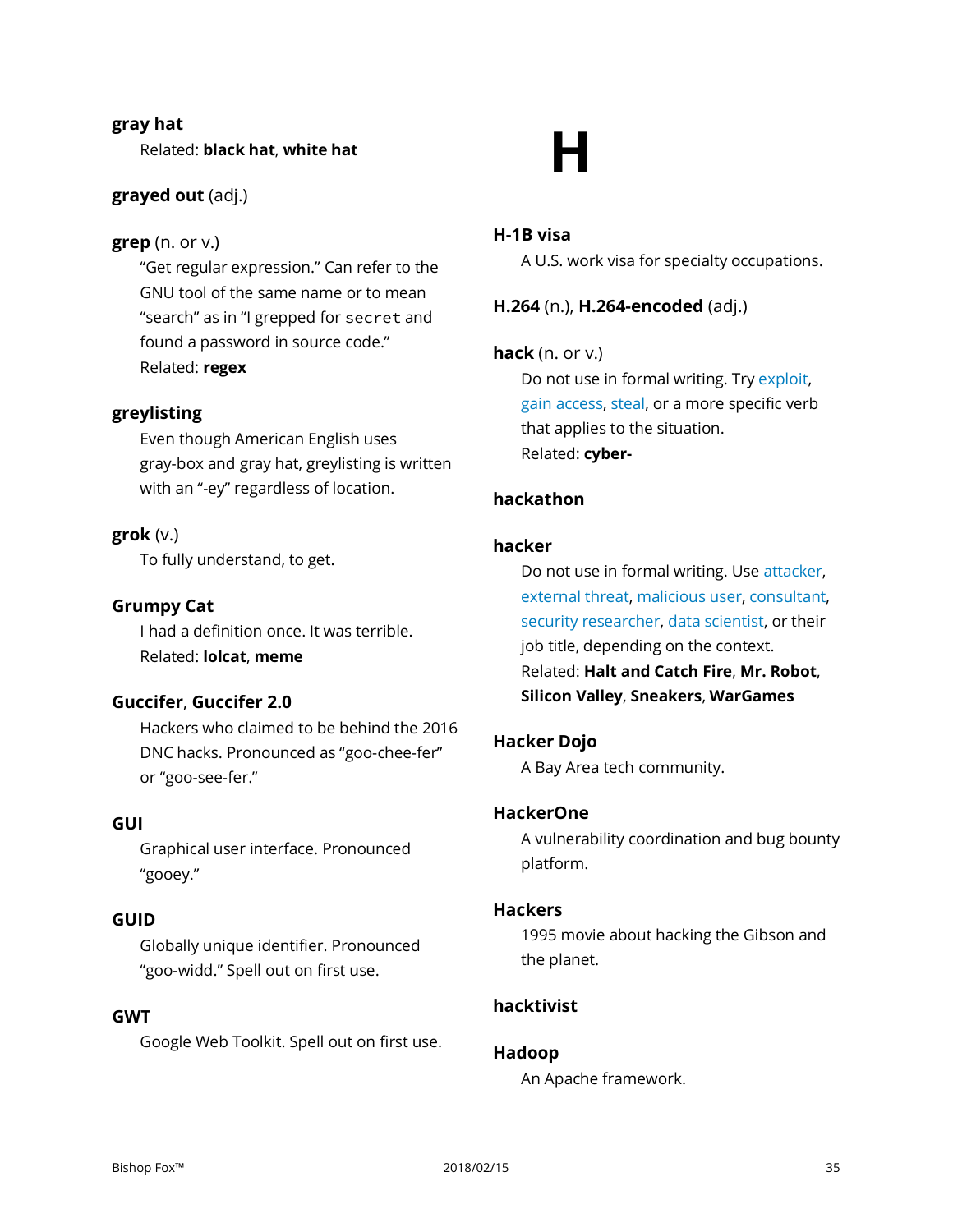**HAL 9000** A fictional AI from 2001: A Space Odyssey.

#### **Halt and Catch Fire** AMC TV show about hacking, set in the 1980s.

#### **hamburger button**

An icon with three horizontal lines that shows hidden menu options when clicked.

#### **ham radio**

#### **handheld** (adj.)

#### **handle** (n.)

Related: **avatar**, **IRC**, **username**

#### **hang** (v.)

When a server or computer hangs, it is non-responsive. If the requesting computer gives up waiting for a response, it times out.

#### **haptic feedback**

**hardcode** (v.), **hard-coded** (adj.)

**hard copy** (n.), **hard-copy** (adj.)

#### **hard drive** (n.)

#### **harden** (v.)

To configure applications, systems, or services in a more secure manner, often using common guidelines. Related: **best practices**

#### **-hardening** (n. or adj.) Always hyphenate. Ex: host-hardening, system-hardening

#### **hardware**

#### **hashcat**

A pen testing tool.

**hashed** (adj.) Related: **password**, **salt**

#### **hash functions**

#### **hashtag** or **#**

Only pronounce as hashtag when categorizing, not just any use of the [#] character, e.g., #octothorpe #poundsign Related: **C**♯

#### **HAZOP**

A hazard and operability study.

#### **HDTV**

Related: **flatscreen**, **on-demand**, **ratio**

### **headdesk** or **/headdesk** or **\*headdesk\***

An act of frustration and defeat. Related: **facepalm**

#### **header**

If it's a type of header, use normal font. if it's a named header, use tech font as in "an Origin header."

#### **headless browser**

#### **HEAD request** Related: **GET request**

#### **heap-based buffer overflow**

### **Heartbleed**

An OpenSSL bug.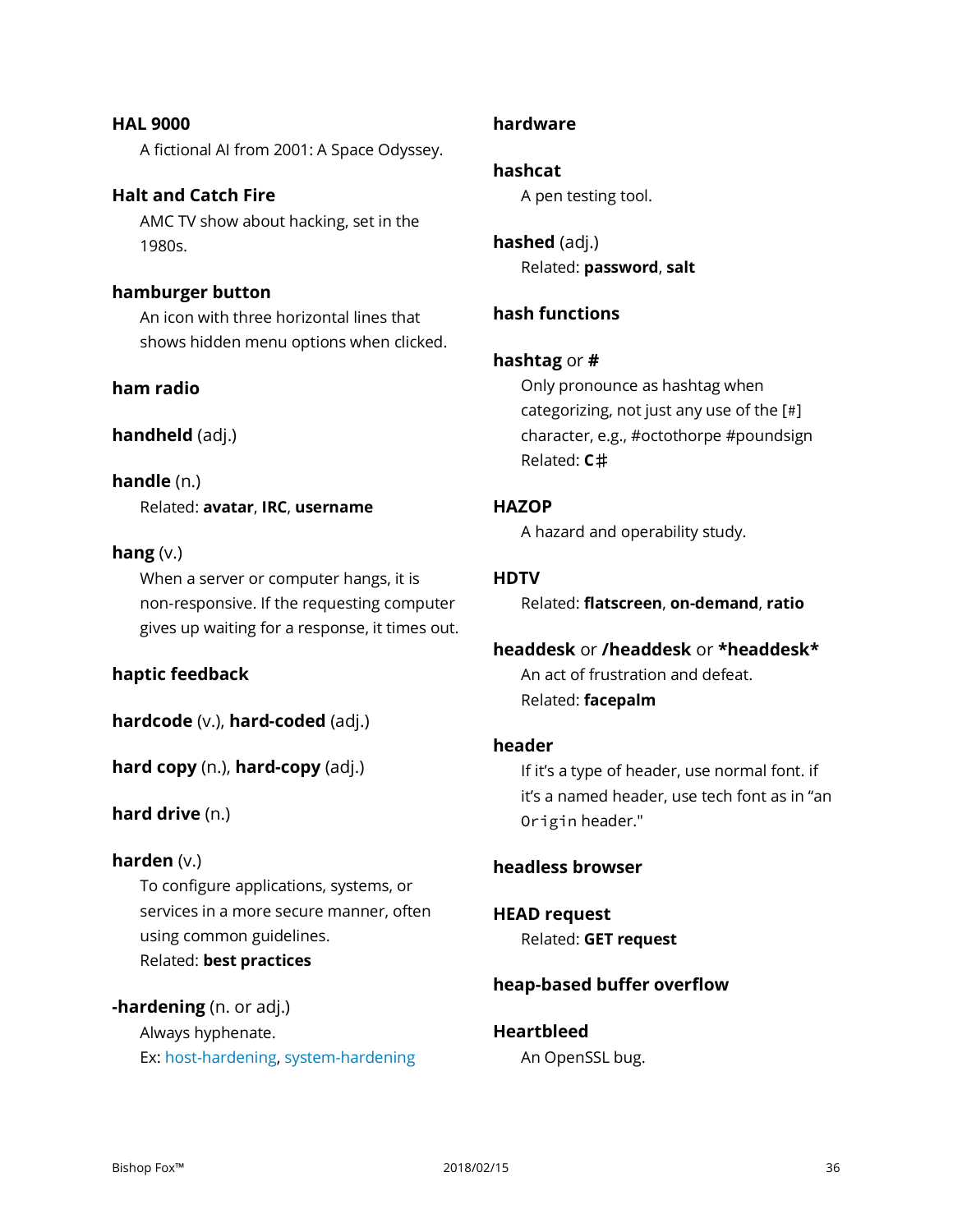# **hex** (n.), **hex-encoded** (adj.)

# **HID**

Short for human interface device. The USB Rubber Ducky is a keyboard HID. Spell out on first use.

**highest-severity** (adj.)

**high-impact** (adj.)

**high-performance** (adj.)

**high-speed** (adj.)

**high-value** (adj.)

# **hijack**, **hijacking** (n. or v.)

An umbrella term for attacks that take over controls or assume the role of a user and compromise the system. Avoid the verb when possible in formal reports. Try take over or take advantage of instead. Related: **browser hijacking**, **juice jacking**, **page-hijacking**

# **HIPAA**

The Health Insurance Portability and Accountability Act. Pronounced "hippa." Related: **ePHI**, **PHI**

# **HLS**

HTTP Live Streaming. Spell out on first use.

# **HMAC**

Hash-based message authentication code. Pronounced "H-mack." Spell out on first use.

**homepage** (n.)

**HomePod** Apple smart speaker. Related: **Internet of Things**

**homescreen** (n.)

**honey accounts** Related: **canary account**

**honeybot** A Twitterbot troll.

**honeypot**

**honeytokens**

**hook** (v.), **hooked** (adj.), **hooking** (n.)

# **Hopper**

A pen testing tool.

# **host**

Use tech font as in 10.0.7.180. Related: **localhost**, **URI**

# **-hosted** (adj.)

Always hyphenate. Ex: self-hosted

**host-hardening** (adj.) Related: **harden**

**hostname** (n.)

**hotfix**, **hotfixes** (n.)

**hotlink**, **hotlinking** (n.)

**hotspot** (n.)

**hot-swap** (v.)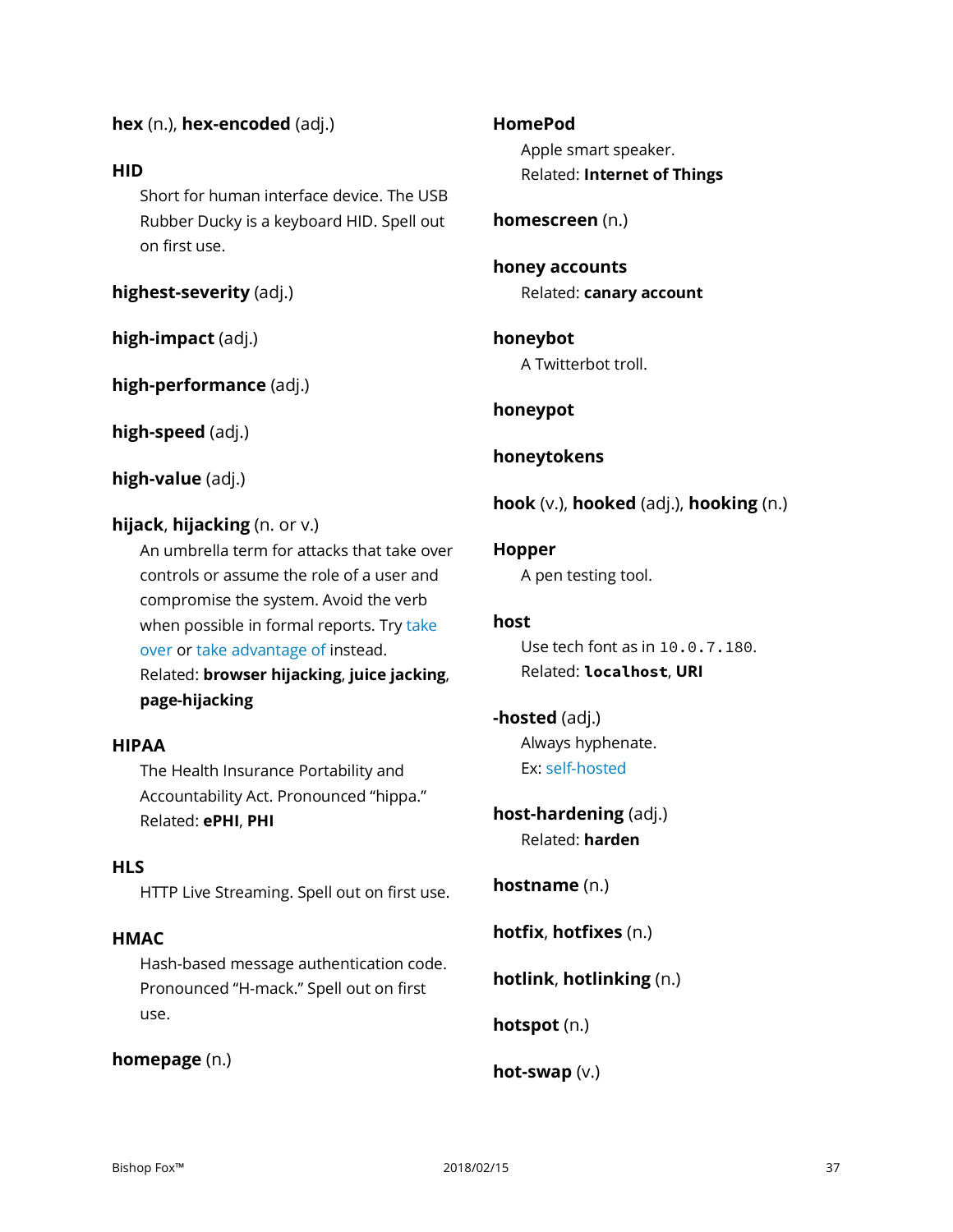#### **hot wallet**

Online bitcoin storage. Related: **cold wallet**

# **hotwire** (v.)

# **hover** (v.)

**how-to** (n. or adj.) **how to** (v.) We published a how-to. This is how to do it.

# **Hping**

A security tool. Pronounced "H-ping."

# **HPP**

HTTP Parameter Pollution. Spell out on first use.

# **HSTS**

HTTP Strict Transport Security. Spell out on first use.

# **h/t**

Informal. Short for hat tip. A way of thanking someone online for being or providing a source.

# **HTML**, **HTML5**

Hypertext Markup Language. Do not spell out.

# **http://**, **https://**

No need to include these in URIs unless the presence or lack of secure HTTP is relevant to the narrative.

#### **HTTP statuses**

Capitalize HTTP statuses in normal font as if they were titles. Use quotation marks if they might be confused with nearby text. Ex: 200 OK, 404 Page Not Found, HTTP 413 Request Entity Too Large, 500 Internal Server Error Related: **error message**, **titles of published works**

# **HttpOnly integrate**

# **HTTPoxy**

# **HTTP response splitting**

#### **HTTP.sys**

A kernel mode driver.

# **humblebrag**

A disingenuous public complaint that slyly boasts about an enviable life.

# **hyperspace** (n.)

**hypertext** (n.) The "HT" in HTML and HTTP.

# **hyperthreading (HT)**

**I**

Spell out on first use.

# **I2P**

Short for Invisible Internet Project. An anonymous communication network. Do not spell out.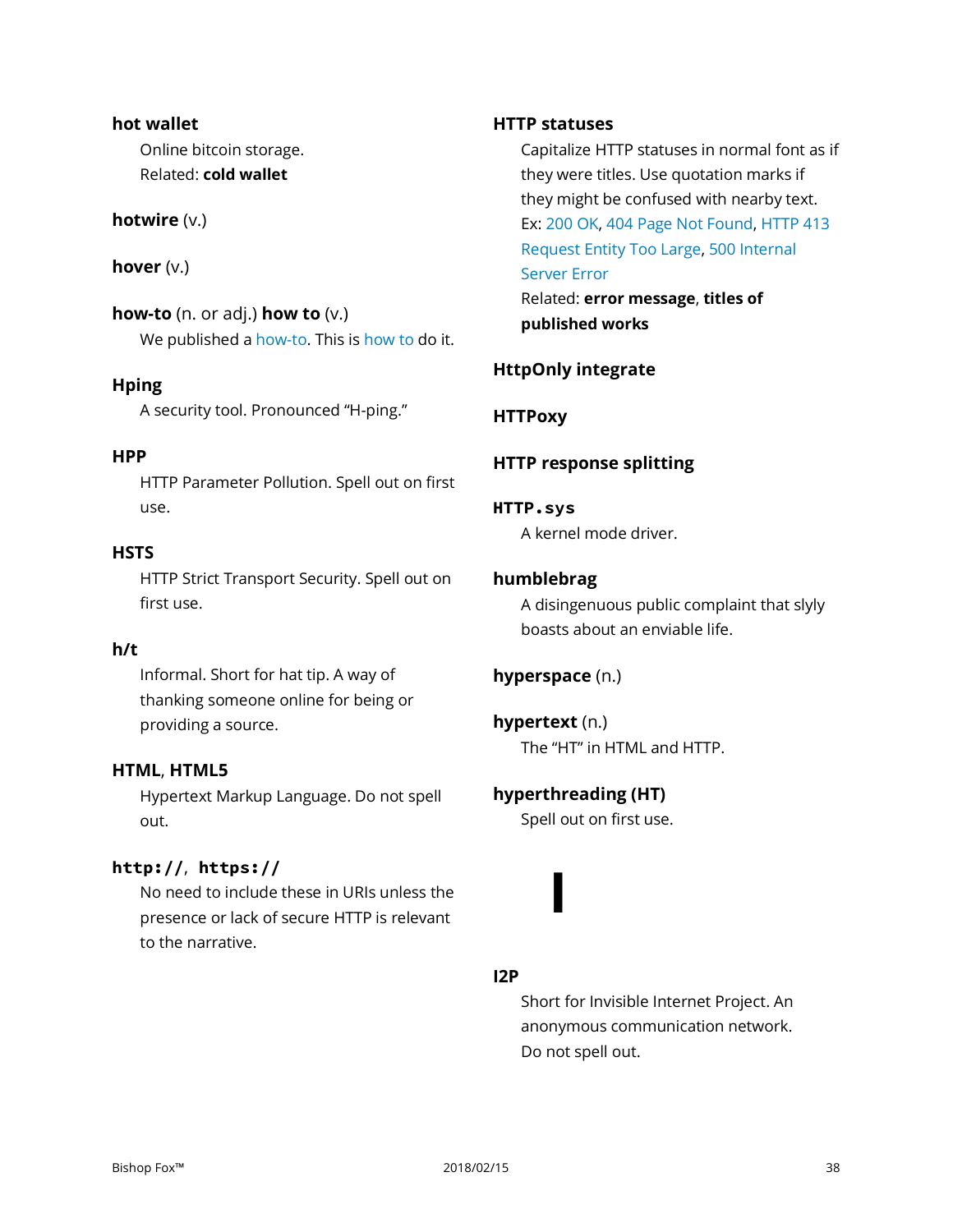#### **i18n**

Internationalization. 18 represents the 18 letters removed from the middle of the word.

Related: **a11y**, **l10n**, **k8s**

#### **IaaS**

Infrastructure as a service. If spoken, say the whole phrase, not the acronym. Spell out on first use.

Related: **KMaas**, **PaaS**, **SaaS**

#### **IAM**

AWS Identity and Access Management. Spell out on first use.

# **IANAL**

Informal. "I am not a lawyer."

#### **ICMP**

Internet Control Message Protocol. Spell out on first use.

#### **IDE**, **IDEs**

Integrated development environment. Spell out on first use. Related: **line numbers**, **source code**

#### **IDOR**

Insecure direct object references. Spell out on first use.

#### **iDRAC**

Integrated Dell Remote Access Control. Related: **DRAC**

#### **IDS**

Intrusion detection system. Spell out on first use.

#### **i.e.**

Means "that is to say" in Latin. Always followed by a comma. **e.g.** means "for example." Choose wisely.

#### **iframe** or **iframe tag**

Short for inline frame. IFrame and iFrame also appear in texts, but we lowercase.

#### **IFTTT**

Short for If This Then That. A service where users can create conditional statement chains called recipes. Pronounced as "ift."

#### **IIRC**

If I recall correctly.

#### **IIS**, **IIS Express**

Microsoft Internet Information Services software.

#### **IKE**, **IKEv1**, **IKE v2**

Internet Key Exchange.

# **iLO**

HP Integrated Lights Out.

#### **ILSpy**

A pen testing tool.

#### **IM** (n. or v.)

Instant message. Spell out in formal writing. Related: **Gchat**, **IRC**, **Signal**, **WhatsApp**

#### **Imgur**

A photo-hosting website company with a giraffe mascot. Pronounced "imager."

#### **implementable** (adj.)

#### **implicit** (adj.)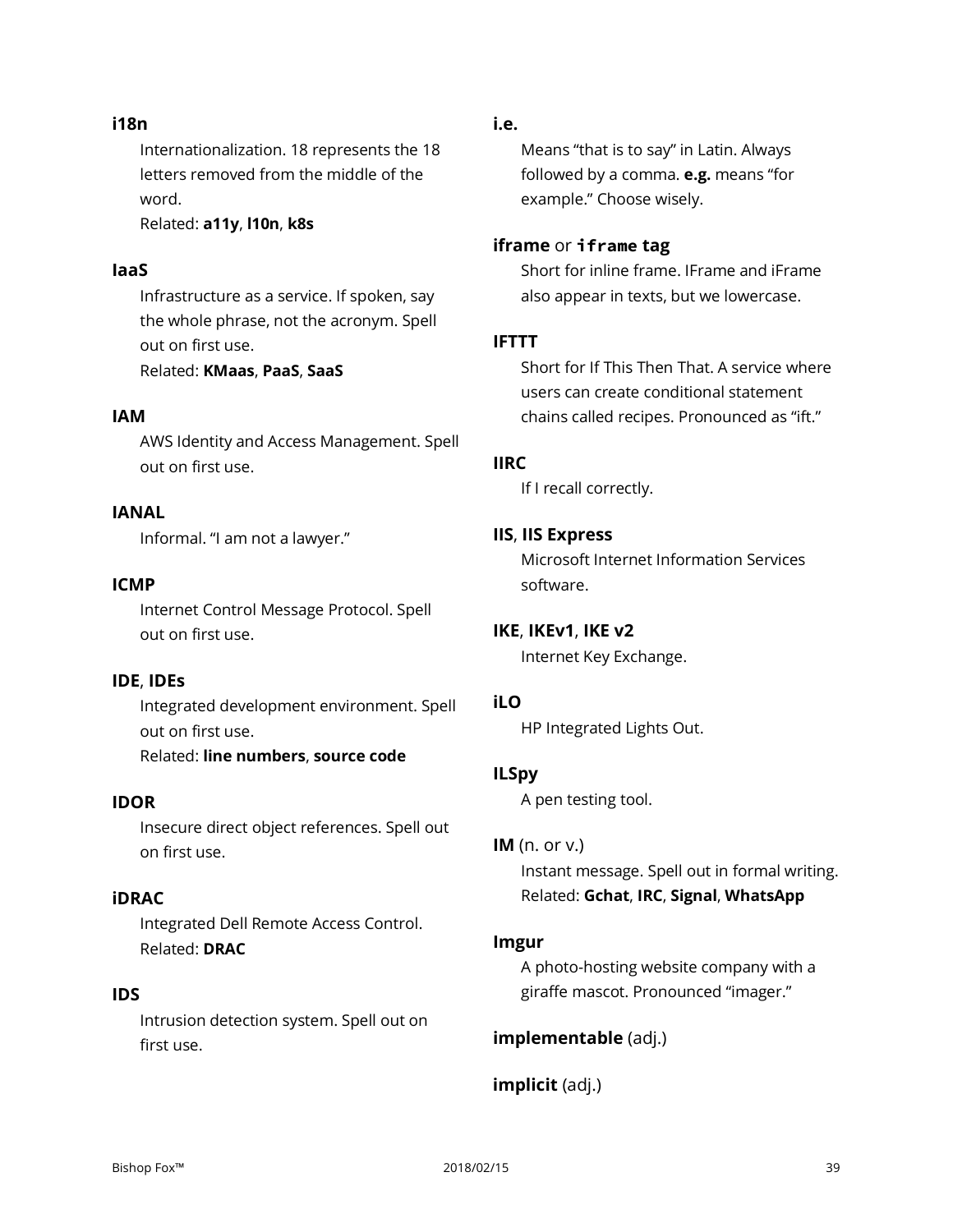# **improper MIME type**

# **improperly scoped cookies**

**in-band** (adj.) As in "in-band reflection of file contents." Related: **out-of-band**

#### **inbound** (adj.)

#### **inbox** (n.)

#### **incident response (IR) plan**

Use lowercase when writing about the concept of the plan. Capitalize it if referring to the name of a specific document. Related: **IR plan**, **SIR plan**

#### **infiltrate** (v.)

#### **infosec**

Informal. Intelligence communities use this term to describe the information security industry.

#### **information security**

This industry is also called infosec, cybersecurity, and internet security.

#### **information superhighway**

Don't use this to describe the internet.

**in-game** (adj.)

**in-house** (adj.)

#### **init script**

Boot script for Unix.

**injection** (n.)

**inline** (adj.) Code that is in line with other code. The CSP rule is called unsafe-inline.

**input** (v. or n.)

**in-scope** (adj.)

#### **insecure** vs. **not secure**

These are sometimes used interchangeably and sometimes they mean very different things. Define briefly on first use to clarify your intended meaning.

#### **insecure cookie transmission**

#### **insourcing**

The opposite of outsourcing.

#### **Instagram**

#### **instance count**

The number of unique locations in a codebase, system, or network that require modification to remediate a finding.

**interface** (n. or v.) As in "exposed administrative interface."

#### **internet** (n.)

#### **The Internet Archive**

A nonprofit library and archive of historical web pages. https://archive.org/ Related: **net neutrality**

#### **Internet Explorer (IE)**

The Internet Explorer web browser.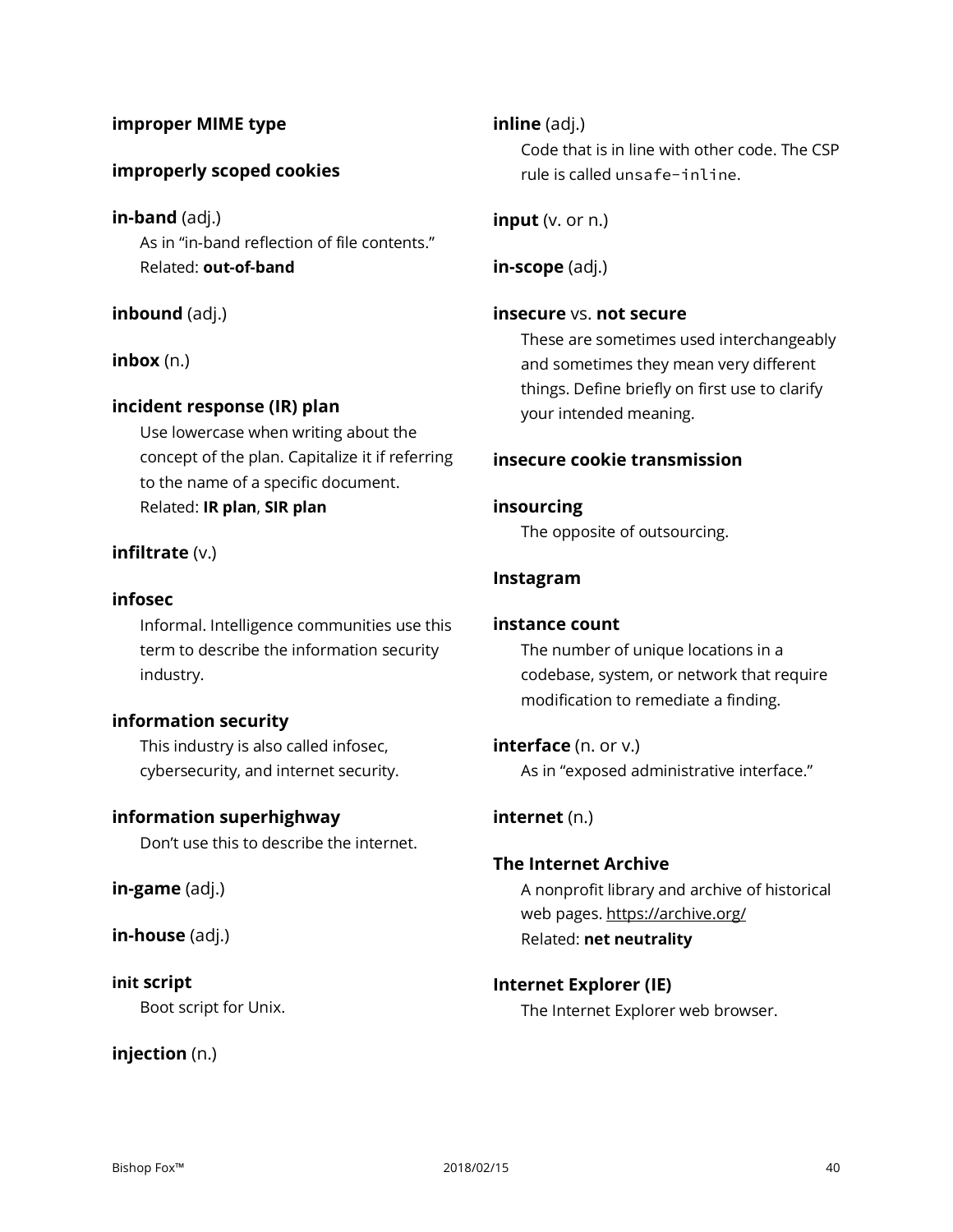# **Internet of Things (IoT)**

Consumer-grade embedded devices. Related: **app** vs. **application**, **Fitbit**, **motion-activated**, **smart-**, **Wi-Fi**

#### **Interpol**

The international police organization.

# **invalidated** vs. **unvalidated**

Invalidated data has been checked and deemed invalid. Unvalidated data has not been checked at all.

#### **iOS**

Apple mobile platform. Because of the lowercase "I," avoid beginning sentences with this term if possible.

#### **IoT**

Internet of Things.

#### **IP**

Short for Internet Protocol or intellectual property, depending on context. For clarity, spell out "intellectual property" on first use in technical writing. Related: **IP address**

#### **iPad**, **iPod**

#### **IP address**

Short for Internet Protocol address. Use tech font as in 10.40.131.22. Related: **port numbers**, **URL**

#### **iPhone 5s**, **iPhone 6 Plus**, **iPhone X**

Apple smartphones.

#### **IPMI**

Intelligent platform management interfaces. Spell out on first use.

#### **IPP**

Internet Printing Protocol.

#### **IPS**

Intrusion prevention system. Spell out on first use.

#### **IPsec**

Internet Protocol Security. Spell out on first use. Related: **infosec**, **OPSEC**, **PERSEC**

#### **IPT**

Internal penetration testing. Spell out on first use. Related: **APT**, **EPT**

#### **IR plan**

Short for Incident Response plan. Spell out on first use.

#### **IRC**

A messaging system. Internet Relay Chat. Related: **handle**, **UGT**

#### **IRL**

In real life.

#### **ISAC**

Information Sharing and Analysis Center. Pronounced "eye-sack." Spell out on first use.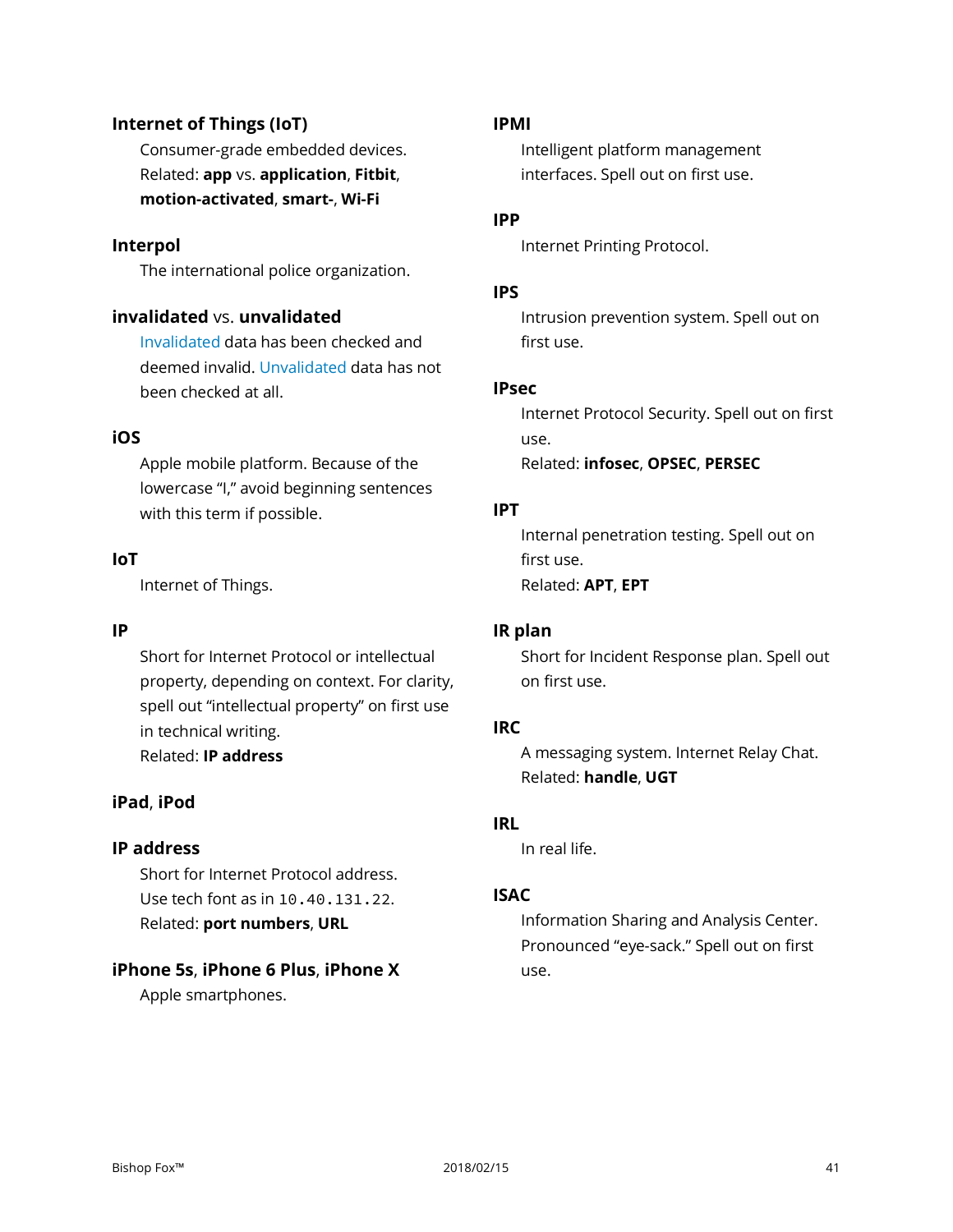#### **ISO/IEC 27001**

A common information security framework that determines international standards for many types of technology and equipment. ISO is pronounced "eye-so."

#### **ISP**

Internet service provider. Spell out on first use in public-facing documents.

#### **IT Crowd**

A British sitcom about a tech support department.

# **jack**

As in "Ethernet jack." Better to use "port" in formal writing.

#### **jailbreak** (v.)

**J**

To modify a mobile device (e.g., a smartphone) past the limits set by the manufacturer to gain privileged access. Related: **sandbox escape**

#### **jailbroken** (adj.)

Describes a user-modified mobile device.

#### **Java EE**

Java Enterprise Edition. Do not abbreviate as JEE.

#### **JavaScript (JS)**

A programming language.

#### **JBoss**

Java middleware.

# **JCE**

Java Cryptography Extension.

# **Jenkins**

#### **JIRA**

Workflow and issue tracking product. Not an acronym. Pronounced "jeera."

#### **JMX**

Java Management Extensions. Spell out on first use.

#### **JPEG file, .jpeg file**

Pronounced "jay-peg." Related: **file extensions**

#### **jQuery**

### **JSON**, **JSONP**

Short for JavaScript Object Notation. JSONP is short for "JSON with padding." Pronounced as J-sahn and J-sahn-P.

**JSP file**, **.jsp file** Related: **file extensions**

#### **juice jacking** (n.)

#### **Julia**

A programming language.

#### **jumpbox**

Better to use "proxy" or "attacker's server" in formal writing. Also called a jump host or jump server.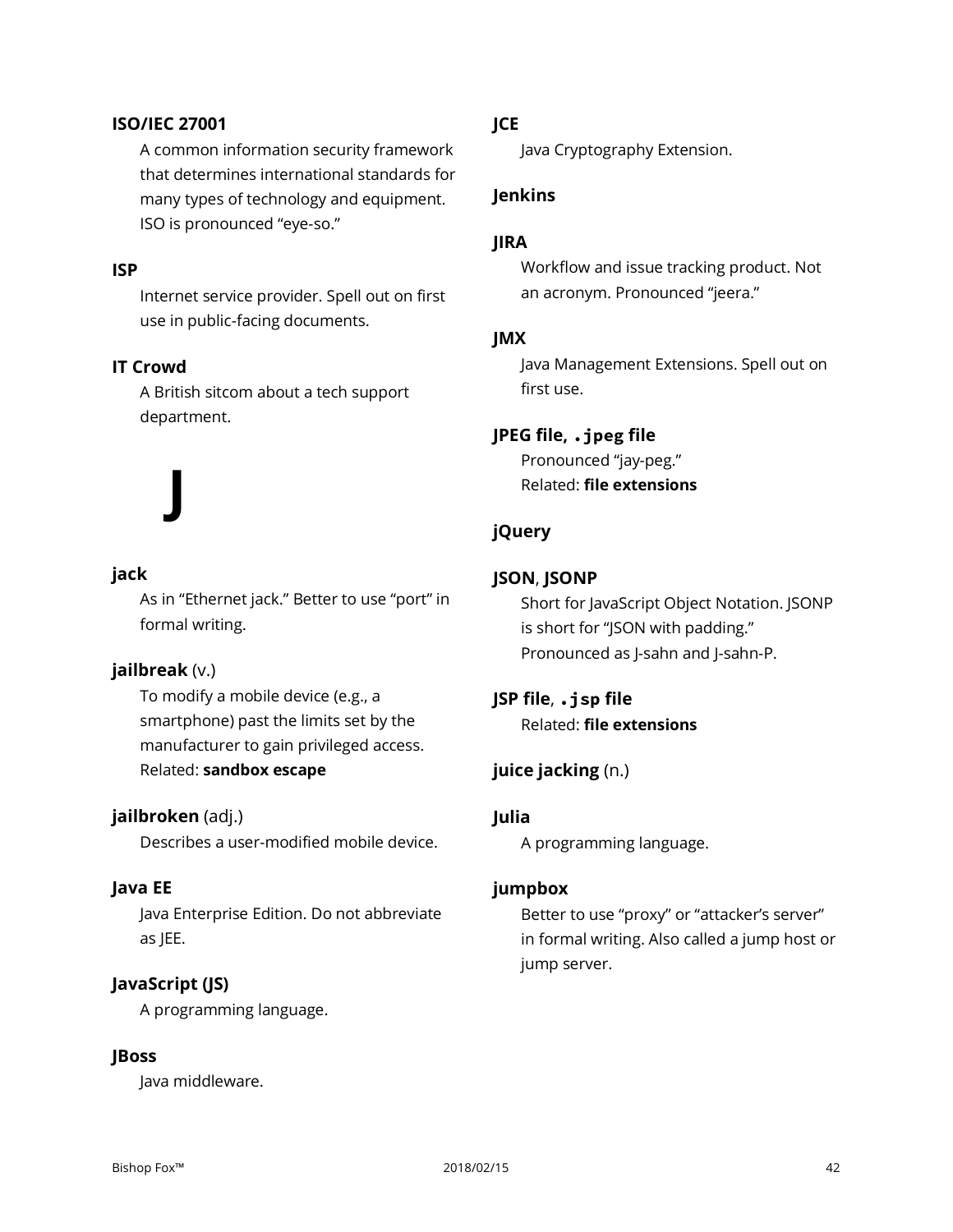# **jump drive**

Informal. Use USB drive, flash drive, or thumb drive instead, depending on the context. Related: **USB drive**

# **junk mail**

Related: **spam**

# **JVM**

Java virtual machine. Spell out on first use.

# **K**

#### **k8s**

Kubernetes. 8 represents the 8 letters removed from the middle of the word.

# **Kali Linux**

#### **Kaspersky Labs**

An international security firm headquartered in Russia.

# **KB**

Kilobytes. No space between the number and unit as in "50KB." Do not pluralize KB. Related: **units of measurement**

**keepalive**, **keepalives (KA)** (n.) Keepalive packets.

#### **KeePass**

Password management software.

#### **kernel**, **kernel panic**

# **keyboard keys**

Capitalize keys like Enter and Caps Lock. Use hyphens to show combinations like Control-Alt-Delete or Option-N. Related: **Dvorak**, **function key**, **punctuation**, **QWERTY**, **wildcards**

**keygen**, **keygens** Key generators.

#### **keylogger**, **keylogging**

**key pair** (n.)

**keyspace** (n.)

**keystroke** (n.)

**Keywhiz** Password management software.

# **keyword** (n.)

#### **kHz**

Kilohertz as in "535 kHz." Do not pluralize kHz. Related: **units of measurement**

#### **Kickstarter**

Related: **crowdfund**

**kill chain (KC)** (n.)

**kill switch** (n.)

# **kluge** or **kludge** Bad code.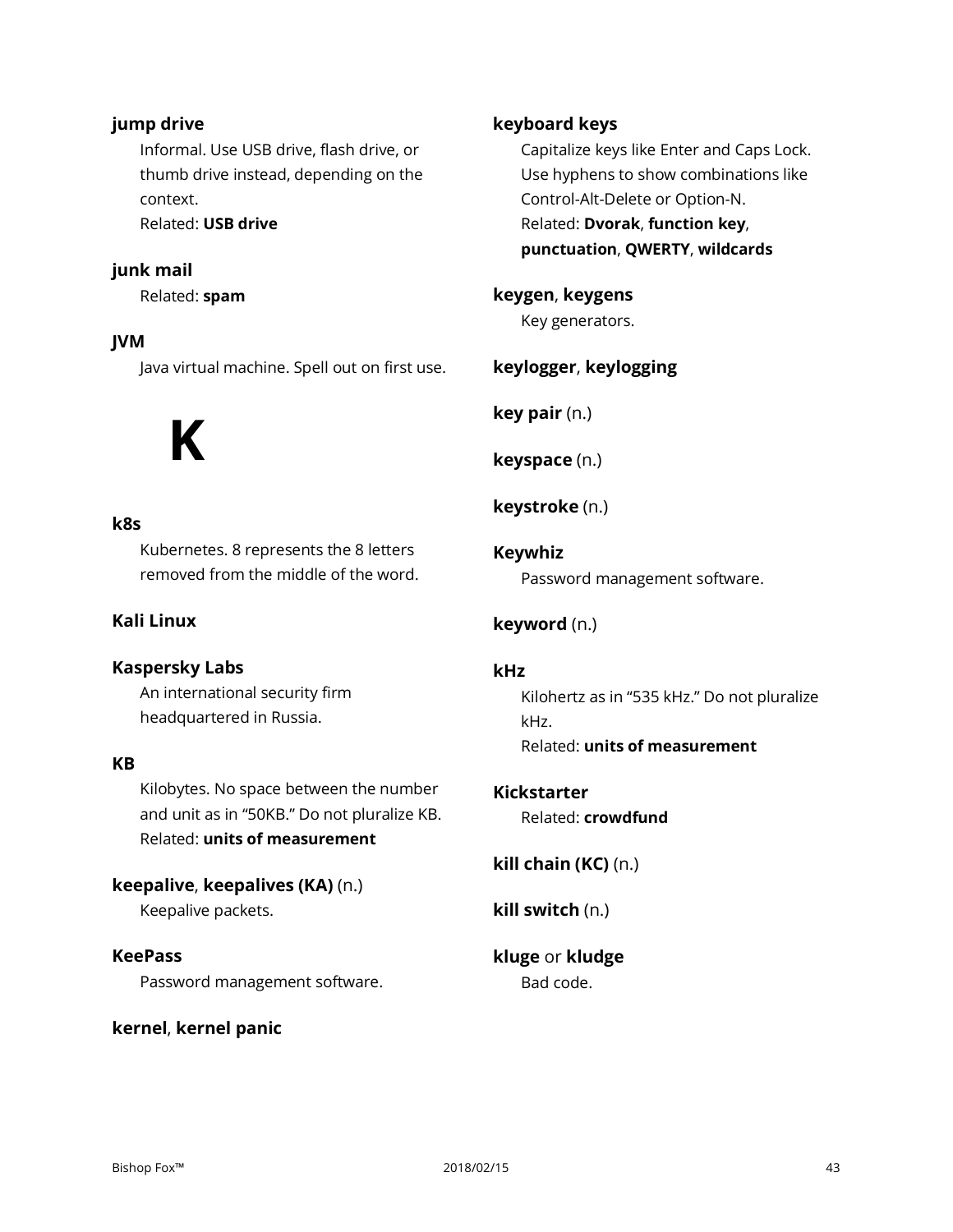#### **KMaaS**

Key management as a service. If spoken, say the whole phrase, not the acronym. Spell out on first use. Related: **IaaS**, **PaaS**, **SaaS**

# **KMS**

Key management service. Spell out on first use.

#### **knowledge base**

#### **KRACK**

A Wi-Fi-based vulnerability.

#### **Kubernetes** or **k8s**

**L**

Pronounced "coober-nettees." Related: **Docker**

#### **LastPass**

Password management software.

#### **LaTeX**

A document preparation system. Pronounced "lay teck." Related: **tikzpeople**

# **Layer 3 firewall rules**

#### **LCD**, **LCDs**

Liquid crystal display monitors. Do not spell out.

#### **LDAP**

Lightweight Directory Access Protocol. Pronounced "el dap." Spell out on first use.

# **LDAP Admin**

A pen testing tool.

#### **leak**, **leaked**, **leaking**

#### **L10n**

Localization. 10 represents the 10 letters removed from the middle of the word. Related: **a11y**, **i18n**, **k8s**

# **LAN**

Local area network.

#### **LanMan hash**

Short for LAN Manager hash. We prefer to write it out or abbreviate to LM hash.

#### **LAN Turtle**

A pen testing tool for getting shells.

#### **LARP**, **larping** (n. or v.)

A live action role-playing game.

#### **LED**, **LEDs**

Light-emitting diode. Do not spell out.

#### **Leet** or **1337** or **Leetspeak** or **l33tsp34k**

A coded form of online writing featuring codified typos and a combination of numbers and punctuation. Ex: H4X0R, n00b, pr0n, pwn, teh

#### **-level**

Always hyphenate in adjectives. Ex: lower-level

#### **leverage** (v.), **leveraged** (adj.)

# **LFI**

A local file inclusion vulnerability. Spell out on first use.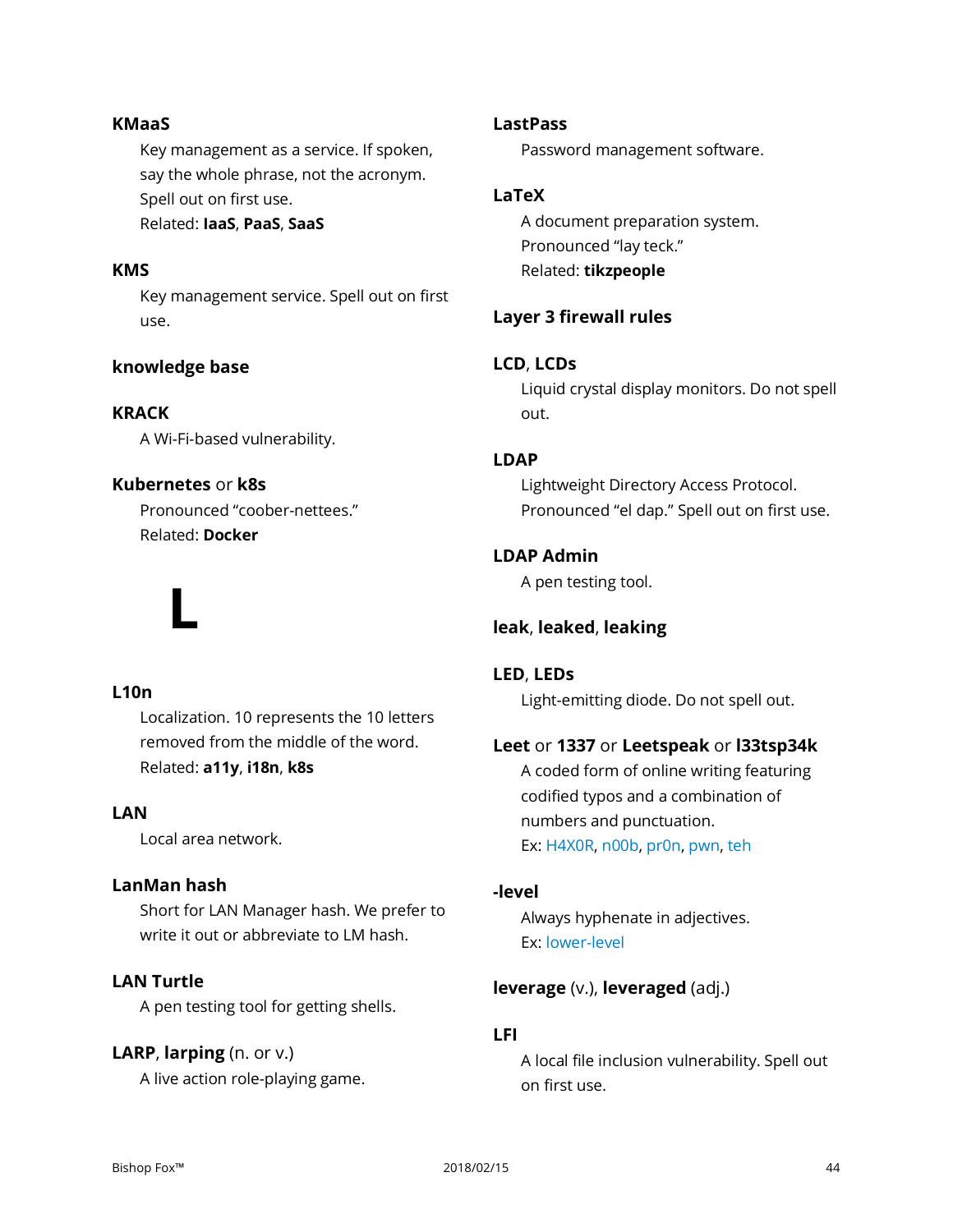#### **LGBTQIA**

Lesbian, gay, bisexual, transgender, queer, intersex, asexual. For more guidance on inclusive language, please consult http://consciousstyleguide.com/.

# **lifecycle management** Related: **SDLC**

**life hack** (n.)

# **Lightning cables** (n.)

**Like** (v. or n.) Facebook verb of approval.

# **likelihood** (n.)

#### **limit** (v.)

To control the scope, impact, or types of attacks. Also try filter, narrow, or omit.

#### **linefeed characters**

#### **line numbers**

Use normal font as in "line 1337 of the code." Don't use commas in line numbers.

#### **LinkedIn**

#### **Linux**

An open source OS. Thanks, Linus Torvald! Related: **Debian**, **init script**, **RedHat**, **Unix**

#### **listserv**

The company is called LISTSERV. The generic term is "listserv" or "email list."

#### **little-endian** (adj.)

**livestream** (v.), **livestreaming** (n.)

# **live-tweet** (v.)

#### **LLMNR**

A modern Windows protocol. Link-Local Multicast Name Resolution.

### **LM hash**

LAN manager hash. Related: **NTLM hash**

#### **LMS**

Learning management system. Spell out on first use. Related: **CAM**

#### **load-balance** (v.), **load balancing** (n.)

#### **localhost**

A hostname that always refers to the computer you're using. The localhost IP address is 127.0.0.1.

#### **localStorage**

# **lockout policy**

**lock picking** The skill of picking locks. Related: **smart lock**

**lock screen** (n.)

#### **log files**

**logged-in** (adj.) As in "a logged-in user."

**log in** (v.), **login** (n.)

# **login page**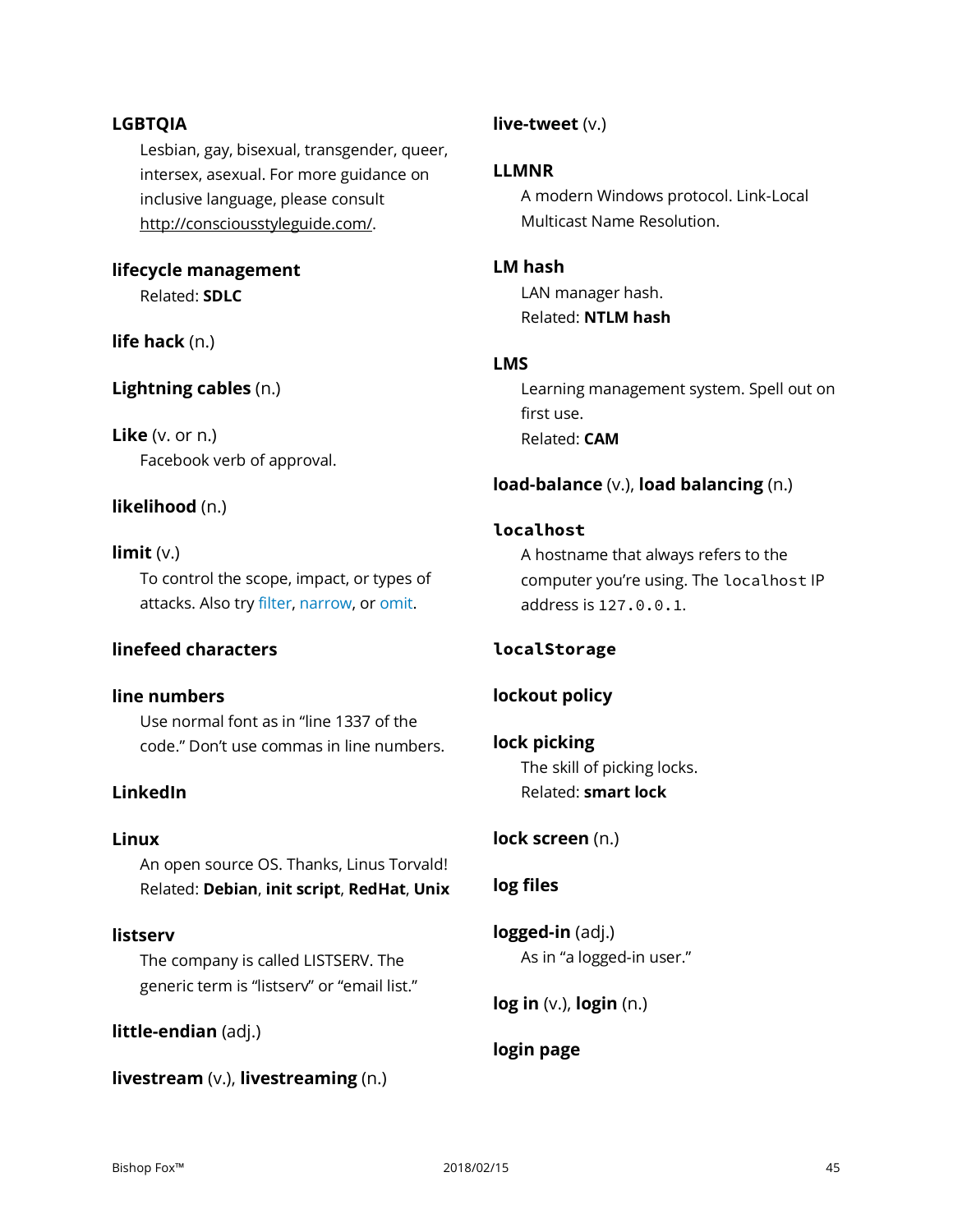# **log out** (v.), **logout** (n.)

# **LOIC**

Low Orbit Ion Cannon. An old-school way to crowdsource a DoS attack. Pronounced "low-ick."

# **lolcat**

I can has internet language? Related: **doge**, **Grumpy Cat**, **meme**

# **lookahead parameter**

**look up** (v.), **lookup** (n.)

**lossy compression**

**lowercase** (adj.)

# **LSASS**

Local Security Authority Subsystem Service.

# **LTE**

Long Term Evolution. A high-speed wireless communication standard. Related: **3G**, **4G**

# **LTS**

Short for long-term support. Versions of software that are intended to last longer than normal. Spell out on first use.

# **Lucius Fox**

A character from the Batman canon, played by Morgan Freeman in Christopher Nolan's trilogy. Lucius Fox is an inventor and runs WayneCorp. Because of his defensive hacking skills, we use his name in our company name.

Related: **Martin Bishop**

# **Lucky Thirteen attack**



# **M.2**

An expansion port and SSD.

# **MAC**

Message authentication code. Spell out on first use. Related: **HMAC**

# **MAC address**

Short for media access control address. A unique identifier on a network-enabled device. One level below IP address.

# **MacBook**

**machine learning (ML)**

**macOS-based** (adj.)

# **MAC OS X**

#### **macro** (n.)

OK in formal writing if relevant, but use "automation" for the general technique.

#### **mailbomb**

Related: **email**, **dox**, **phishing**, **spam**

# **MailChimp**

**mainframe** (n.)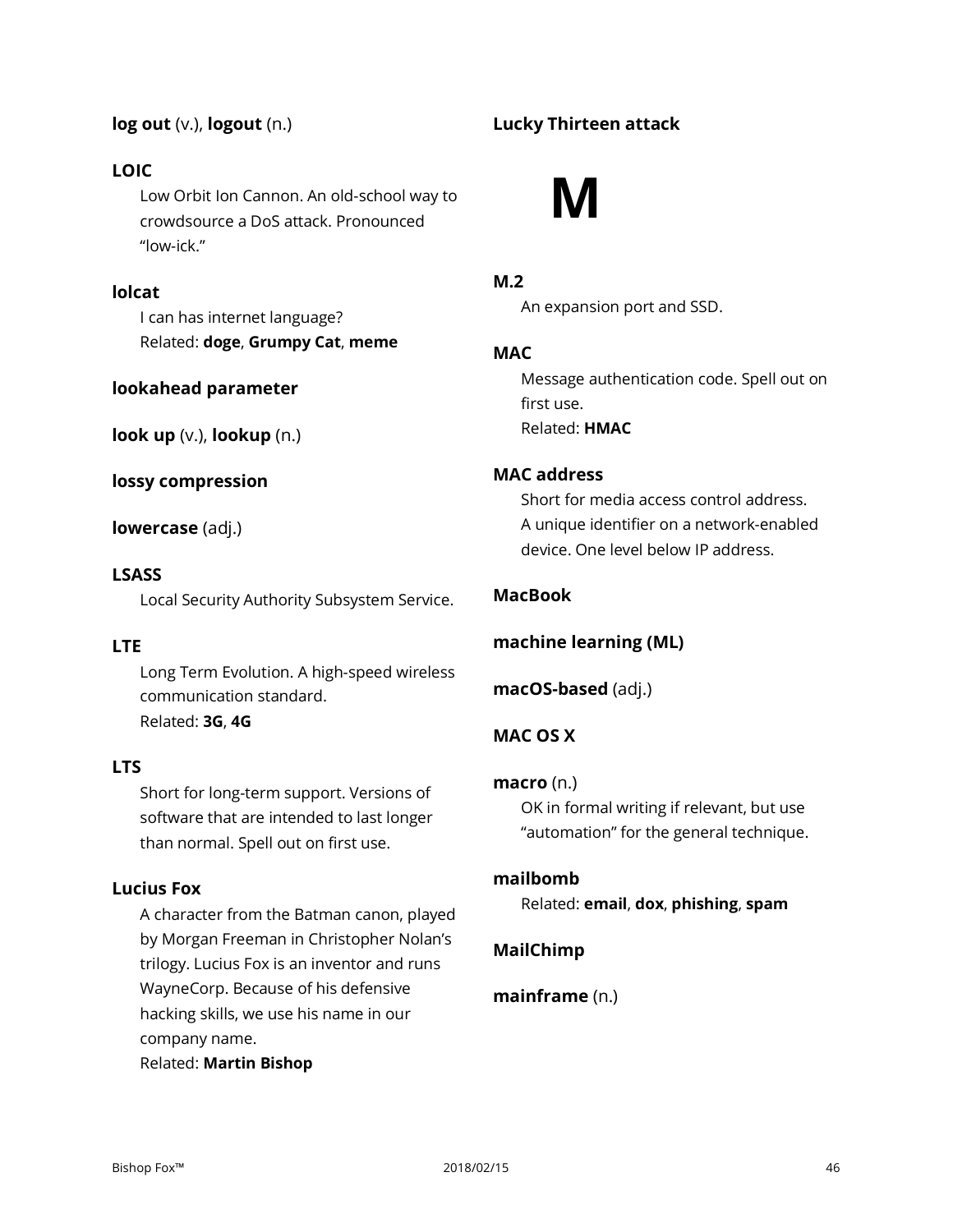#### **Maker Faire**

A global series of DIY community events that started in the Bay Area. <http://makerfaire.com/> Related: **Arduino**, **how-to**, **life hack**, **Raspberry Pi**, **servo**

#### **Malbolge**

An esoteric programming language.

#### **malformed** (adj.)

A syntactically improper bit of data or code.

#### **malicious actor**

This represents a wide range of potential attackers from individuals to nation-states. When writing about individual threats, use attacker or malicious user.

#### **malicious code**

#### **malware**

Malicious software. A catch-all term for anything that could be called malicious including CryptoLockers, spyware, viruses, trojans, and backdoors.

#### **malware-infected executable**

#### **Man-in-the-Browser attack (MitB)**

When spoken, pronounce the phrase, not the acronym.

# **Man in the Middle** (n.), **Man-in-the-Middle** (adj.) **(MitM)**

Short for Man-in-the-Middle. When written as MitM, precede with "an." If spoken, say the whole phrase, not the acronym. Related: **a** vs. **an**

#### **mapping** (n.)

#### **MariaDB**

An open-source clone of MySQL.

**markdown** (n.)

**marketplace** (n.)

**markup** (n.)

#### **markup language**

HTML and XML are markup languages.

#### **Martin Bishop**

A character played by Robert Redford who leads a security consulting team in the 1992 movie Sneakers. Because of his offensive hacking skills, we use his name in our company name. Related: **Lucius Fox**

#### **mass assignment**

#### **MB**

Megabyte. No space between the number and unit as in "75MB." Do not pluralize MB. Related: **MiB**, **units of measurement**

#### **Mbps**

Megabits per second. No space between the number and unit as in "500Mbps." Related: **units of measurement**

#### **mechanism**

Put the name in tech font as in "protect from forgery mechanism."

#### **media**

Related: **Blu-ray**, **CD**, **GoPro**, **MP3**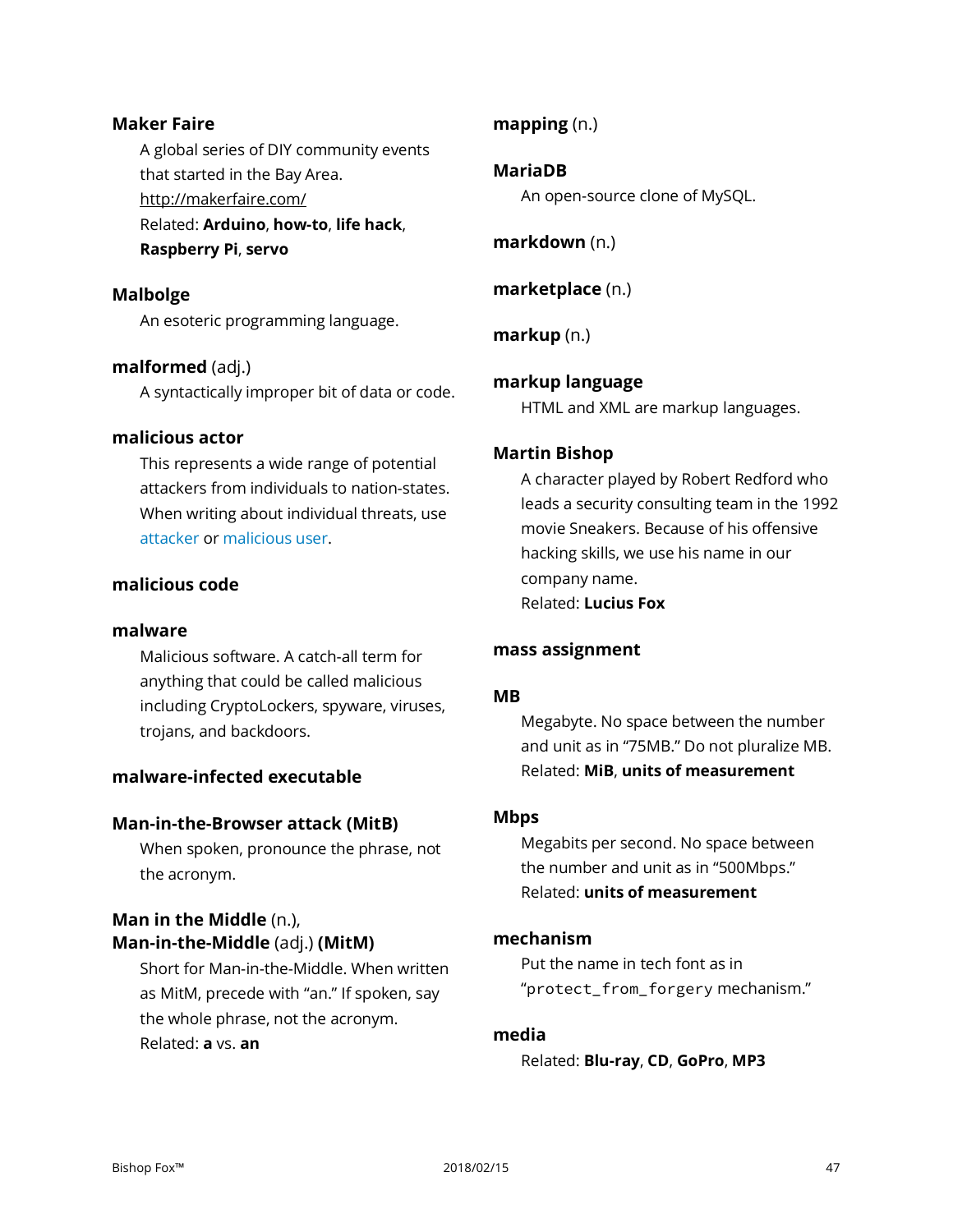#### **Meltdown**

A flaw that affects Intel, AMD, and ARM chipsets. It was publicly disclosed in January 2018. Related: **Spectre**

# **Memcache**, **Memcached**

A memory caching server.

#### **meme**

Pronounced "meem." Related: **4chan**, **doge**, **Grumpy Cat**, **lolcat**, **milkshake duck**, **rickrolling**

#### **message board**

Related: **ATM**, **handle**, **headdesk**, **IANAL**, **IIRC**, **NSFL**, **NSFW**, **tl;dr**, **PEBKAC**, **RTFM**

#### **metacharacter**

A character with a special meaning in a programming language or regex. It must be set apart (escaped) with another character to use its literal meaning, as in  $"**"$  vs.  $*$ . Related: **\n**

# **metadata**

#### **Metasploit**

A pen testing tool.

#### **Meterpreter**

A pen testing tool.

#### **MFA**

Multi-factor authentication. Spell out on first use in public-facing docs to avoid confusion with a Master of Fine Arts degree. Related: **2FA**

#### **MHz**

Megahertz as in "100 MHz." Related: **units of measurement**

#### **MiB**

In Base 2, 1 mebibyte (MiB) is 1,024 kibibytes (KiB). 1 kibibyte is 1,024 bytes. Megabytes (MB) are in Base 10. Related: **bytes**, **MB**

#### **microblogging** (n.)

**microservice** (n.)

#### **Microsoft**

Related: **Cortana**, **MS SQL**, **Windows**

#### **MIDI**

Musical instrument digital interface. Do not spell out. Pronounced "mid-ee."

#### **military-grade encryption**

May refer to AES-256 encryption. Do not use this term; refer to the type of encryption by name instead.

#### **milkshake duck**

A hypothetical wholesome new public figure who is quickly revealed to be vile. Related: **Godwin's Law**, **meme**

#### **millennial**

Marketing jargon. When broadly used, this includes people born between 1980 and 2010. It's better to use other demographic markers (such as age ranges).

#### **MIME**

Multipurpose internet mail extensions. Do not spell out. Pronounced "mime."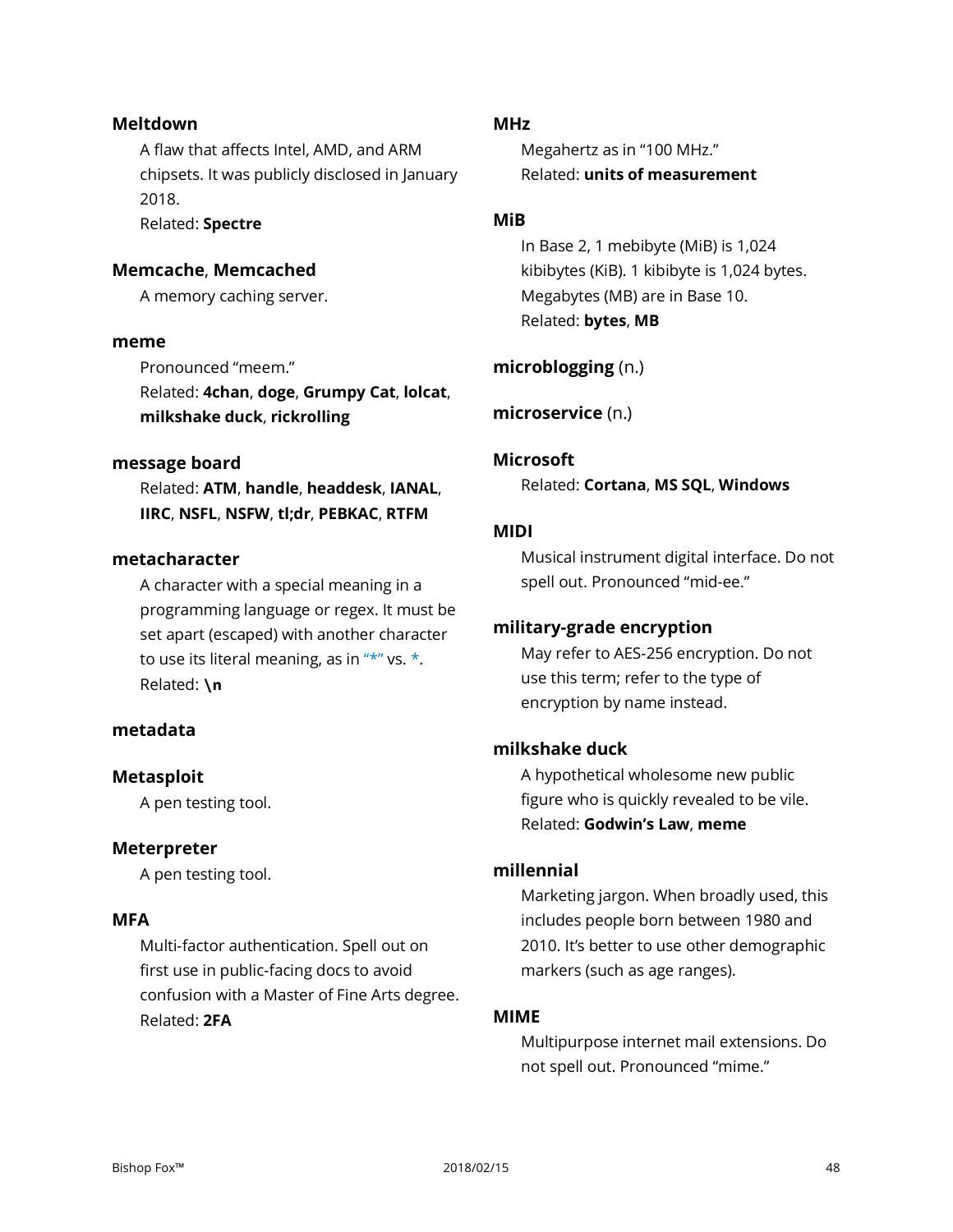#### **Mimikatz**

A pen testing tool.

**mirroring** (n.)

**mirror site** (n.)

**mission-critical** (adj.)

#### **mitigate** (v.)

To lessen the impact of potential future attacks. Not interchangeable with "reduce."

#### **mitigation** (n.)

The application of compensating controls to decrease the impact of identified vulnerabilities while not fully remediating those vulnerabilities.

#### **MitM**

Short for Man-in-the-Middle. When written as MitM, precede with "an." If spoken, say the whole phrase, not the acronym. In cryptography, this can also refer to the Meet-in-the-Middle attack. Related: **a** vs. **an**

#### **mm/dd/yyyy**

When recommending limitations on allowable characters in date fields, write the month/day/year format in tech font. Related: **date**, **year**

#### **mobile devices**

Smartphones and tablets.

#### **mod** (v. or n.)

Informal. To modify.

#### **model number**

Use normal font for software version numbers, product model numbers, serial numbers, and builds.

#### **Moore's Law**

About every 18 months since 1965, the number of transistors per square inch on integrated circuits has doubled. Observed by Intel co-founder Gordon Moore.

#### **MOTD**

Message of the day banner.

**motherboard jumpers**

**motion-activated** (adj.)

**motion capture**, **mo-cap** (n. or adj.)

**mouseover** (adj. or n.), **mouse over** (v.)

#### **mousepad**

#### **Mozilla Firefox**

**MP3**, **.mp3 file**, **MP4**, **.mp4 file** Music files. Related: **file extensions**, **MIDI**

#### **Mr. Robot**

TV show about a paranoid hacker that sometimes uses Bishop Fox exploits. Related: **fsociety**, **Kali Linux**, **Raspberry Pi**, **Tastic RFID Thief**

#### **ms**

Milliseconds. Put a space between the number and the unit as in "250 ms." Related: **units of measurement**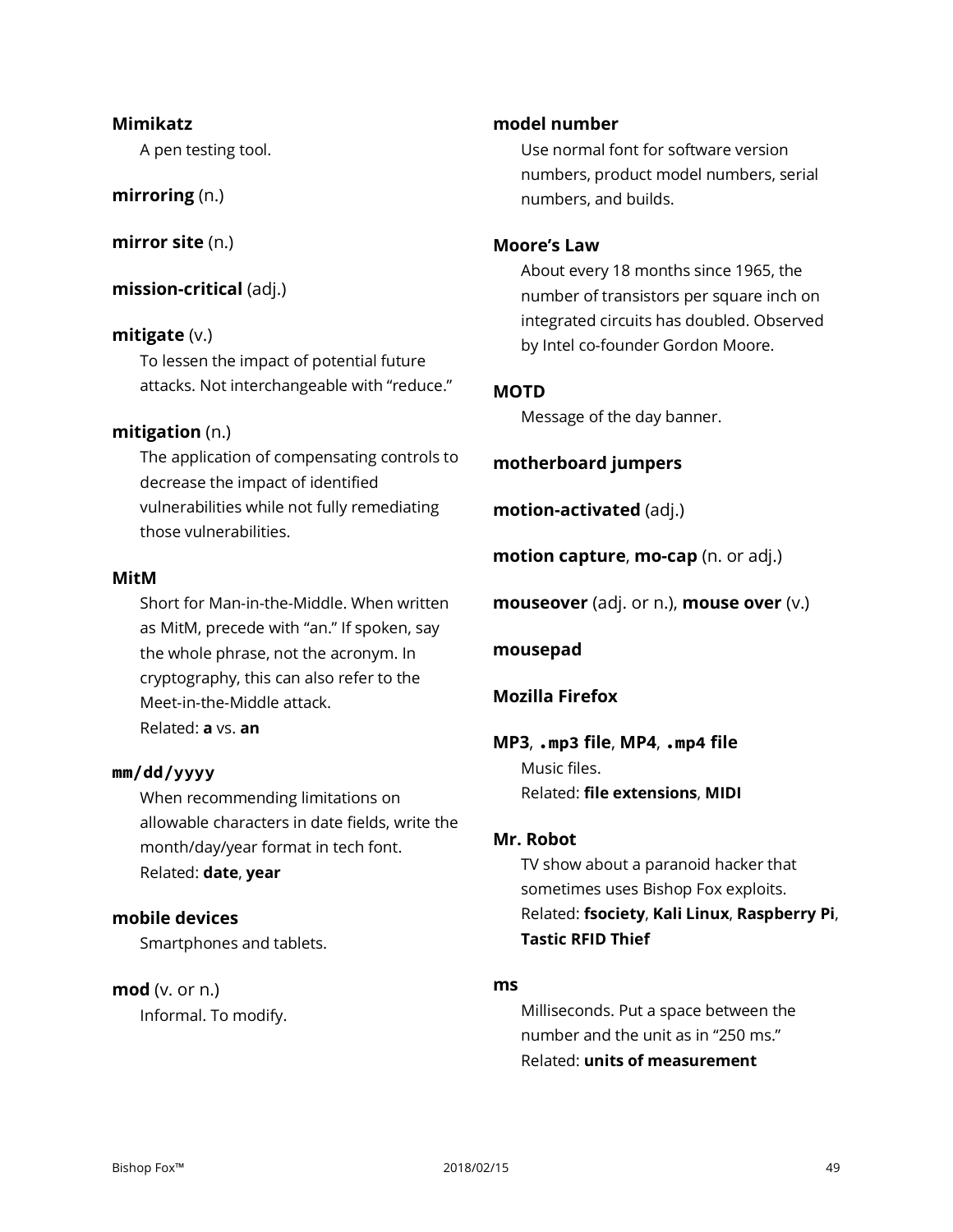**MSA** Master service agreement. Spell out on first use.

Related: **SOW**

# **MSDE**

Microsoft SQL Server Data Engine. Spell out on first use.

#### **MSFvenom**

A pen testing tool.

# **MSI file**, **.msi file**

A Windows installer package file format.

# **MS SQL**

Microsoft SQL server.

# **multi-factor authentication (MFA)**

Spell out on first use in public-facing docs to avoid confusion with a Master of Fine Arts degree. Related: **2FA**

# **MVC**

Short for the Model-View-Controller architectural pattern. Spell out on first use. Related: **ASP.NET**

# **MySQL**

# **N**

#### **\n**

The newline character is an invisible special character that moves the text to the next vertical line down.

Related: **carriage return character**

#### **NAC**

Network access control. Pronounced "nack." Spell out on first use.

#### **nameserver**

An internet server that resolves domain name queries. Part of DNS.

#### **NAND gate**

Short for negative-AND gate. A logic gate that produces a false output only if all of its inputs are true.

#### **nanotechnology** (n.)

# **nation state** (n.)

#### **NBNS**

A modern Windows protocol. NetBIOS Name Service.

# **NDA**

Non-disclosure agreement. Spell out on first use in public-facing documents.

#### **need to know** (v.), **need-to-know** (adj.)

The user does not need to know this. Intel is given on a need-to-know basis.

#### **NetBIOS**

Network basic input/output system.

#### **netblock**

A range of IP addresses.

#### **Netcat** or **nc**

A utility that reads from and writes to network connections with TCP or UDP.

### **Netflix**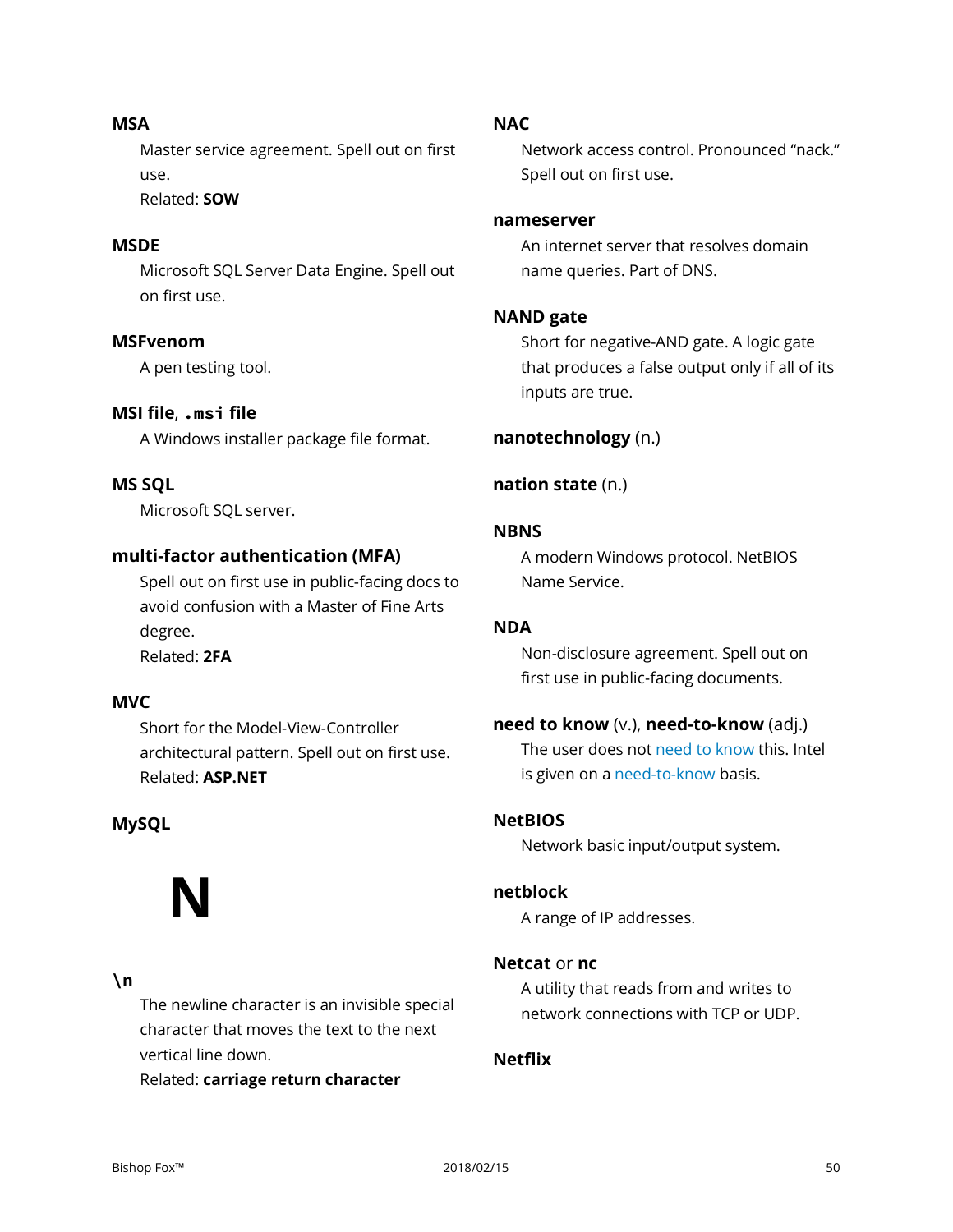# **.NET Framework** A Microsoft software framework. If possible, don't begin sentences with this term. Pronounced "dot net." **Netgear** or **NETGEAR net neutrality** Related: **EFF**, **FCC**, **Free Software Foundation**, **The Internet Archive**, **ISP net risk** Overall risk. **network security** Alternate term for information security. **network segmentation NFS** Network File System. **NfSpy** A pen testing tool. **Nginx** Web server software. Pronounced "engine X." **ngrep** Network grep. Pronounced "N-grep." Related: **tgrep Nintendo Switch NIST NOC node Node.js NSA NSFL NSFW NTLMv2**

National Institute of Standards Technology. Pronounced "nist."

# **NIST CSF controls**

#### **Nmap**, **Nmap scan**

Short for Network Mapper. A pen testing tool used to scan ports and map networks.

Network operations center. Pronounced as "nock."

An open source JavaScript runtime environment.

**nonce**, **nonces** (n. or adj.)

# **non-disclosure agreement (NDA)**

# **nosniff**

# **NotPetya**

The U.S. National Security Agency.

Not safe for life/lunch.

Not safe for work. Related: **CW**, **TW**

# **NTLM hash**

NTLM protocol uses two hashed password values: the LM Hash and the NT Hash.

Short for NT LAN Manager. A suite of Windows security protocols.

# **null byte character**, **null byte injection**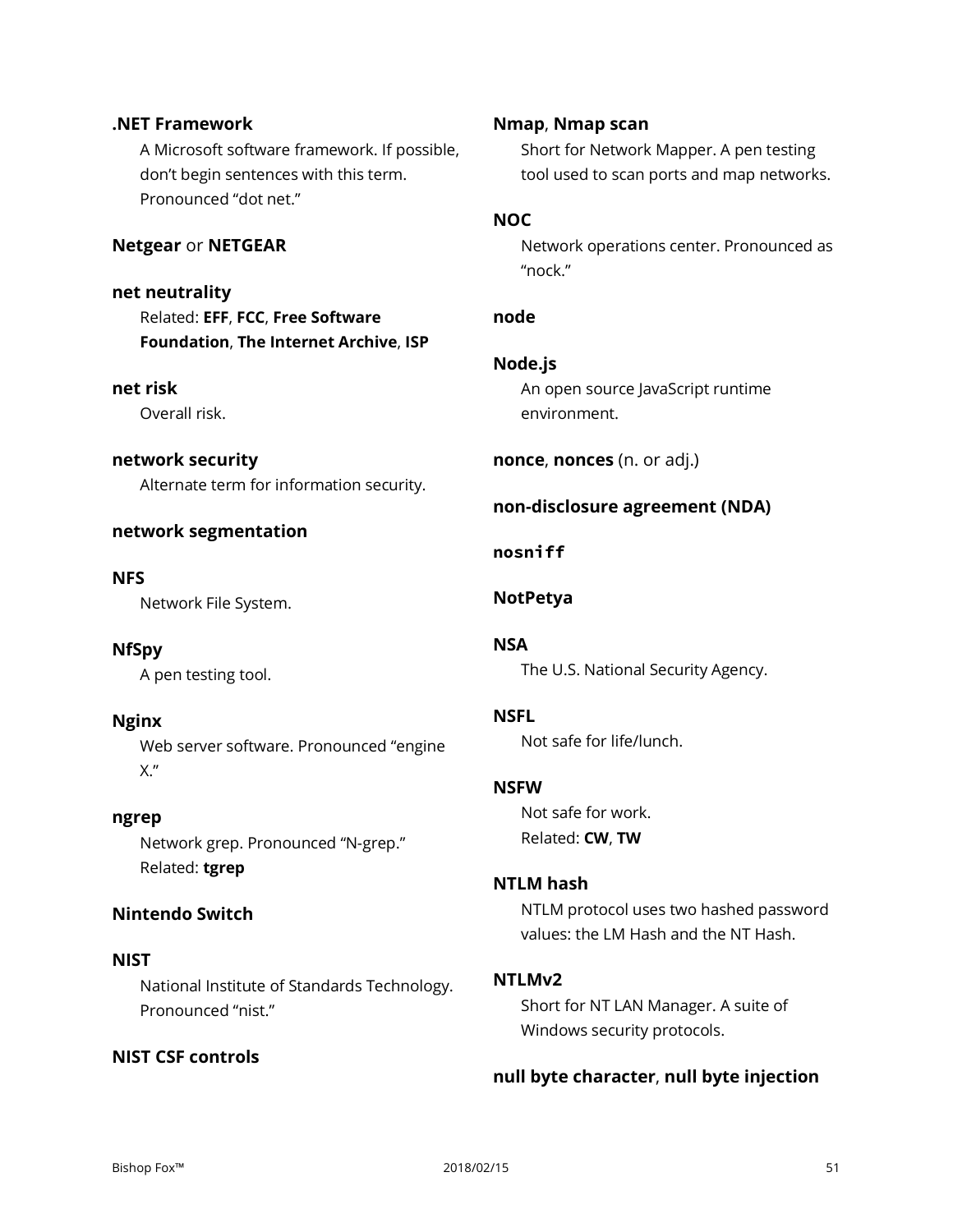#### **NULL session**

#### **numbers**

Per AP style, write out numbers below ten, except in set phrases. Write numbers plainly, without superscript. Plural years like "in the 1990s" do not take an apostrophe. Non-year numbers have a comma every 3 digits as in "525,600 minutes." Related: **date**, **IP address**, **model numbers**, **mm/dd/yy**, **phase**, **pixel**, **port**, **ratio**, **units of measurement**, **version numbers**, **year**

#### **NVD**

National Vulnerability Database. https://nvd.nist.gov/ Related: **CVE**

# **O**

#### **OAuth**

An authentication protocol. Pronounced "oh-auth."

#### **obfuscation**

Related: **security through obscurity**

# **Objective-C**

A programming language.

#### **oclHashcat**

A pen testing tool.

# **OCR**

Optical character recognition. Spell out on first use. Related: **PDF**

# **Oculus Rift**

#### **OData**

OData is a RESTful means of exposing access to a data store.

#### **OEM**

Original equipment manufacturer. Spell out on first use. Related: **software piracy**

#### **offboarding** (n.)

Opposite of onboarding.

#### **off-chain** (adj.)

Off-the-block cryptocurrency transactions. Related: **bitcoin**, **coins** vs. **tokens**

# **offline** (adj.)

#### **offscreen** (adj.)

**off-site** (adj.) As in "off-site redirect." Related: **on-site**

#### **OGNL**

Short for object-graph navigation language, an open source language. Vulnerable to injection attacks. Pronounced "ogg-null."

#### **OK**

Do not use in formal reports outside of quoted code and tables.

#### **…omitted for brevity…**

This phrase indicates that irrelevant parts of the quoted code have not been included. Related: **[REDACTED]**

**on-air** (adj.)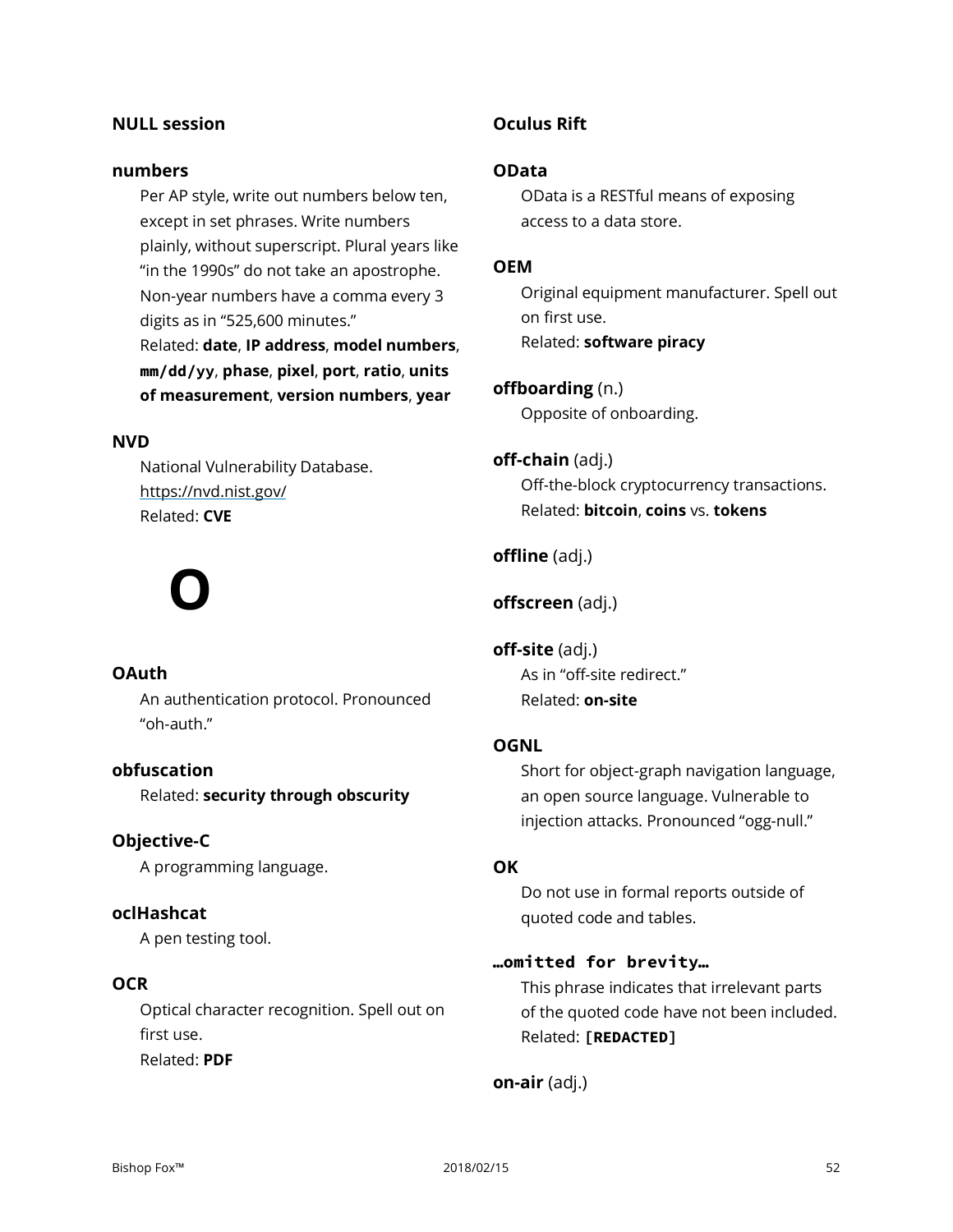### **onboarding** (n.)

**on-demand** (adj.), **on demand** On-demand services. Services on demand.

#### **one-time** (adj.)

**ongoing** (adj.)

**.onion sites** Hidden services on Tor.

# **online** (adj. or n.), **on line**

Wikipedia is an online encyclopedia. A functioning system is on line.

#### **onscreen** (adj.)

**on-site** (n. or adj.), **on site** It was an on-site. It was an on-site engagement. The team was on site.

**OOB** Out-of-band. Spell out on first use.

#### **OOP**

Object-oriented programming. Spell out on first use.

**open access** (n. or adj.)

**open source** (adj.) Software with its source code made available to encourage modifications. Related: **The Cathedral and the Bazaar**

#### **OpenVPN**

Open source VPN software.

#### **operating system (OS)**

# **OpManager Decrypter**

A pen testing tool.

# **OPSEC**

Operations security.

**opt in** (v.), **opt-in** (adj.)

# **opt out** (v.), **opt-out** (adj.)

# **OS**

Short for operating system. Spell it out as "operating systems" to pluralize instead of "OS's" or "OSes." Related: **macOS**, **Linux**, **Windows**

#### **OSCP**

Offensive Security Certified Professional.

# **OSINT**

Open Source Intelligence. Pronounced as "O-S-int."

# **OTA**

Over-the-air (programming). Spell out on first use. Related: **livestreaming**, **on-air**

**outbound** (adj.)

**outbox** (n.)

**outbrief** (n.)

**outdated** (adj.)

**outgoing** (adj.)

# **out-of-band** (adj.) **OOB** Spell out on first use.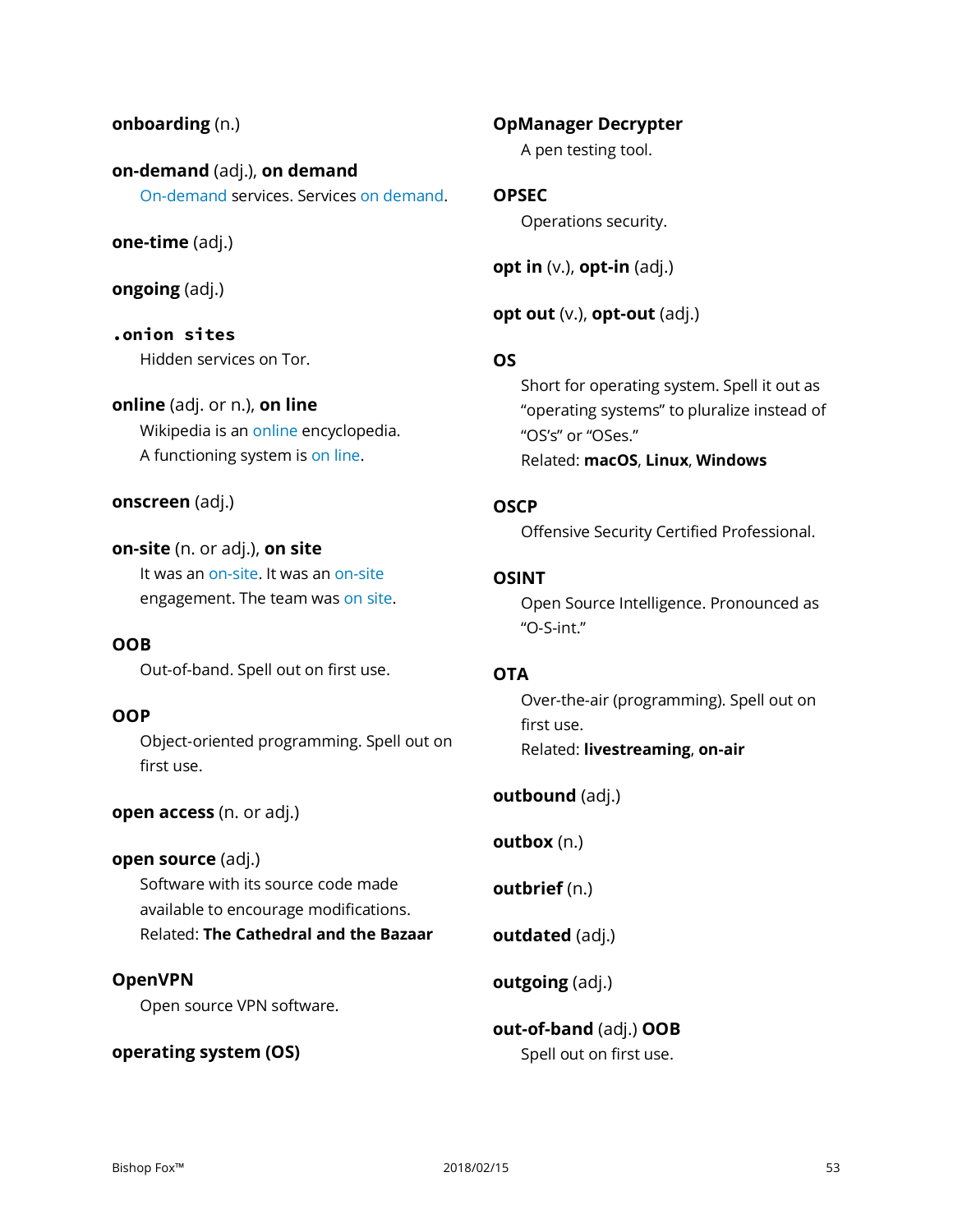### **out-of-date** (adj.)

#### **out-of-scope** (adj.), **out of scope**

It was an out-of-scope server. The service was out of scope.

#### **outsourcing**

#### **OWA**

Outlook Web Access.

#### **OWASP**

Every few years, the Open Web Application Security Project curates a list of the top 10 threats in information security. Pronounced "oh-wasp." https://www.owasp.org/

#### **OWASP Zed Attack Proxy**

A web vulnerability proxy and scanner.

#### **-owned** (adj.)

Always hyphenate. Ex: client-owned

# **P**

#### **PaaS**

Platform as a service. If spoken, say the whole phrase or "pass." Spell out on first use.

Related: **IaaS**, **KMaaS**, **SaaS**

#### **page**

If it's a specifically titled web page, capitalize as in "the Forgot Password page."

#### **page-hijacking attacks**

#### **page view**

#### **pain points**

Business jargon but OK if used sparingly.

#### **PAN truncation**

PAN is short for primary account number. Credit card number display that only shows the last 4 digits as in "\*\*\*\*\*\*\*\*\*1234."

#### **parameter**

If writing about a type of parameter, use normal font. If it's a named parameter, use tech font, as in "siteCode parameter."

#### **parameterized queries**

Also known as "prepared statements."

**parse** (v.), **parser** (n.)

**passphrase** Related: **password**

**pass-the-hash attack**

**password-protected** (adj.)

#### **passwords**

Use tech font for password examples as in letmein and 123456. Related: **KeePass**, **Keywhiz**, **LastPass**

#### **Pastebin** (n. or v.)

Can refer to the company or the general act of publishing something anonymously (like credit card numbers) on the internet, not necessarily on the Pastebin website.

#### **patch** (n. or v.)

An update to existing software that adds functionality, fixes bugs, or both.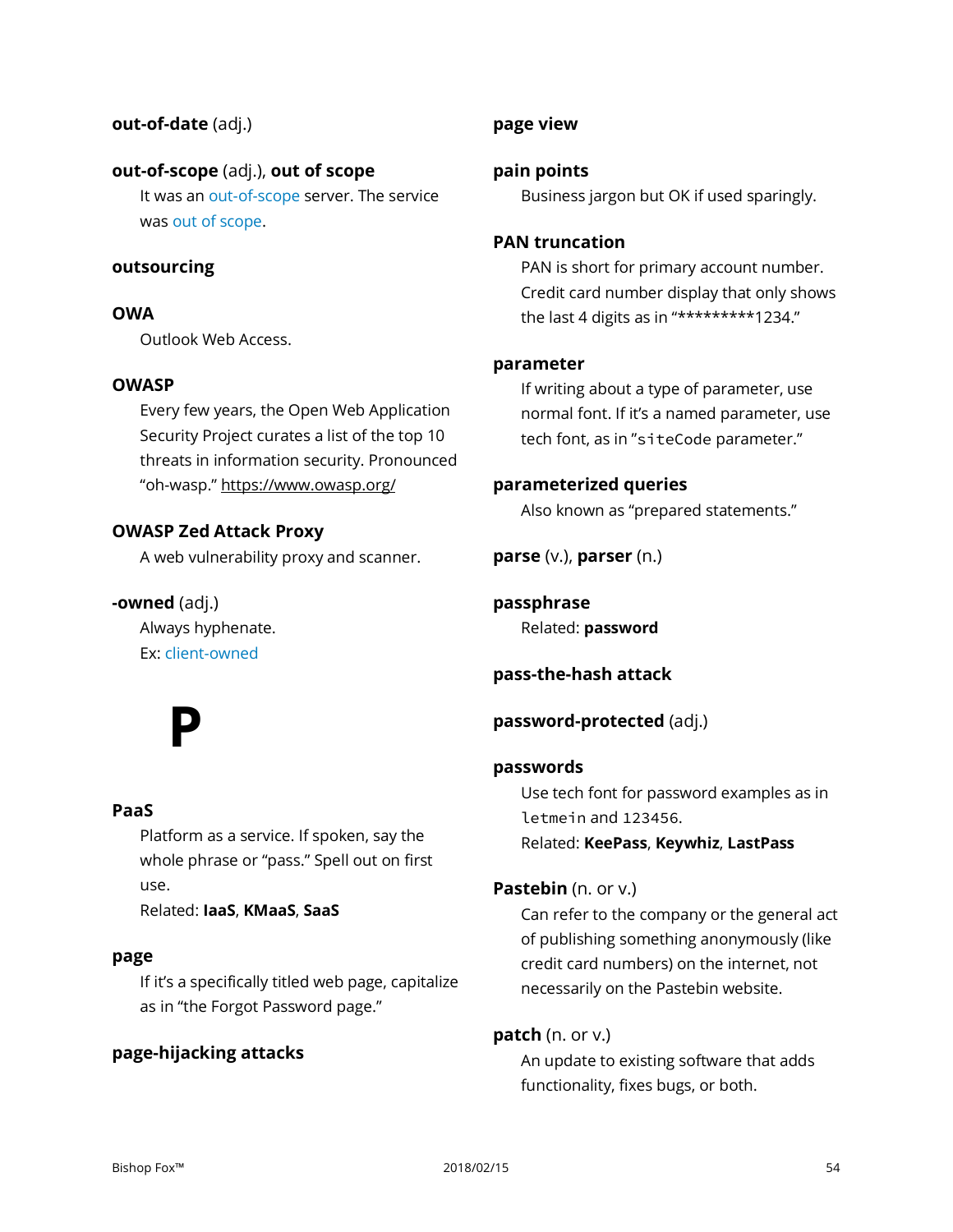# **patch cycle**

### **PATCH request**

**path traversal** Also known as directory traversal.

#### **PAX**

Short for Penny Arcade Expo. A series of gaming conventions.

#### **payload**

#### **PayPal**

A mobile payment service. Related: **Square Cash**, **Venmo**

#### **paywall** (n.)

Avoid using this as a verb in formal writing. Try "blocked by paywall" or "requires a login" instead.

#### **PBKDF2**

A password-based key derivation function. Generally used interchangeably with cryptographic hash functions, although there are technical distinctions.

#### **PCB**

Printed circuit board. Spell out on first use.

# **PCI**

Payment Card Industry.

#### **PCI compliance**

Related: **GBLA compliance**

#### **PCI DSS**

Payment Card Industry Data Security Standard(s). Related: **PAN truncation**, **PIN**

#### **PCIe**

A serial expansion bus standard. Peripheral Component Interconnect Express.

#### **PCRE**

Perl-compatible regular expressions. Spell out on first use.

# **PDB file**, **.pdb file**

Program database file.

#### **PDF**, **.pdf file**

**PDQ Deploy** An admin tool.

#### **PEBKAC**

Problem exists between keyboard and chair. Pronounced "peb-cack."

#### **peer-to-peer** (adj.)

#### **penetration testing**, **pen testing**, (n.)

Security testing in which evaluators mimic real-world attacks to identify ways to circumvent the security features of an application, system, or network. Pen testers look for chains of vulnerabilities that can be used together to gain more privileged or overall access.

Related: **APT**, **bug bounty**, **red teaming**

#### **percussive maintenance** (n.)

Fixing things by hitting them. Do not use in formal writing.

#### **Perl**

Short for Practical Extraction and Report Language. A programming language. Do not spell out.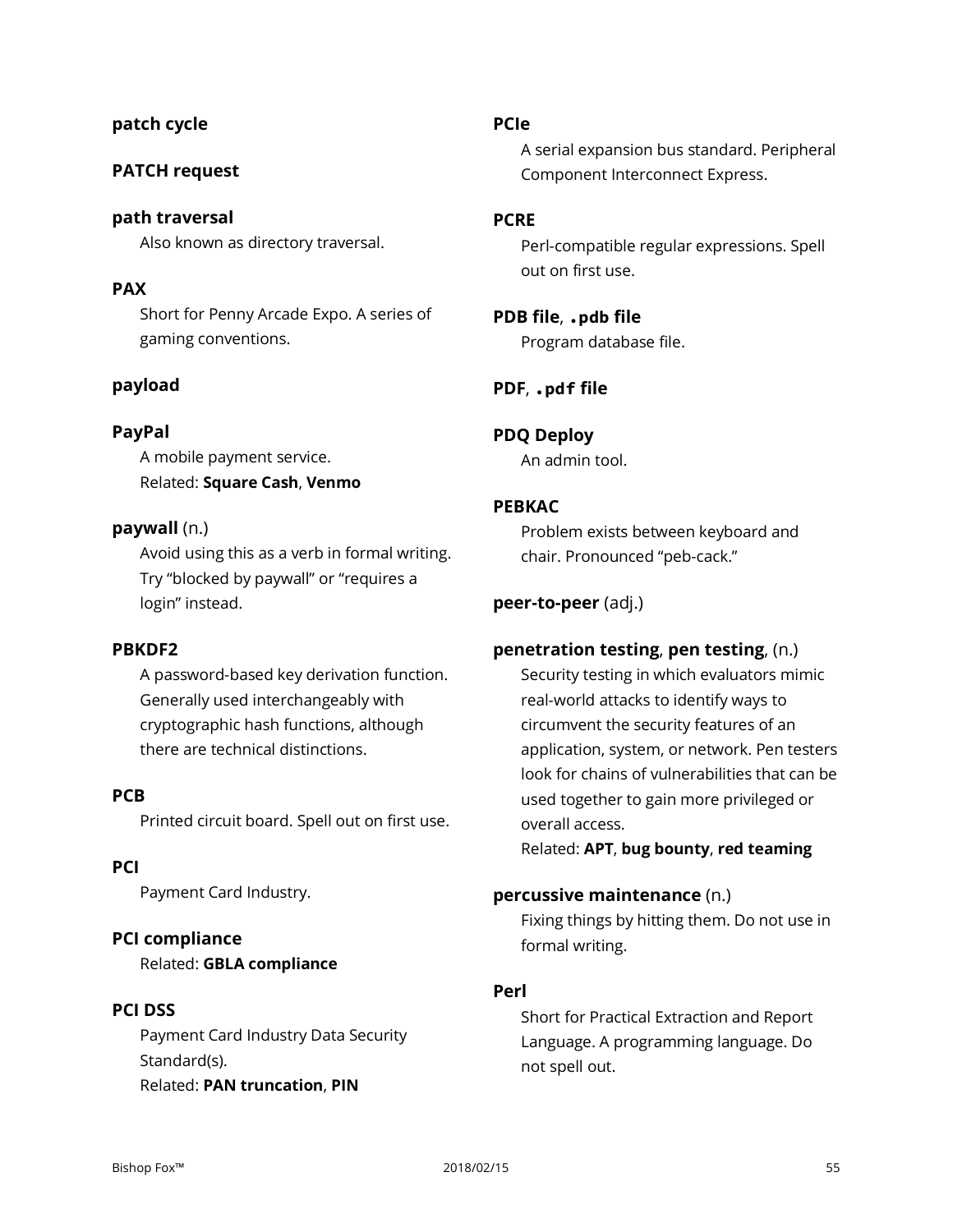#### **permissions**

If writing about a type, use normal font. If naming a specific permission, use tech font as in "SET\_ALARM permissions."

#### **PERSEC**

Personal security. Used in military contexts. Related: **InfoSec**, **OPSEC**

#### **persistence** (n.), **persistent** (adj.)

Persistent access means an attacker continues to access a system or application over a long period of time.

Related: **session fixation**, **shell**

#### **Petya**

A ransomware attack that hit June 2017. Related: **NotPetya**

#### **pfSense**

An open source firewall.

#### **PGP**

Pretty Good Privacy. An encryption program.

#### **phase**, **Phase 1**

If writing about phases generically, lowercase. If dividing a project into sections, capitalize individual phases as in "Phase 2."

#### **PHI**

Protected health information. Pronounced as letters. Spell out on first use. Related: **ePHI**, **PII**

#### **phishing**

Also known as email phishing. Related: **credentials**, **mirror site**, **social engineering**, **spear-phishing**

# **photoshop** (v.), **photoshopped** (adj.)

#### **PHP complex syntax**, **PHP curly syntax**

#### **PHP magic methods**

Certain PHP methods including \_construct, \_get, and \_set.

#### **phreaking**

Related: **hacker**, **social engineering**

#### **pickle**

A Python object serialization protocol.

#### **pickled**, **pickling**

Python object hierarchy converted into a byte stream (and therefore serialized). Related: **unpickling**

#### **PID**

Process identifier. Pronounced as letters or "pidd." Spell out on first use.

#### **PII**

Short for personally identifiable information as in full name, DOB, home address, phone number, or email address. Pronounced as letters. Spell out on first use. Related: **DOB**, **fullz**, **PAN truncation**, **password**, **PIN**, **SSN**, **username**

#### **PIN**

Personal identification number. "PIN number" is redundant.

#### **ping** (v., n., or adj.)

To initiate contact and wait for a response. Sometimes specifically refers to using the ping utility.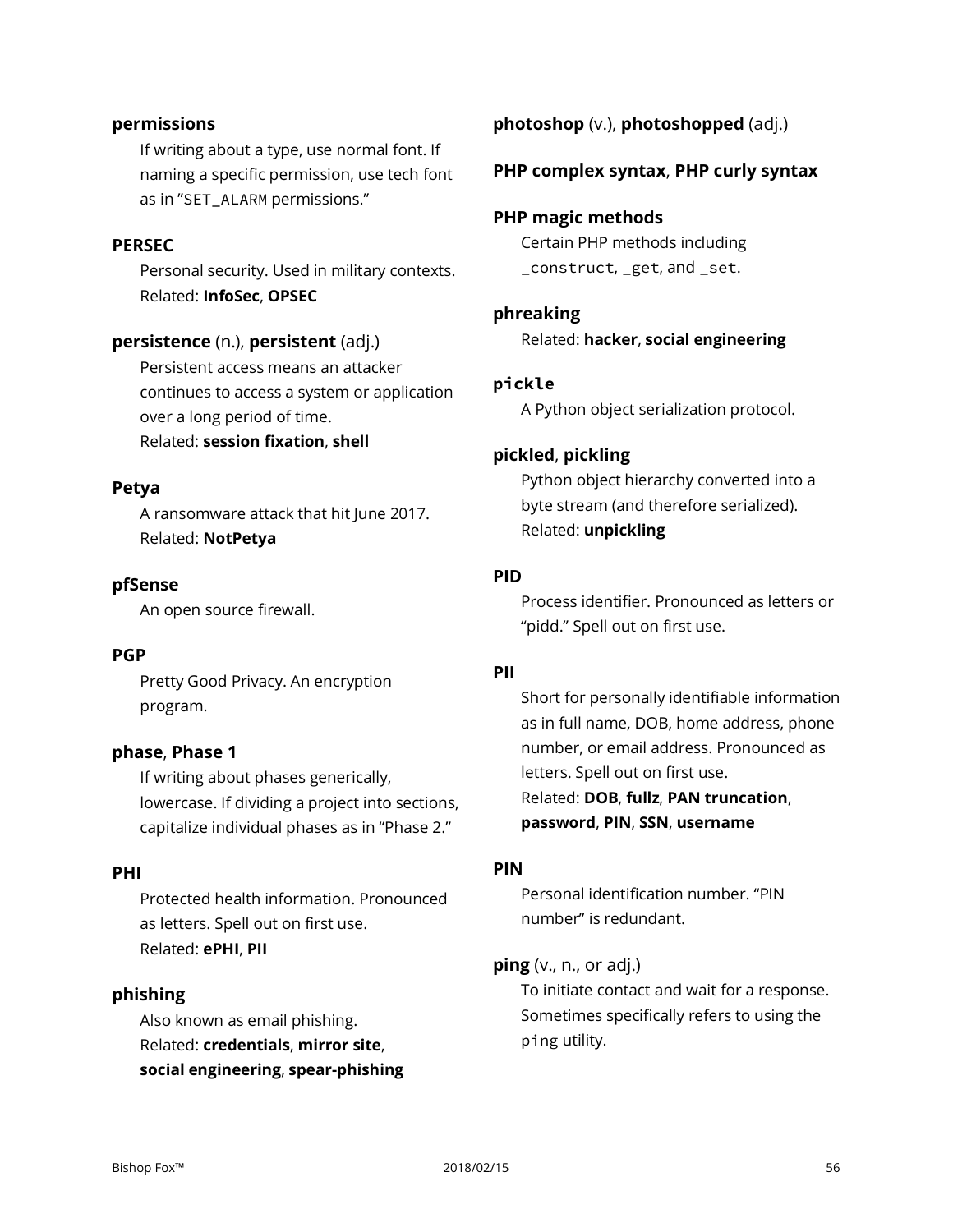# **The Pirate Bay (TPB)**

#### **pivot point**

A foothold that an attacker can use to gain further access into a system.

#### **Piwik**

An open source analytics program.

#### **pixel** (n.)

When describing the size of an image, list width then height with an "x" between as in "100x100 pixel image." Put a space between the number and unit. No commas. Related: **numbers, units of measurement**

# **PKI**

Public key infrastructure. Spell out on first use.

#### **plaintext** or **plain text**

Can refer to either unencrypted text (like cleartext), the input to a cryptographic system, or simple, unformatted text (not rich text). In our reports, it is not a synonym with cleartext. Define briefly on first use to clarify your intended meaning. Related: **cleartext**, **CPA**

#### **platform agnostic** (adj.)

In this context, agnostic means that the entity does not have a preference towards any particular platform.

#### **playbook**

#### **playlist**

### **PlayStation**

Related: **PS2**

#### **PLD**

Payload. Spell out on first use.

#### **PL/SQL**

A programming language used by Oracle.

#### **plug in** (v.)

#### **plugin** (n.)

When referring to a plugin by name, put the name in tech font as in "wpgform WordPress plugin."

#### **p.m.**

Put a space after the number as in "2 p.m. PST." Include the time zone if referring to a testing window or specific event.

#### **PO**

Short for purchase order. Business jargon. Spell out on first use.

#### **PoC**

Could refer to a "proof of concept" or a "point of contact" within the client company. Spell out on first use for clarity. Related: **proof of concept**, **T-POC**

#### **podcasts**

Capitalize podcast names and use normal font as in Security Weekly. Related: **titles of published works**

#### **POODLE attack**

Short for Padding Oracle on Downgraded Legacy Encryption. A Man-in-the-Middle attack.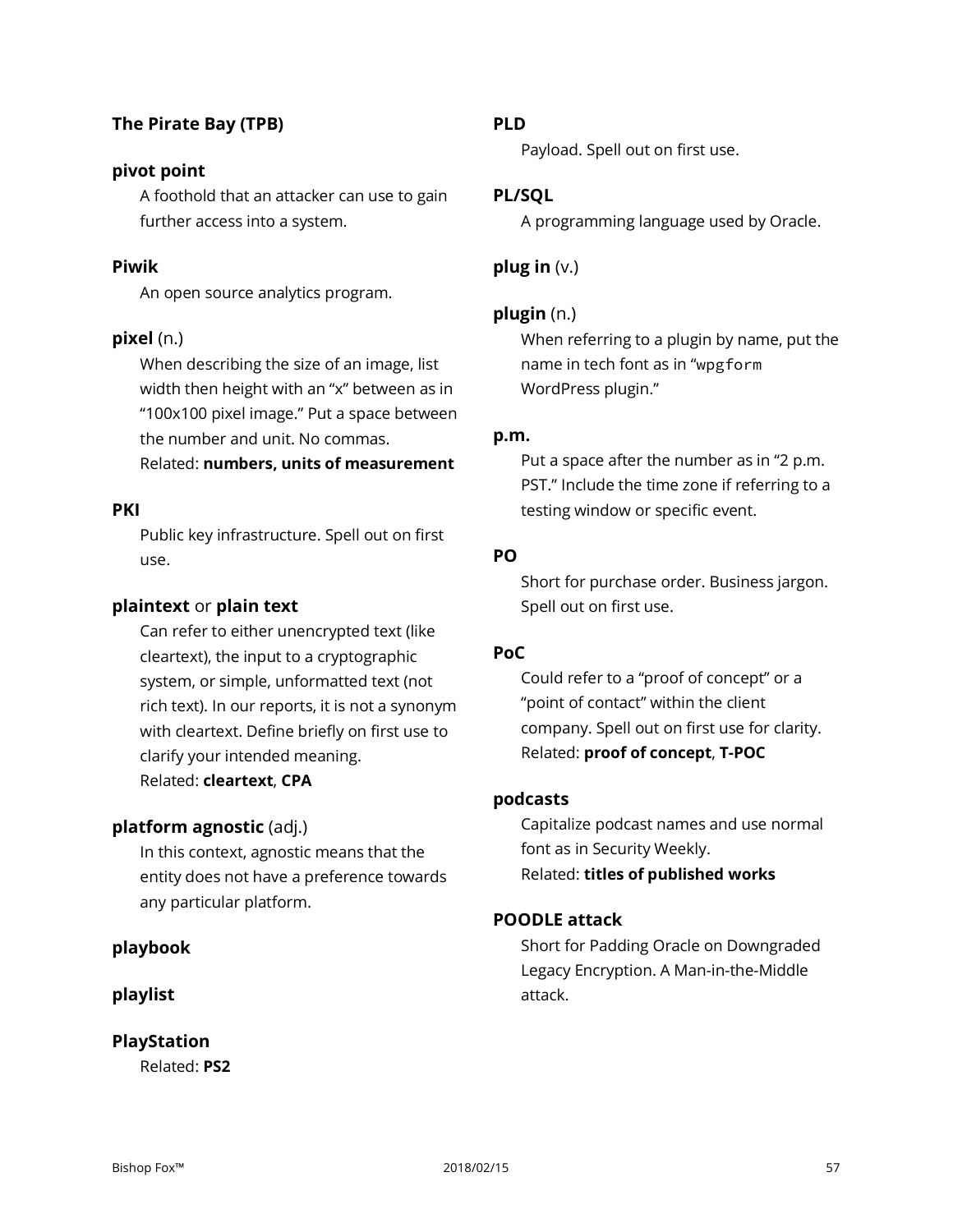#### **POP**

Property-oriented programming. Spell out on first use.

**pop up** (v.), **pop-up** (adj. or n.)

**Pornhub** Related: **RedTube**, **Rule 34**

#### **port**

As in "USB port." Use this term in formal writing, but "jack" is fine elsewhere.

#### **portal**

An entranceway, e.g., an employee login page.

#### **port numbers**

Write them without commas in normal font (port 3389) unless it appears at the end of an IP address (54.243.128.77:3389). Related: **numbers**

**port scan** (n.)

**post** (v. or n.)

**post-apocalyptic** (adj.) Related: **grey goo**, **sci-fi**, **Skynet**

**post-exploitation** (adj. or n.)

**POST request** Related: **request**

**PowerBook**

**PowerPoint**

**power user** (n.)

#### **preflight** (n.)

In CORS, the browser sends an OPTIONS request before the actual request to check that the server's response headers allow the user-agent to send the request. The request is dropped if the server response does not allow the request.

#### **preimage**

An algorithm input. Commonly refers to cryptographic preimage attacks.

#### **prepared statements**

Same as parameterized queries.

**preset** (n., v., or adj.)

**pretexting** (n.) Related: **social engineering**

#### **Pretty Theft module**

A BeEF module.

#### **principle of least privilege**

The concept that users should have only enough permissions as necessary for their role in a system, not more. Related: **need-to-know**

**print out** (v.), **printout** (n.)

**prioritize** (v.) To rank vulnerabilities by severity level in the environment.

#### **privacy protection**

**privesc** or **privilege escalation** Related: **elevation of privileges**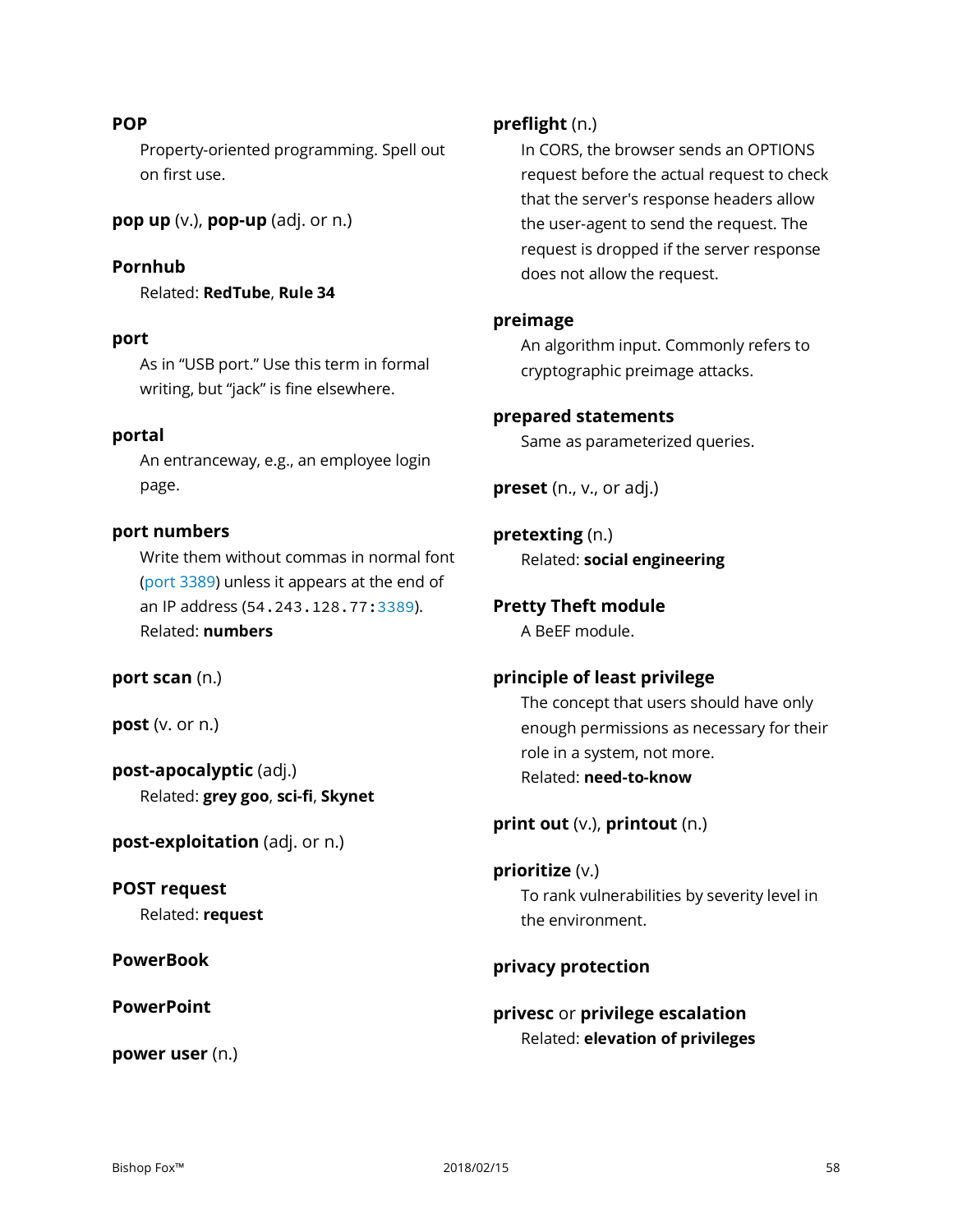#### **PRNGs**

Pseudo-random number generators. Equivalent to RNGs. (Pseudo refers to the fact that computers cannot make true random numbers, it is not a judgment about their security or quality). Pronounced as letters. Spell out on first use in public-facing documents. Related: **CSPRNG**

#### **ProcDump**

A pen testing tool.

#### **Procmon**

Short for Process Monitor. A Windows monitoring tool.

#### **prod**

Informal. The system in production, as opposed to dev (development).

**program** (n. or v.)

#### **programming language**

Related: **BASIC**, **Brainfuck**, **C**♯, **FXL**, **Golang**, **HTML**, **JavaScript**, **Julia**, **Malbolge**, **Objective-C**, **OGNL**, **Perl**, **PL/SQL**, **Python**, **Ruby**, **SAML**, **Scala**, **VBScript**, **XML**, **YAML**

# **proof of concept** (n.), **proof-of-concept** (adj.) **(POC)**

The team created a proof of concept. It was a proof-of-concept payload.

#### **protocol**

How computers talk to each other.

#### **ProtonMail**

#### **provision** (v.)

As in "to provision one cluster on each account."

#### **proxy**, **proxying** (n. or v.)

Moving data through an intermediate, usually so that it's easier to modify before sending it through. Proxy can refer to the intermediate or the act of moving the data.

#### **PS2**, **PS3**, **PS4**

#### **PSK**

Pre-shared key. Spell out on first use.

#### **PSR**

PHP Shared Recommendation. PSR-0 to PSR-3.

#### **public address spaces**

**public-facing** (adj.)

#### **public key**, **public key encryption**

**publicly known** (adj.)

#### **PubNub**

# **punctuation**

Related: **characters**, **metacharacters**

# **purple team**

Related: **blue team**, **red team**

# **PUT request** Related: **request**

#### **PuTTY**

A Windows SSH and Telnet client. Pronounced "putty."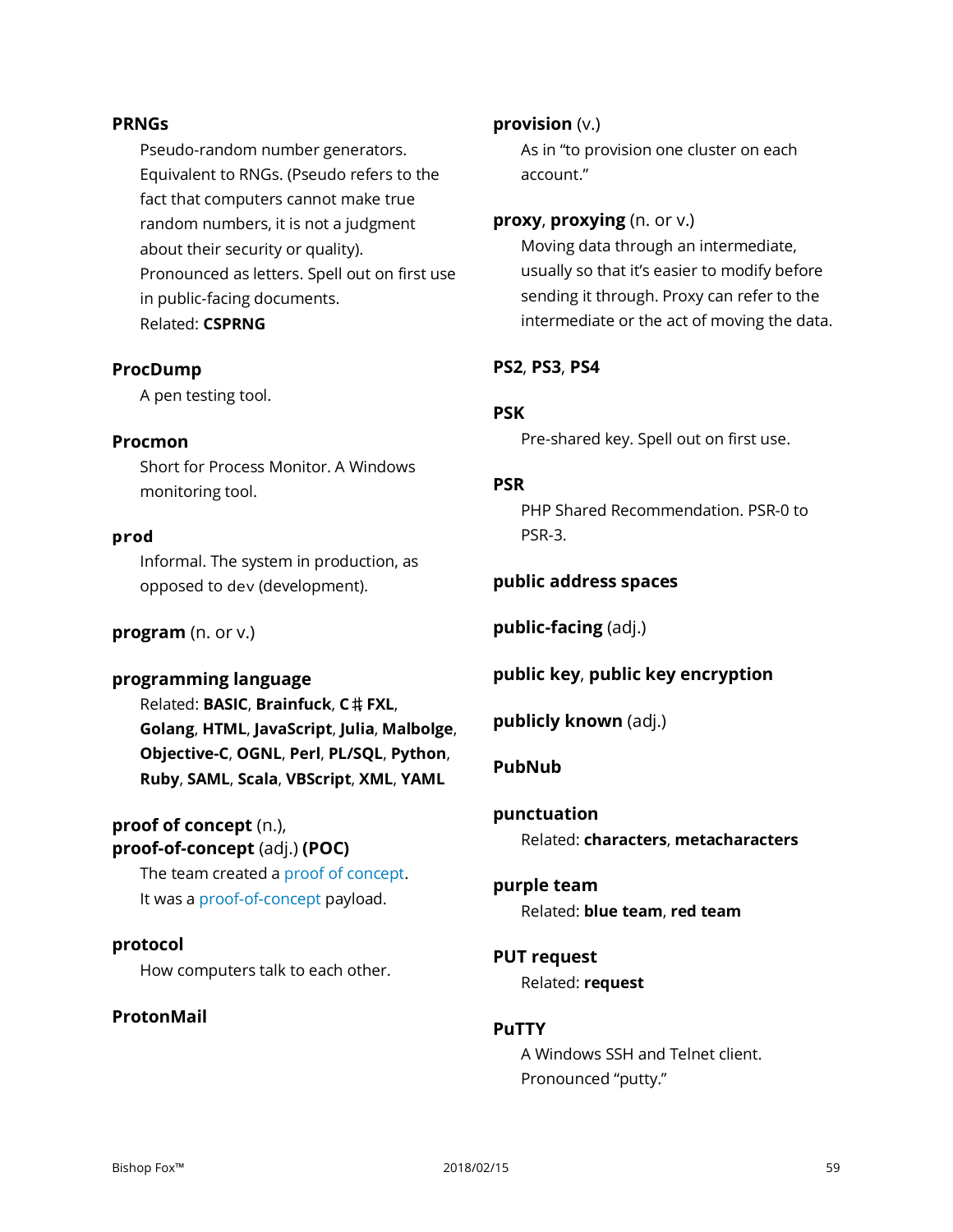#### **pwdump**

A pen testing tool.

**pwn** (v. or n.) To defeat, to own. Pronounced "pown."

# **The Pwnie Awards**

Annual awards for hackers.

#### **Python**

A programming language. Monty Python references in tool names are encouraged. Related: **spam**, **unpickling**

# **Q**

# **QA**

Short for Quality Assurance. Everyone needs an editor. :)

#### **QLess**

A queue management platform.

# **QR code**

Quick response code. Do not spell out.

#### **QSA**

Quality Security Assessor. Spell out on first use. Related: **PCI**

#### **query string**

**queue** (n.)

#### **QuickTime**

#### **QWERTY**

A common keyboard layout originally designed for typewriters. Related: **Dvorak**



# **race condition** (n.)

**rainbow table** Related: **decryption**, **encryption**

# **RAM**

Random access memory. Do not spell out.

#### **RankBrain**

A Google AI algorithm that helps to sort search results.

#### **ransomware**

Malware that threatens to publish or delete data unless a ransom is paid.

# **RAR file**, **.rar file** Related: **file extensions**

#### **Raspberry Pi**

A single-board computer. Versions include Raspberry Pi 3 model B and Raspberry Pi Zero W. Related: **Danger Drone**

#### **RAT**

Remote access trojan. Spell out on first use.

#### **rate-limit** (v.), **rate limiting** (n.)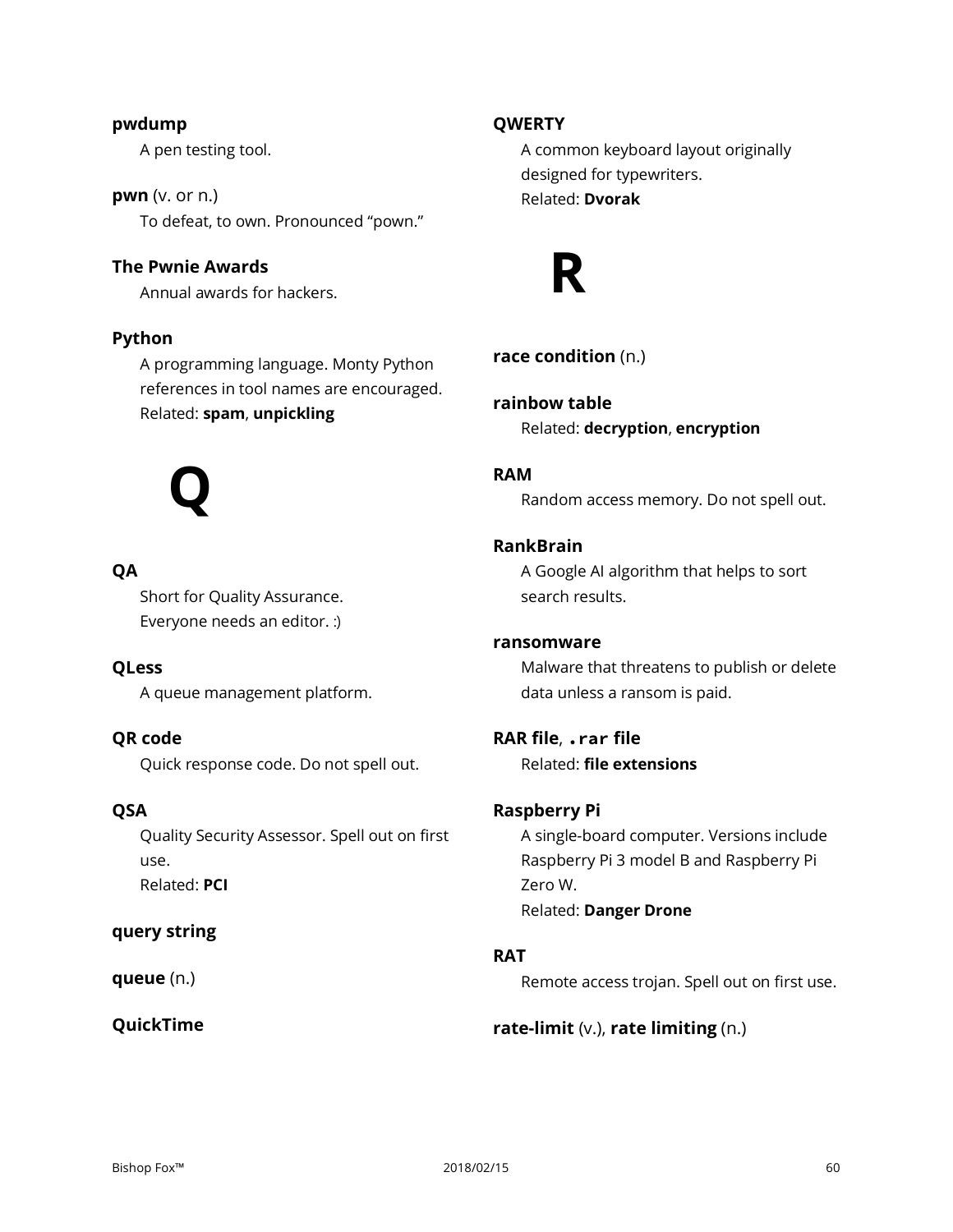#### **ratios**

Write with a colon and no space as in "32:9." Related: **numbers**, **pixel**

#### **RBA**

Risk-based assessment. Spell out on first use.

# **RC4 NOMORE**

An attack that affects the RC4 cipher. RC4 is pronounced as letters or "ark-four."

#### **RCE**

Short for remote code execution. Spell out on first use.

#### **rcp**

Short for remote copy. Allows the transfer of files to and from another system over the network.

#### **RCPT**

Short for receipt. A verb in SMTP.

#### **RDP**

Remote Desktop Protocol.

#### **RDS**

Relational Database Service. Spell out on first use.

#### **read access**

#### **readme file** or **README file**

**read-only** (adj.)

**read/write** (adj.) As in "read/write privileges."

#### **real-time** (adj.), **in real time** (n.)

#### **reCAPTCHA**, **reCAPTCHAs**

Google's proprietary CAPTCHA system.

# **[REDACTED]**

Indicates a censored section of code, often passwords or PII.

# **Reddit**, **redditor**

Related: **subreddit**, **upvote**

#### **Red Hat**

Linux operating system.

#### **Redis**

An open source in-memory key value store.

#### **RedLock**

A Cloud DevOps vendor.

#### **RedSnarf**

A pen testing tool.

#### **red team**, **red teaming**

Red teaming can mean many things in an assessment. Define briefly on first use to clarify your intended meaning.

#### **RedTube**

Related: **Pornhub**, **Rule 34**

#### **reduce** (v.)

To lower the likelihood of an attack. Not synonymous with "mitigate," which lessens the severity of an attack.

#### **Referer**

Famously misspelled HTTP header.

#### **reflect** (v.), **reflected** (adj.)

An attack pattern in which a payload is copied verbatim onto a victim's context.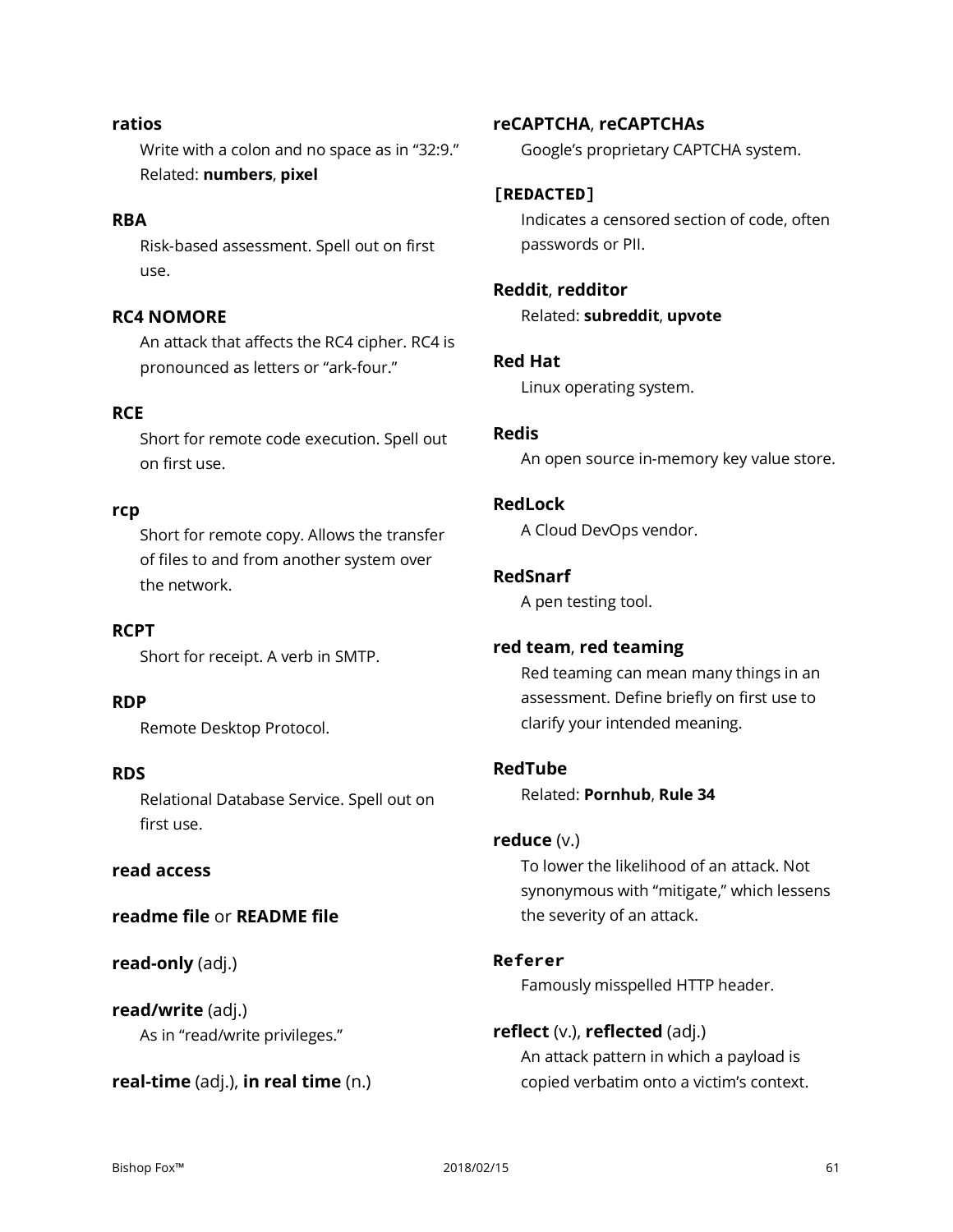#### **regex**

Regular expression. Pronounced "redge-X" or "regg-X."

#### **registry hive**

#### **remediation** (n.), **remediated** (adj.)

The process of improving a system to a known good state in which elements of a vulnerability or impact have been eliminated.

#### **remote access** (n.)

**remote desktop** (v.)

**replay attacks**

**replicants** Fictional androids in 1982's Blade Runner.

#### **reportlet**, **reportlets**

#### **report names**

If referring to a report in general, capitalize as in "the July 2017 Remediation Report." If referring to the specific filename or path, use tech font.

#### **reproducible** (adj.)

#### **requests**

Capitalize all types of requests and use normal font. Ex: GET request, pull request

#### **response-splitting**

#### **REST**, **RESTful**

Web services.

**retcon** (v. or n.) Informal. To retroactively change the continuity of a story in a "do-over."

**retest** (v. or n.) As in "this finding was not retested."

**retweet** (v. or n.) Related: **hashtag**, **RT**, **Twitter**

**reuse** (v. or n.)

**reverse-engineer** (v.)

**reverse engineering** (n.)

**reverse proxy** (n.)

#### **rexec**

Short for remote execute. Pronounced "R-exec."

#### **RFB**

The Remote Frame Buffer protocol.

#### **RFC 1149**

A Standard for the Transmission of IP Datagrams on Avian Carriers: "Avian carriers can provide high delay, low throughput, and low altitude service."

#### **RFC 1918**

The Request for Comment 1918 memorandum assigns private IP addresses.

#### **RFID card**

Radio frequency identification card.

# **RFP**

A request for proposal. Spell out on first use in public-facing documents.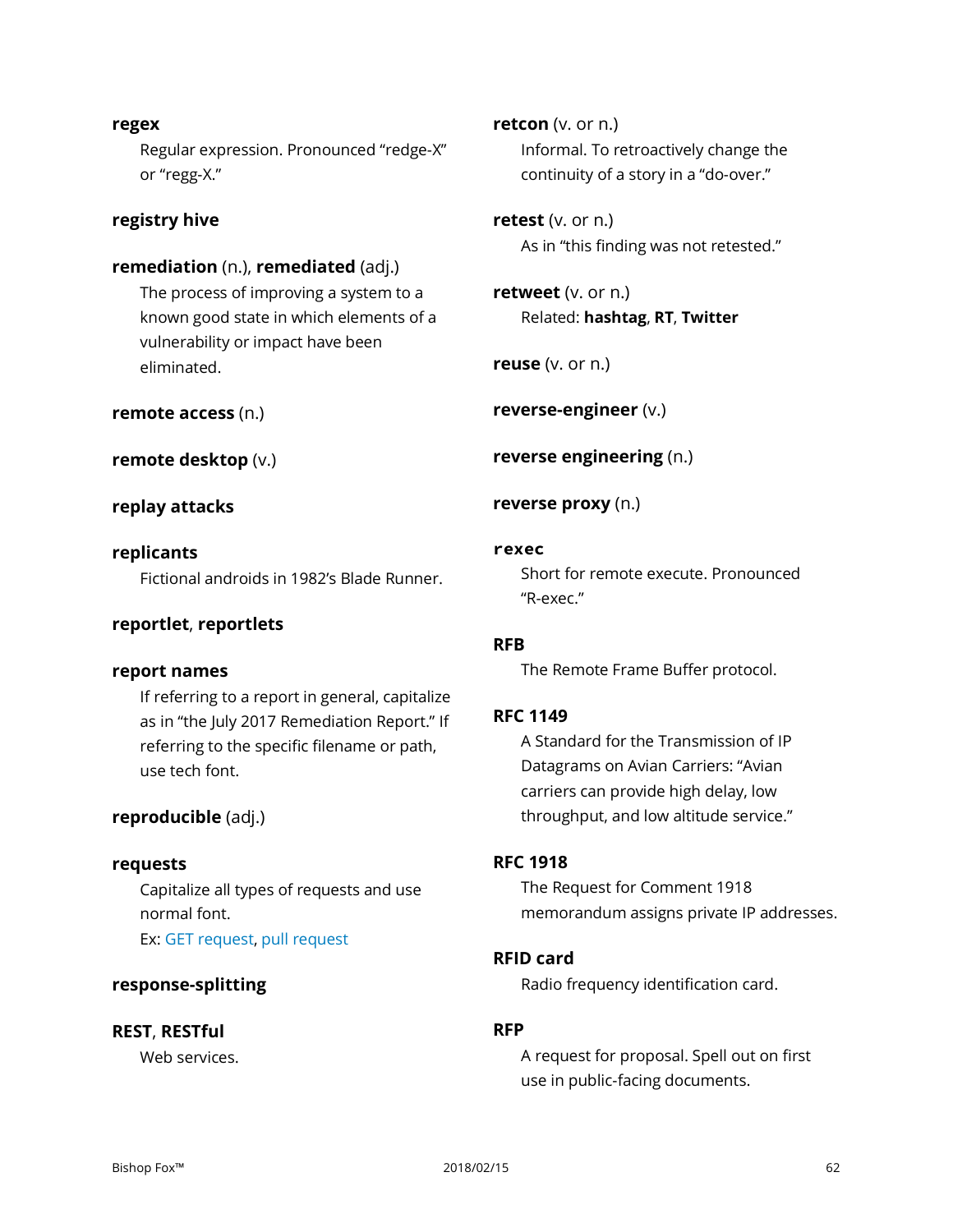#### **Rickmote Controller**

A rickrolling remote control created by BF's own Dan "AltF4" Petro in 2014.

**rickroll** (v.), **rickrolling** (n.) Related: **4chan**, **meme**

**ride-share**, **ride-sharing**

**right-click** (v.)

#### **ringtone**

#### **RISC**

Reduced instruction set computing. Architecture used in some microprocessors.

#### **risk**

The perceived threat of a security weakness based on the business impact, likelihood of exploitation, and cost to mitigate or reduce the threat.

#### **RMI**

Short for remote method invocation. Spell out on first use. Related: **JMX**, **JVM**

#### **RNGs**

Random number generators.

#### **roadblock**

#### **roadmap**

#### **ROBOT attack**

Return of Bleichenbacher's Oracle Threat.

#### **rogue access point**

Related: **Stingray**

#### **rogue cell tower**

Also called a "cell-site simulator."

#### **root** or **root**

Use the tech font when referring to a specific root account or user. Use regular font when referring to a more general instance, such as the root of an XML document or a web root.

# **rootkit** (n.)

#### **Root the Box**

An annual CTF competition and its supporting software infrastructure.

#### **ROP**

Return-oriented programming. Spell out on first use.

#### **RoR**

The Ruby on Rails web application framework. Spell out on first use.

#### **RPC**

Remote procedure call.

# **RPG**

Role-playing game.

#### **RSA**

A tech company, an annual San Francisco security convention, and an encryption algorithm. RSA stands for the last names of the 3 co-founders. Do not spell it out. https://www.rsaconference.com/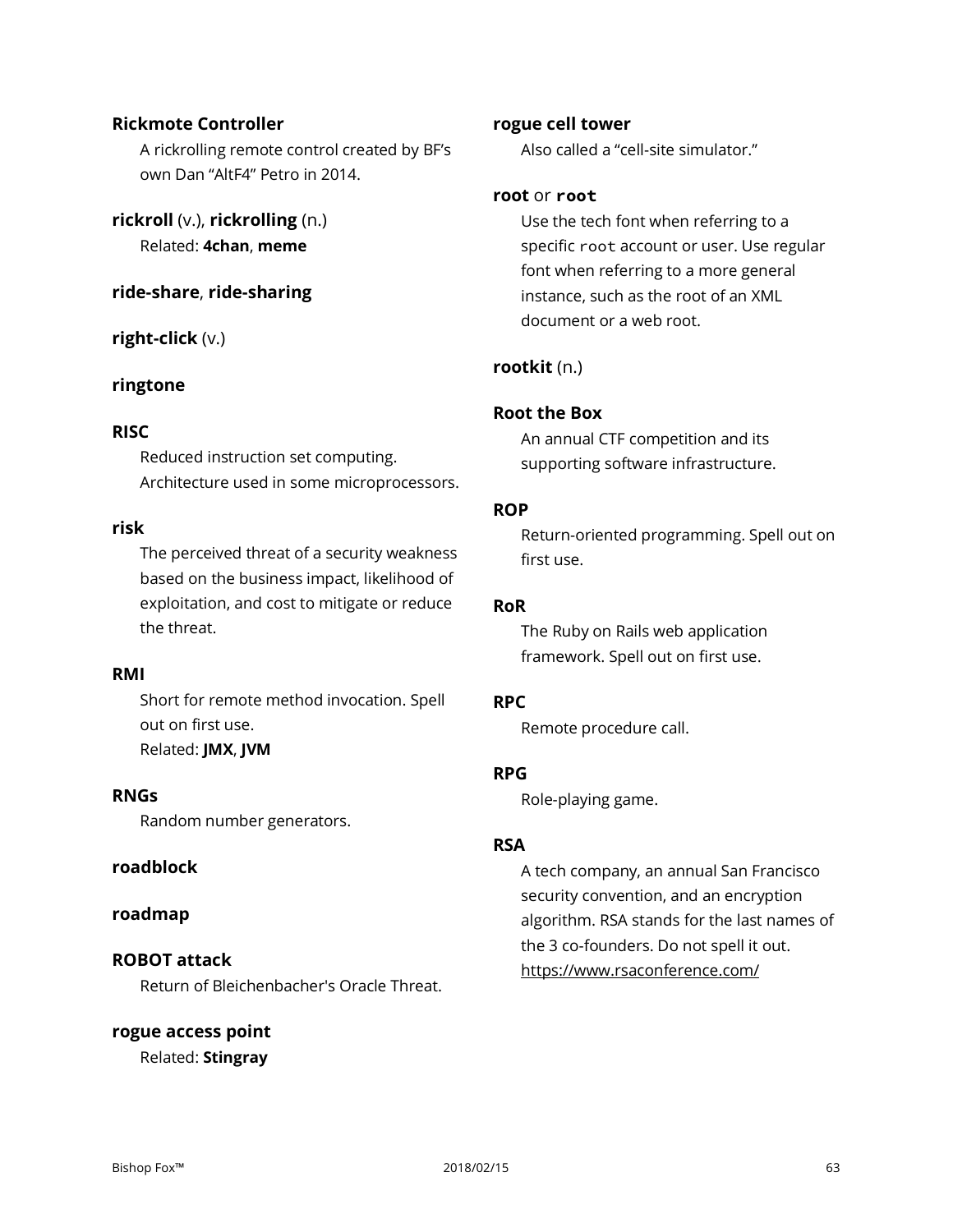Bishop Fox™ 2018/02/15 64

Short for remote shell. Allows the execution of non-interactive programs on another system.

#### **RSS feed**

**rsh**

Rich Site Summary. Do not spell out.

**RT**, **RT'd**, **RTs** Retweets on Twitter.

#### **RTFM**

Read the fucking manual. Related: **tl;dr**

#### **Rubber Ducky**

Related: **USB Rubber Ducky**

#### **Ruby**

A programming language. Related: **RoR**

# **Rule 34**

If it exists, there is porn of it. Related: **Pornhub**, **RedTube**

#### **rulesets**

#### **runas**

A command to execute a program by "running as" another user.

#### **runtime** (n.), **run-time** (adj.)

The common language runtime. The runtime of Blade Runner. A run-time function or analytic. Run-time errors.

#### **S3**, **S3 buckets**

**S**

Short for Simple Storage Service. An Amazon service.

#### **SaaS**

Software as a service. Pronounced "sass." Spell out on first use. Related: **IaaS**, **KMaaS**, **PaaS**

#### **safelist**, **safelisting**

A proposed alternative term to whitelisting. Not yet widespread. Related: **blocklist**

# **Salesforce**

#### **salami slicing attack**

Repeatedly stealing money in very small quantities. Related: **bitcoin**, **cryptocurrency**

#### **salt** (v. or n.), **salted** (adj.)

In encryption, salted code has random values sprinkled in it to make it more difficult to decode. If two users have the same password, salting ensures that their hashes won't be the same.

**same-origin policy (SOP)** Spell out on first use.

#### **SAM file**

Sequence alignment format file.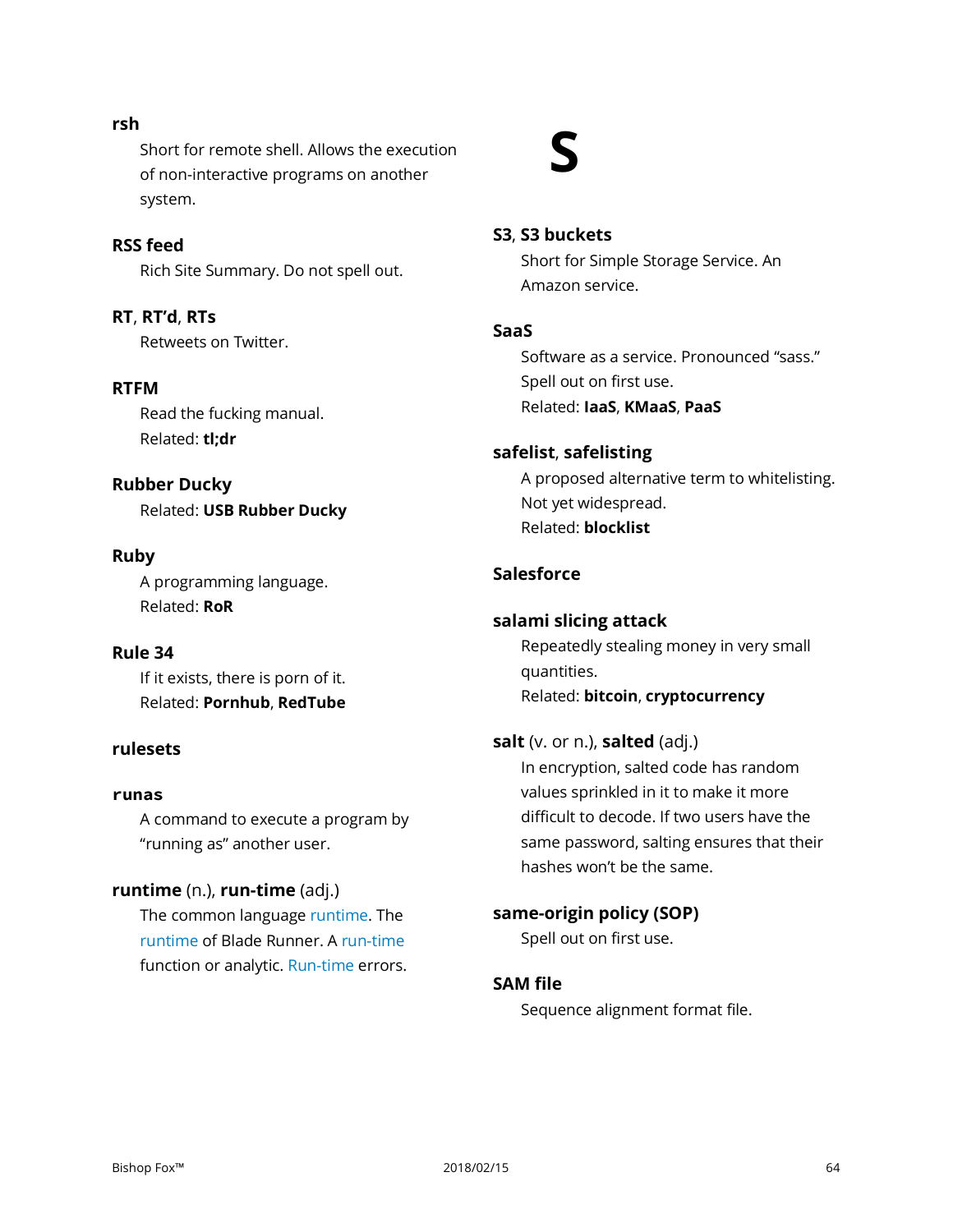#### **SAML**

Short for security assertion markup language. A programming language. SAML rhymes with camel. Related: **a** vs. **an**

#### **sandbox environment**, **sandboxing**

#### **sandbox escape**

Modifying privileges in a system past the manufacturer's intention in order to gain root access. More generic than "jailbreak."

#### **sanitized** (adj.)

#### **SANS**

The SysAdmin Audit Network Security Institute. Pronounced "sans."

#### **Scala**

Programming language meant to address criticisms of Java.

#### **scannability** (n.), **scannable** (adj.)

#### **SCCM**

System center configuration manager. Spell out on first use.

#### **Schannel**

Short for Secure Channel. A Windows SSP.

#### **science fiction** or **sci-fi**

Related: **AI**, **android**, **Aperture Science**, **cyberpunk**, **Cylon**, **deus ex machina**, **FTL**, **grey goo**, **hyperspace**, **nanotechnology**, **Skynet**, **The Three Laws of Robotics**, **uncanny valley**

#### **scope**

The list of applications and environments that a pen testing team tests for vulnerabilities during an engagement.

#### **scope creep** (n.)

**</scorpion>** An inaccurate CBS TV show about hacking.

#### **scrape** (v.), **scraping**

A script can retrieve (scrape) all of the data from a webpage in lieu of an API retrieving the specifically desired information.

#### **screencap**, **screenshot**

We don't use these terms in formal writing unless the method of capture is relevant to the narrative.

#### **screen-capture** (v.)

#### **screensaver**

**script**, **scripting**

#### **script code**

#### **scroll bar**

#### **scrum**

An Agile framework. Also the name of meetings within that system. Related: **Agile**, **sprint**

#### **scrypt**

A hashing (not encryption) algorithm. Pronounced "ess-crypt."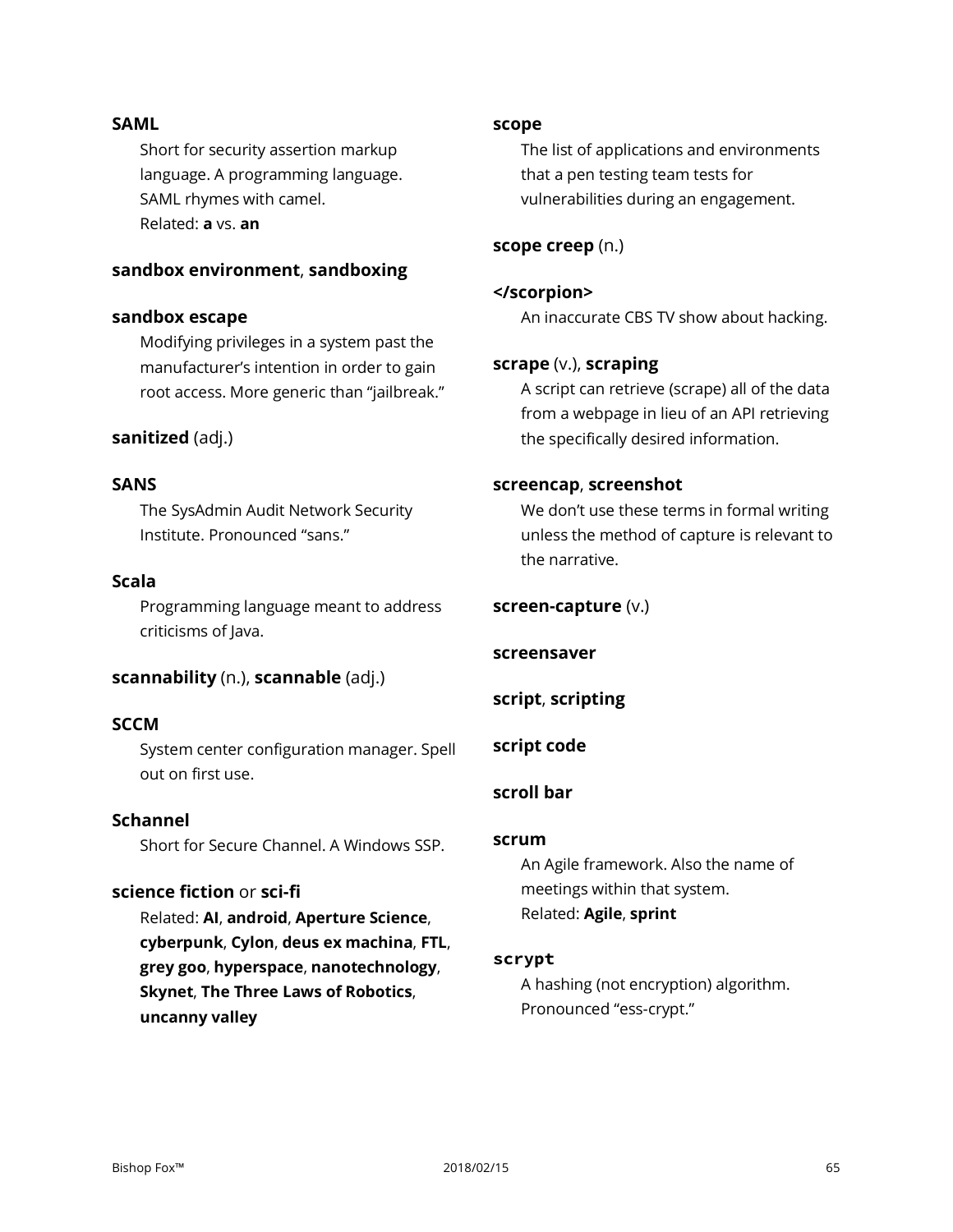#### **SCSI**

Short for Small Computer System Interface. A parallel interface. Pronounced "skuzzy."

#### **SDK**

Software development kit. Spell out on first use.

#### **SDLC**

Software development lifecycle. Spell out on first use.

#### **SDN**

Software-defined networking. Spell out on first use.

#### **sealioning** (n.)

A type of trolling that involves persistently asking questions in bad faith.

#### **second-order** (adj.)

As in "second-order SQL injection."

#### **secure boot** (n.)

#### **security breach** (n.)

#### **security controls**

Code and other tools (as opposed to policy) that enforce repeatable security. There are preventative controls, detective controls, and corrective controls.

#### **Security Conversations**

A Bishop Fox podcast.

#### **security key** (n.)

#### **Security Monkey**

AWS configuration monitoring.

#### **security question**

Use normal font with quotation marks around questions as in "What was the name of your favorite unpaid internship?" Related: **error message**

#### **security through obscurity**

The rightly maligned practice of making a system extremely complex in the hope that it will prevent anyone from figuring out how to hack it.

Related: **principle of least privilege**

#### **Security Without Borders**

A collective of industry volunteers who help others solve cybersecurity issues. https://securitywithoutborders.org/

#### **seed** (n. or v.), **seeding**

#### **segregate** (v.), **segregation** (n.)

Do not use. When referring to splitting up network parts, use "segment" or "separate."

#### **segue** (n.)

# **Segway**

#### **SegWit**

Cryptocurrency term. Segregated Witness. Related: **network segmentation**

**self-driving vehicle** (n.)

**self-generated** (adj.)

**selfie stick** (n.)

#### **SEO**

Search engine optimization. Spell out on first use.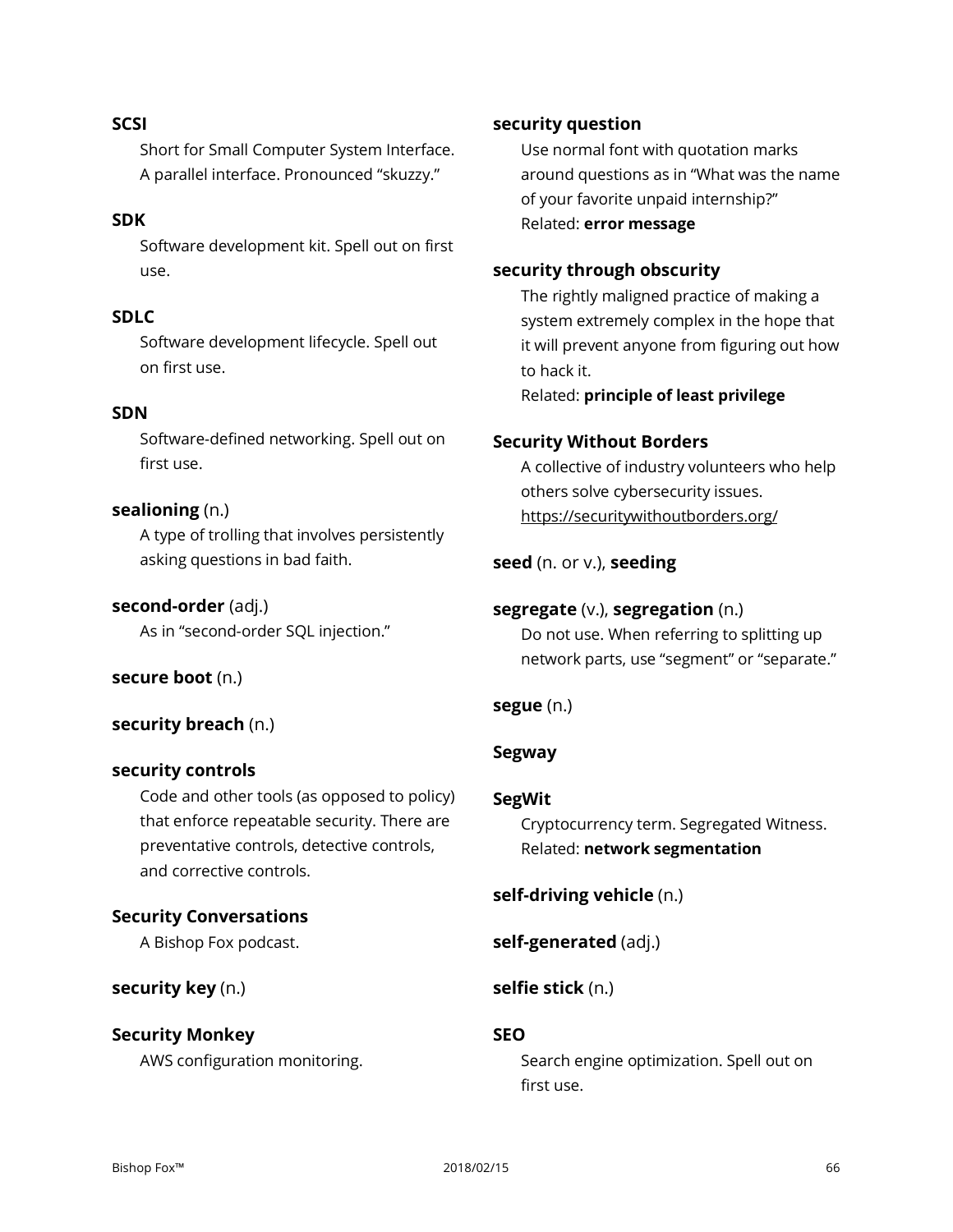# **serialization**

#### **server**

Write names or types of servers in normal font as in "SMTP server."

**server-side** (adj.)

**ServerSignature**

**ServerTokens**

**service provider**

**servlet**, **servlets**

**servo**, **servos**

**session fixation**

**set up** (v.), **setup** (n. or adj.)

# **SHA-1**, **SHA256**

Secure Hash Algorithm.

# **SharePoint**

A Microsoft product.

#### **sharing economy**

Related: **Airbnb**, **Kickstarter**, **ride-share**

#### **shell**

You can gain, get, pop, spawn, or drop a shell. Use "persistent remote access" in formal writing to explain the threat of shells to clients. Related: **shell script**

**shell script** Related: **reverse shell**, **root shell**, **webshell**

# **Shellshock** A GNU Bash vulnerability. Also known as Bashdoor.

**shelve** (v.) To discontinue the use of.

### **Shodan**

**short-name** A shortened filename. Also called an 8.3 filename.

**short-term** (adj.)

# **shoulder surfing**

Standing behind someone to steal their password, etc.

# **-side**

Always hyphenate in adjectives. Ex: client-side, server-side

#### **SIEM**

Security information and event management. Pronounced "sim." Spell out on first use.

#### **Signal**

A private messaging app. Related: **WhatsApp**

# **signal-to-noise ratio**

# **signature** (n. or v.)

Avoid as a verb if possible. Try "identify" instead.

#### **signed long** (n.)

A long signed integer type of C data.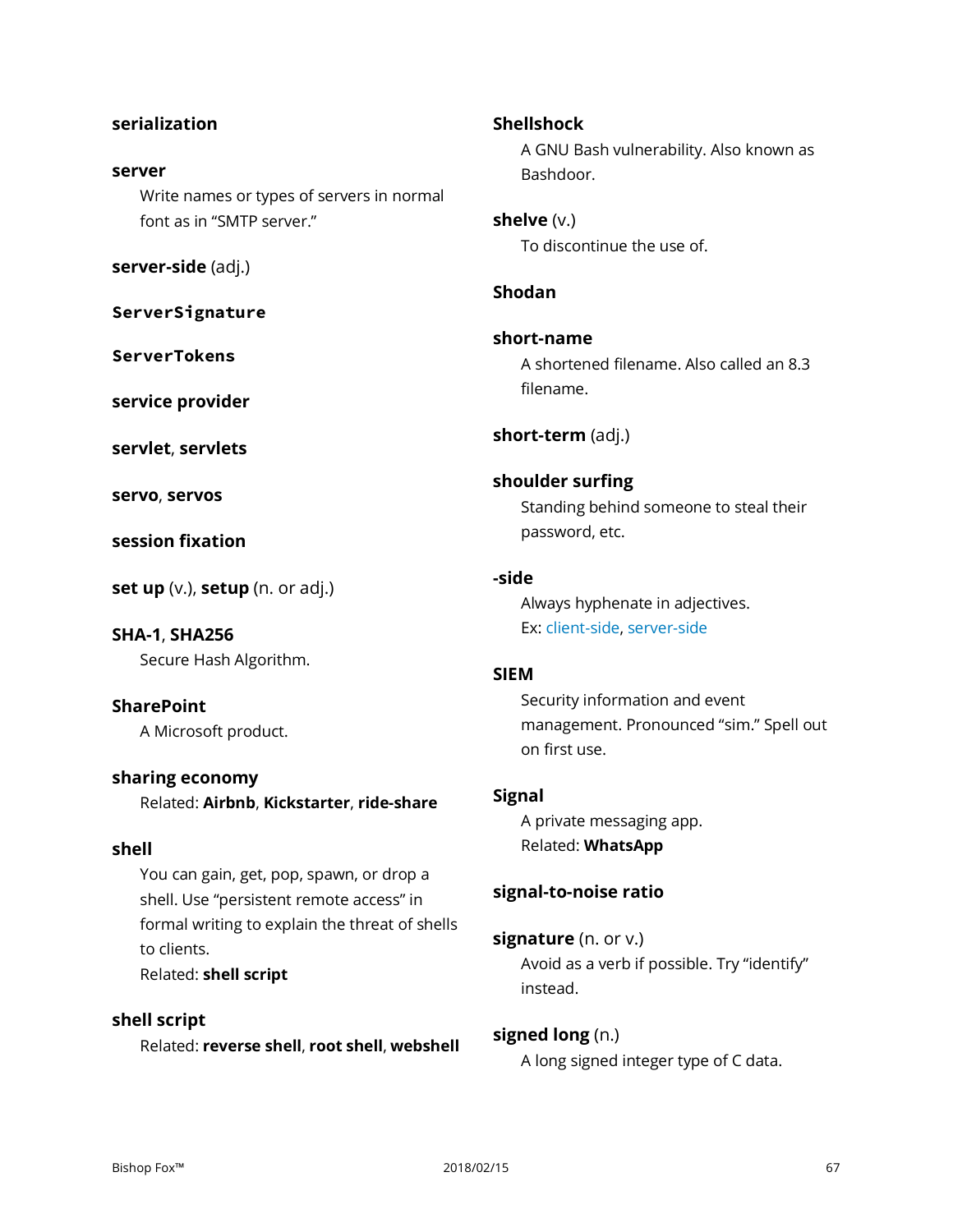**sign in** (v.), **sign-in** (n.)

**sign out** (v.), **sign-out** (n.)

**sign up** (v.), **signup** (n.)

# **Silicon Valley**

A generic term for the tech industry based in the greater San Francisco Bay Area. Also the name of an HBO TV show about a startup company called Pied Piper.

# **Silk Road**

A black market website that was operational between 2011 and 2014.

**silo**, **siloed** (v.)

**silo**, **silos** (n.)

**SIM card**

**the singularity** Related: **AI**, **grey goo**, **Moore's Law**

# **sinkholing** (n.)

Traffic redirection.

### **SIP**

Session Initiation Protocol. Spell out on first use.

### **Siri**

Apple AI. Related: **Alexa**, **Cortana**, **Google Assistant**

#### **SIR Plan**

Security incident response plan. Spell out on first use.

### **Sitecore**

# **site map**

# **Six Sigma**

### **skeuomorph** (n.)

A modern feature that is styled to look like an older, physical version. For example: the floppy disk Save button or the shopping cart icon used by online retailers.

#### **skill set**

Related: **soft skills**

#### **Skynet**

The fictional AI tech by Cyberdyne Systems that led to the creation of the Terminator. Related: **AI**, **sci-fi**

# **SLA**, **SLAs**

Service-level agreement. Spell out on first use.

# **SLAAC attack**

Stateless Address Autoconfiguration.

#### **Slack**

A group messaging system. Related: **IRC**

**slash** or **/** Related: **characters**

# **slideshow** (n.)

**slug** A user-friendly URL.

# **smartglasses**

# **smart lock**

A generic term for an IoT lock.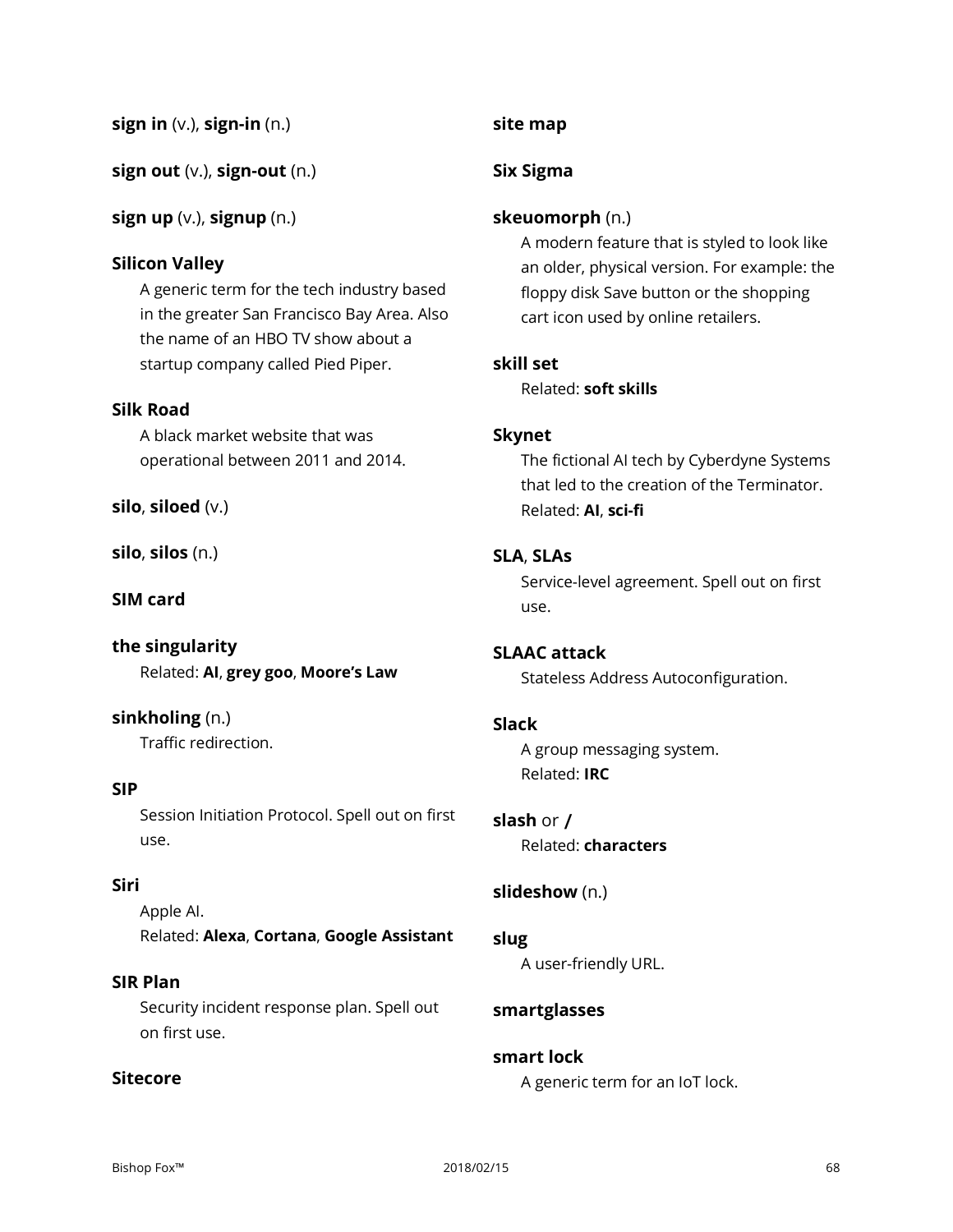# **smartphone**

An internet-enabled cell phone.

# **smart safe**

# **smartwatch**

# **SmashBot**

The unbeatable Nintendo Super Smash Bros. AI created by BF's own Dan "AltF4 Petro.

# **SMB**

Server Message Block. Spell out on first use.

# **SMEs**

Subject matter experts. Spell out on first use.

# **S/MIME**

Public encryption key standard for MIME data.

# **SMS**

Short message service.

#### **SMTP server**

Simple Mail Transfer Protocol.

#### **sniff** (v.)

To monitor and capture data packets that pass through a network.

#### **snippet**

An amount of quoted code. In formal writing, we use "a code excerpt" instead.

# **SNMP**

Simple network management protocol.

# **SNMPwalk**

A network monitoring tool.

# **Snyk**

An open source security tools company. Pronounced "sneak" or "snick."

# **S/O** or **s/o**

Informal. Short for shout out. A way to publicly thank someone online.

# **SOA**

Short for Start of Authority or serviceoriented architecture. Spell out on first use.

#### **SOAP**

Simple object access protocol. Spell out on first use.

# **SoC**

System on chip. Spell out on first use.

#### **social engineering**

Related: **cold-call**, **phishing**, **pretexting**, **RFID card**, **spoof**, **tailgating**, **trick**

# **social media**

Related: **emoji**, **Instagram**, **Like**, **Reddit**, **Snapchat**, **Twitter**, **upvote**, **Web 2.0**

# **Social Security number (SSN)**

#### **socket**

For types of socket, use normal font. For a specific socket, put the socket type in tech font as in jmxrxi socket.

# **SOCKS**

Socket Secure protocol.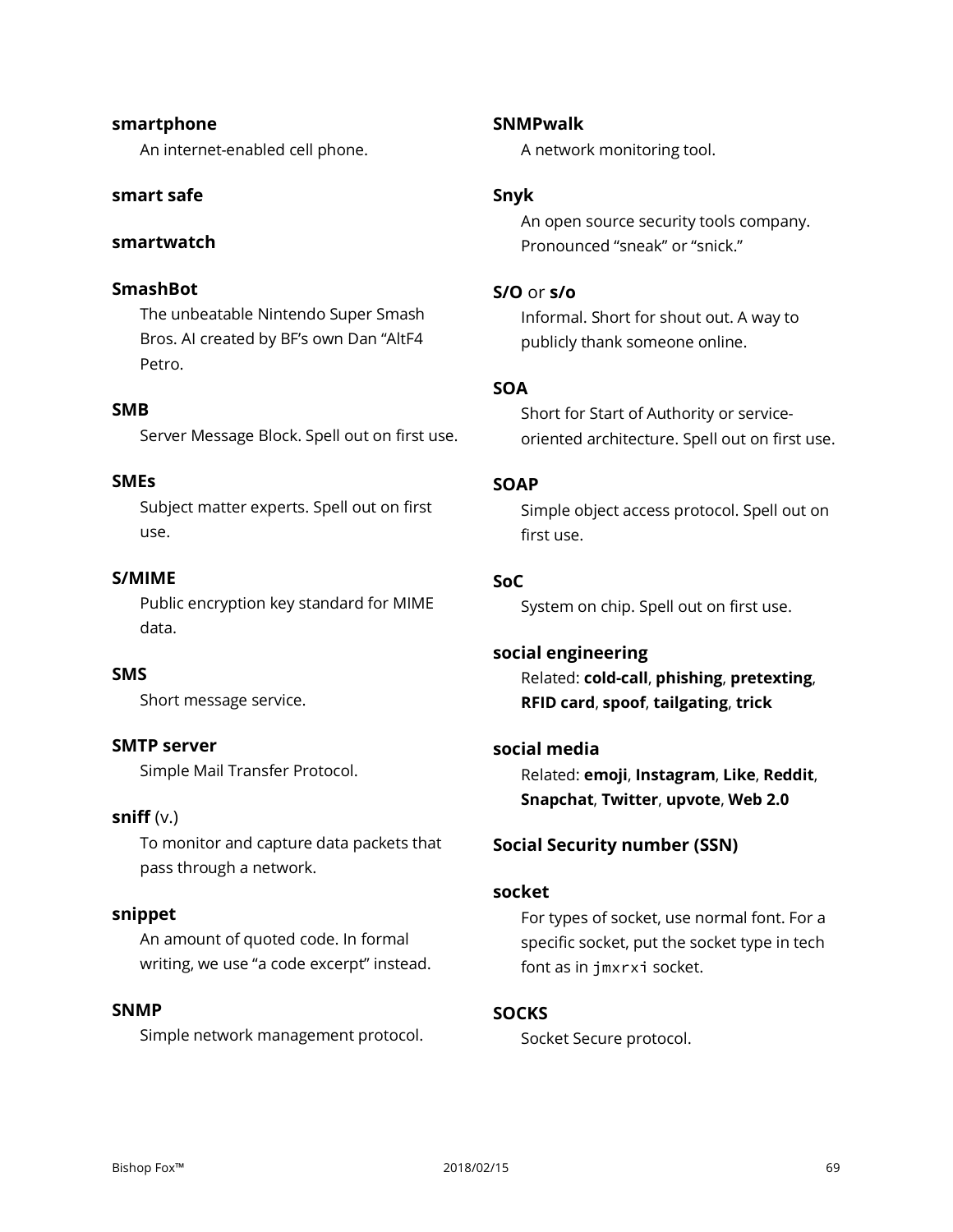#### **Sofacy**

A hacking group also known as APT28 or Fancy Bear.

#### **soft skills**

In contrast to hard programming skills, these are skills like listening, presenting, and personal networking.

# **soft token**

**software**

Related: **-ware**

#### **software piracy** (n.)

**solid state** (adj.) SSD is short for solid state drive.

**SomaFM** DEF CON radio. https://somafm.com/

**SOP** Same-origin policy. Spell out on first use.

#### **source code**

**SOW** Statement of Work. Spell out on first use.

#### **spacebar**

#### **SpaceX**

**spam** (v. or n.)

#### **spear-phishing** (n. or v.)

Tailored phishing attacks aimed at a specific target.

# **-specific** (adj.)

Always hyphenate. Ex: client-specific, task-specific

#### **Spectre**

A flaw that affects Intel, AMD, and ARM chipsets. It was publicly disclosed in January 2018. The James Bond supervillain organization is SPECTRE. Related: **Meltdown**

#### **speedrun**, **speedrunning**

#### **SpEL**

Spring Expression Language.

# **spellcheck** (v.), **spell check** (n.) Related: **Cupertino effect**

#### **SPF**

Sender Policy Framework. Spell out on first use.

#### **sphere of control**

#### **splash page**

### **split tunneling**

**Splunk** A security tool, a SIEM.

#### **spoof** (v. or n.), **spoofing** (n.)

To create a fraudulent, attacker-controlled replica of legitimate data like a website. Related: **phishing**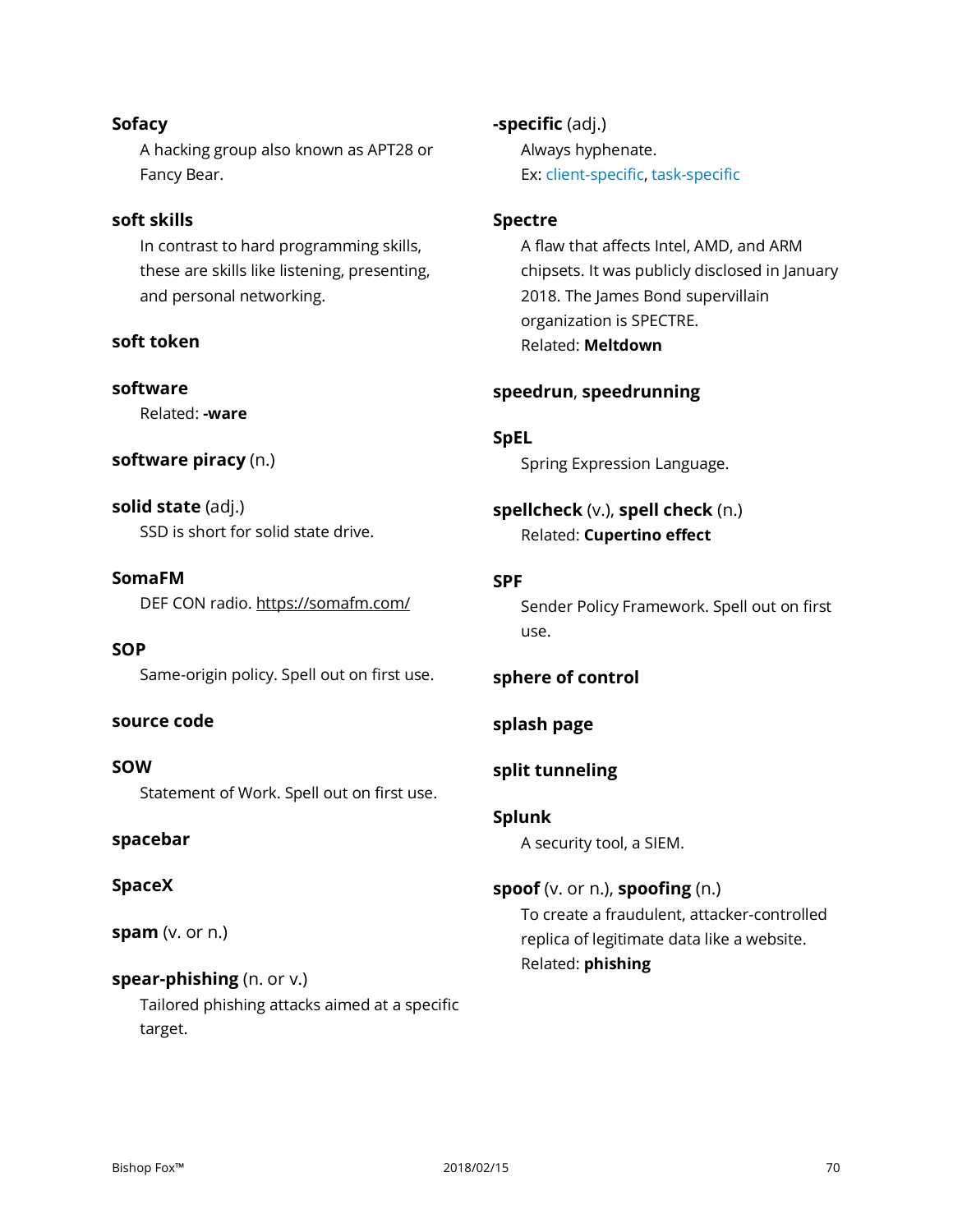# **SpoofCheck**

A Bishop Fox tool by Alex DeFreese that determines if an email or domain has either DMARC or DKIM email protections. http://spoofcheck.bishopfox.com/

# **Spring Framework**

A Java application framework.

#### **sprint**

Related: **Agile**, **scrum**

#### **spyware**

#### **SQL**

A programming language. Precede with "a," assuming that the reader pronounces it as "sequel." Sometimes pronounced as letters. Related: **a** vs. **an**

### **SQLi**

The SQL injection application vulnerability. Pronounce the phrase or "sequel-eye."

#### **sqlmap**

A tool that finds and exploits SQL injections.

#### **Square Cash**

A mobile payment service. Related: **PayPal**, **Venmo**

#### **Squarespace**

#### **Squid**

A web proxy.

#### **SSD**

Short for solid state drive. A drive with no moving parts. Spell out on first use.

#### **SSDLC**

Secure software development lifecycle. Spell out on first use.

#### **SSHD**

Solid state hybrid drive. Spell out on first use.

#### **SSH port**

The Secure Shell protocol.

#### **SSI**

Server Side Includes.

#### **SSID**

Service Set Identifier. The human-readable name of a Wi-Fi network. Spell out on first use.

# **SSL Labs**

# **SSL/TLS**

Security protocols. Secure Sockets Layer/Transport Layer Security.

#### **SSN**

Short for Social Security number. Don't capitalize "number." Spell out on first use. Related: **ATM**, **PIN**

#### **SSO**

Single sign-on. Spell out on first use.

#### **SSP**

Security support provider. Spell out on first use.

# **stack canaries**

# **stack trace**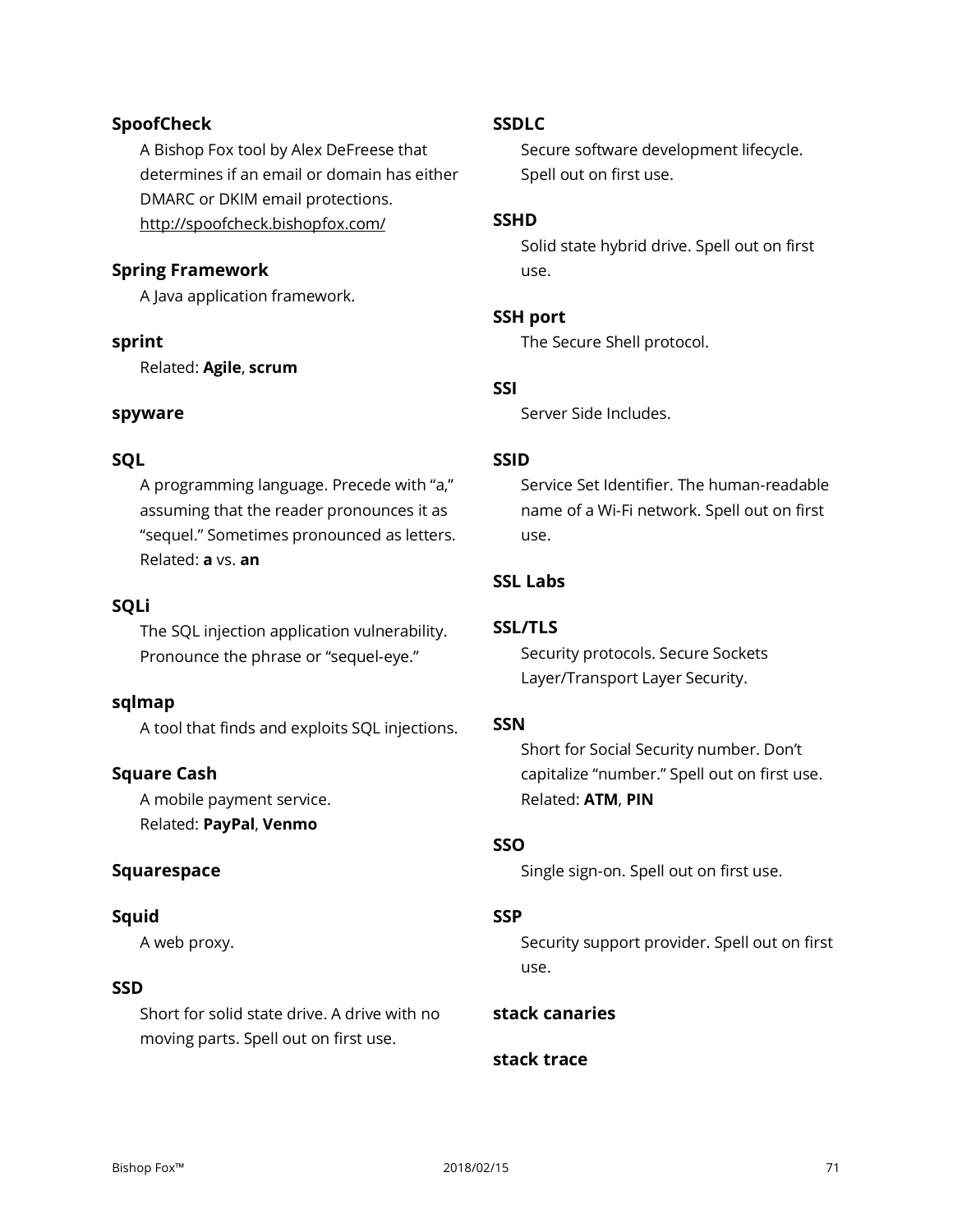# **staff augmentation**

**stageless** (adj.) As in "stageless Meterpreter payload."

#### **stakeholder**

**start up** (v.), **startup** (adj. or n.) Start up the laptop. A startup company.

**stateless** (adj.) HTTP is a stateless protocol.

#### **status**, **statuses**

#### **Steam**

A video game distribution platform.

#### **steganography**

A strategy of hiding information to avoid its capture rather than openly disguising it through cryptography.

#### **sticky cookie**

#### **Stingray**

A surveillance tool that appears as a Wi-Fi network but actually takes information from the devices that connect to it. Related: **rogue tower**

#### **STIX**

Structured Threat Information Expression.

#### **stockholder**

# **stream**, **streaming**

Related: **livestreaming**, **OTA**

#### **The Streisand Effect**

The effect states that requesting the internet to not do something will cause the internet to deliberately do that thing more.

#### **string literal** (n.)

A string of characters written directly into the code.

# **strong** (adj.)

#### **Stuxnet**

A worm that sabotaged Iranian uranium enrichment in 2010.

#### **su**

Short for superuser. Use tech font as in "su command." Related: **sudo**

#### **subdirectory**

**subdomain**

# **subkey**

**subnet**

**subreddit**

#### **subsection**

#### **subsystems**

**subtweet** (n., v.)

**subvert** (v.)

# **sudo**

Superuser do. Related: **su**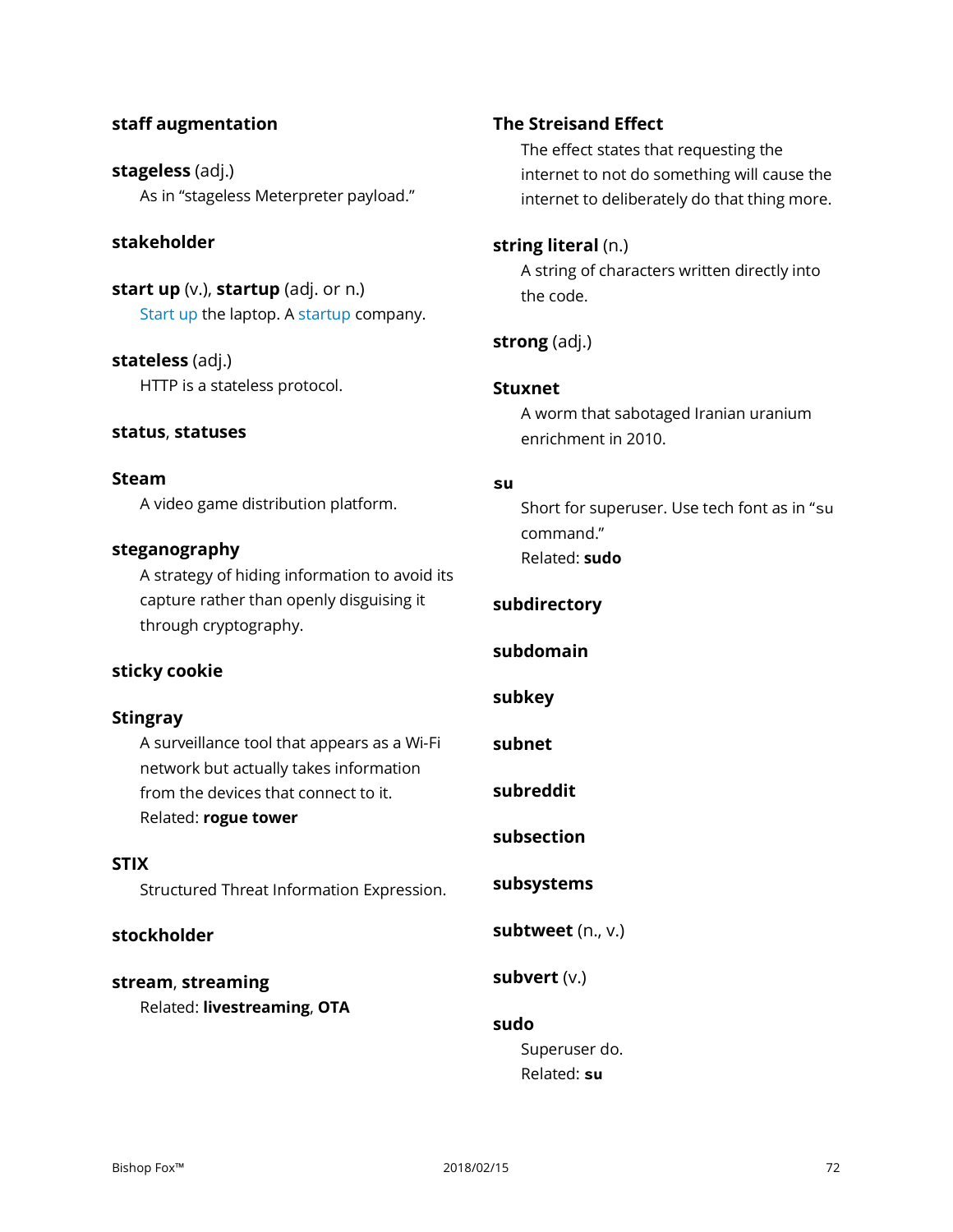#### **sudoer**

Someone who has sudo privileges. In formal writing, try "user with sudo privileges" if it's not part of a set expression.

#### **sunset** (v.)

Business jargon for planned phasing out. OK to use sparingly in the infinitive. Also try "no longer support" or "decommission."

#### **superclass**

If writing about a type of superclass, use normal font. If it's the name of a superclass, use tech font as in Throwable.

#### **SuperHappyDevHouse (SHDH)**

A type of hackathon party.

**superuser**

**surveillance software**

**SVN** Subversion.

#### **Swagger**

Tools for implementing OpenAPI.

**sweepstakes** (n.)

#### **Sweet32 attack**

**SWF file**, **.swf file** Pronounced "swiff." Related: **file extensions**

#### **Symfony**

A PHP framework.

**sync** (n. or v.), **syncing** (v. or adj.)

#### **sysadmin user**

#### **syslog server**

#### **system**

If writing about a specific system, use tech font as in "dev\_test system." Otherwise, use normal font.

# **systematically**

**systemic**, **systemically**

# **system on chip (SoC)**

Spell out on first use.

# **T**

**table-top modeling** Related: **blue teaming**, **threat modeling**

# **tag stripping**

# **tailgating**

Entering a secure area by tagging along with someone who has the proper credentials.

# **tail of the file**

The last 10 lines of a file. Can be requested through the command tail.

**tailor** (v.) Also "hone" or "refine."

**take over** (v.), **takeover** (n.) An attacker could take over the system. It was a complete system takeover.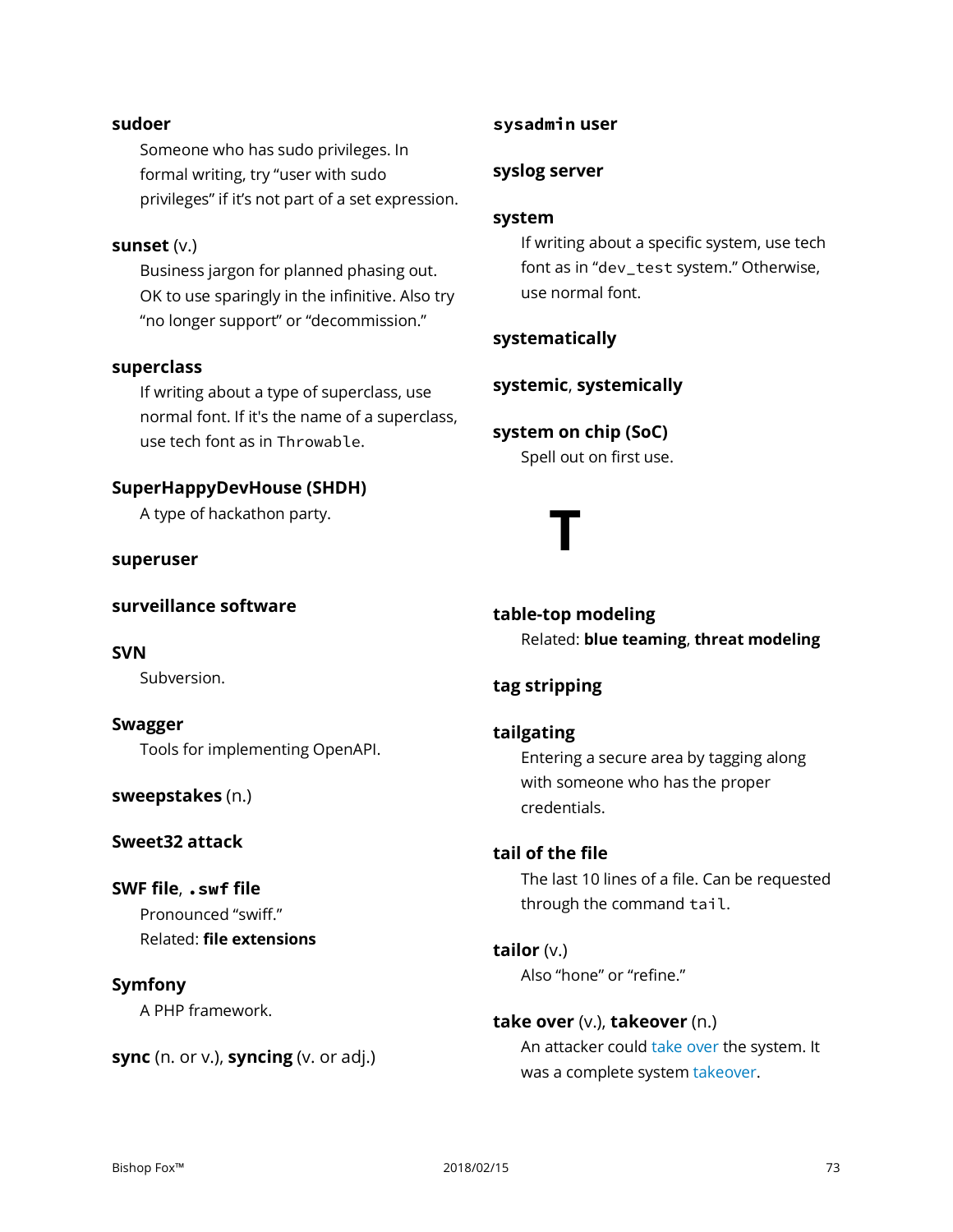# **target**, **target system**

Related: **red teaming**, **trophy**

# **tarpitting** (n.)

The deliberate slowdown of a network to contain or deter an attack.

# **Tastic RFID Thief**

A Bishop Fox tool that can copy RFID credentials up to three feet away.

# **TCP/IP**

Short for Transmission control protocol/internet protocol. Wired Style calls it "the mother tongue of the internet." Related: **UDP**

# **tech-savvy** (adj.)

# **Tectia SSH**

# **TED Talks** and **TEDx[city]**

Short for technology, entertainment, and design. Global nerd conferences. Do not spell out.

# **TEE model**

Short for Trusted Execution Environment. A co-processor on ARM (found on Android).

# **Telemetry API**

# **telephony pen testing**

Related: **social engineering**

# **teleprompter**

# **Telnet**

A remote login protocol.

# **test bed**

# **text box**

# **text message**

# **tgrep**

Pronounced t-grep. Related: **grep**, **ngrep**

# **they**

Use singular they. As with all language, be mindful of possible clarity issues.

# **thick client**

A computer that provides rich functionality independent of the server. Also called a fat client; don't use "fat client" in formal writing.

# **thin client**

The opposite of a thick client.

# **third party** (n.), **third-party** (adj.)

An external party like a vendor that exists outside of the company-user relationship.

# **threat**, **threats**

Security threat categories include competitor, hacktivist, insider, dealer, nation state, and third-party integrator.

# **threat hunting**

Defensive security. Related: **blue team**

# **threat modeling**

Exercises that run through risk assessment procedures or incident response plans. Also called table-top modeling.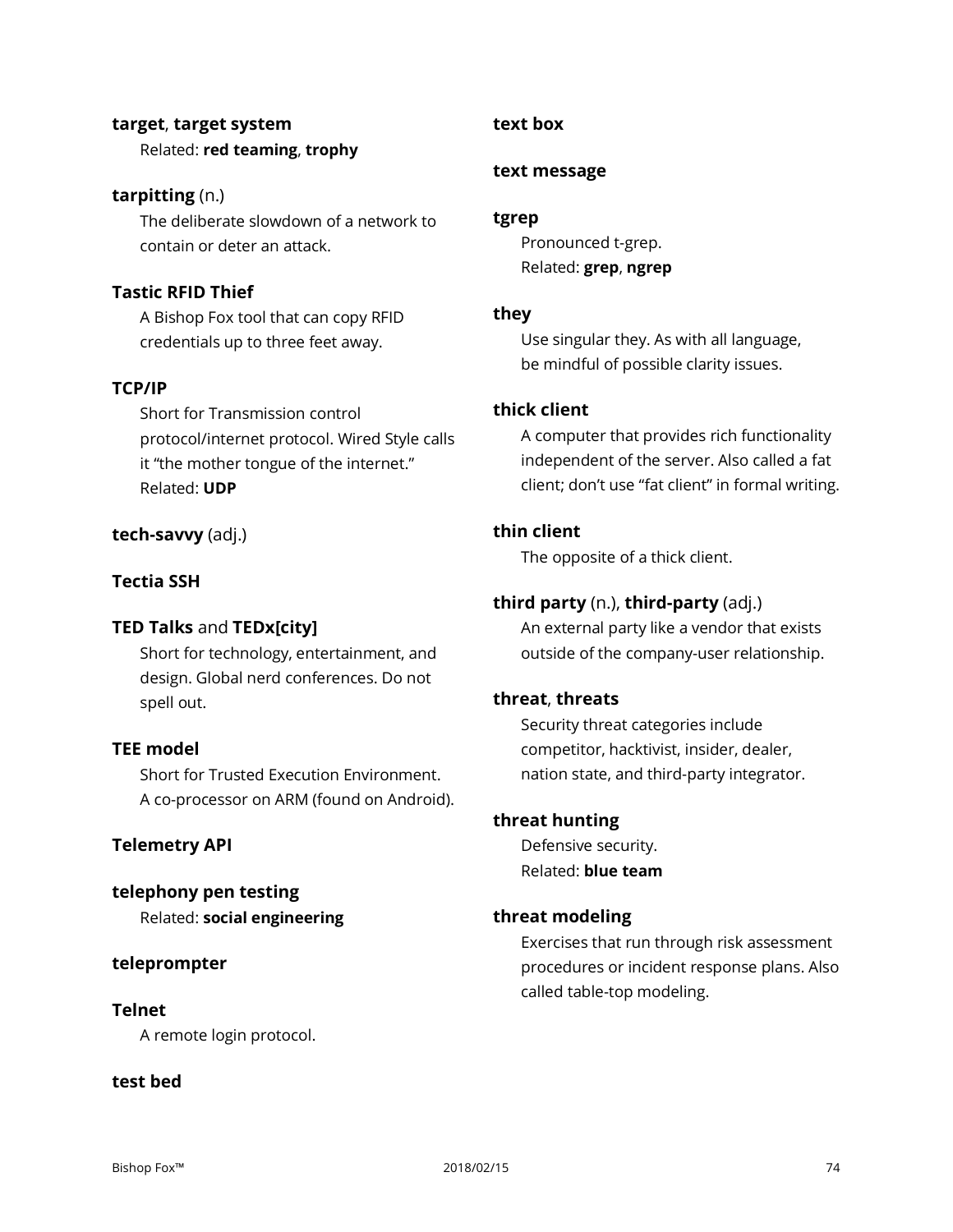# **The Three Laws of Robotics**

Written by Isaac Asimov. "1: A robot may not injure a human being or, through inaction, allow a human being to come to harm. 2: A robot must obey orders given to it by human beings except where such orders would conflict with the First Law. 3: A robot must protect its own existence as long as such protection does not conflict with the First or Second Law."

# **throughout**

# **throughput** (n.)

The total amount of data transmitted over a link per unit of time. Related: **badput**, **goodput**

# **throw**, **threw** (v.), **thrown** (adj.)

When the code throws an error, it announces that something is wrong that the code cannot fix. Thrown errors can be "caught" by other portions of code.

# **Throwable**

# **tikzpeople**

LaTeX emoji.

# **tilde enumeration**

Tilde is the [~] character used in coding and the Spanish ñ.

# **time-boxed** (adj.)

Describes engagements that are limited by scoped hours.

# **timeframe** (n.)

**time-lapse** (adj.)

# **timeline**

**timeout** (n.), **time out** (v.)

#### **timestamp**

#### **time zone**

#### **titles of published works**

Titles of books, movies, podcasts, TV shows, and video games do not often appear in our formal writing. When they do, we write them in title case as in Snow Crash. If the title does not stand out on its own, add quotation marks, as in the dystopian novel "We" or the video game "E.T."

# **TLAs**

Three-letter agencies. Refers to government agencies like the CIA, FBI, and NSA. Informal.

# **TLD**, **TLDs**

Top-level domain. Spell out on first use.

# **tl;dr** or **TL;DR**

Too long; didn't read. Related: **RTFM**

# **TLS**

Transport Layer Security. The replacement for Secure Sockets Layer (SSL).

# **TOCTOU bug**

Short for "time of check to time of use." A software issue that occurs between checking a condition and using the results of the check. Pronounced "tock-too." Related: **race condition**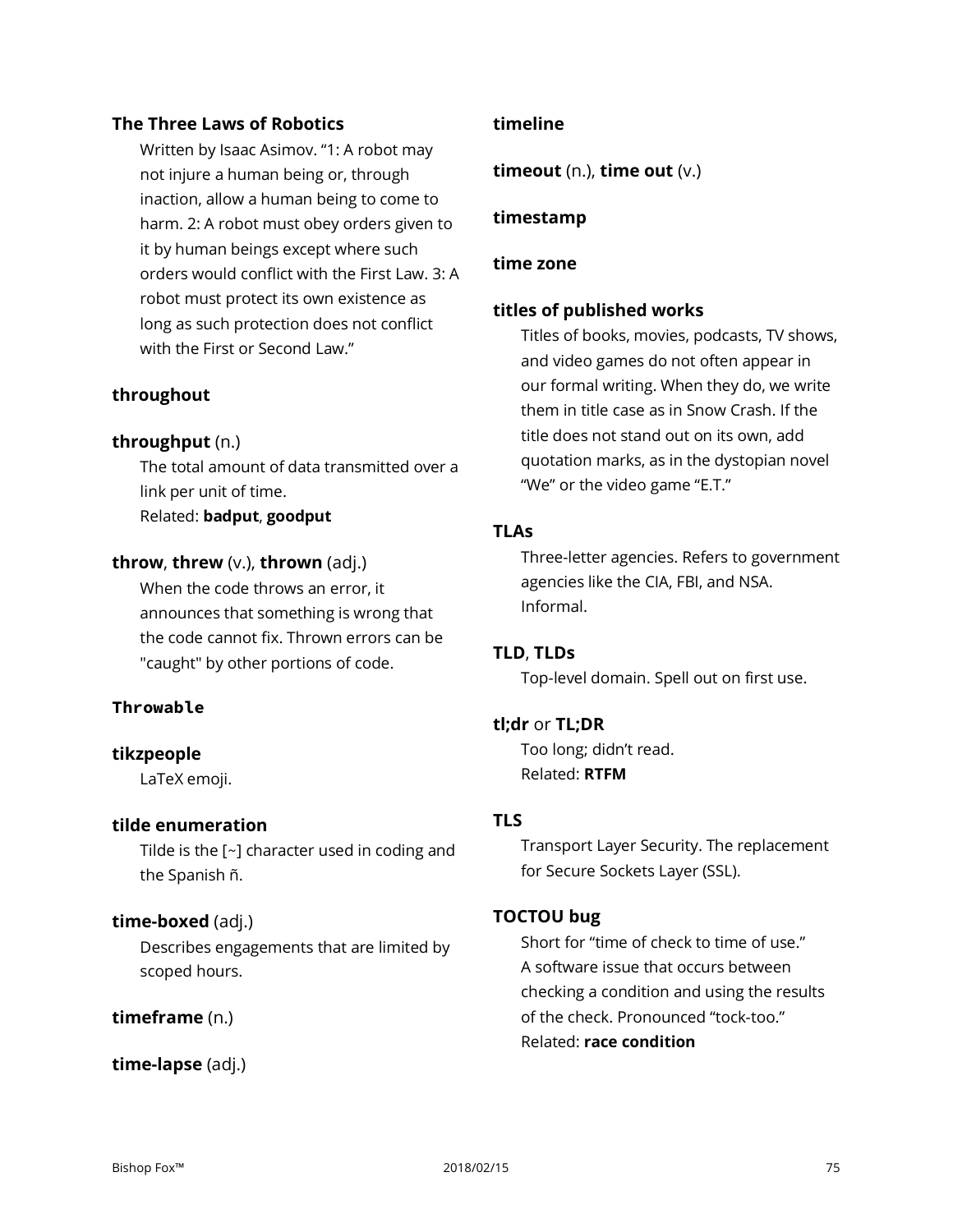# **token**

When discussing a type of token, use normal style as in "OAuth bearer token." If it's a specific token, use the tech font for the name only, unless it is linked to the word "token" as in "oauth\_token."

#### **toolbar**

# **toolchain**

#### **Tor**

Short for The Onion Router. A privacyfocused web browser. Don't write as TOR. Related: **I2P**, **.onion sites**

#### **torrent**

#### **TOTP**

Short for Time-based One-time Password. An algorithm. Spell out on first use. Related: **HMAC**

# **touchpad**

**touchscreen** (n. or adj.)

#### **tower defense**

A genre of games in which the player builds defenses to survive wave after wave of enemy attackers.

# **T-POC**

Technical point of contact. Pronounced "tee-pock." Spell out on first use. Related: **PoC**

#### **traceback** (adj. or n.)

#### **trapdoor**

#### **trend line**

**triage** (n. or v.)

#### **trick** (v.)

OK in social engineering engagements. Also consider coerce, force, or prompt.

# **trigger** (v.)

# **trim range**, **trim value** Related: **denial of service**

#### **trivial (adj.)**

If describing an easy-to-bypass security measure, choose a more descriptive word like insignificant, unsophisticated, or easily overcome. OK in the phrase "Although non-trivial to implement…"

#### **trojan**

Malware that masquerades as something legitimate.

#### **troll** (n. or v.), **trolling** (n.)

Hateful or intentionally ignorant behavior that intends to cause strong reactions and waste time. Don't feed the trolls. Related: **4chan**, **dox**, **flame war**, **sealioning**, **The Streisand Effect**

#### **trophy**

A prized target within an environment. OK in formal writing if trophies have been established with the client. Related: **red teaming**, **target**

#### **troubleshoot** (v.)

# **TrueCrypt**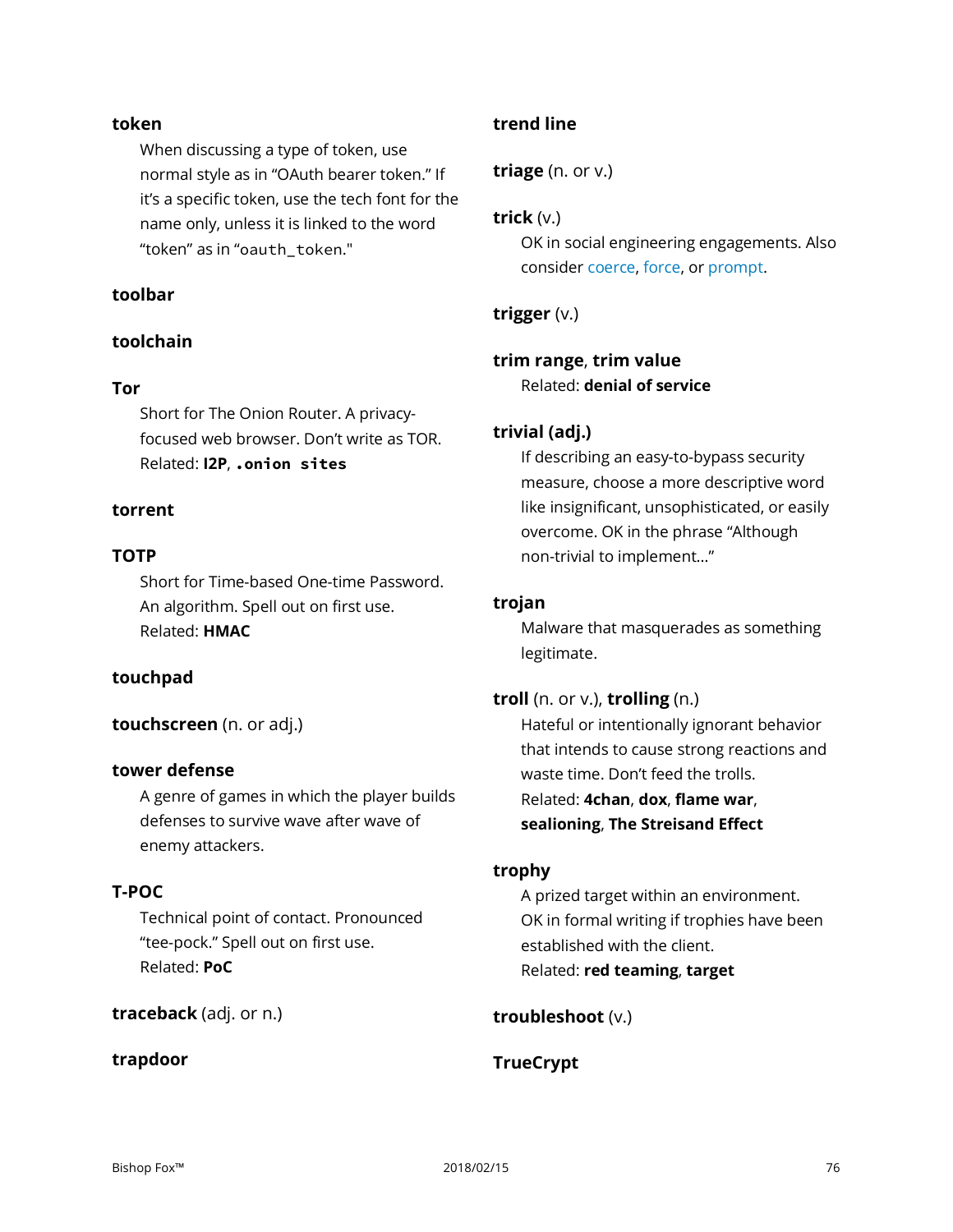# **trust boundary**

# **T-SQL**

A programming language used by MS SQL Server.

# **TTD**

Time to detection. Spell out on first use.

# **TTP**, **TTPs**

Tactics, techniques, and procedures. Used during threat modeling exercises. Spell out on first use.

# **Tumblr**

# **TunnelBear VPN**

# **Turing Test**

Are you a robot? Let's find out.

#### **Turla**

A hacking group also known as Snake or Uroburos.

# **tvOS**

#### **TW**

Trigger warning. Spell out on first use in public-facing documents.

#### **tweet**, **retweet** (v. or n.)

**Twitter** A microblogging website. Our account is @bishopfox. Related: **hashtag**, **RT**, **subtweet**

#### **Twitterstorm**

# **two-factor authentication (2FA)** or **(TFA)**

Related: **MFA**

# **U**

# **UDP**

User Datagram Protocol. A faster, more lossy alternative to TCP. I was going to tell you a UDP joke, but I'm afraid you might not get it.

#### **UGT**

Universal Greeting Time. On IRC, it's always morning when you log on and always night when you log off.

# **UI** (n.)

User Interface.

#### **uncanny valley**

The disturbing nightmare gap between semi-realistic artificial faces and actual living humans.

#### **Unicode Consortium**

A nonprofit that decides internet standards for emoji and Unicode.

#### **unicorn**

Business jargon for a successful startup. Do not use in formal writing. Related: **BYOD**, **coworking space**, **crowdfund**, **sharing economy**, **startup**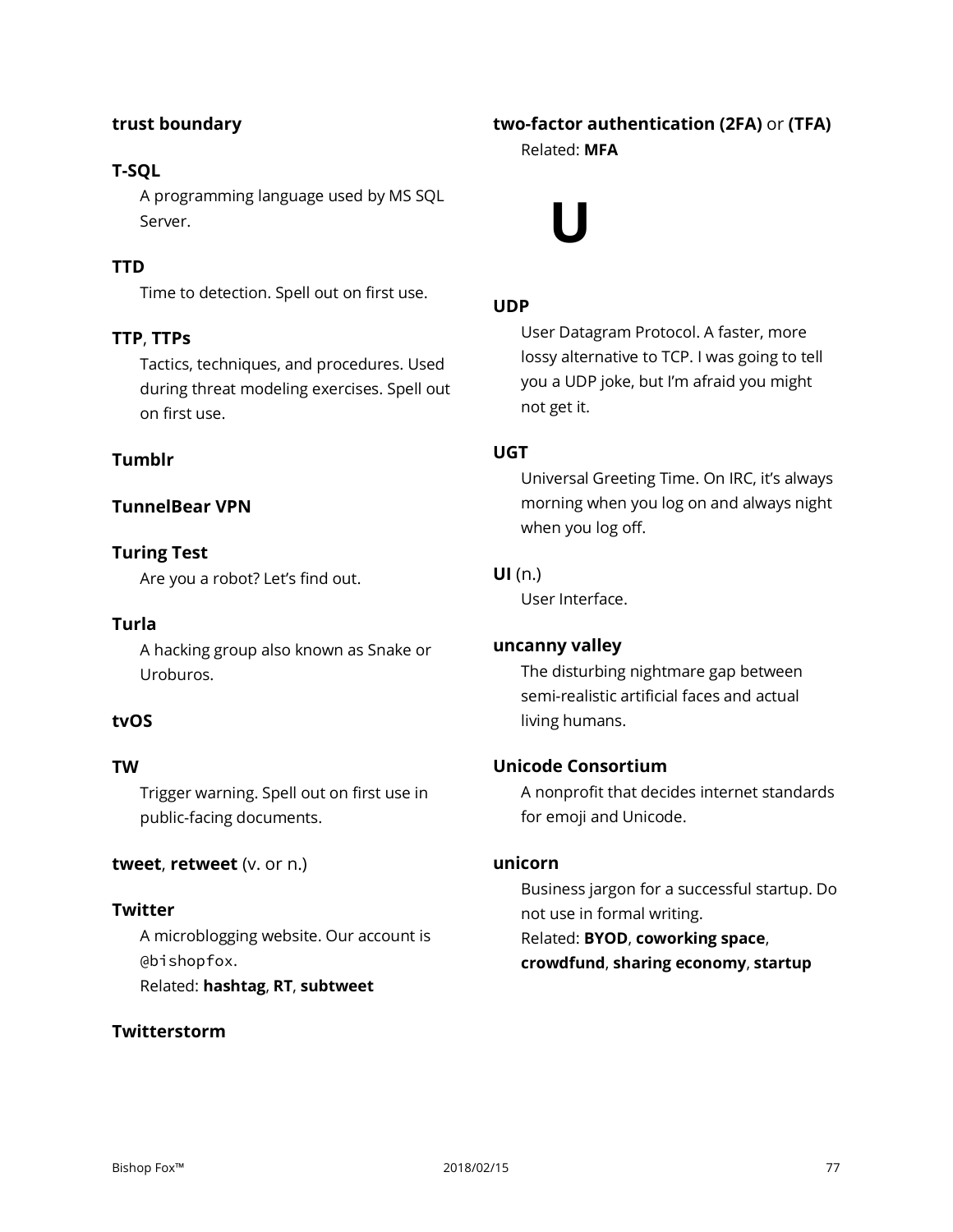#### **units of measurement**

Pay attention to unit capitalization (GB, Gb, GiB. Don't pluralize units as in "500TB." Don't put a space between the number and the unit for things like MB and GHz. Do use a space for some units like dpi, fps, and ms. Use the International System of Units (SI) for further guidance.

Related: **bps**, **bytes**, **dpi**, **GBps** vs. **Gbps**, **KB**, **kHz**, **MB**, **ms**, **numbers**, **pixel, p.m.**

#### **Unix** or **UNIX**

An operating system. Not an acronym. Pronounced "you-nicks."

#### **unpickling**

In Python, the process of taking something out of serialization.

# **The Unreal Engine**

# **unremediated** (adj.)

We prefer to write that "the issue was not remediated" to avoid implying that the problem was solved and then unsolved.

#### **unsanitized** (adj.)

Means that security checks have not been performed. Typically pertains to usersupplied data. "Sanitized" data should be safe for an application to ingest, whereas unsanitized data may not be.

# **unserialize** (v.), **unserialized** (adj.)

# **Untwister**

A tool that predicts random numbers from insecure algorithms.

# **unvalidated** vs. **invalidated**

Invalidated data has been checked and deemed invalid. Unvalidated data has not been checked at all.

**upload** (v. or n.) The opposite of download.

#### **uppercase** (adj. or v.)

Better to write "put in uppercase" but if needed, "uppercased" is OK.

# **UPS**

Uninterruptible power supply. Spell out on first use.

#### **uptime**

The opposite of downtime.

# **up-to-date** (adj.)

#### **upvote (**v. or n.)

Term used to approve stories on Reddit. Analogous to a Facebook "like."

# **URI**

Uniform/Universal Resource Identifier. Both URLs and URNs are subsets of URIs. Use tech font. Related: **data:**

# **URL**

Uniform/Universal Resource Locator. Use tech font for URLs (including IPv6). Avoid starting sentences with URLs. Write variable segments in bold color as in zombo.com/**[variable]**. Related: **.NET Framework**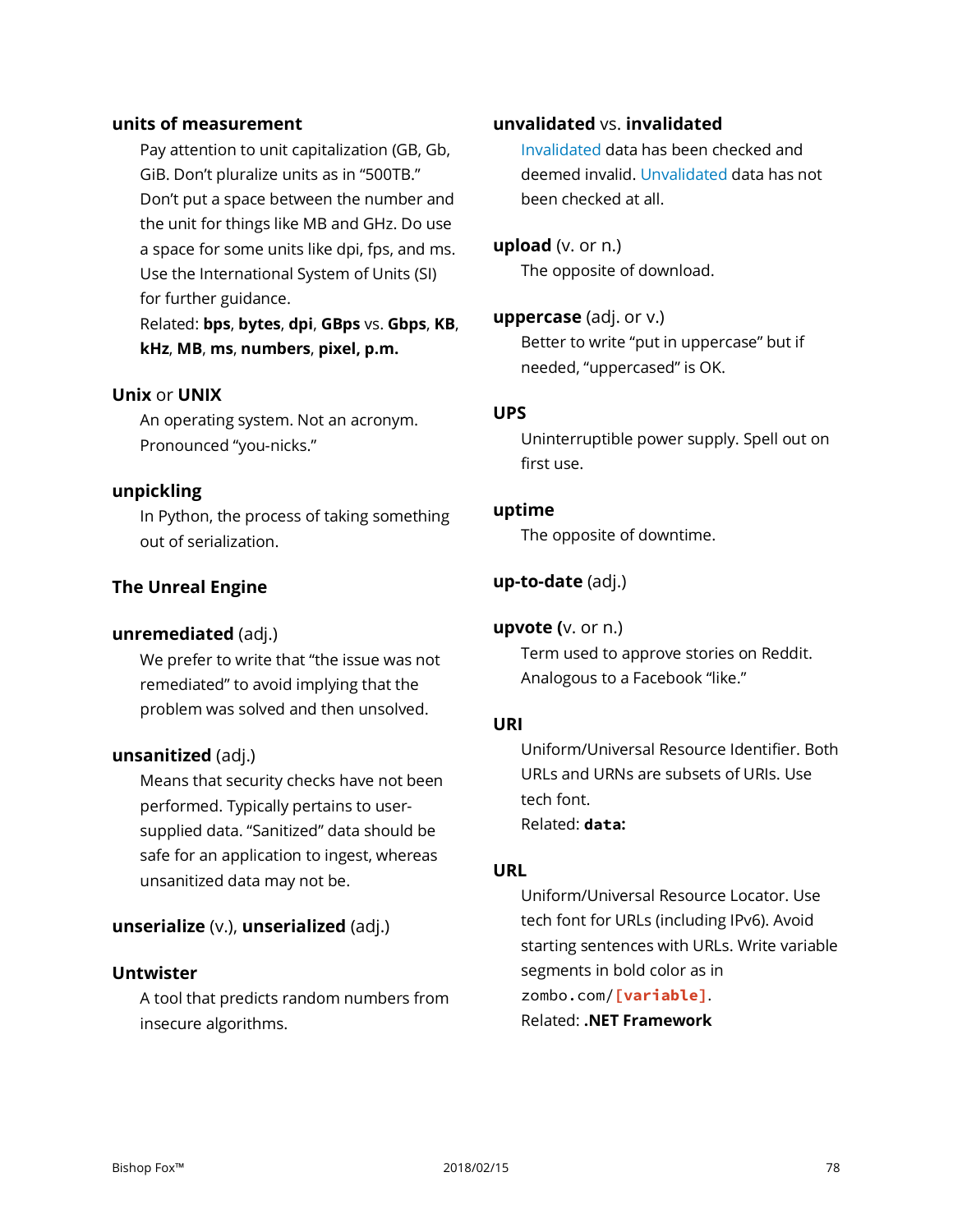# **URL-encoded** (adj.), **URL encoding** (n.)

A specific kind of encoding used by browsers for characters outside the ASCII set and certain other characters (e.g., spaces and ampersands).

# **UrlScan**

A Microsoft application.

# **URL shortener**, **URL-shortening**

#### **URN**

Uniform/Universal Resource Name. Related: **URI**

# **USB drive**

A storage device that connects via USB. A small form-factor USB drive is a thumb drive. A flash drive is any drive with Flash memory (solid state/NAND or USB).

# **USB Rubber Ducky**

A keyboard HID that automates keystrokes. Rubber Ducky is OK on second use.

# **use after free** (n.), **use-after-free** (adj.)

A vulnerability.

# **Usenet**

A bulletin board system that preceded the modern internet and still exists.

# **user base** (n.)

#### **username**

Write usernames in the tech font as in admin or Zero Cool.

# **user-supplied** (adj.)

# **UTF-8**

A Unicode character encoding. (Don't pronounce the dash).

# **UX**

User experience. Spell out on first use.



# **value**

If writing about a type of value, use normal font. If it's a specific value, use tech font as in "licenseID value."

# **VBScript**

A Microsoft programming language.

# **VDI**

Virtual desktop infrastructure. Spell out on first use.

# **vendor**

A third-party business that provides a service to a client.

# **Venmo**

A mobile payment service. Related: **PayPal**, **Square Cash**

# **VeraCrypt**

Disk encryption software.

# **verbose** (adj.)

Verbose logs, banners, and error messages reveal more information about underlying structures to users and attackers than is necessary.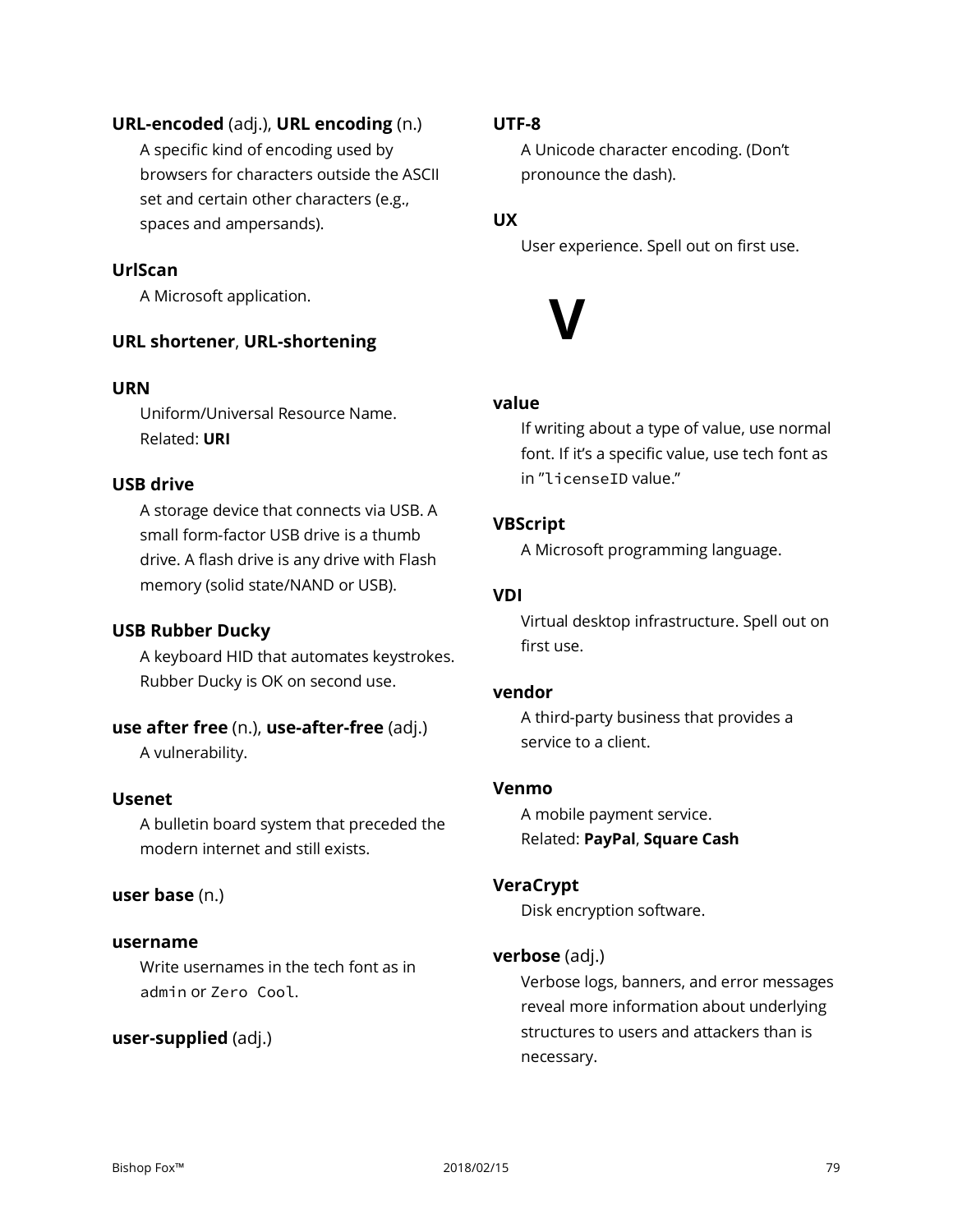# **verb tunneling** (n.)

#### **version numbers**

Use normal font for software version numbers, product model numbers, serial numbers, and builds.

# **VGA**

Video graphics array.

#### **via**

# **victim**

Better to say user, patient, customer, or consumer, but this is OK sparingly.

# **videoconference**, **videoconferencing**

Related: **audio conference**

#### **video games**

Capitalize video game titles in normal font as in Myst and Grim Fandango. Related: **8-bit**, **FPS**, **Game Boy**, **GameCube**, **game jam**, **GaymerX**, **motion capture**, **Nintendo Switch**, **PAX**, **PlayStation**, **RPG**, **SmashBot**, **speedrun**, **Steam**, **titles of published works**, **tower defense**, **Wii**, **Xbox**

#### **Vim**

A text editor.

#### **Vimeo**

A video-sharing company.

#### **viral** (adj.)

# **virtual reality (VR)**

#### **VLAN**

Virtual local area network. Pronounced "vee-lan."

#### **VLCM**

Vulnerability Lifecycle Management. Spell out on first use.

# **vlog**

#### **VM**

Virtual machine. Spell out on first use in public-facing documents.

#### **VMware**

#### **VNC**

Virtual Network Computing. Spell out on first use.

# **voicemail**

#### **VoIP**

Voice over Internet Protocol. Pronounced "voyp."

# **VPC**

Virtual private cloud. Spell out on first use.

#### **VPN**

A virtual private network. Spell out on first use.

#### **VR**

Virtual reality. Related: **AR**, **Oculus Rift**

# **VSA**

A vendor security assessment. Spell out on first use.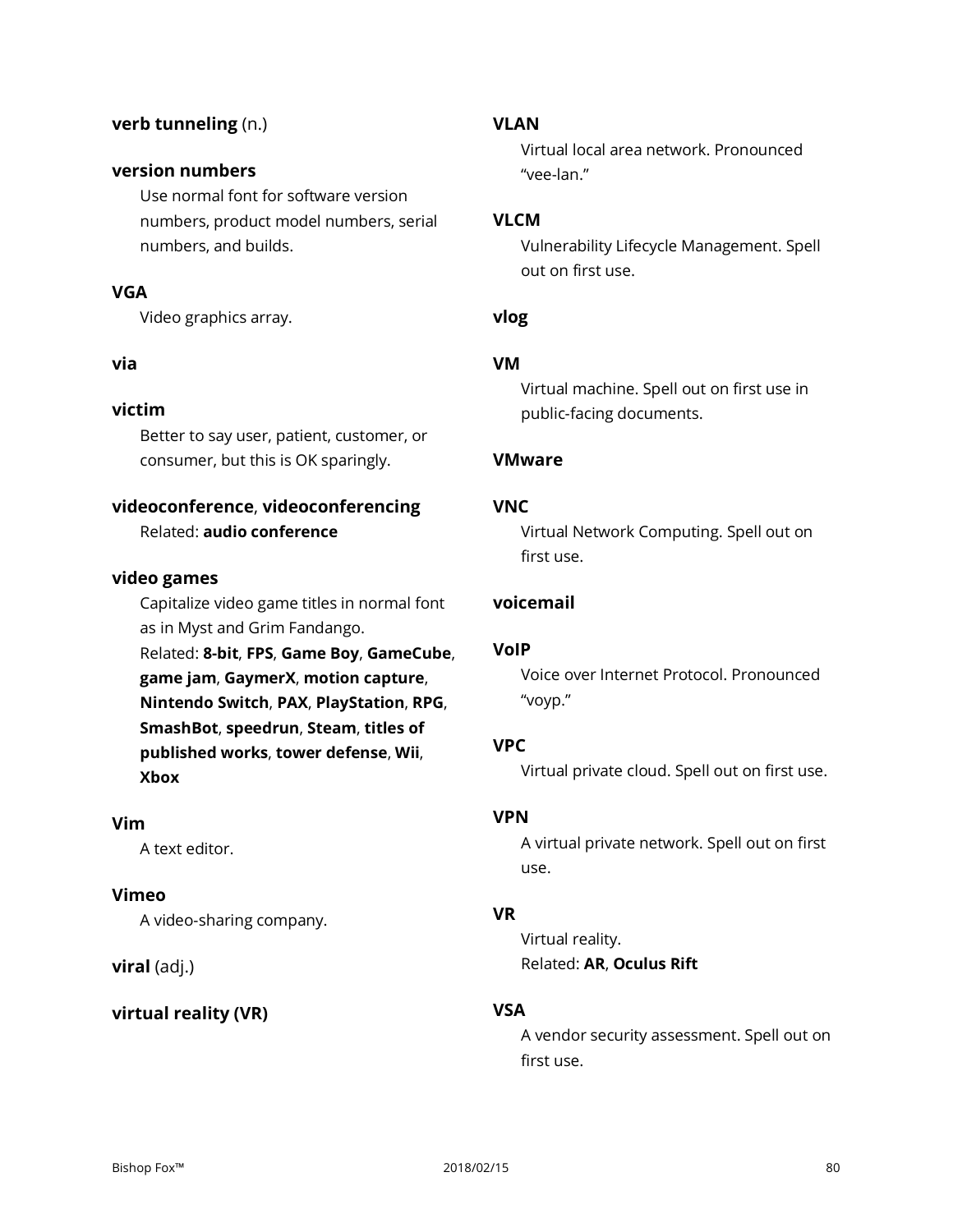# **Vuforia**

An AR platform.

# **vulnerability** or **vuln** (n.)

Any condition, configuration, or state that increases an asset's logical, informational, or physical exposure to loss of availability, integrity, or confidentiality. Vuln is informal.

#### **vulnerability scan**

An assessment of a target using vulnerability-scanning tools to detect security weaknesses.

#### **vulnerability scanner**

An automated application or system designed to assess computers, computer systems, networks, or applications for weaknesses.

# **vulnerable** (adj.)



# **WAF**, **WAFs**

Web application firewall. Pronounced as "waff." Spell out on first use.

#### **WAMP**

Short for Windows, Apache, MySQL, and PHP, which were its original four components. A software bundle. Do not spell out.

#### **WampServer**

#### **WAN**

Wide area network. Related: **LAN**

#### **WannaCry**

A ransomware attack that hit in May 2017.

**war-dialing** (n.)

**war-driving** (n.)

#### **-ware** (n.)

Always close -ware compounds. Ex: bloatware, freeware, malware, vaporware, VMware, WarioWare

# **WarGames**

A 1983 movie about a NORAD AI that wants to play a game of thermonuclear war.

#### **war gaming**

Also known as threat modeling or table-top gaming, e.g., capture the flag (CTF) at a security conference.

#### **wasm**

WebAssembly. Pronounced "wass-im."

# **watch list** (n.)

**watermark** (n. or v.)

#### **Watson**

An IBM productized question-answering AI, famous for winning Jeopardy!

# **Web 2.0**

**web app**

# **web application**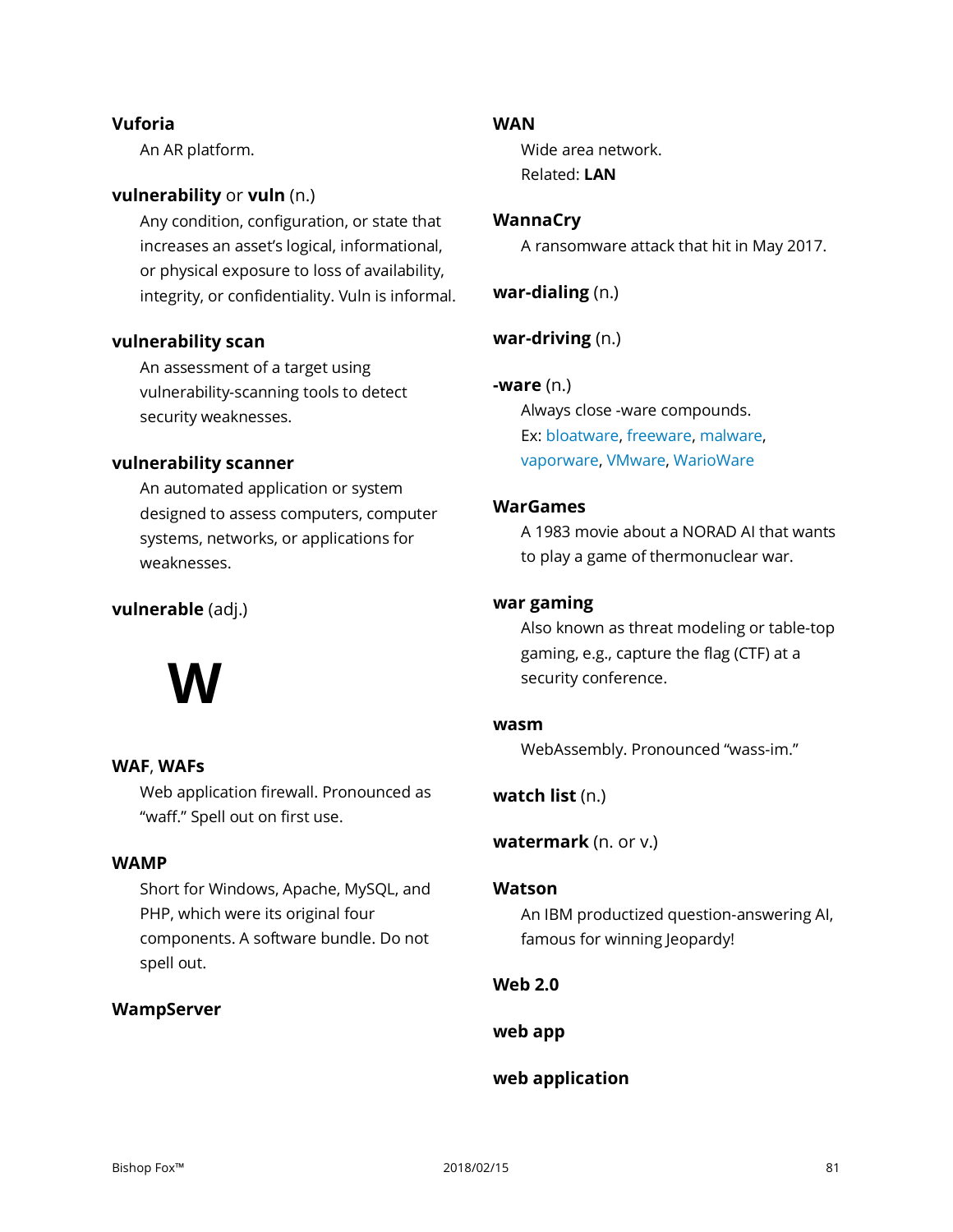**web-based** (adj.) **web browser** Also just "browser." Related: **Chrome**, **IE**, **Mozilla Firefox**, **Tor webcam webcomic web console WebDAV** Web Distributed Authoring and Versioning. **web directory web forum webhooks** User-defined HTTP callbacks. **webinar web page web proxy web root web server webshell website** or **site** Related: **homepage**, **portal**, **splash page**, **Squarespace**, **TLD, WordPress WebSocket**, **WebSocket Protocol WebSphere** An IBM product. **WebView Wget WhatsApp WhiteHat white hat whoami**

**webtree** or **web tree** Use "directory structure" instead. An Android system component. **weeklong** (adj.) **well-formed** (adj.) A GNU tool. Pronounced "W-get." A messaging app. **white-box testing** A company that makes a vulnerability scanner and supporting services. **whitelist** (v.) **white list** (n.) Related: **safelist white space** A command to identify the user. **whois command**, **WHOIS database** A query protocol.

**whole disk encryption**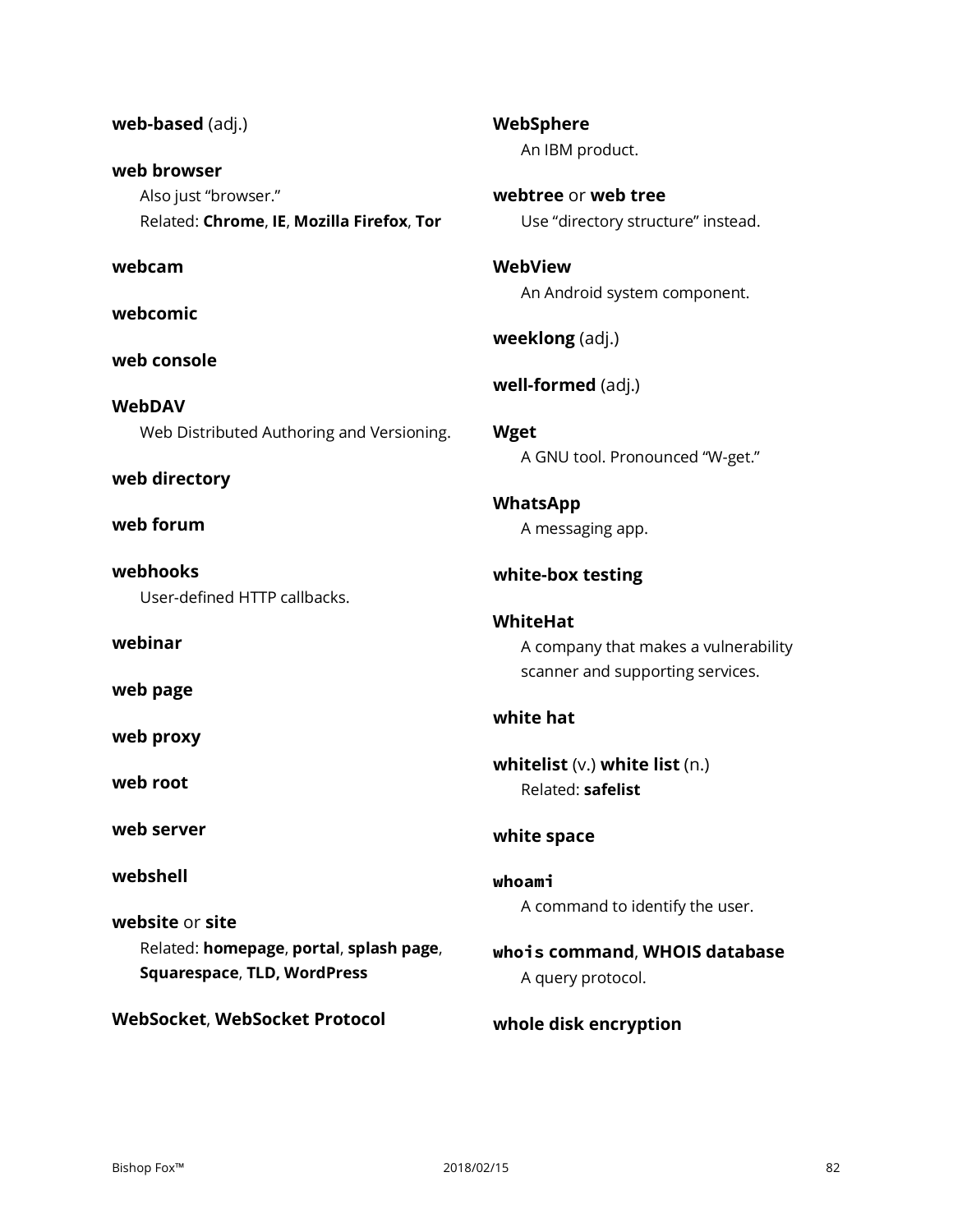**-wide** (adj.) Always hyphenate. Ex: company-wide, system-wide

**widescreen** (n. or adj.)

#### **widget**

If it's the name of a specific widget, write it in tech font as in Video widget.

#### **WIDS**

Wireless intrusion detection system. Spell out on first use.

#### **Wi-Fi**

According to the Wi-Fi Alliance, Wi-Fi does not stand for wireless fidelity. Do not write as WiFi or wifi.

#### **WiFi Pineapple**

#### **Wii**

**wiki** (n.) A collaborative, editable blog.

#### **WikiLeaks**

#### **Wikipedia**

A user-curated online encyclopedia. Sometimes the findings we disclose are so new that the best resources on the topic are Wikipedia articles.

#### **wildcards**

Wildcard characters like [\*] and [%3f] can either stand in for a single character or a string of characters.

Related: **metacharacters**

#### **Windows**

Microsoft OS.

#### **Windows Registry**

#### **WinSCP**

Short for Windows Secure Copy. A Windows SFTP and FTP client.

#### **wireless signal bleed** (n.)

#### **Wireshark**

A listening tool.

**wiretap** (n. or v.)

#### **WOPR**

The fictional NORAD AI featured in the 1983 movie WarGames.

#### **WordPress**

**word processor**

#### **workflow**

#### **work stream**

#### **world-readable** (adj.)

Describes files or directories that any user could read.

#### **world-writable** (adj.)

Describes files or directories that any user could write to.

# **WPA**

Wi-Fi Protected Access.

**write-only** (adj.)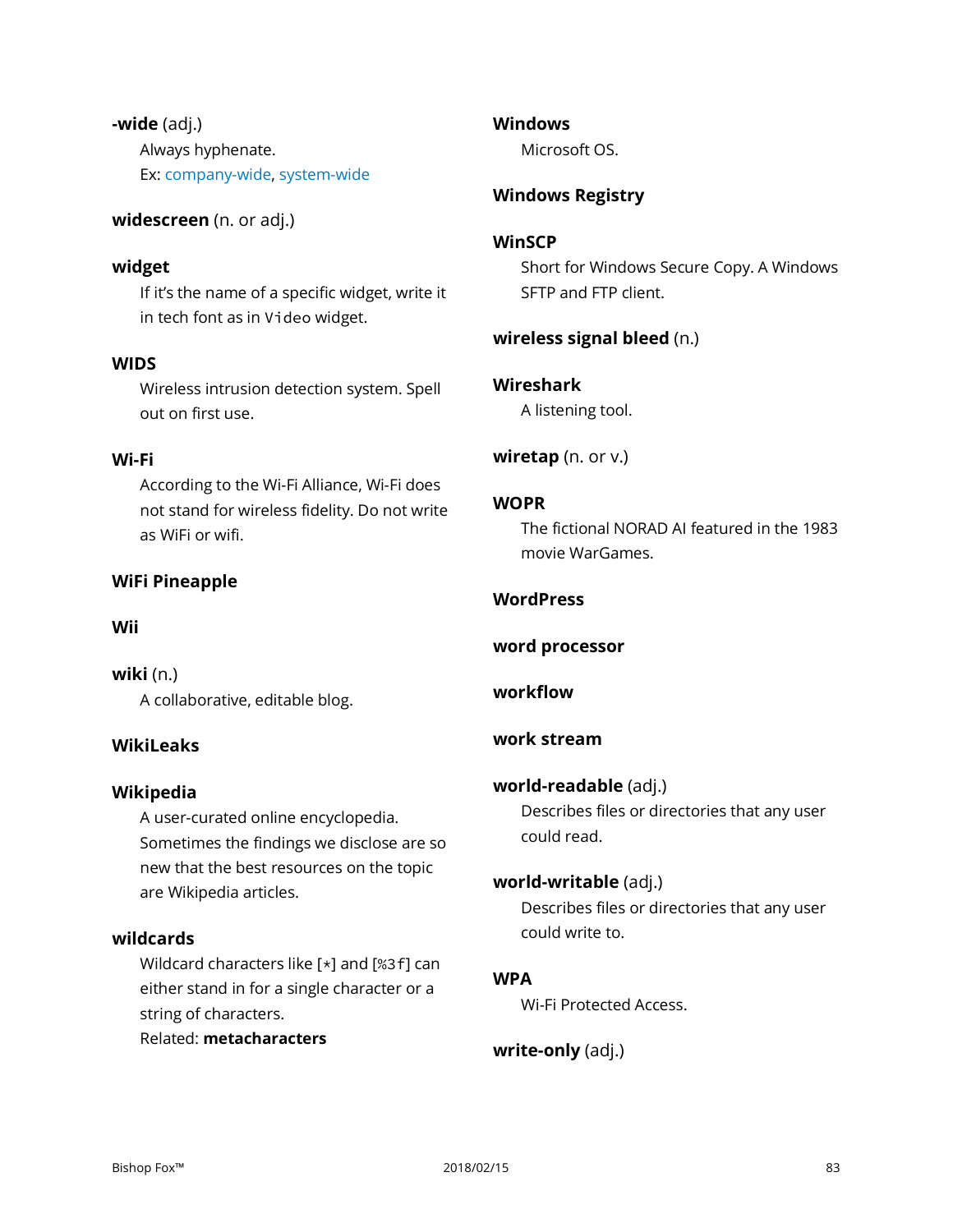# **WSDL file**, **.wsdl file**

Pronounced wazz-dull.

#### **www**

The World Wide Web. Related: **http://**

# **WYSIWYG**

Short for what you see is what you get. Pronounced "wizzy-wig."



# **x86**

**Xbox**

#### **xDedic**

An RDP tool.

#### **XHR**

An XML HTTP request.

# **XLSX file**, **.xlsx file**

An XML-based spreadsheet file.

# **XML file**, **.xml file**

XML is short for extensible markup language. Use "an" before "XML file." Related: **a** vs. **an**, **file extensions**

# **XOR encryption**

Short for exclusive or. Pronounced "exor."

# **Xpp3**

An XML parser.

# **XSS**

Short for cross-site scripting. Write as "an XSS" to reflect the way it's spoken. Spell out on first use.

# **XXE**

An XML external entity. Spell out on first use.



#### **YA…**

Short for "Yet Another." Yahoo! is YACC: Yet Another Compiler Compiler.

# **YAML**

Short for "YAML Ain't Markup Language." A human-readable serialization language. YAML is a recursive acronym.

# **YAWAST**

A pen testing tool.

#### **year**

Use normal font. No apostrophes for plural years as in "from the 1980s." Use apostrophes for events from that year as in "1999's song of the summer." Use a comma between day and year as in "July 4, 2000."

#### **Yemen Cyber Army**

A hacking group that may be Iranian. Related: **false flag**

**YML file**, **.yml file** Related: **file extensions**

# **YouTube**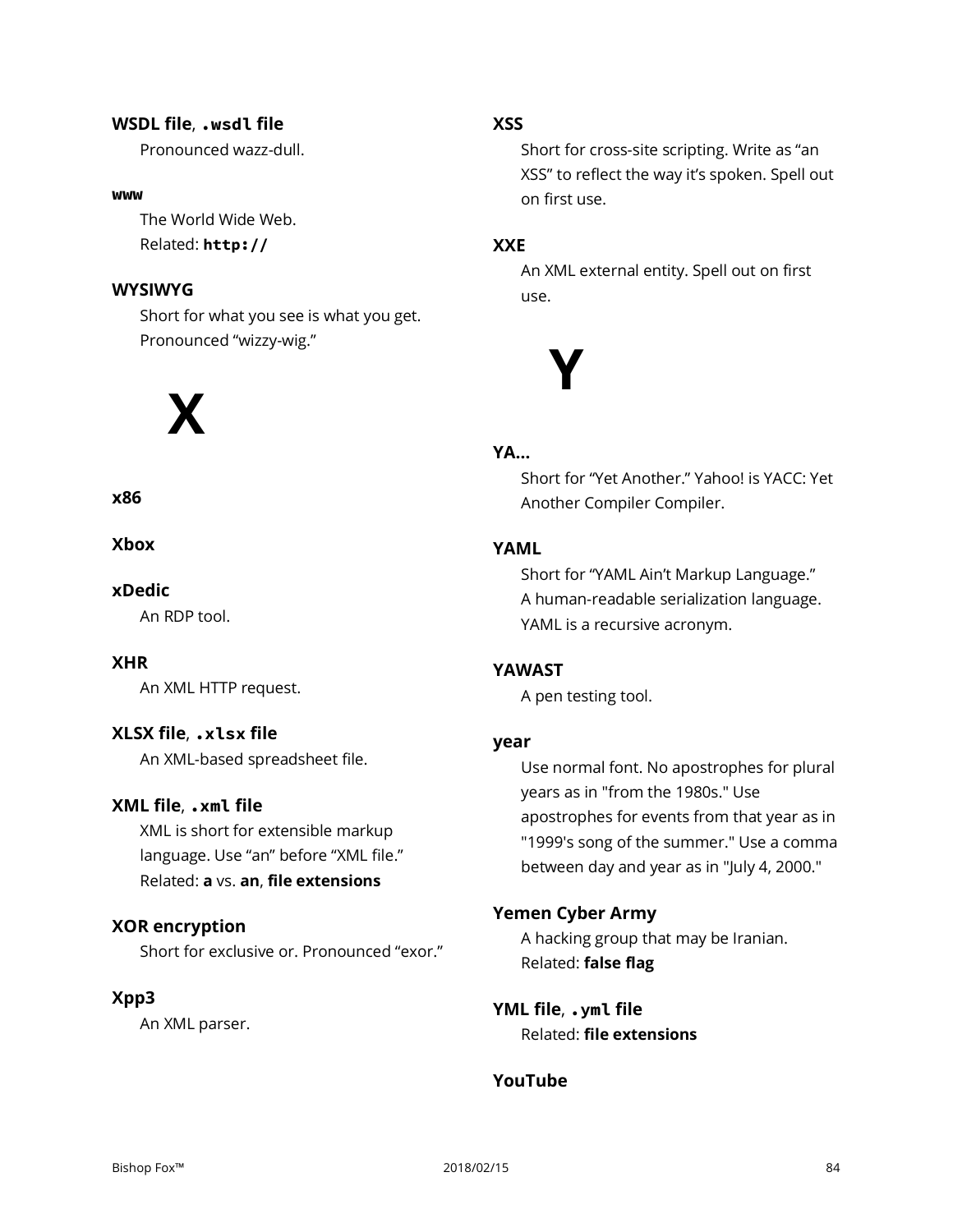# **YubiKey**

A hardware authentication device. Pronounced "you-bee-key,"

# **YUM**

A Linux software update mechanism. Yellowdog Updater Modified.

# **Z**

# **zero-day** (n. or adj.)

A vulnerability that has been publicly known for zero days as in "zero-day attacks." In formal settings, use "publicly undisclosed vulnerability" or "previously undisclosed vulnerability."

# **zero growth model**

# **ZIP archive**

# **ZIP code**

# **ZIP file**, **.zip file**

Related: **file extensions**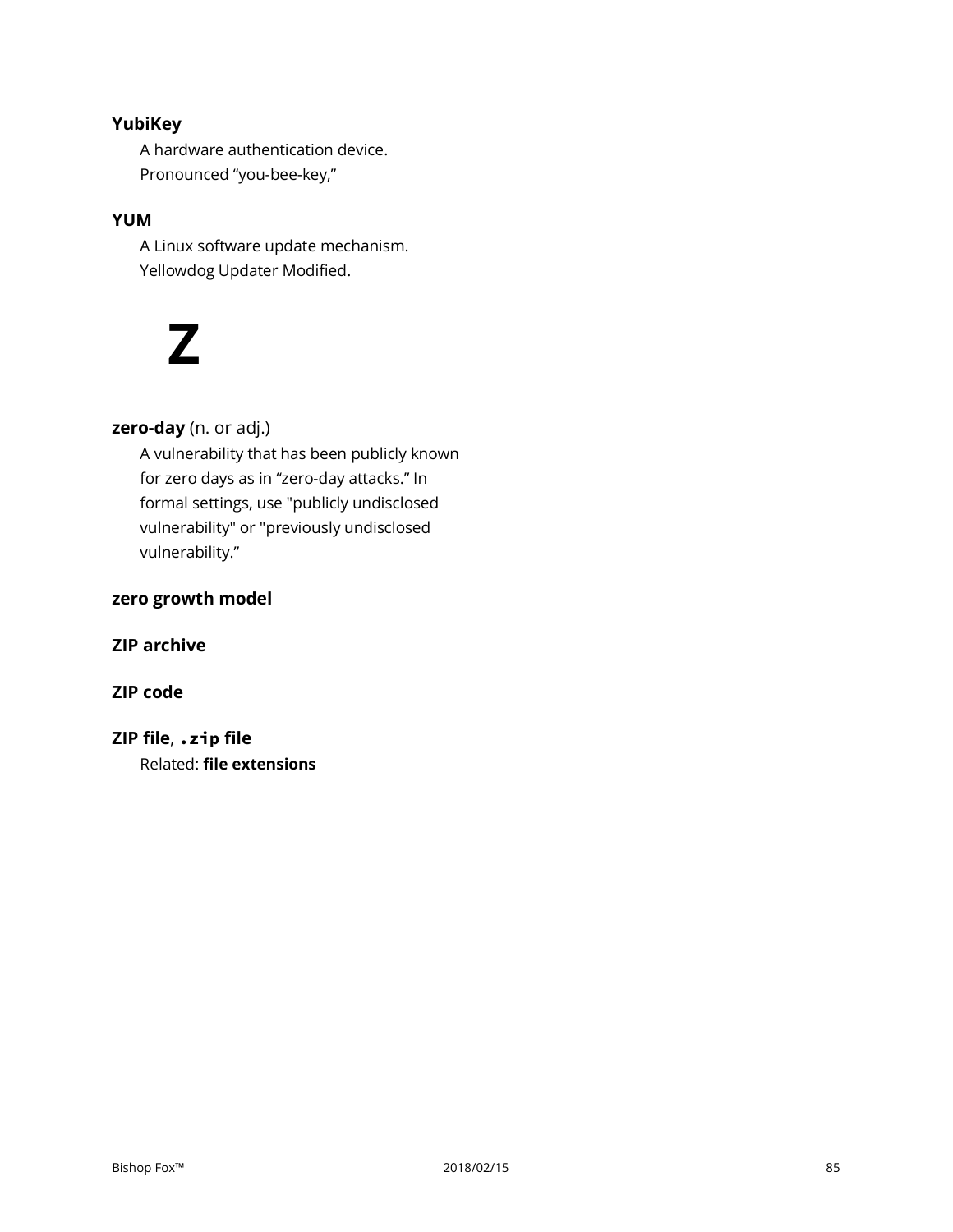# **APPENDIX A: DECISION-MAKING NOTES**

# **How We Choose Our Terms**

Three guiding principles help us decide which terms to use and how to write them:

# **1. We need to be accurate.**

• Our readers need to understand the findings in our reports so that they can implement our recommendations. We live and breathe information security, so we can deviate from non-industry authorities (like AP style) if their advice is outdated or too broad for our audience. Our terms should reflect the way that real attackers perceive and exploit systems.

# **2. We want to be consistent.**

• Many hands touch every report. We want each finding to have the same voice, even if a team of seven collaborated on it. We engage with the same clients through multiple assessments, so we use terminology consistently to help give our reports a logical narrative that non-technical readers can follow as well.

# **3. We'd like to look good at the same time.**

• Beautiful documents are inviting and easier to read. We amplify the quality of our technical work through the look and feel of our reports. We use structural clarity and white space to give our dense technical information some room to breathe.

These principles are listed in order of priority. Sometimes we deliver reports that are accurate and internally consistent that do not line up with previous reports. We aspire to align our vocabulary with the most current and sustainable standards, but deadlines and custom engagements require us to find a balance between speed and perfection.

This prioritization also means that when punctuation and spacing are crucial to the technical understanding of a certain code snippet or URL, we choose to make things look accurate rather than stylish.

# **EXAMPLE: THE NONBREAKING HYPHEN**

An editor might suggest using the nonbreaking hyphen to condense a long URL down from four lines to two. However, clients may directly copy our report text into Terminal or a text editor where the standard hyphen [-] and the nonbreaking hyphen [-] are two separate Unicode characters. Replacing one with the other would alter the sequence and make the finding unreproduceable, so we keep the URL as is. It's not as pretty, but it is functional.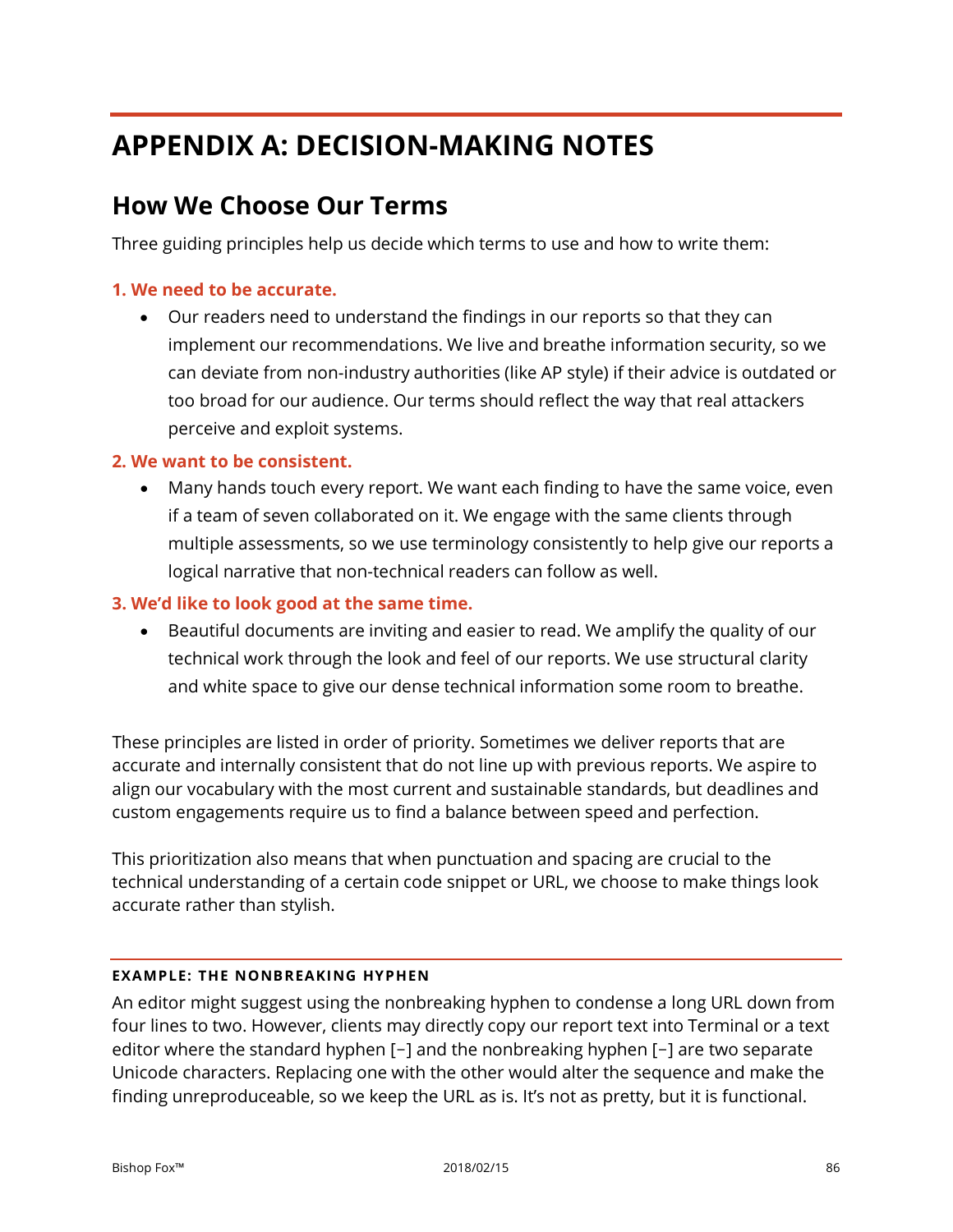# **How To Codify Your Own Terms**

Sometimes capitalization matters. Sometimes spacing matters. Sometimes punctuation matters. Often, they matter for different reasons in code and in prose writing. Together, we make the Bishop Fox style work for all parties. To codify a new term for your own use, determine the following:

- Which type of font should be used?
	- fixed-width (monospace) or variable width font
- How is the term capitalized by its creators and its users?
	- Ex: BeEF, iPhone, JavaScript, Metasploit, PuTTY, QWERTY
- If it's an acronym, how is it pronounced by its creators and its users?
	- Ex: SQL, ngrep, Hping, NAND
- If it's an acronym, should its components be written out on first usage or never?
	- Ex: 3G, APT, IP, RSA
- Can it be confused with another term? If so, how to consistently distinguish?
	- Ex: crypto, fingerprints, MFA, shell
- If it's a compound, how it is written as a noun vs. an adjective?
	- Do spacing/hyphens change the meaning or is it a personal preference? If it's a personal preference, decide a company-wide preference.

In the likely event that you find a term or phrase that is written or pronounced inconsistently, contact the creators and follow their preference. If that's not possible, check their most recent documentation. Ultimately, make a choice and use it consistently, but be willing to revise your answer in the future.

# **How To Write Terms That Don't Follow Your Style**

If a client uses a spelling other than the one we use, we make a choice depending on the situation:

- 1. If it's a typo in the quoted code, leave it as is.
- 2. If directly referring to a product name or heading in their environment, spell and capitalize it their way, as in E-mail Address. Sometimes we also put the term inside quotation marks to separate its specific meaning from the generic term.
- 3. If we are referring to the generic term, we spell it our preferred way as in email address. If examples in your code snippets or figures use the client's spelling, check to see if the spelling difference might confuse the reader or change the meaning. If you foresee a problem, talk to your editor.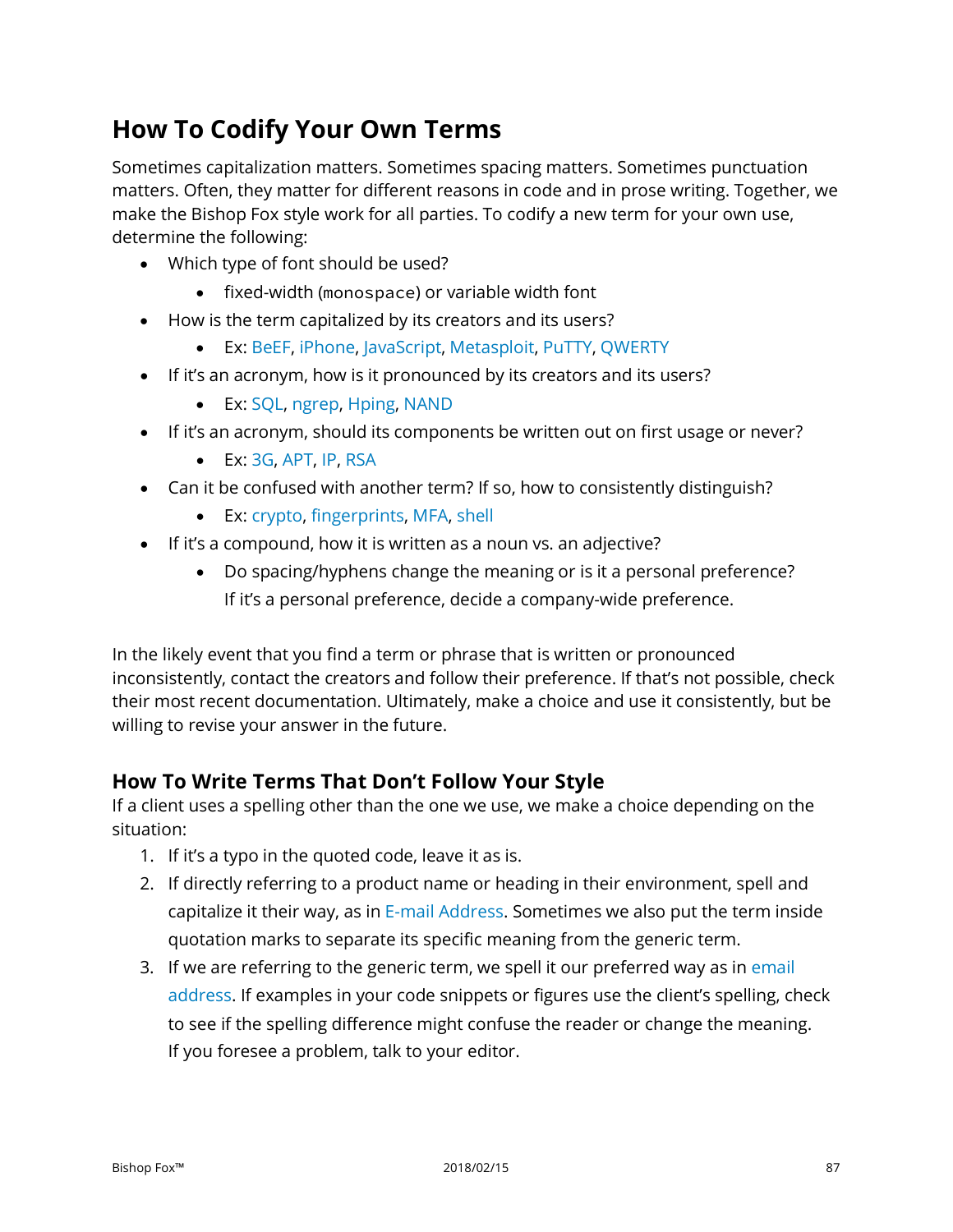# **APPENDIX B: EXTERNAL RESOURCES**

These resources can level up your security knowledge and technical writing skills. The sections below are divided into the following categories: our reference materials, technical definitions, internet-savvy style guides, writing advice, introductory hacking resources, security organizations and publications, and additional resources.

# **Our Reference Materials**

- Associated Press. The Associated Press Stylebook 2017 and Briefing on Media Law. Revised, Updated edition. New York: Basic Books, 2017. https://www.apstylebook.com/
- Editors of Webster's New World College Dictionaries. Webster's New World College Dictionary, Fifth Edition. New York: Houghton Mifflin Harcourt, 2016.
- Microsoft Corporation. "User interface elements." In Microsoft Manual of Style. Page 93-98. Redmond: Microsoft Press, 2012.

# **Technical Definitions and Explanations**

- "AWS in Plain English." ExpeditedSSL. Accessed February 9, 2018. https://www.expeditedssl.com/aws-in-plain-english
- Begum, Farzana. "Becoming Acquainted with Bitcoin and Cryptocurrency Lingo." BTCManager.com. November 12, 2017. Accessed February 9, 2018. https://btcmanager.com/becomingacquainted-bitcoin-cryptocurrency-lingo/
- "CVE List Home." Common Vulnerabilities and Exposures. Accessed February 9, 2018. <http://cve.mitre.org/cgi-bin/cvename.cgi?name=CVE-2017-12149>
- "Glossary." OWASP. Updated February 11, 2017. Accessed February 9, 2018. https://www.owasp.org/index.php/Category:Glossary
- "Glossary." Semantec. Accessed February 9, 2018. https://www.symantec.com/security\_response/glossary/
- "Glossary of Key Information Security Terms." Edited by Kissel, Richard. NIST, May 2013. Accessed February 9, 2018. http://nvlpubs.nist.gov/nistpubs/ir/2013/NIST.IR.7298r2.pdf
- "Glossary of Security Terms." SANS. Accessed February 9, 2018. https://www.sans.org/securityresources/glossary-of-terms/
- Newton, Harry with Steven Shoen. Newton's Telecom Dictionary; 30th Updated, Expanded Anniversary Edition. Telecom Publishing, Feb. 2016.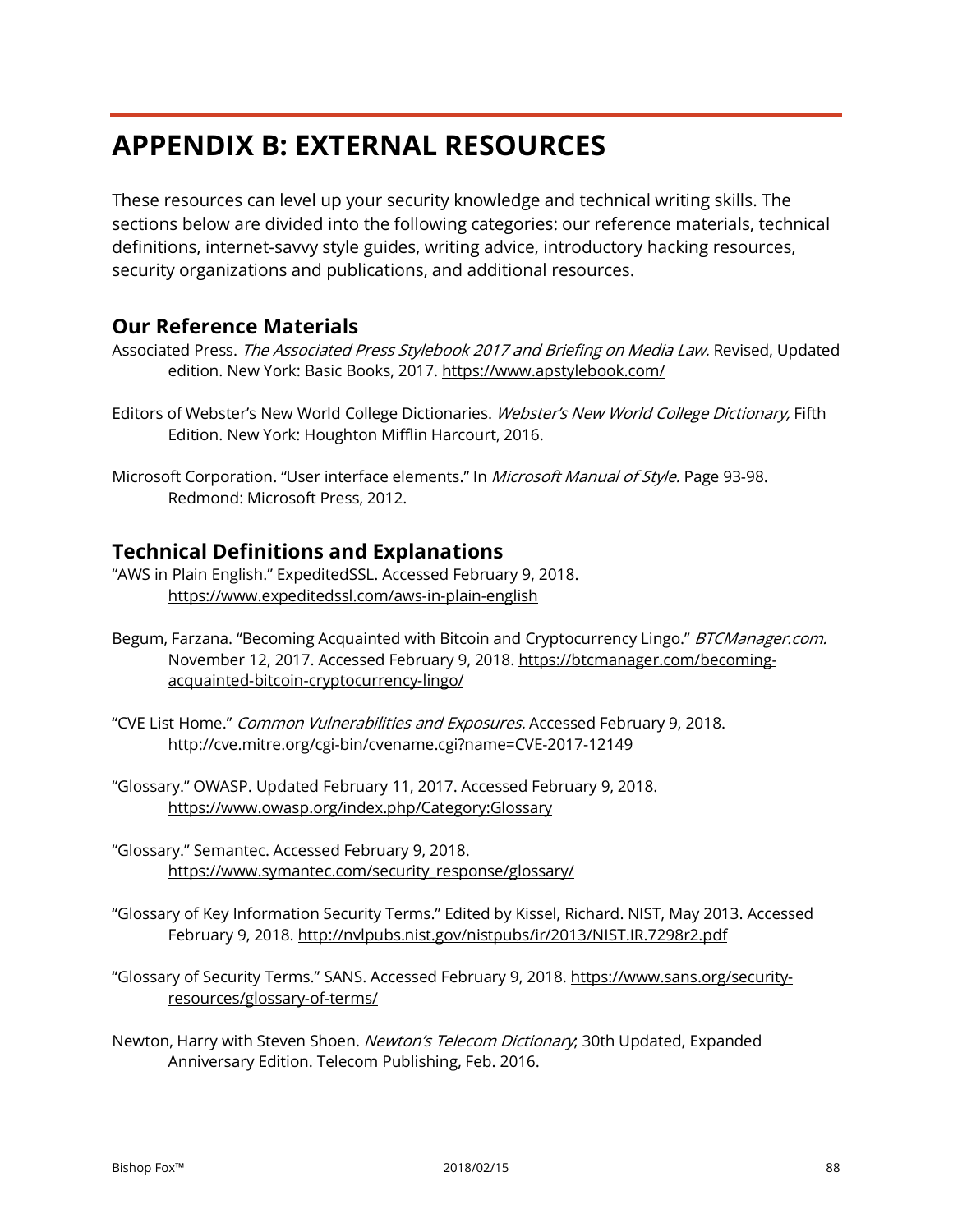- "PCMag Encyclopedia." PCMag. Accessed February 9, 2018. <https://www.pcmag.com/encyclopedia/index/a>
- "researchtls and ssl cipher suites." The Sprawl. Accessed February 9, 2018. <https://www.thesprawl.org/research/tls-and-ssl-cipher-suites/>
- "RFC 9494 Internet Security Glossary, Version 2." The IEFT Trust. Aug 2007. Accessed February 9, 2018. https://tools.ietf.org/html/rfc4949
- "Threatasaurus: The A-Z of computer and data security threats." SOPHOS in collaboration with the Center for Internet Security, 2013. Accessed February 9, 2018. https://www.sophos.com/en-us/medialibrary/PDFs/other/sophosthreatsaurusaz.pdf

# **Internet-savvy Style Guides and Advice**

Apple Style Guide. July 2017 Apple, Inc. February 1, 2017. iBook.

- Favilla, Emmy and Megan Paolone. Buzzfeed Style Guide. BuzzFeed, Inc. Accessed February 9, 2018. https://www.buzzfeed.com/emmyf/buzzfeed-style-guide
- "Google Developer Documentation Style Guide." Google Developers. Updated June 8, 2017. Accessed February 9, 2018. https://developers.google.com/style/
- Hacker Dictionary. Accessed February 9, 2018[. http://www.hacker-dictionary.com/terms](http://www.hacker-dictionary.com/terms)
- Hale, Constance and Jessie Scanlon. Wired Style: Principle of English Usage in the Digital Age. New York: Broadway, 1997.
- Hughes, Brianne. "Chaos in the Machine: Why Security Needs a Style Guide." Presented at CactusCon, Phoenix, AZ. Sept 29, 2017. Accessed February 9, 2018. https://youtu.be/Yl-4BWKpC28

"The Jargon File." Version 4.4.7. Accessed February 9, 2018. http://www.catb.org/jargon/html/

- Kopp, Rachel and Ganz, Steven. Valley Speak: Deciphering the Jargon of Silicon Valley. 2016. Genetius Publishing. May 17, 2016[. http://www.siliconvalleyspeak.com/](http://www.siliconvalleyspeak.com/)
- "MailChimp Content Style Guide." MailChimp. 2017. Accessed February 9, 2018. https://styleguide.mailchimp.com/
- PenzeyMoog, Caitlin and Laura M. Browning. "There are two e's in "Wookiee," damn it: A message from the A.V. Club copy desk." The A/V Club. Last updated December 18, 2015. http://news.avclub.com/there-are-two-e-s-in-wookiee-damn-it-a-message-from-1798287457

Sideways Dictionary. Accessed February 9, 2018. https://sidewaysdictionary.com/#/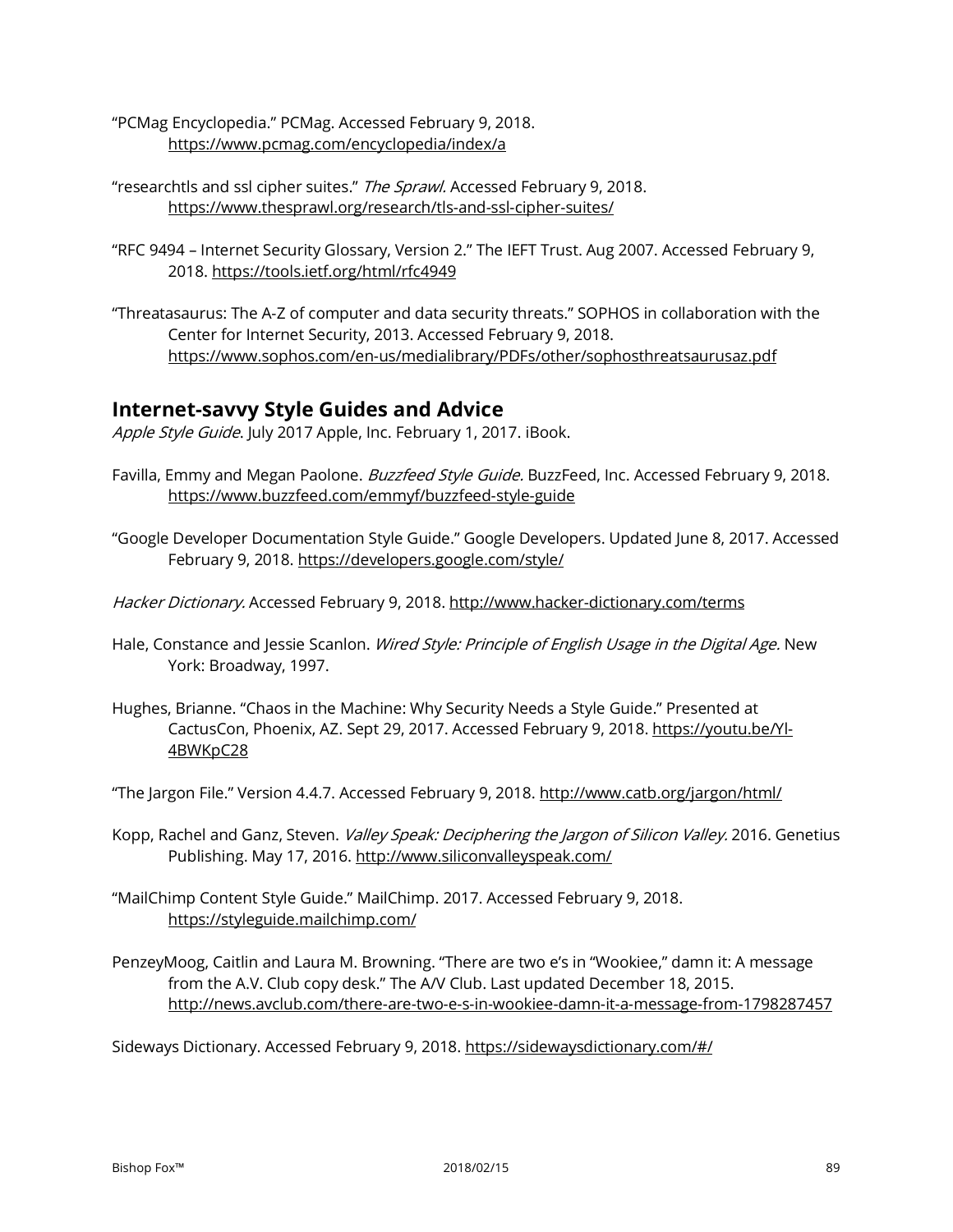soulaklabs. "Bitoduc.fr: termes informatiques en français." Accessed February 9, 2018. bitoduc.fr

• A French and English hacker dictionary.

The tidyverse style guide. Accessed February 9, 2018. <http://style.tidyverse.org/index.html>

Wikipedia Manual of Style. Updated January 15, 2018. Accessed February 9, 2018. https://en.wikipedia.org/wiki/Wikipedia:Manual of Style

Yahoo Style Guide: The Ultimate Sourcebook for Writing, Editing, and Creating Content for the Digital World. Edited by Barr, Chris and the senior editors of Yahoo!. New York: St Martin's Griffin, 2010.

Yin, Karen. Conscious Style Guide. Accessed February 9, 2018[. http://consciousstyleguide.com/](http://consciousstyleguide.com/)

# **Writing Advice**

"Accessibility evaluation for web writers." 4 Syllables. Accessed February 9, 2018. http://4syllables.com.au/articles/writers-accessibility-evaluation/

- Casagrande, June. It Was The Best of Sentences, It Was the Worst of Sentences: A Writer's Guide to Crafting Killer Sentences. New York: Ten Speed Press, 2010.
- Clark, Roy Peter. Writing Tools: 55 Essential Strategies for Every Writer. New York: Little, Brown and Company, 2013.
- Favilla, Emmy. A World Without Whom: The Essential Guide to Language in the BuzzFeed Age. New York: Bloomsbury, 2017.

# **Introductory Hacking Resources**

Clark, Ben. RTFM: Red Team Field Manual. 1.0 edition. CreateSpace Independent Publishing Platform, 2014.

Hak5. YouTube Channel. Accessed February 9, 2018.<http://www.youtube.com/hak5>

LiveOverflow. YouTube Channel. Accessed February 9, 2018. https://liveoverflow.com/

Paar, Cristof. "Introduction to Cryptography Lecture Series." YouTube Channel. 2010. Accessed February 9, 2018. https://www.youtube.com/channel/UC1usFRN4LCMcfIV7UjHNuQg/videos

Stuttard, Dafydd and Marcus Pinto. The Web Application Hacker's Handbook: Finding and Exploiting Security Flaws. Indianapolis: John Wiley & Sons, Inc, 2011.

Sullivan, Bryan and Vincent Liu. Web Application Security, A Beginners Guide. McGraw Hill, 2001.

Yaworski, Peter. Web Hacking 101: How to Make Money Hacking Ethically. https://leanpub.com/webhacking-101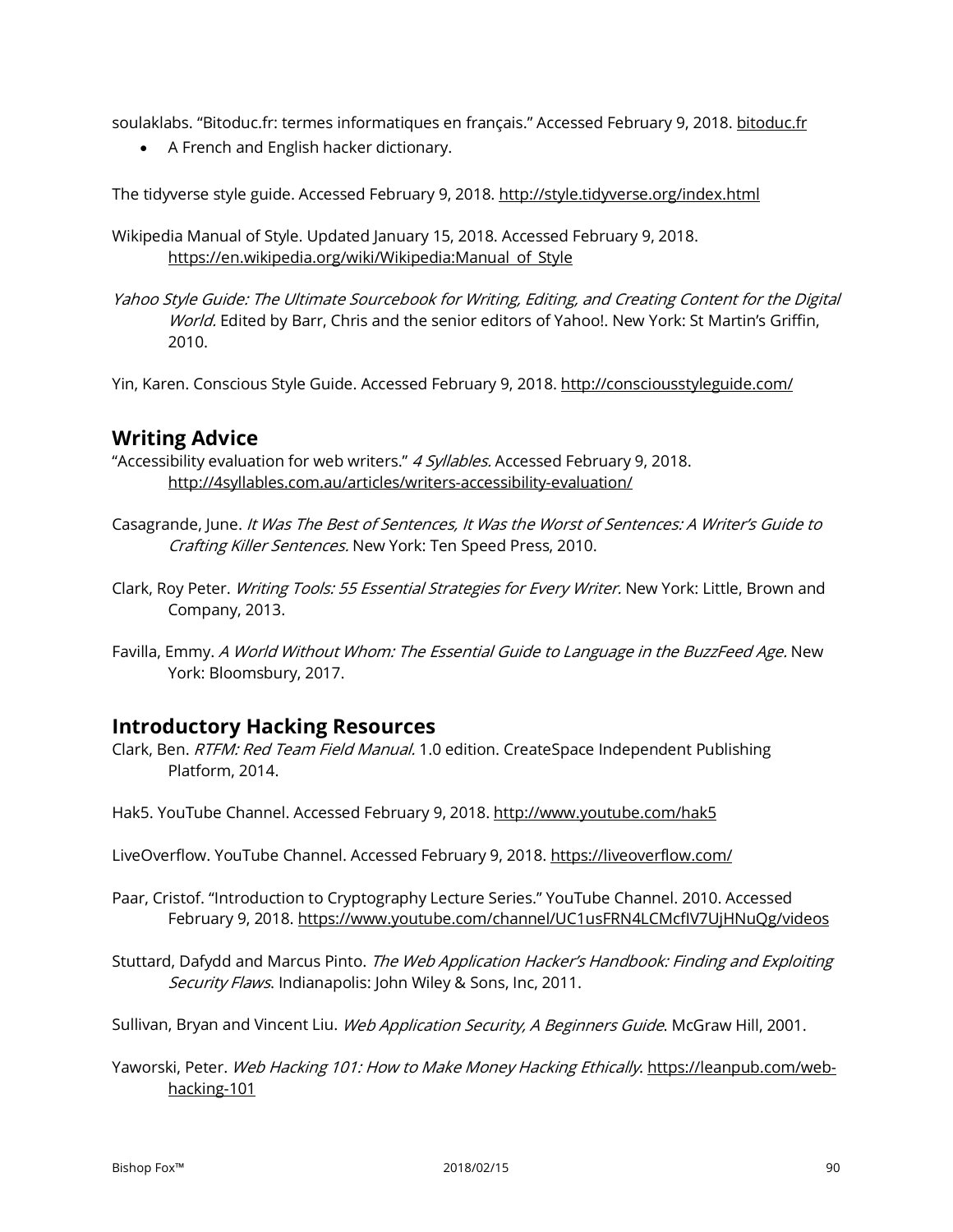# **Security Organizations and Publications**

"Blog." Bishop Fox. Accessed February 9, 2018. https://www.bishopfox.com/blog/

Dark Reading. Accessed February 9, 2018. http://www.darkreading.com/

Electronic Frontier Foundation. Accessed February 9, 2018. https://www.eff.org/

fdiskyou. "hacking Zines mirror for the lulz and nostalgy." Accessed February 9, 2018. https://github.com/fdiskyou/Zines

• A collection of historical hacking zines on GitHub.

Goldstein, Emmanuel. The Best of 2600: A Hacker Odyssey. Indianapolis: Wiley, 2008.

Phrack Magazine. Accessed February 9, 2018. http://www.phrack.org/issues/69/1.html

Threatpost. Accessed February 9, 2018. https://threatpost.com/

We Live Security. Accessed February 9, 2018. https://www.welivesecurity.com/

# **Additional Resources**

Bryan, Jenny. "How to name files." 2015. Accessed February 9, 2018. <https://speakerdeck.com/jennybc/how-to-name-files>

Hardikar, Aman. "Penetration Testing Practice Lab – Vulnerable Apps/Systems." Accessed February 9, 2018.<http://www.amanhardikar.com/mindmaps/Practice.html>

• A collection of pen testing resources.

InfoSec Conferences. Accessed February 9, 2018. https://infosec-conferences.com/

Kali Tools List. Accessed February 9, 2018. http://tools.kali.org/tools-listing

• A list of pen testing tools.

Know Your Meme. Literally Media, Ltd. Accessed February 9, 2018. knowyourmeme.com

"List of computer security certifications." *Wikipedia*. Updated January 6, 2018. Accessed February 9, 2018. [https://en.wikipedia.org/wiki/List of computer security certifications](https://en.wikipedia.org/wiki/List_of_computer_security_certifications)

Malware Unicorn Conference Search. Accessed February 9, 2018. <https://securedorg.github.io/community/search.html>